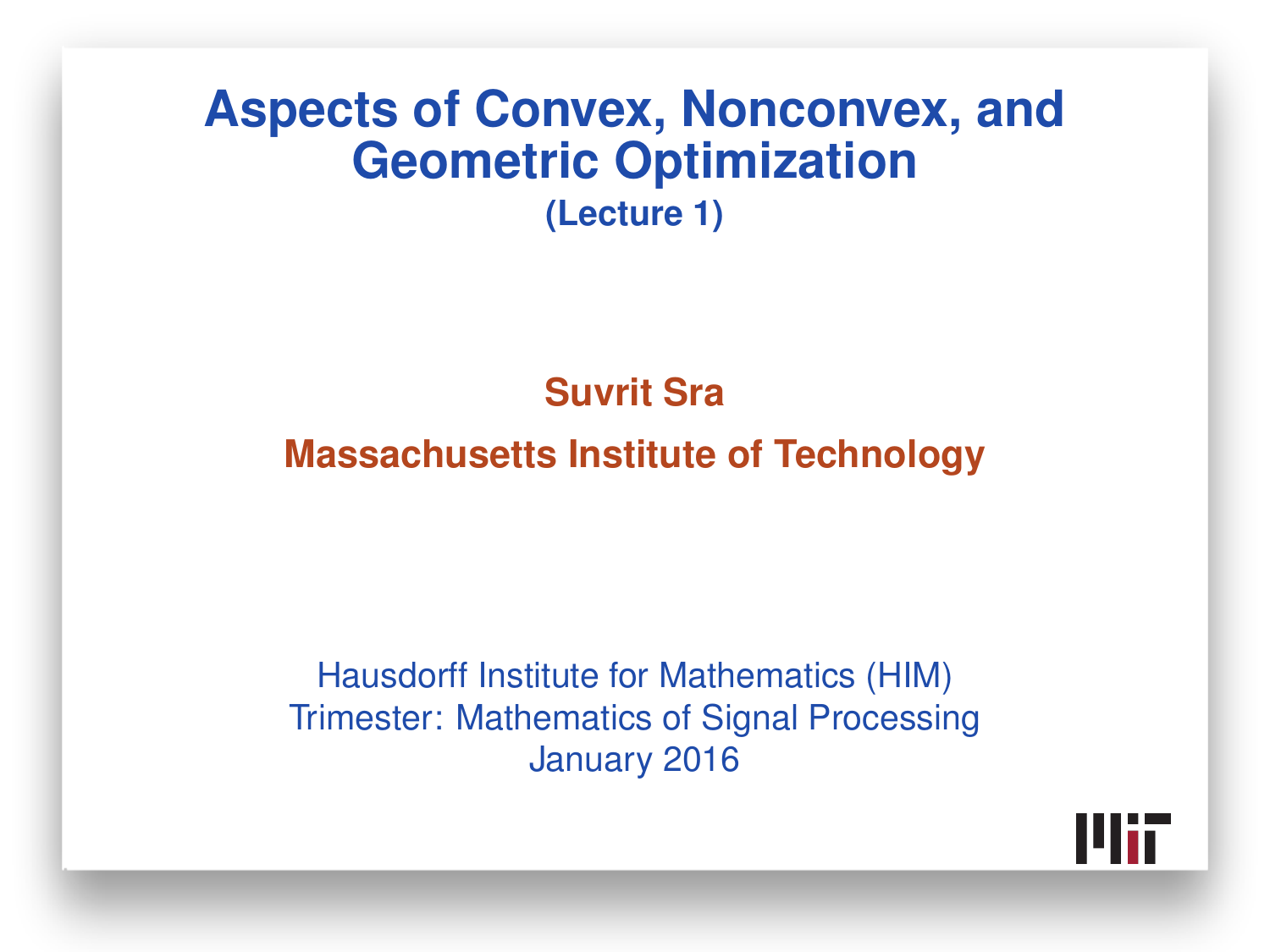# **Outline**

- Convex analysis, optimality
- First-order methods
- Proximal methods, operator splitting
- Stochastic optimization, incremental methods
- Nonconvex models, algorithms
- Geometric optimization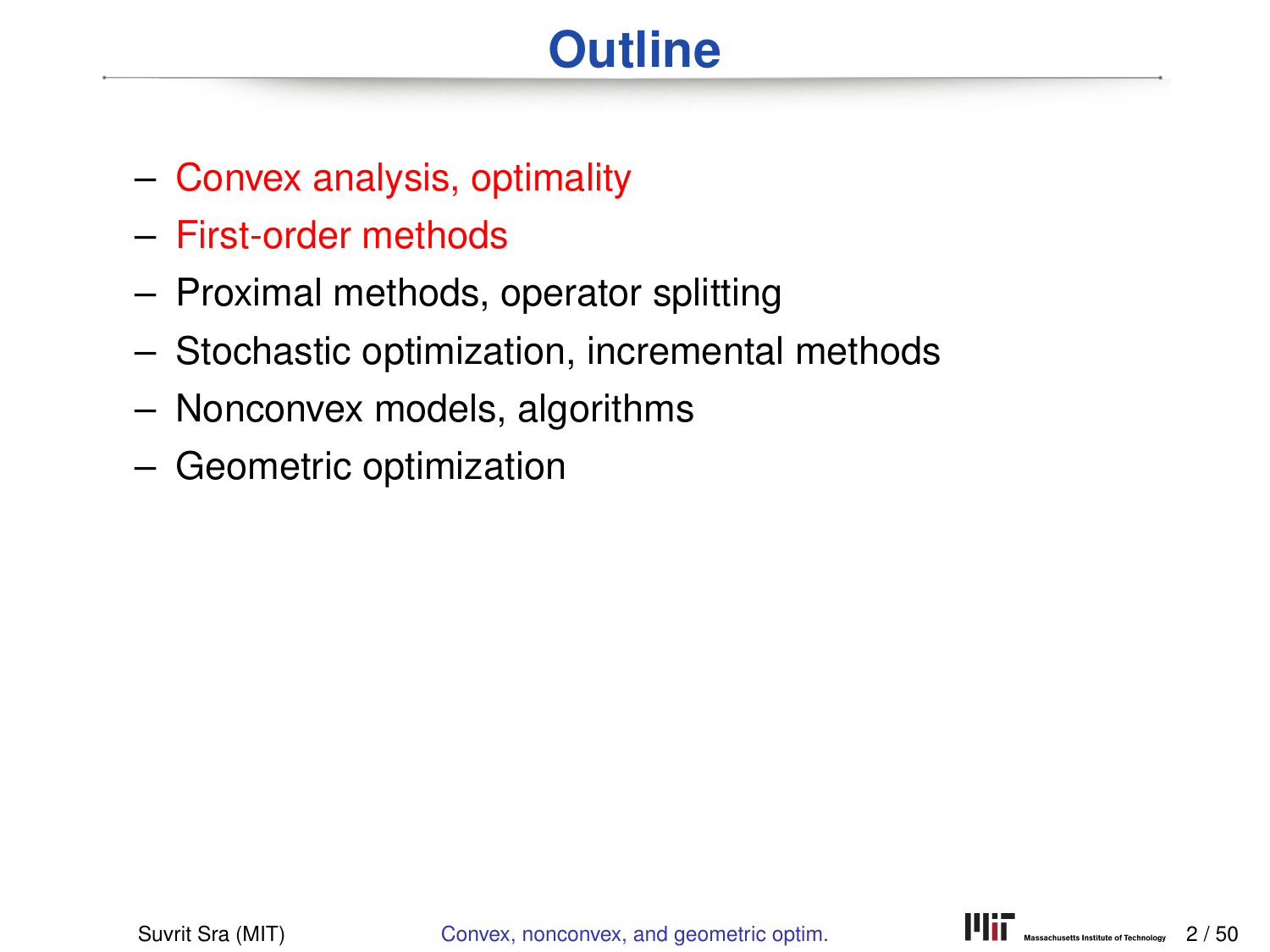# **Convex analysis**

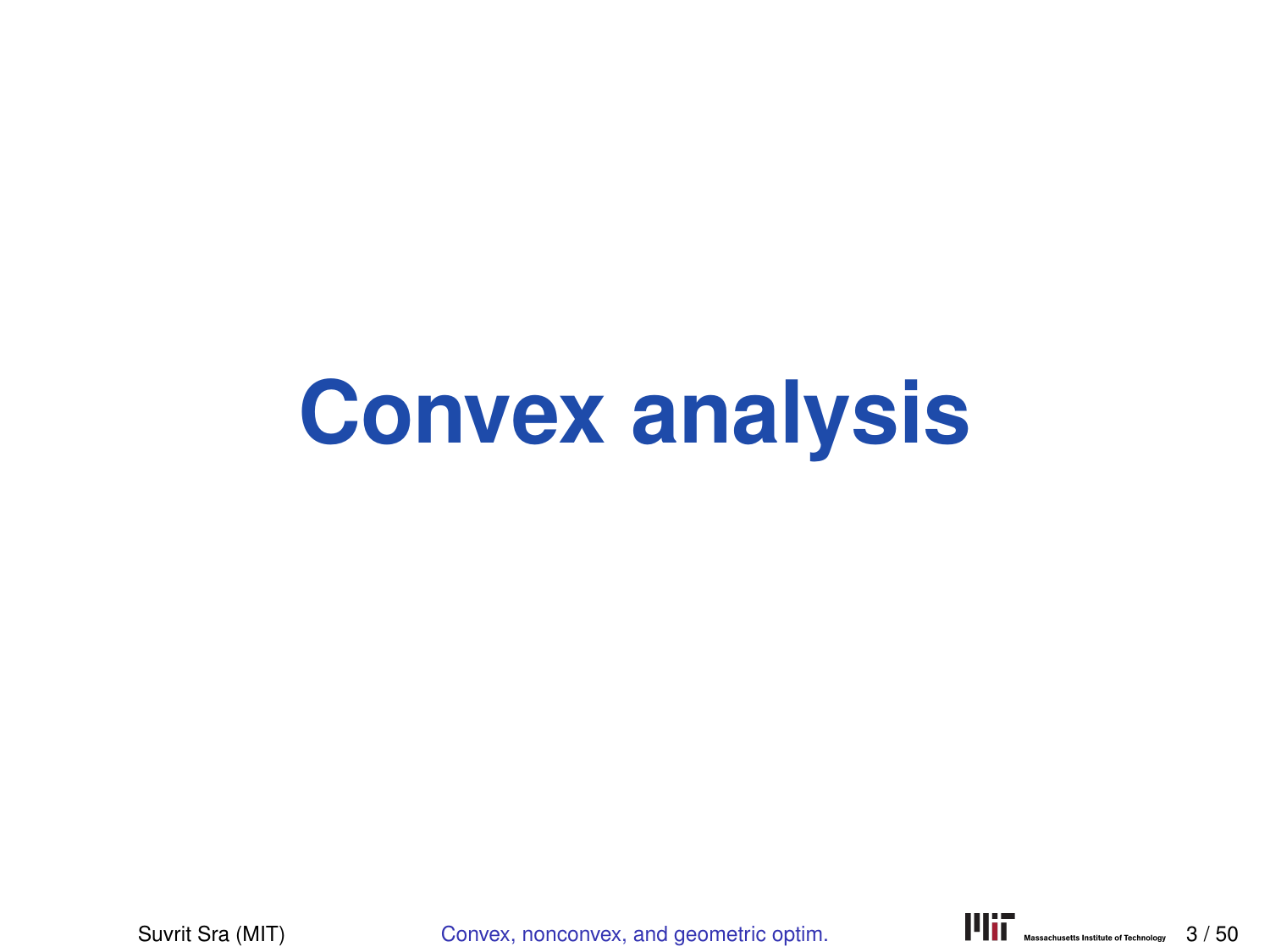# **Convex sets (vector space)**

**Def.** Set  $C \subset \mathbb{R}^n$  called **convex**, if for any  $x, y \in C$ , the linesegment  $\theta x + (1 - \theta)y$ , where  $\theta \in [0, 1]$ , also lies in *C*.

#### **Observations**

- lacktriangleright Linear: if restrictions on  $\theta_1$ ,  $\theta_2$  are dropped
- **IDED** Conic: if restriction  $\theta_1 + \theta_2 = 1$  is dropped
- $\triangleright$  Convex:  $\theta_1 x + \theta_2 y \in C$ , where  $\theta_1, \theta_2 \ge 0$  and  $\theta_1 + \theta_2 = 1$ .

**Theorem** (Intersection). Let  $C_1$ ,  $C_2$  be convex sets. Then,  $C_1 \cap C_2$  is also convex.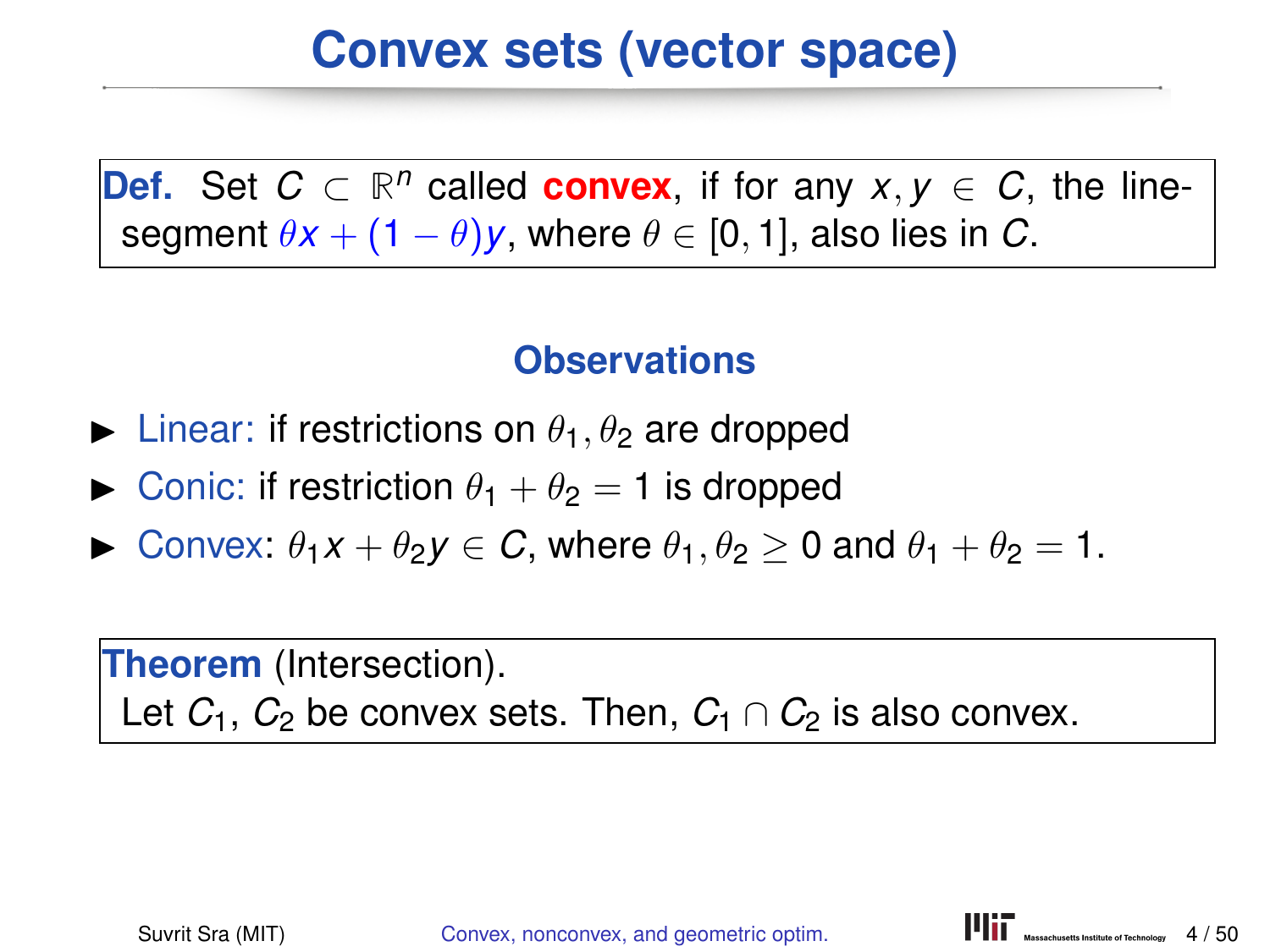## **Convex sets (vector space)**

 $\heartsuit$  Let  $x_1, x_2, \ldots, x_m \in \mathbb{R}^n$ . Their **convex hull** is

$$
\mathsf{co}(x_1,\ldots,x_m):=\left\{\sum\nolimits_i\theta_i x_i\mid \theta_i\geq 0,\sum\nolimits_i\theta_i=1\right\}.
$$

 $\heartsuit$  Let *A* ∈ ℝ<sup>*m*×*n*</sup>, and *b* ∈ ℝ<sup>*m*</sup>. The set {*x* | *Ax* = *b*} is convex (it is an *affine space* over subspace of solutions of  $Ax = 0$ ).

$$
\heartspace{1}{\heartspace{1}}\text{pace} \{x \mid a^T x \leq b\}.
$$

- $\heartsuit$  polyhedron  $\{x \mid Ax \leq b, Cx = d\}.$
- ♡ *ellipsoid*  $\{x \mid (x x_0)^T A(x x_0) \leq 1\}$ , (A: semidefinite)
- $\heartsuit$  *convex cone*  $x \in \mathcal{K} \implies \alpha x \in \mathcal{K}$  for  $\alpha > 0$  (and  $\mathcal{K}$  convex)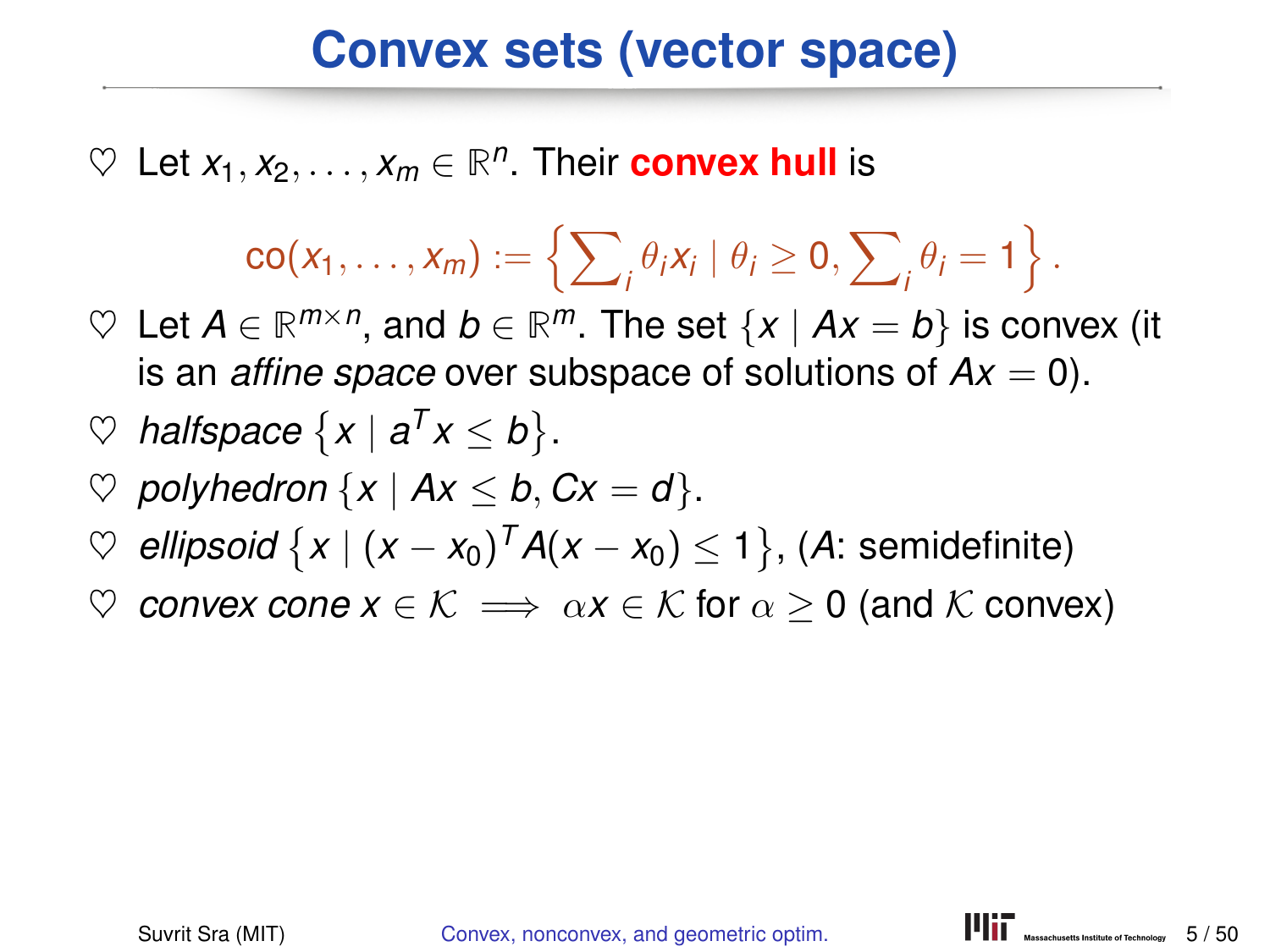# **Challenge 1**

Let  $A, B \in \mathbb{R}^{n \times n}$  be symmetric. Prove that  $R(A, B) := \left\{ (x^T A x, x^T B x) \mid x^T x = 1 \right\}$ is a compact convex set for  $n \geq 3$ .

At the heart of S-lemma in control / optimization.

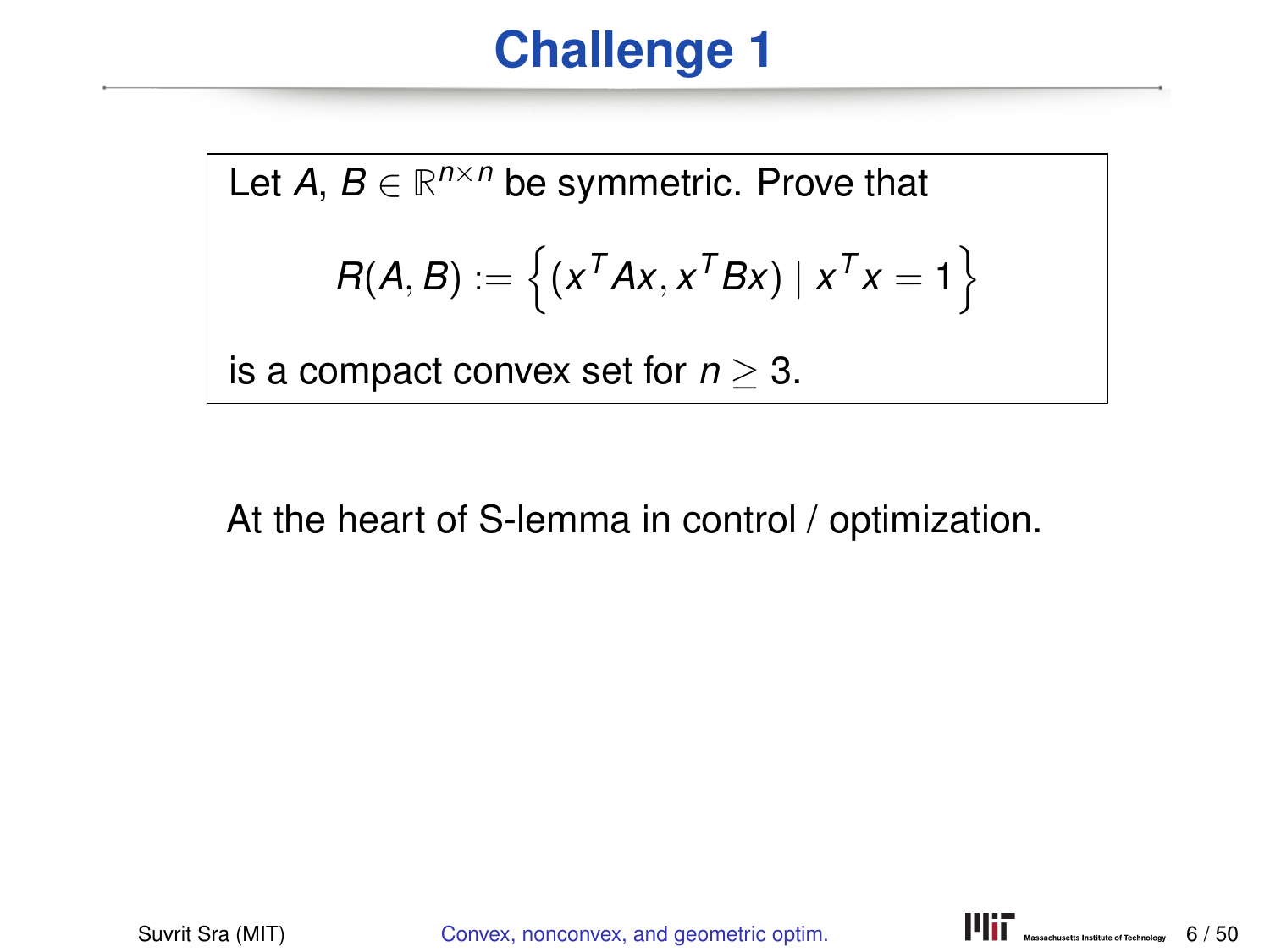# **Convex functions**



**Read:** *f* of AM is less than or equal to AM of *f*.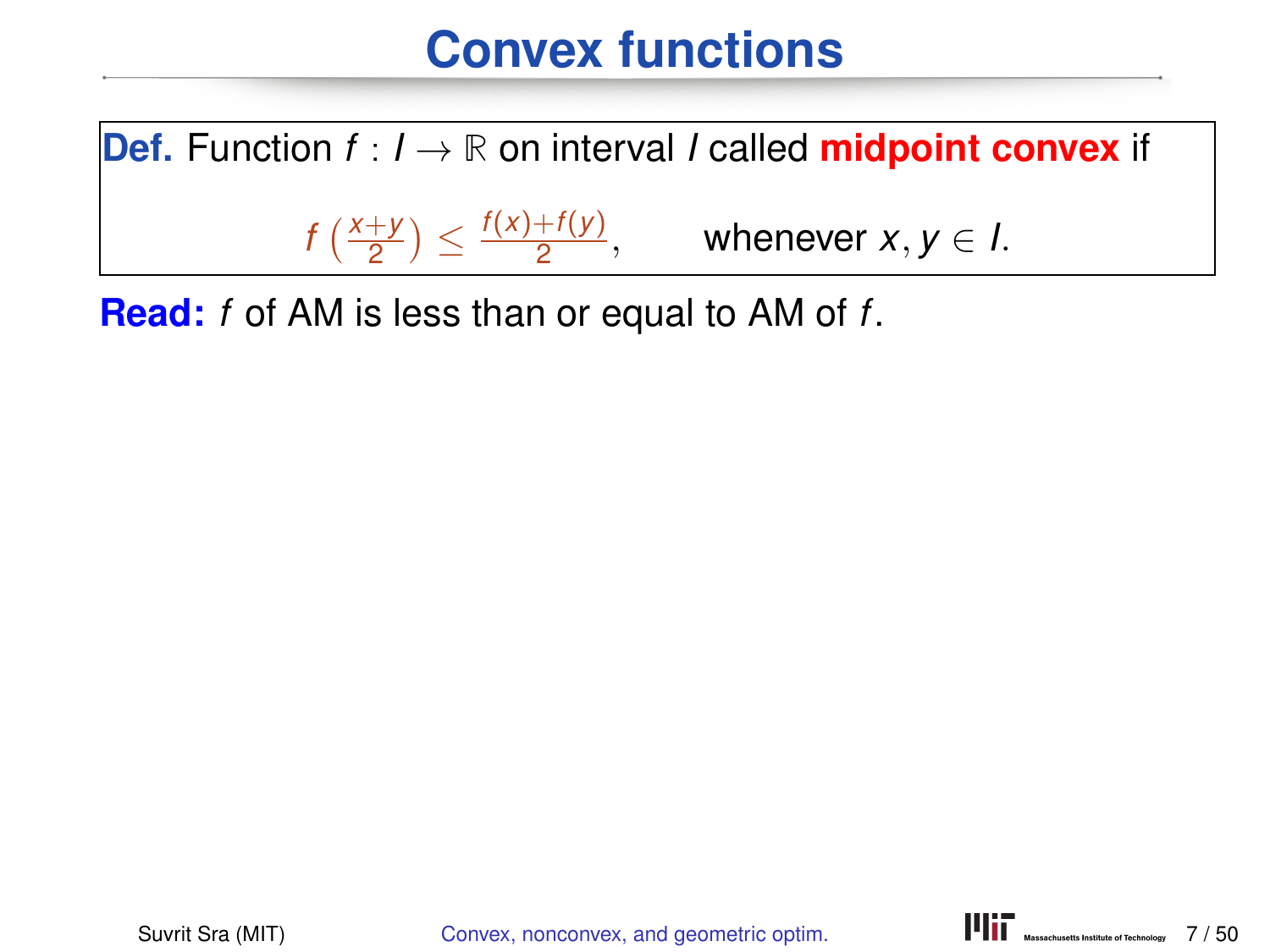# **Convex functions**



**Read:** *f* of AM is less than or equal to AM of *f*. **Think:** What is we use other means, e.g., GM-AM, GM-GM?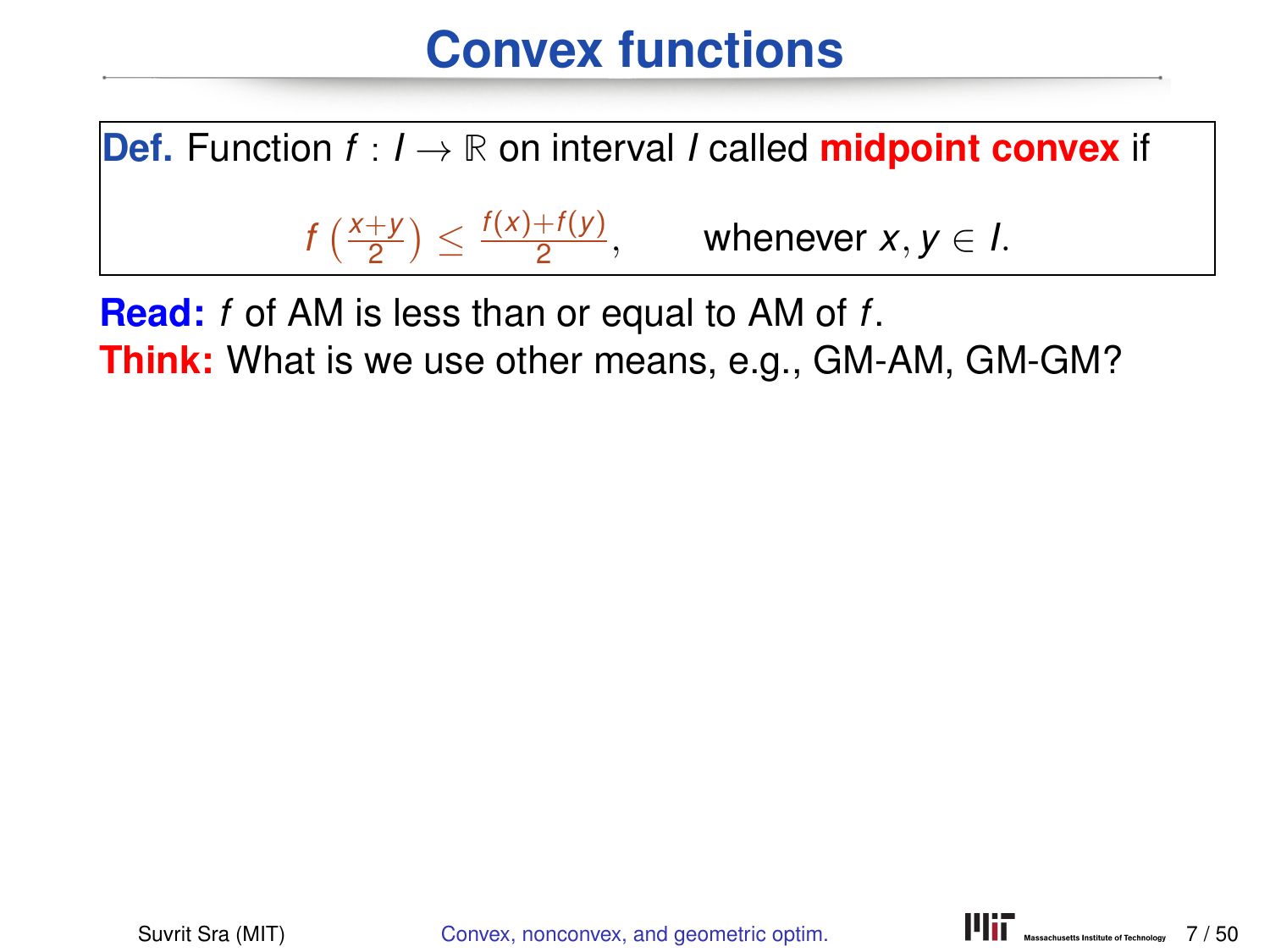# **Convex functions**

**Def.** Function  $f: I \to \mathbb{R}$  on interval *I* called **midpoint convex** if  $f\left(\frac{x+y}{2}\right)$  $\frac{f(y)+f(y)}{2}$  $\frac{+(y)}{2}$ , whenever *x*, *y*  $\in$  *l*.

**Read:** *f* of AM is less than or equal to AM of *f*. **Think:** What is we use other means, e.g., GM-AM, GM-GM?

**Theorem** (J.L.W.V. Jensen). Let  $f: I \rightarrow \mathbb{R}$  be continuous. Then, f is convex *if and only if* it is midpoint convex.

► Extends to  $f: \mathcal{X} \subseteq \mathbb{R}^n \to \mathbb{R}$ ; useful for proving convexity.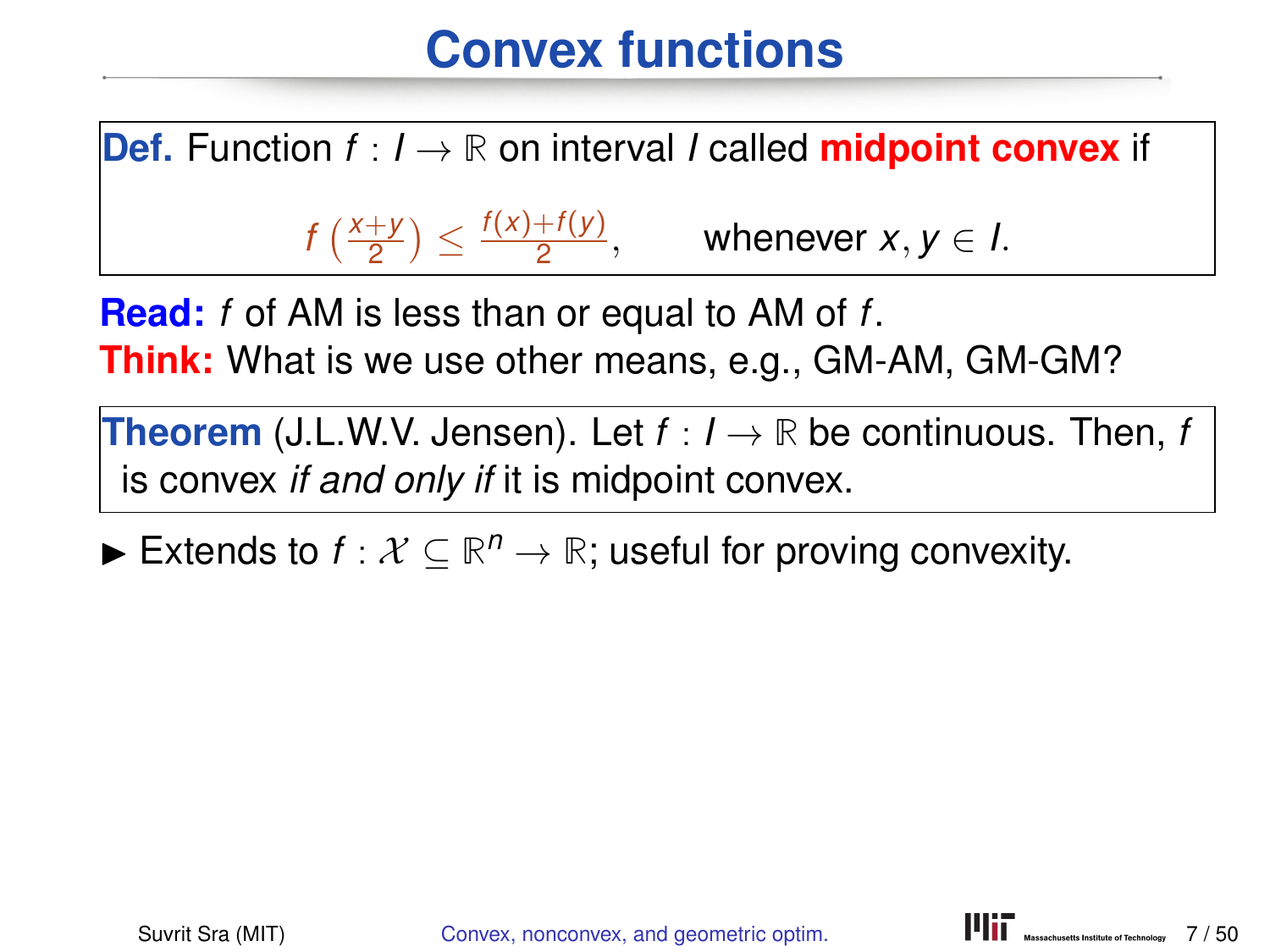# **Recognizing convex functions**

- ♠ If *f* is continuous and midpoint convex, then it is convex.
- ♠ If *f* is differentiable, then *f* is convex *if and only if* dom *f* is convex and  $f(x) > f(y) + \langle \nabla f(y), x - y \rangle$  for all  $x, y \in \text{dom } f$ .
- ♠ If *f* is twice differentiable, then *f* is convex *if and only if* dom *f* is  $\mathsf{convex}\ \mathsf{and}\ \nabla^2 f(x) \succeq 0\ \mathsf{at}\ \mathsf{every}\ x \in \mathsf{dom}\ f.$
- ♠ By showing *f* to be a pointwise max of convex functions
- ♠ By showing *f* : dom(*f*) → **R** is convex *if and only if* its restriction to **any** line that intersects dom(*f*) is convex. That is, for any  $x \in \text{dom}(f)$  and any *v*, the function  $g(t) = f(x + tv)$  is convex (on its domain  $\{t \mid x + tv \in \text{dom}(f)\}\)$ .
- ♠ Exercises (Ch. 3) in Boyd & Vandenberghe
- ♠ Several more ways . . .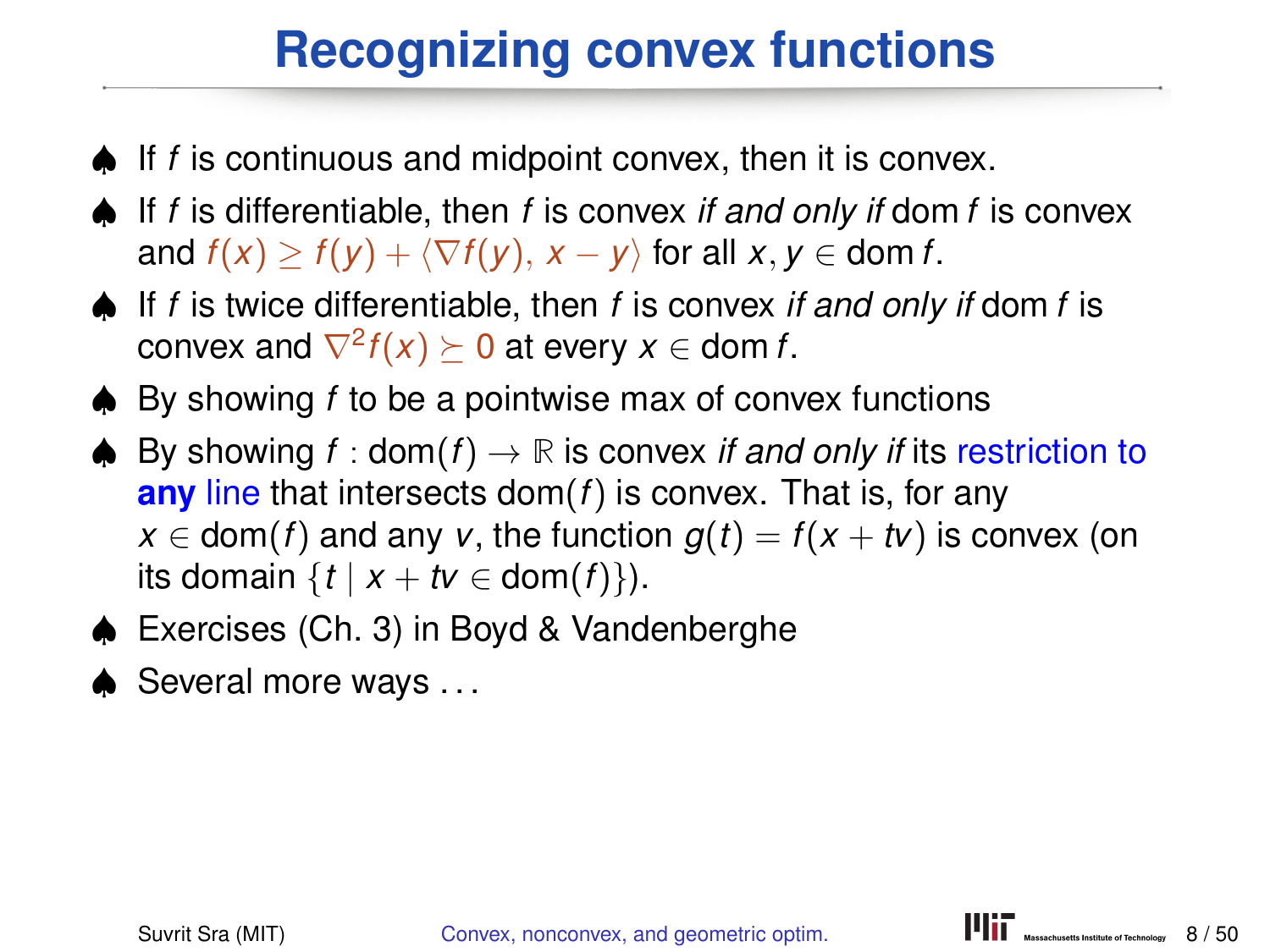## **Convex functions – Indicator**

Let  $\mathbb{1}_X$  be the *indicator function* for X defined as:

$$
\mathbb{1}_{\mathcal{X}}(x) := \begin{cases} 0 & \text{if } x \in \mathcal{X}, \\ \infty & \text{otherwise.} \end{cases}
$$

Note:  $\mathbb{1}_{\mathcal{X}}(x)$  is convex **if and only if** X is convex.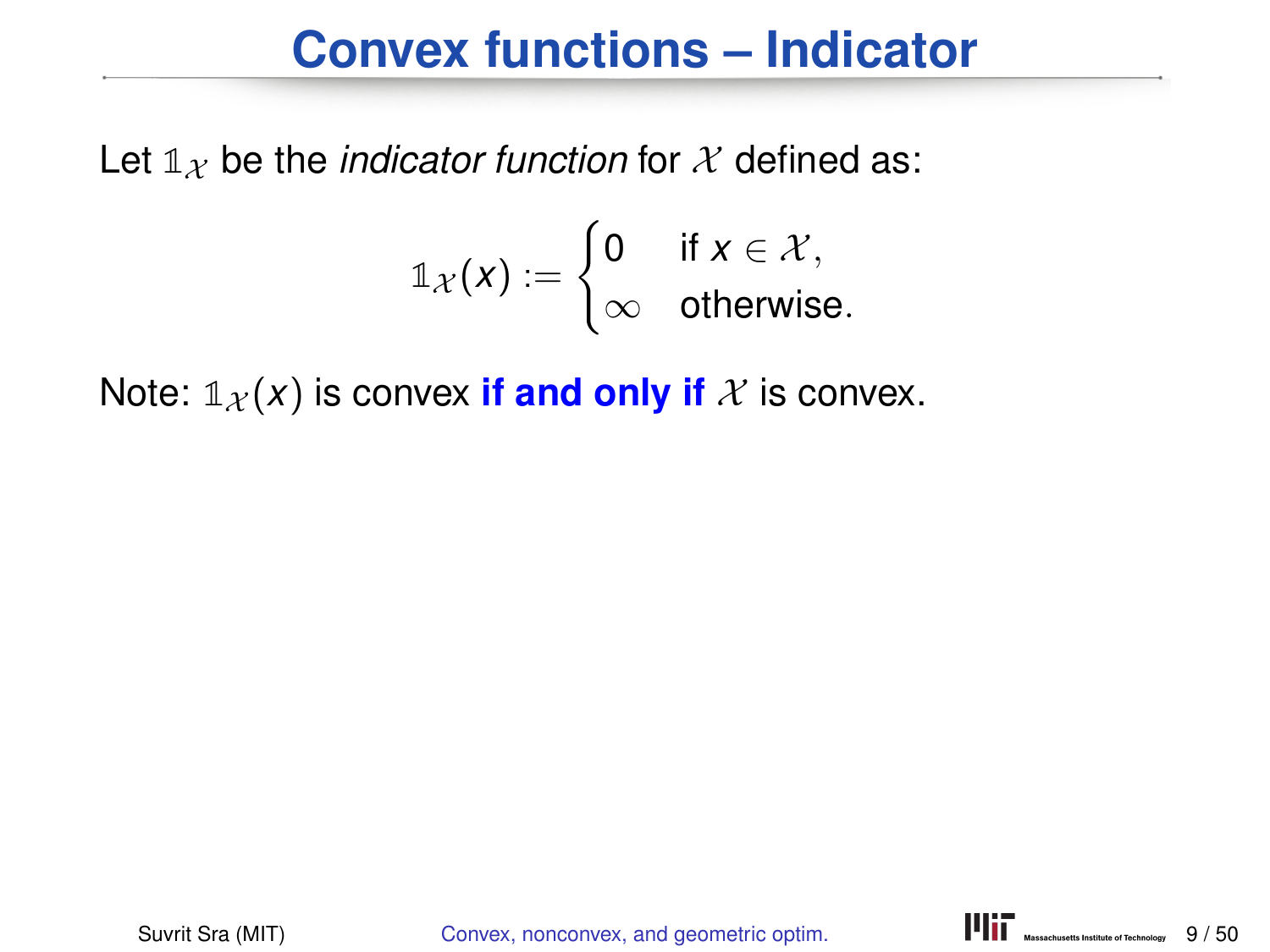## **Convex functions – distance**

**Example** Let  $X$  be a convex set. Let  $x \in \mathbb{R}^n$  be some point. The distance of x to the set  $\mathcal X$  is defined as

$$
dist(x, \mathcal{X}) := \inf_{y \in \mathcal{X}} \quad ||x - y||.
$$

**Note**: because  $||x - y||$  is jointly convex in  $(x, y)$ , the function  $dist(x, y)$  is a convex function of x.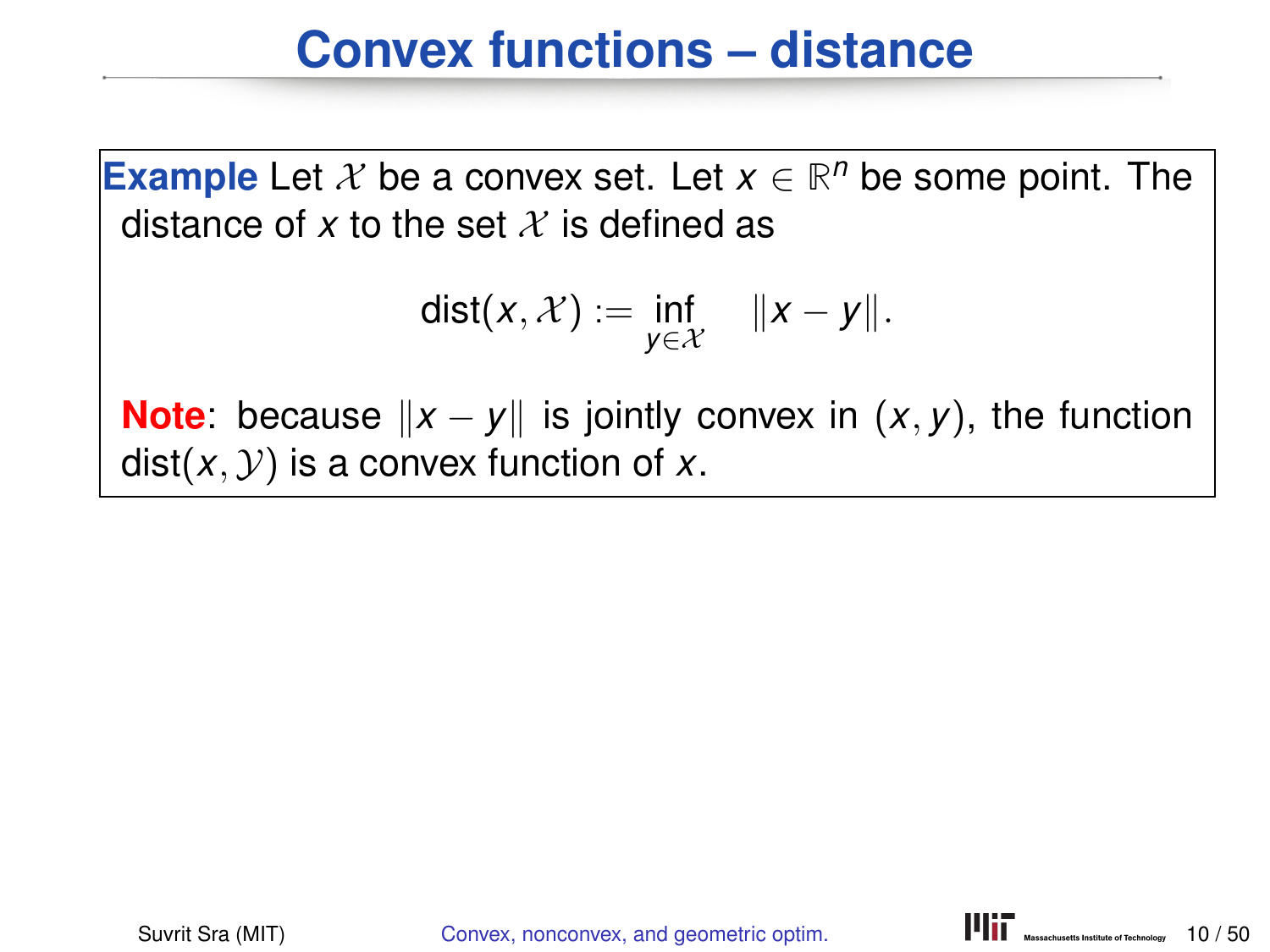# **Convex functions – norms**

**Example** ( $\ell_p$ -norm): Let  $p \ge 1$ .  $||x||_p = \left(\sum_i |x_i|^p\right)^{1/p}$ 

 $\bm{\mathsf{Example}}$  (Frobenius-norm): Let  $A \in \mathbb{R}^{m \times n}$ .  $\|A\|_{\mathsf{F}} := \sqrt{\sum_{ij} |a_{ij}|^2}$ 

**Example** Let *A* be any matrix. Then, the operator norm of *A* is

$$
||A|| := \sup_{||x||_2 \neq 0} \frac{||Ax||_2}{||x||_2} = \sigma_{\max}(A).
$$

**Example** Operator  $q \rightarrow p$  norm (typically NP-Hard to compute!)

$$
||A||_{q\to p} := \sup_{x\neq 0} \frac{||Ax||_p}{||x||_q}
$$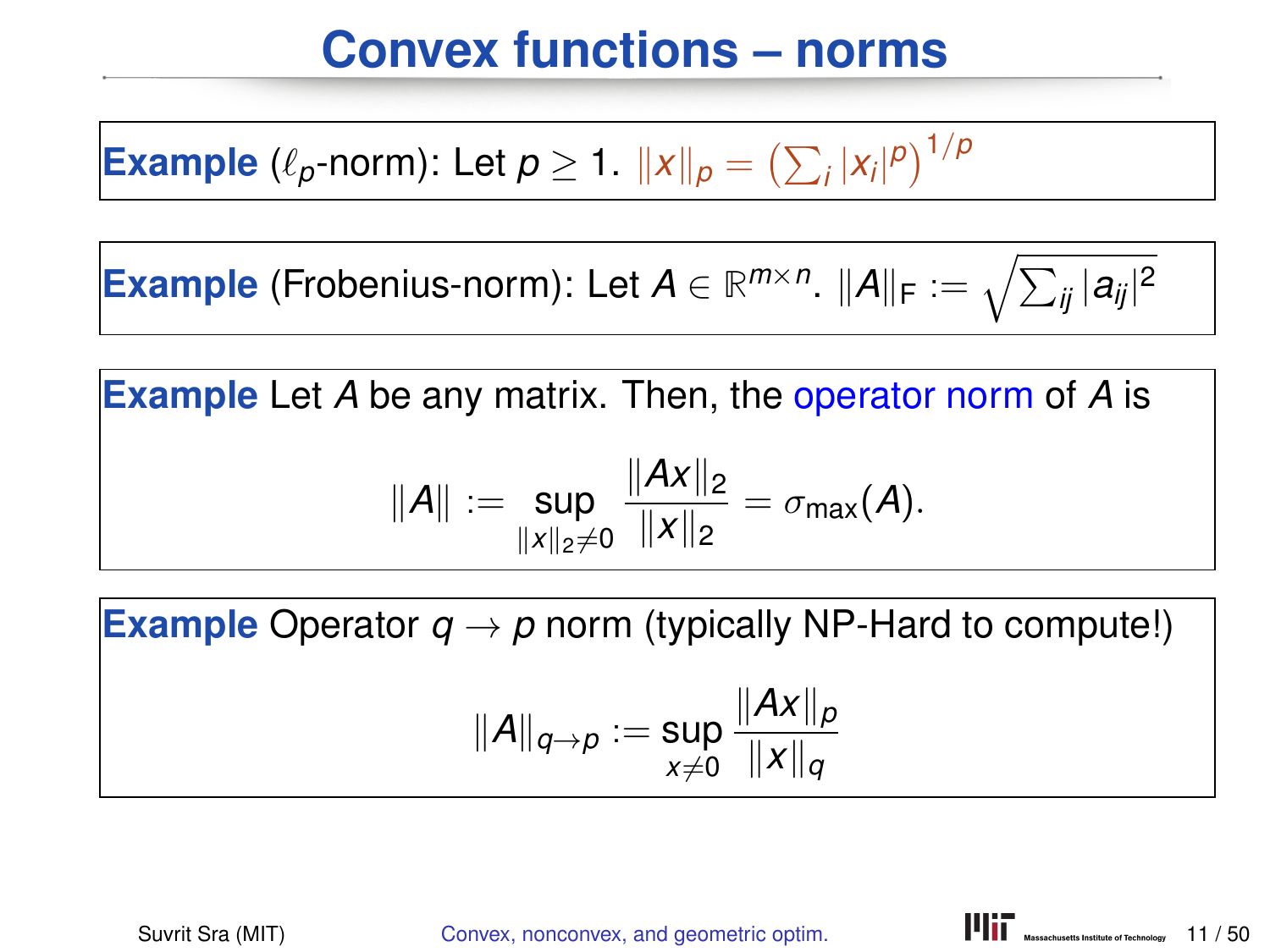# **Fenchel conjugate**

**Def.** The **Fenchel conjugate** of a function *f* is

$$
f^*(z) := \sup_{x \in \text{dom } f} x^T z - f(x).
$$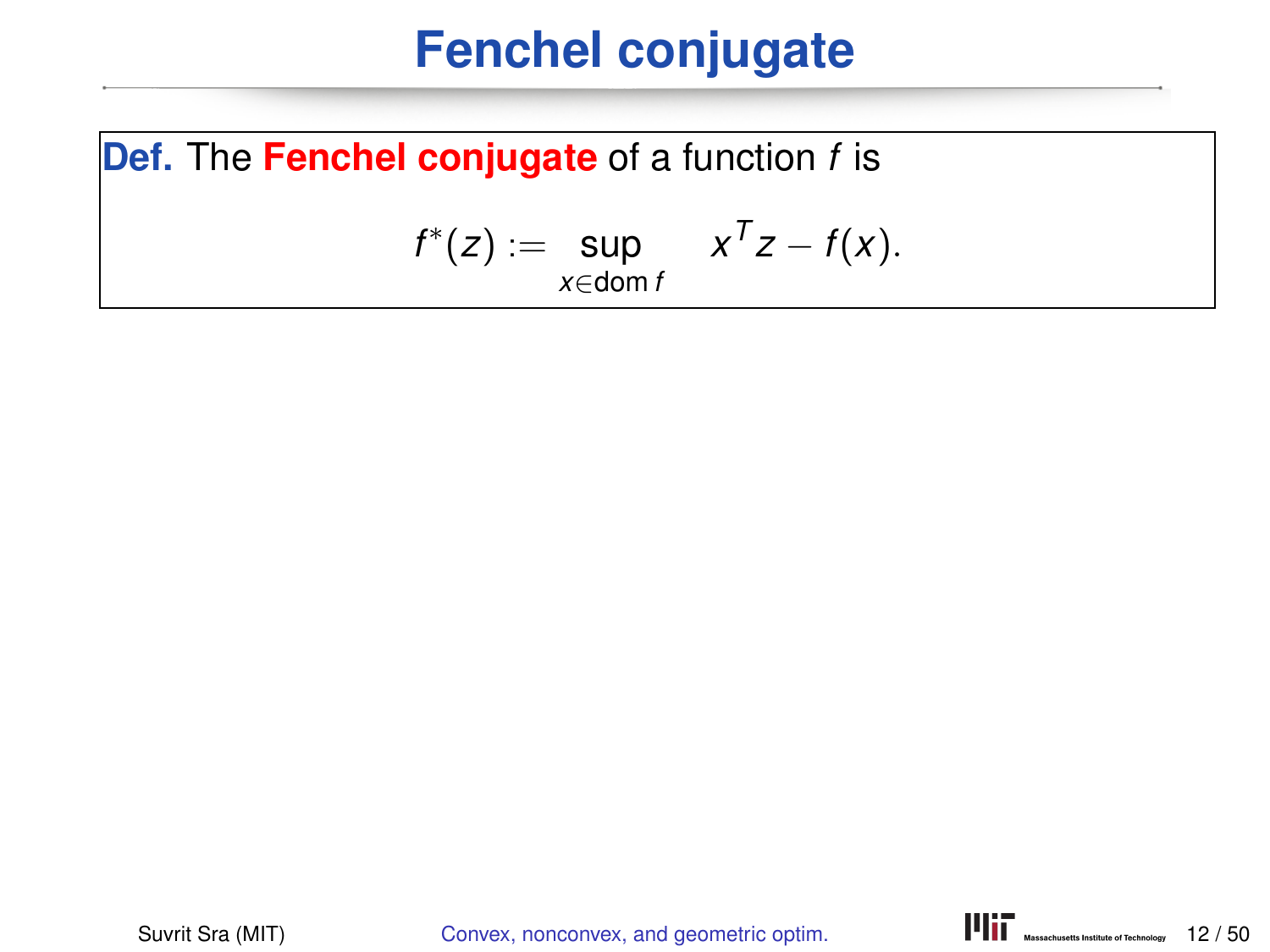# **Fenchel conjugate**

**Def.** The **Fenchel conjugate** of a function *f* is

$$
f^*(z) := \sup_{x \in \text{dom } f} x^T z - f(x).
$$

**Note:** *f* ∗ is pointwise (over *x*) sup of linear functions of *z*. Hence, it is always convex (even if *f* is not convex).

**Example** +∞ and −∞ conjugate to each other.

Think: What about other notions of conjugates?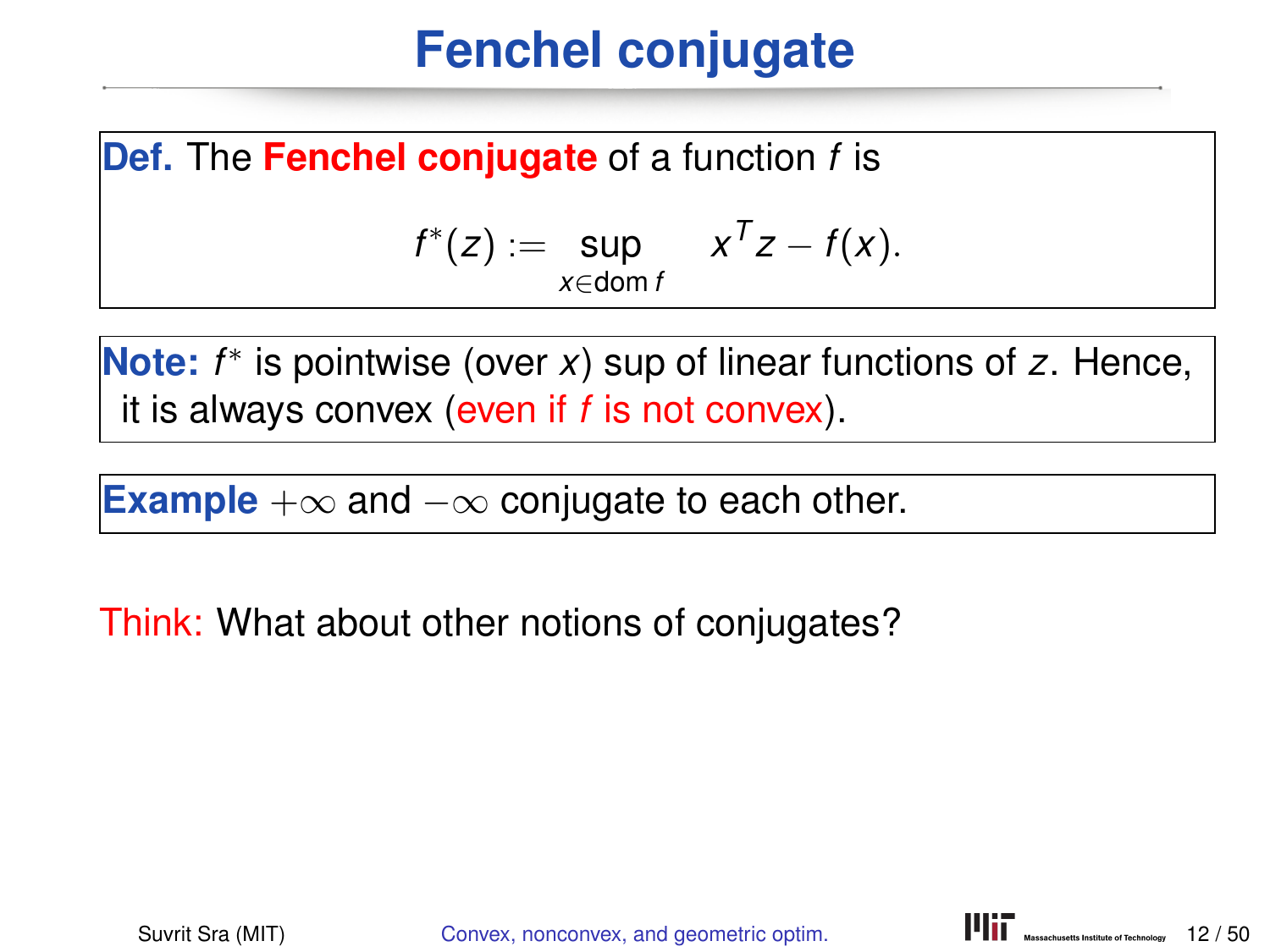# **Fenchel conjugate**

**Def.** The **Fenchel conjugate** of a function *f* is

$$
f^*(z) := \sup_{x \in \text{dom } f} x^T z - f(x).
$$

**Note:** *f* ∗ is pointwise (over *x*) sup of linear functions of *z*. Hence, it is always convex (even if *f* is not convex).

**Example** +∞ and −∞ conjugate to each other.

Think: What about other notions of conjugates? *[Artstein-Avidan, Milman (2007).]* Up to linear terms, Fenchel conjugate only possible transform under basic axioms.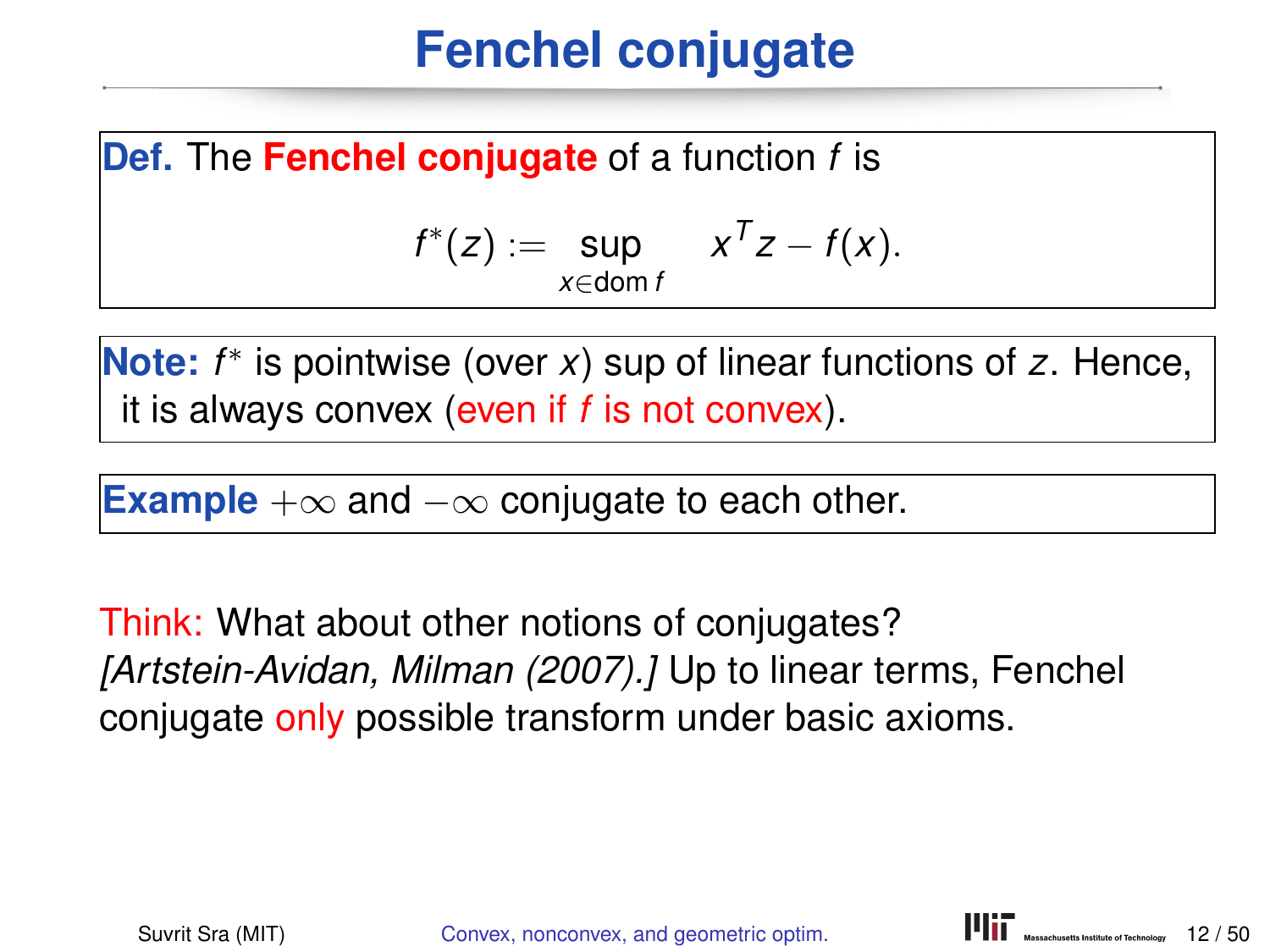# **Challenge 2**

Consider the following functions on strictly positive variables:

$$
h_1(x) := \frac{1}{x}
$$
  
\n
$$
h_2(x,y) := \frac{1}{x} + \frac{1}{y} - \frac{1}{x+y}
$$
  
\n
$$
h_3(x,y,z) := \frac{1}{x} + \frac{1}{y} + \frac{1}{z} - \frac{1}{x+y} - \frac{1}{y+z} - \frac{1}{x+z} + \frac{1}{x+y+z}
$$

 $\heartsuit$  Prove that  $h_1$ ,  $h_2$ ,  $h_3$ , and in general  $h_n$  are convex!

 $\heartsuit$  Prove that in fact each  $1/h_n$  is concave

$$
\nabla^2 h_n(x) \succeq 0
$$
 is not recommended  $\bullet \bullet$ 

Arose in studying *expected random broadcast time* in an unreliable star network (I. Affleck, 1994):

$$
h_n(x) = E_n[T(x)] := \sum_{\sigma \in S_n} \left( \prod_{i=1}^n \frac{x_{\sigma(i)}}{\sum_{j=i}^n x_{\sigma(j)}} \right) \left( \sum_{i=1}^n \frac{1}{\sum_{j=i}^n x_{\sigma(j)}} \right)
$$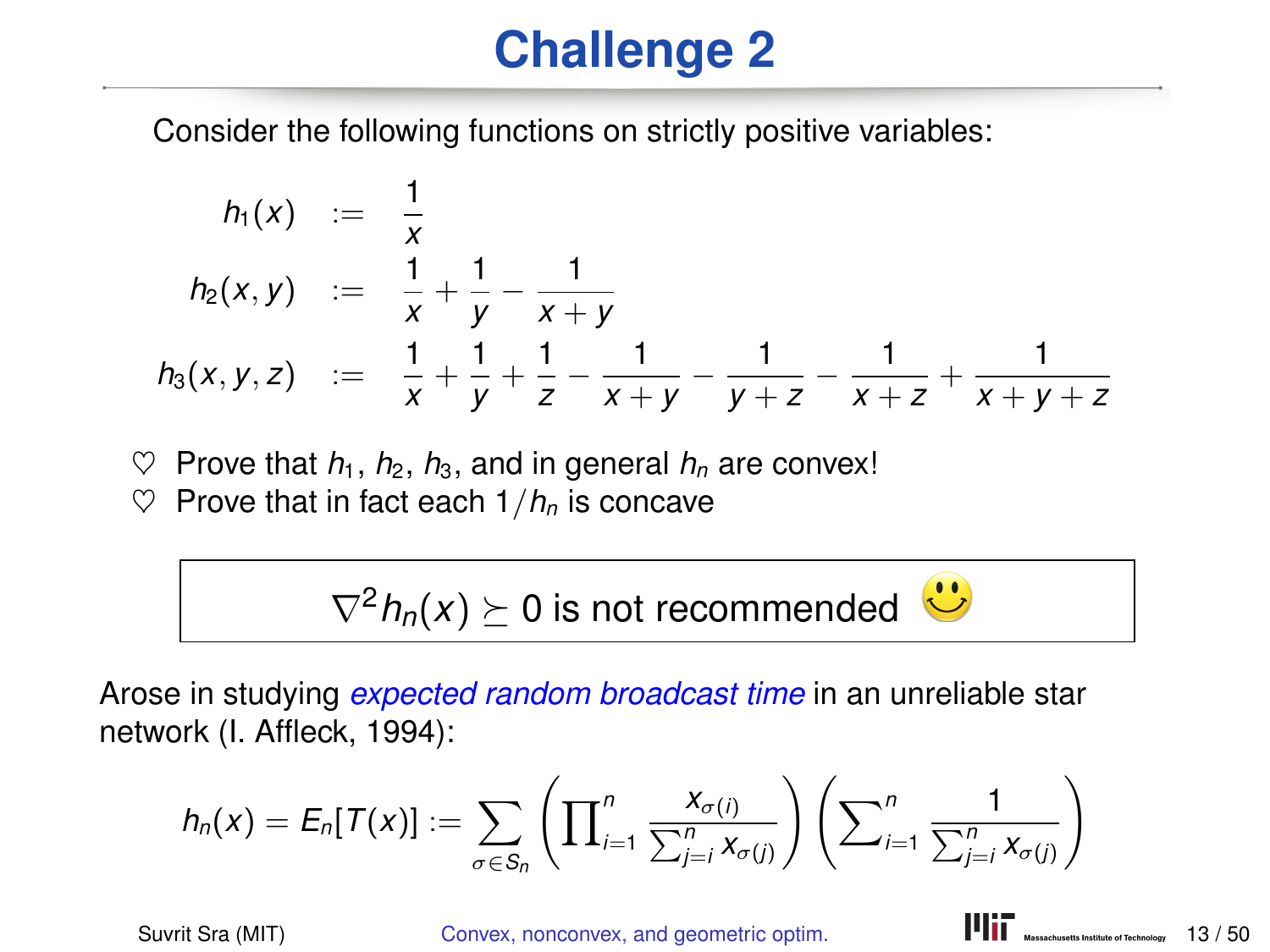# **Challenge 3 – Kummer function**

(D. Karp, 2009). Let  $c > a > 0$ , let  $x \in \mathbb{R}$ . Prove that  $\mu \mapsto -\log {}_1\mathcal{F}_1(a+\mu,c+\mu,x) = -\log \bigg[\sum\nolimits_{k \geq 0}$  $(a + \mu)_k$  $(c + \mu)_k$ *x k k*! , is convex on  $(0, \infty)$ . (Here  $(x)_k := x(x - 1) \cdots (x - k + 1)$ ).

#### **Open problem.**

(Arose while we were studying "Directional Statistics" using the Multivariate Watson Distribution on **RP***<sup>n</sup>*−<sup>1</sup> )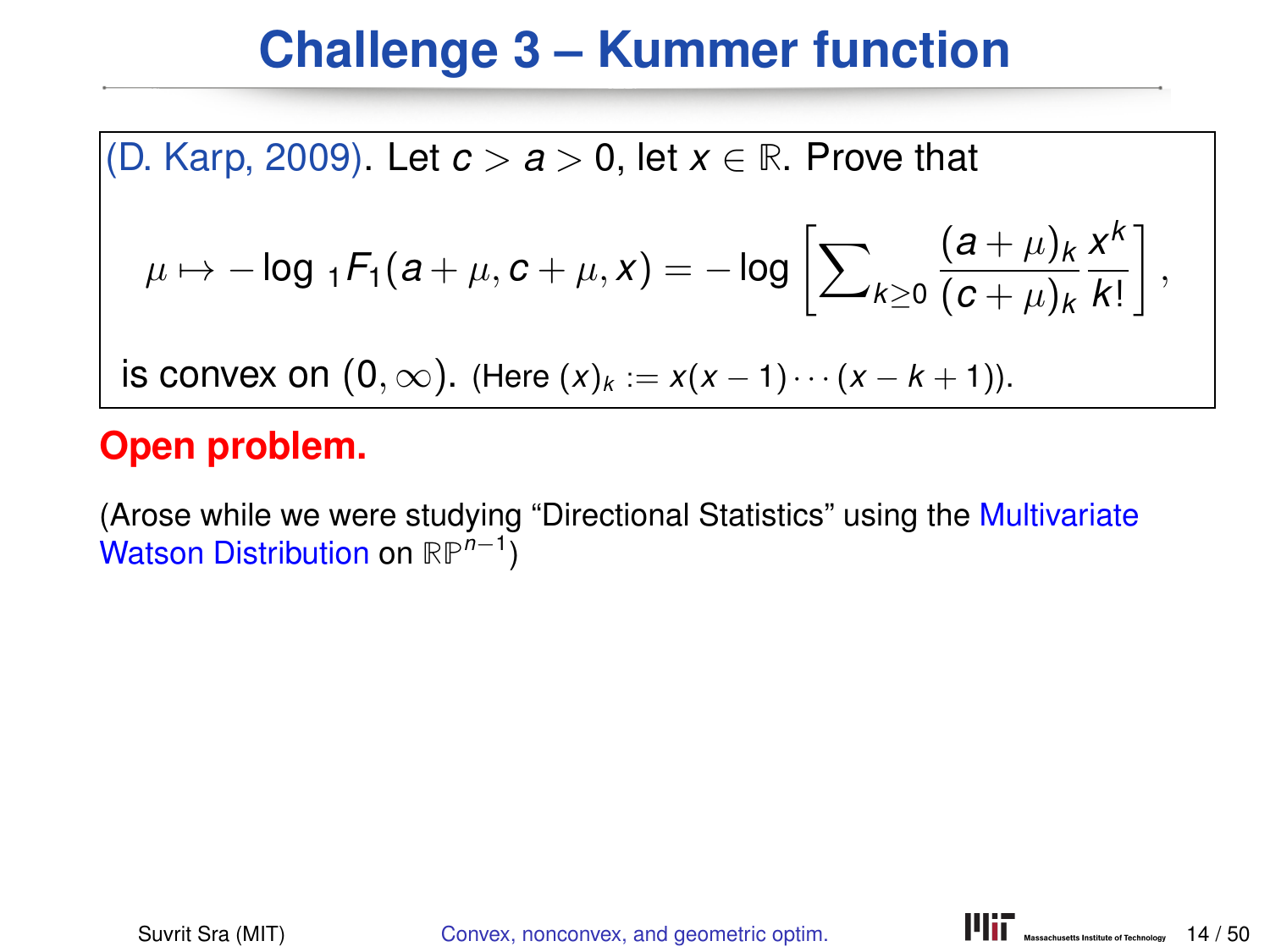# **Challenge 4 – DPP entropy**

- Determinantal Point Process (DPP): Essentially, probability measure over subsets of a ground set *Y*, wlog  $Y = \{1, \ldots, n\}$
- Suppose random subset *A* is drawn from 2*<sup>Y</sup>* as per DPP
- Probability that any *S* ∈ 2 *<sup>Y</sup>* is covered by *A* is

$$
P(S \subseteq A) = \det(K_S), \quad S \subseteq [n],
$$

 $0 \prec K \prec I$  the (marginal) DPP kernel;  $K_S = K[S, S]$ 

 $-$  Sometimes, we may write  $P(S) \propto det(L_S)$  for  $L = K(I - K)^{-1}$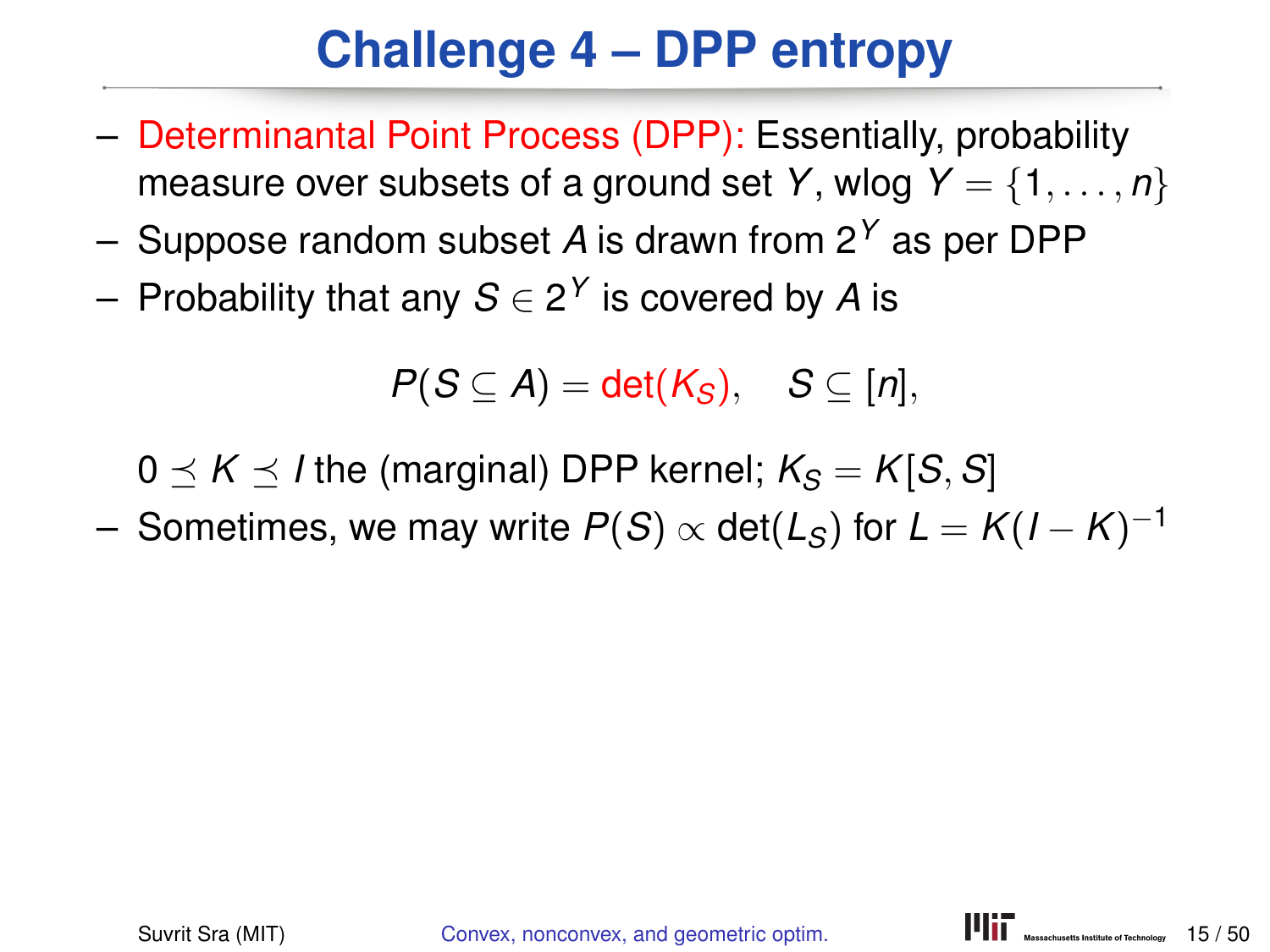# **Challenge 4 – DPP entropy**

- Determinantal Point Process (DPP): Essentially, probability measure over subsets of a ground set *Y*, wlog  $Y = \{1, \ldots, n\}$
- Suppose random subset *A* is drawn from 2*<sup>Y</sup>* as per DPP
- Probability that any *S* ∈ 2 *<sup>Y</sup>* is covered by *A* is

*P*( $S \subseteq A$ ) = det( $K_S$ ),  $S \subseteq [n]$ ,

 $0 \leq K \leq I$  the (marginal) DPP kernel;  $K_S = K[S, S]$ 

 $-$  Sometimes, we may write  $P(S) \propto det(L_S)$  for  $L = K(I - K)^{-1}$ 

 $(R. Lyons, 2003)$ . On  $\{0 \prec K \prec I\}$ , the negentropy

$$
H(K):=\sum\nolimits_{S\subseteq\left[ n\right] }P(S)\log P(S)
$$

 $P(S) = det(I - K) det([K(I - K)^{-1}]_S).$ 

**Open problem.**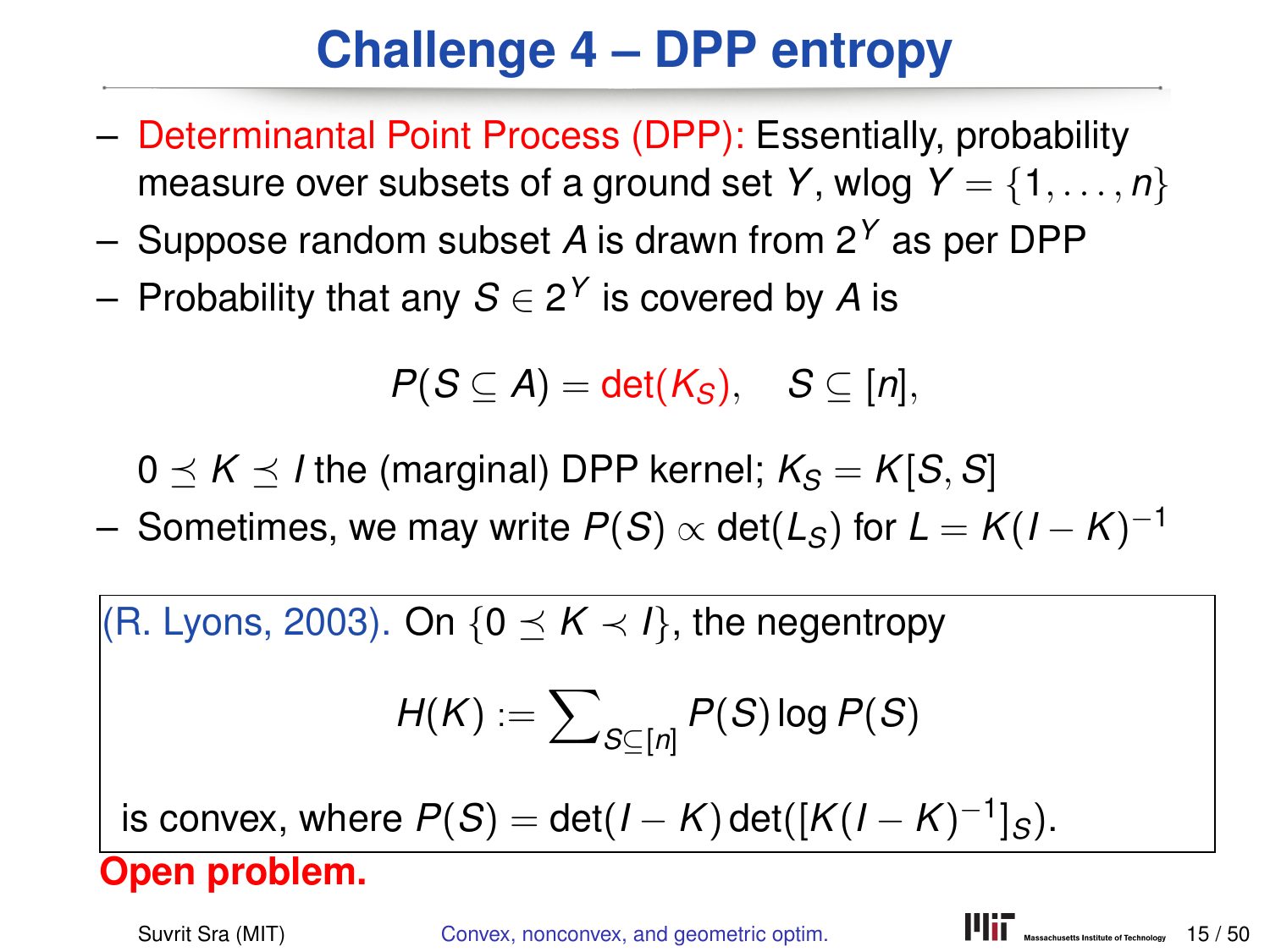# **Convex Optimization**

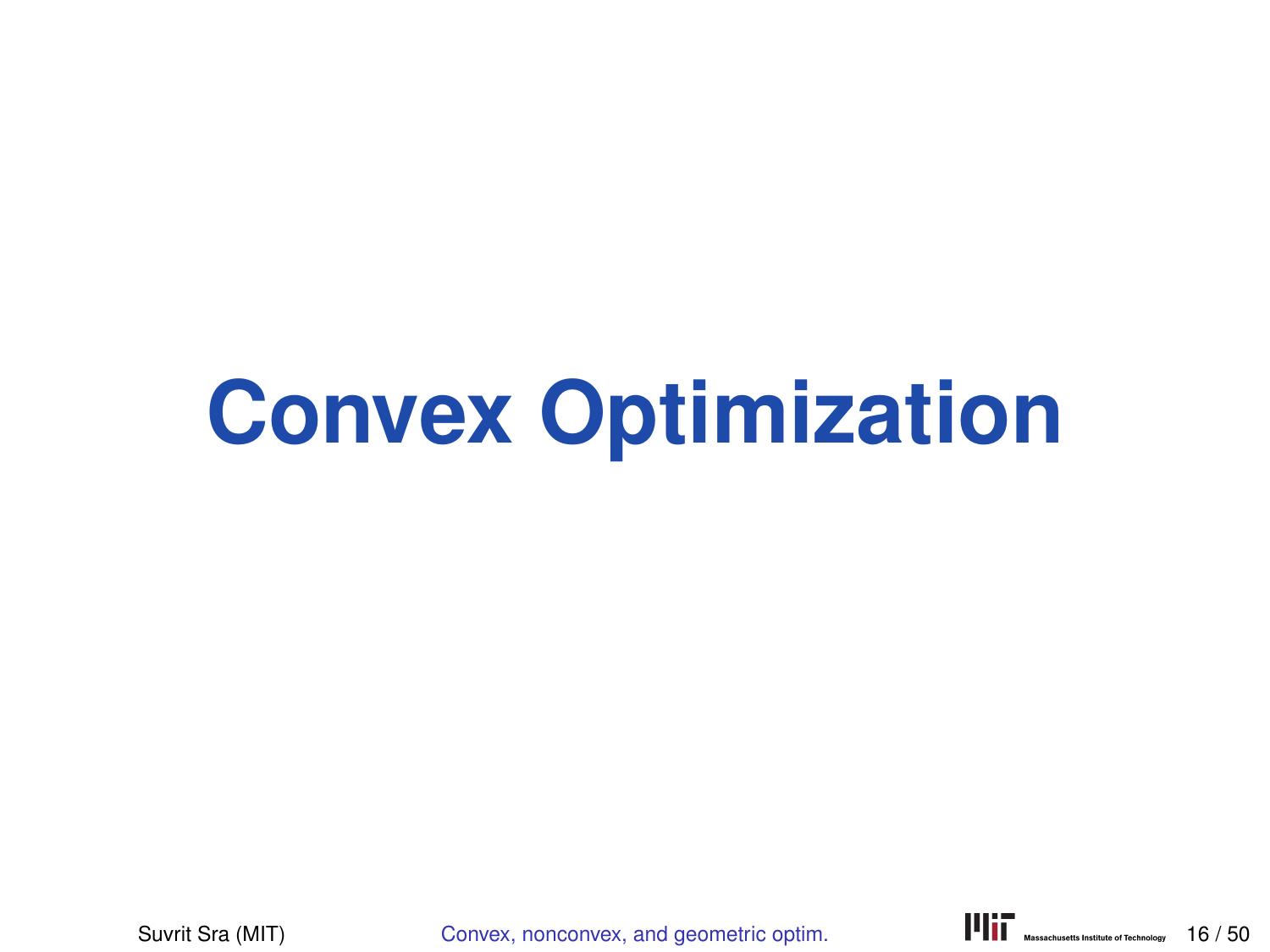## **Subgradients: global underestimators**



 $f(x) \geq f(y) + \langle \nabla f(y), x - y \rangle$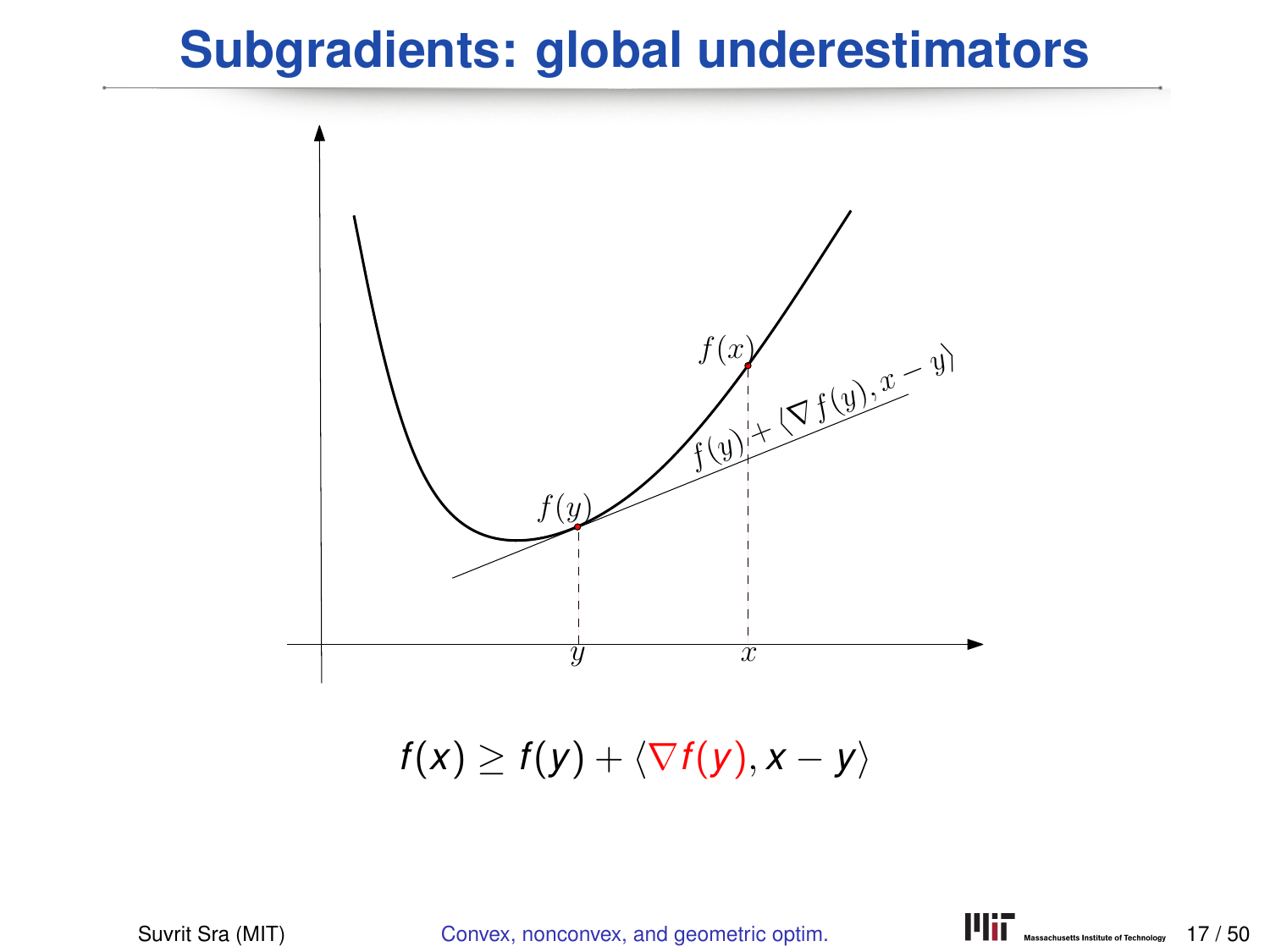## **Subgradients: global underestimators**



 $f(x) \geq f(y) + \langle g, x - y \rangle$ 

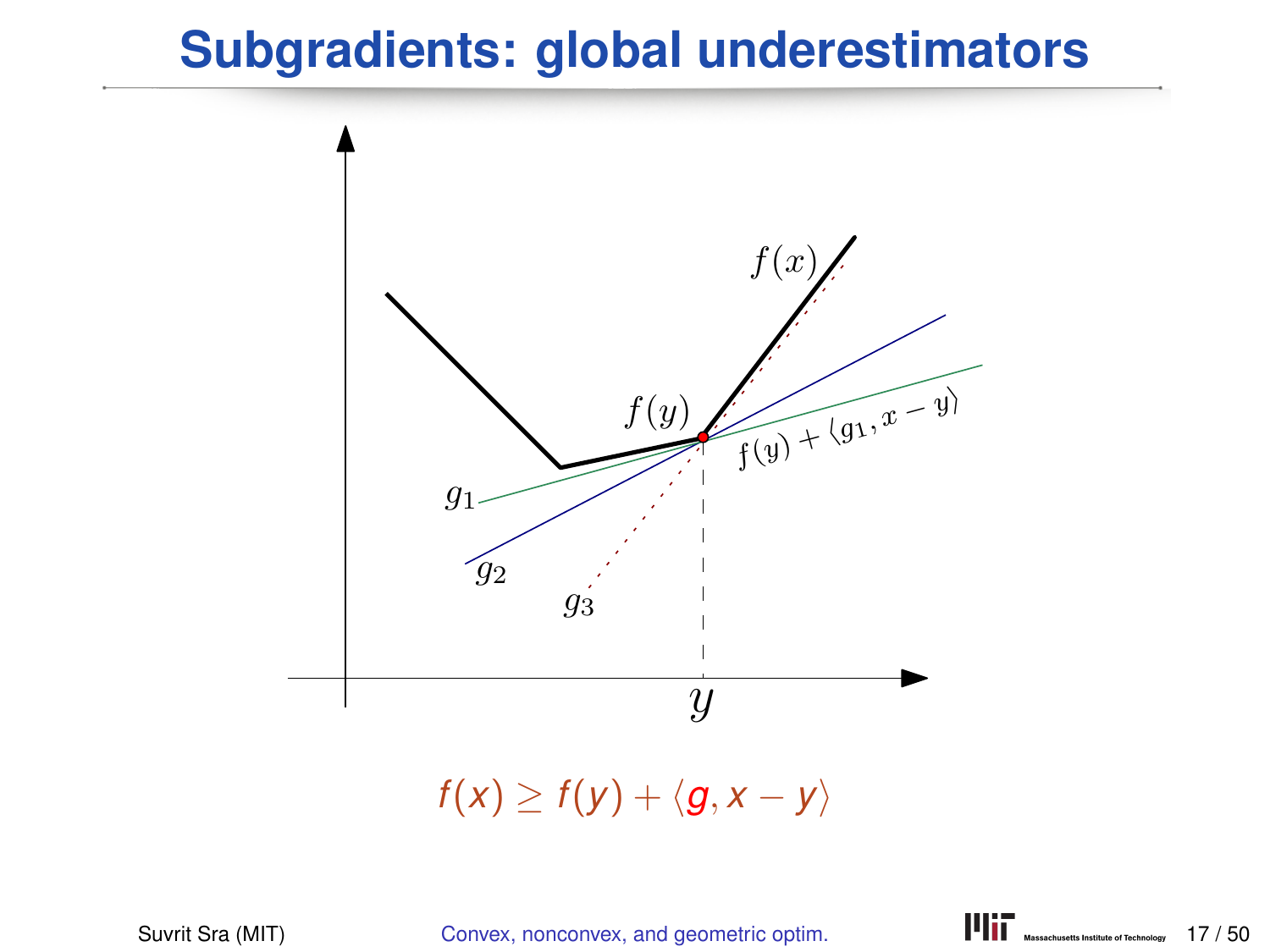## **Subgradients: global underestimators**

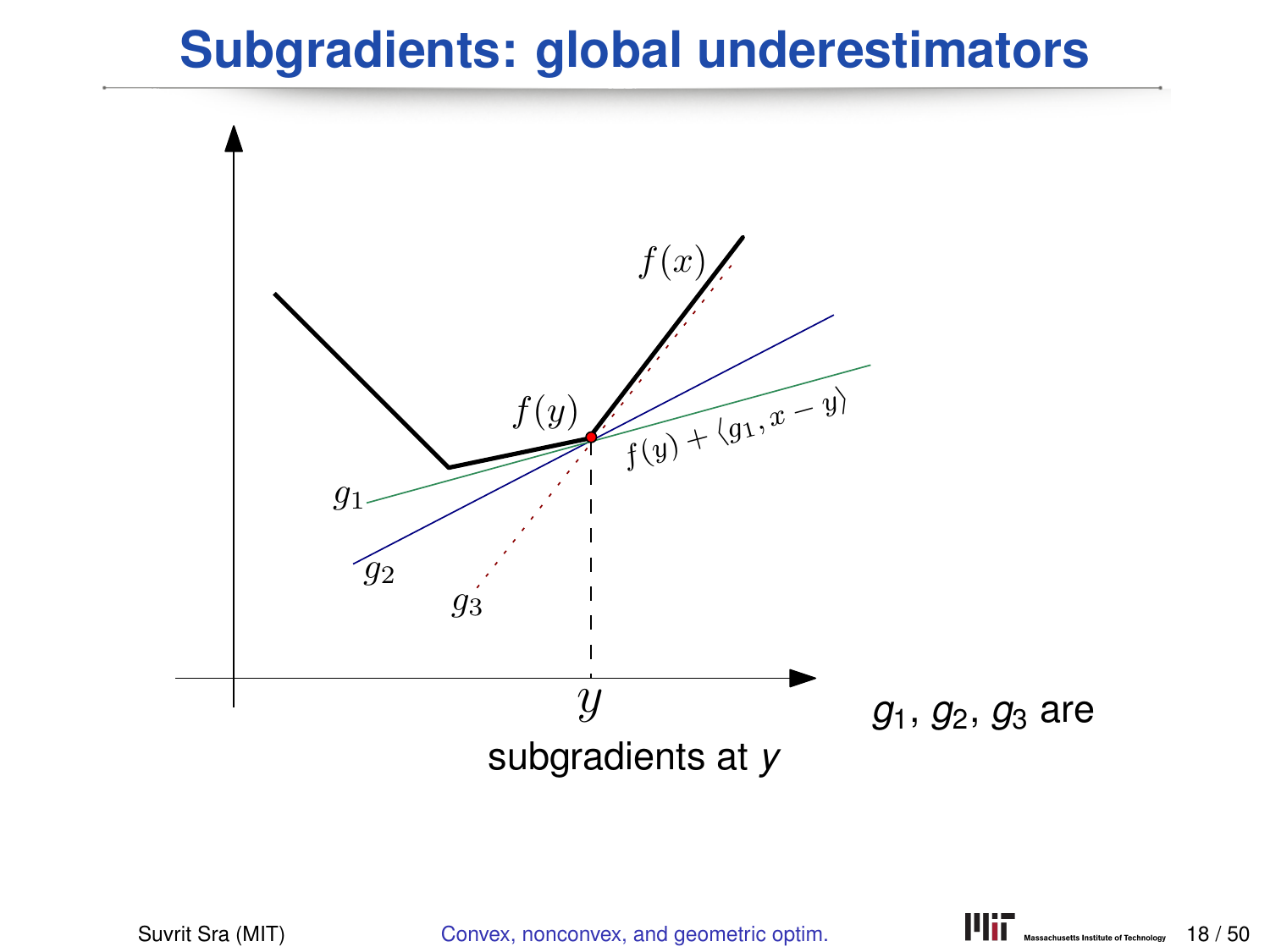# **Subgradients – basic facts**

- <sup>I</sup> *<sup>f</sup>* is convex, differentiable: <sup>∇</sup>*f*(*y*) the **unique** subgradient at *<sup>y</sup>*
- $\triangleright$  A vector *g* is a subgradient at a point *y* if and only if *f*(*y*) +  $\langle q, x - y \rangle$  is **globally** smaller than *f*(*x*).
- $\blacktriangleright$  Usually, **one** subgradient costs approx. as much as  $f(x)$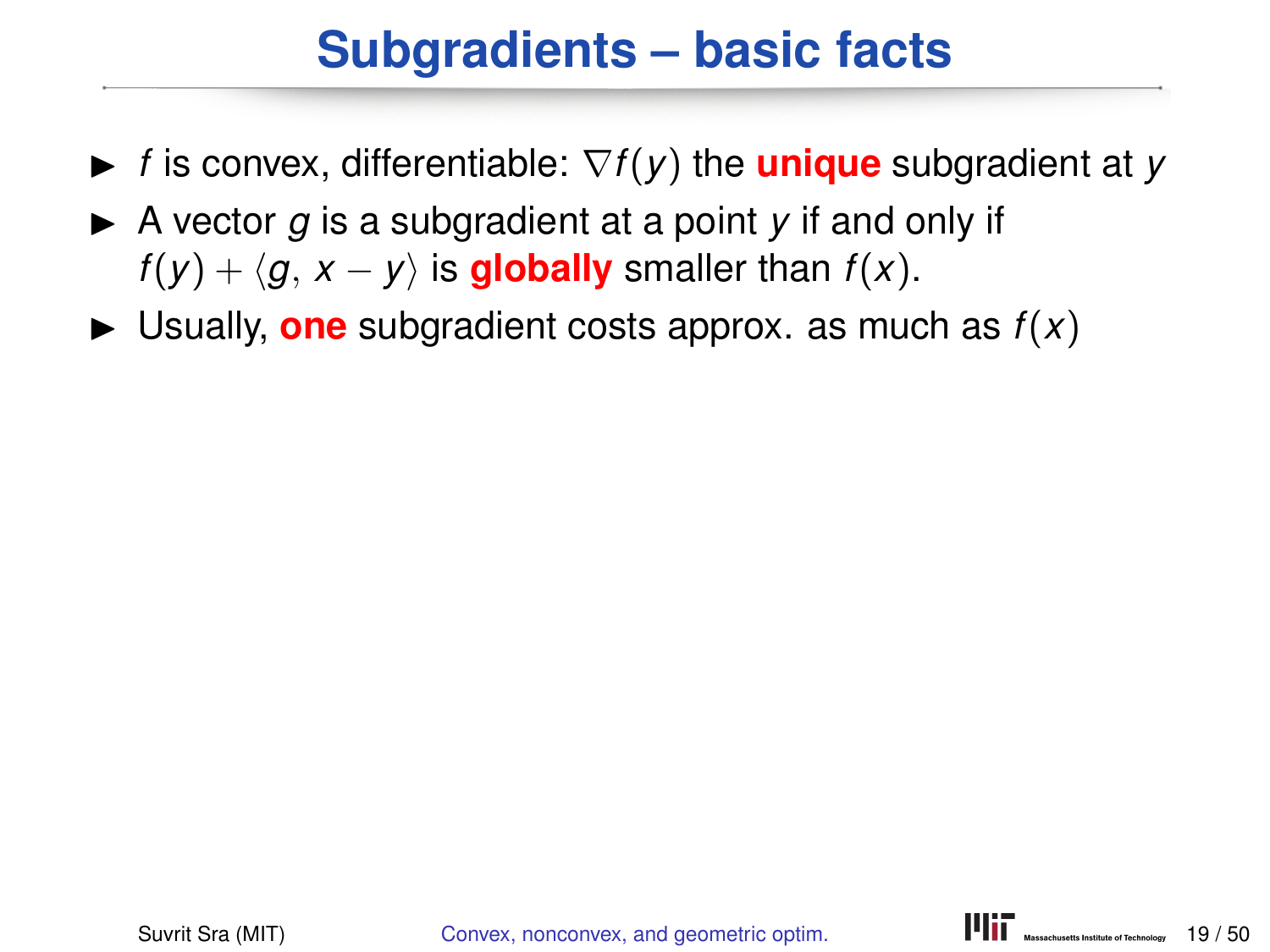# **Subgradients – basic facts**

- <sup>I</sup> *<sup>f</sup>* is convex, differentiable: <sup>∇</sup>*f*(*y*) the **unique** subgradient at *<sup>y</sup>*
- $\triangleright$  A vector *g* is a subgradient at a point *y* if and only if *f*(*y*) +  $\langle q, x - y \rangle$  is **globally** smaller than *f*(*x*).
- $\blacktriangleright$  Usually, **one** subgradient costs approx. as much as  $f(x)$
- $\triangleright$  Determining all subgradients at a given point  $-$  difficult.
- $\triangleright$  Subgradient calculus—major achievement in convex analysis
- ► Fenchel-Young inequality:  $f(x) + f^*(s) \ge \langle s, x \rangle$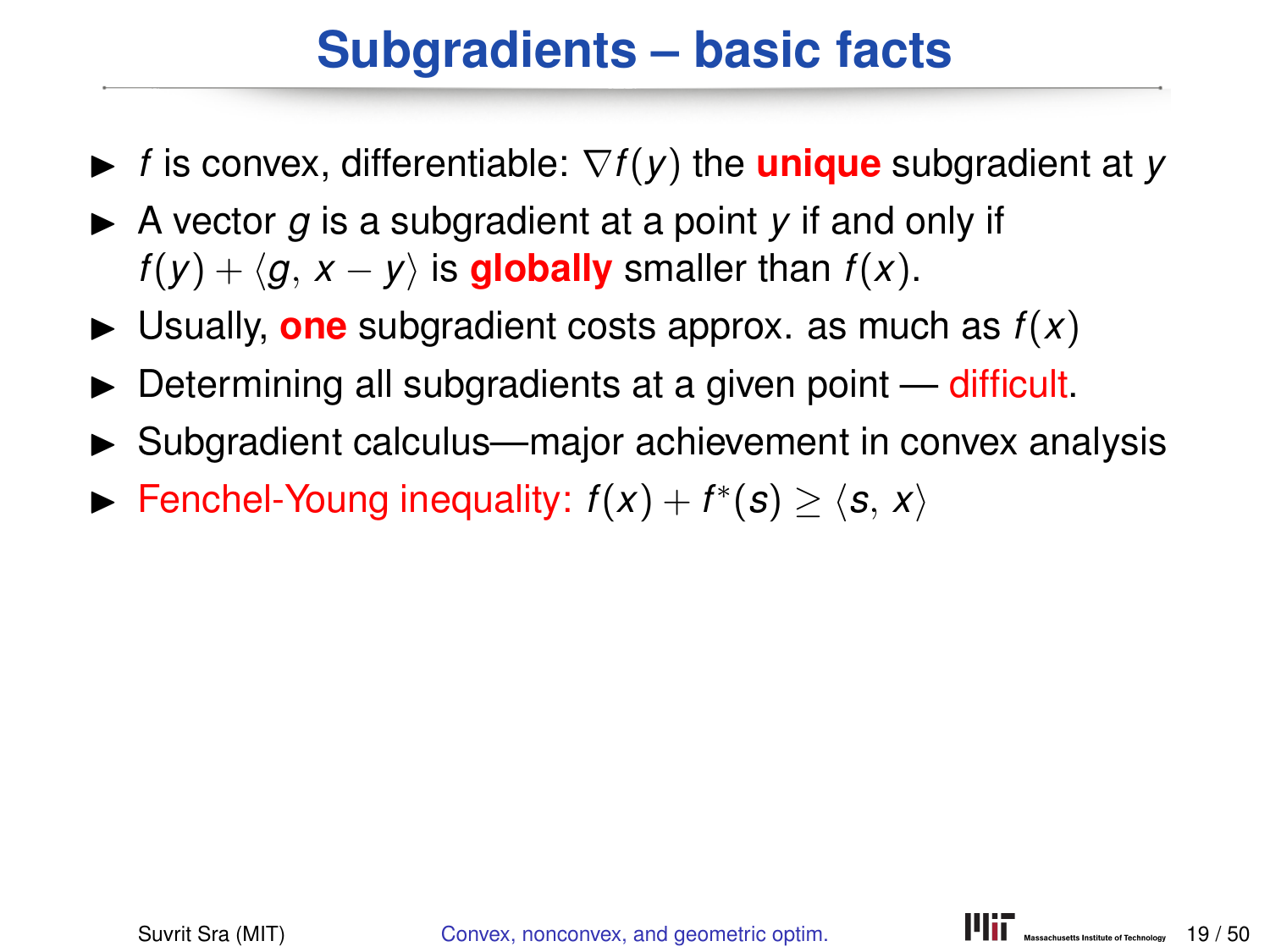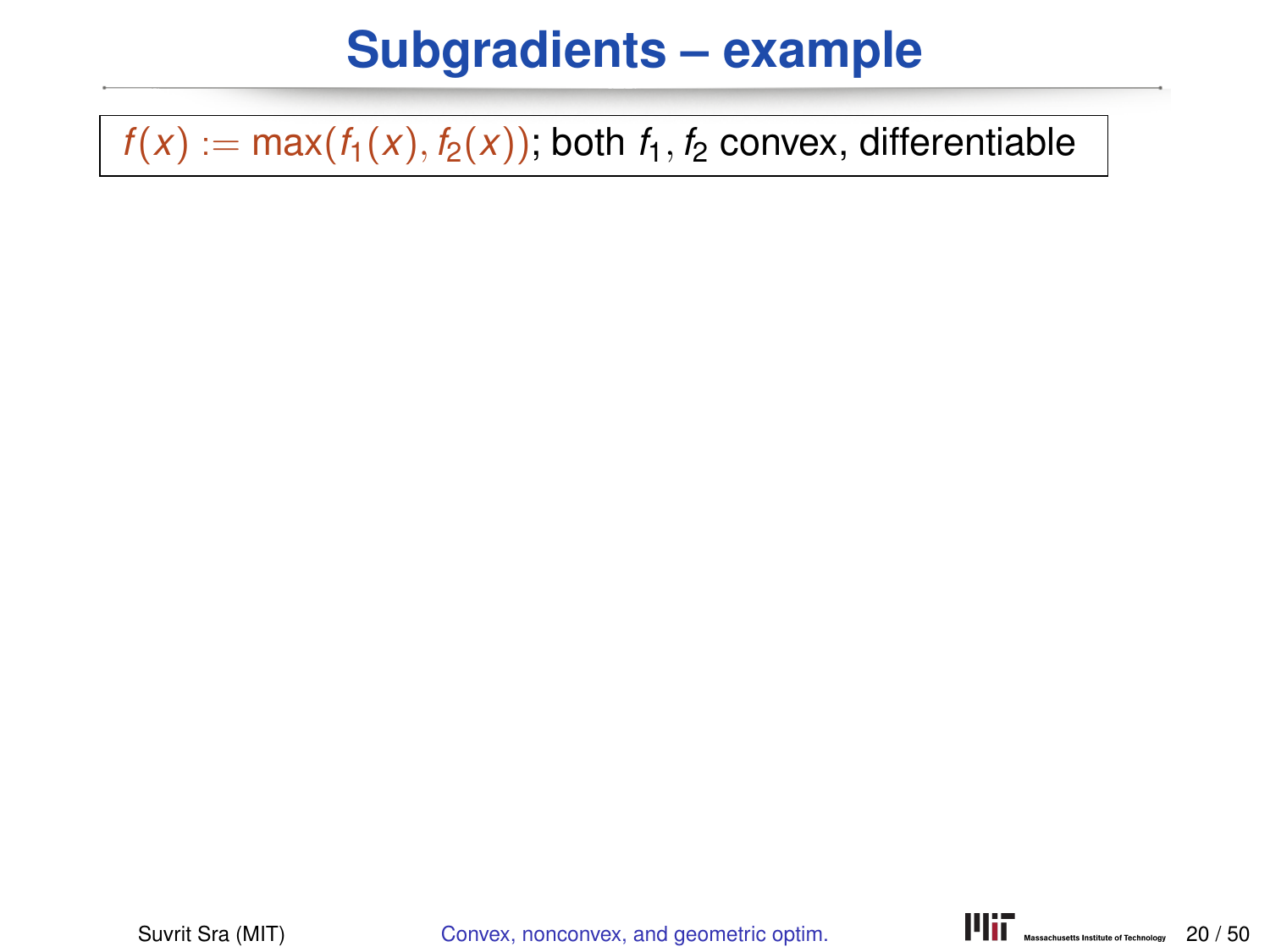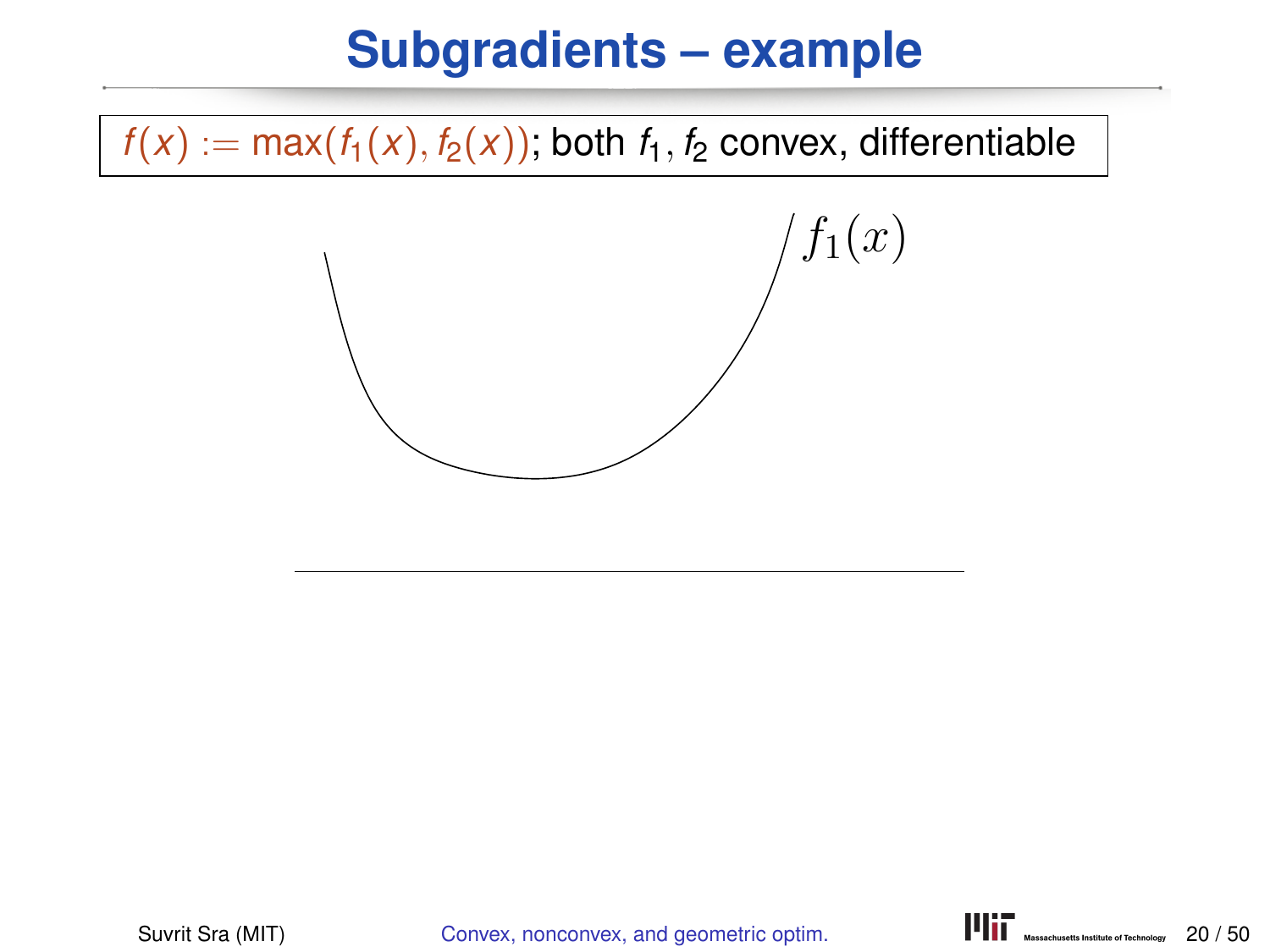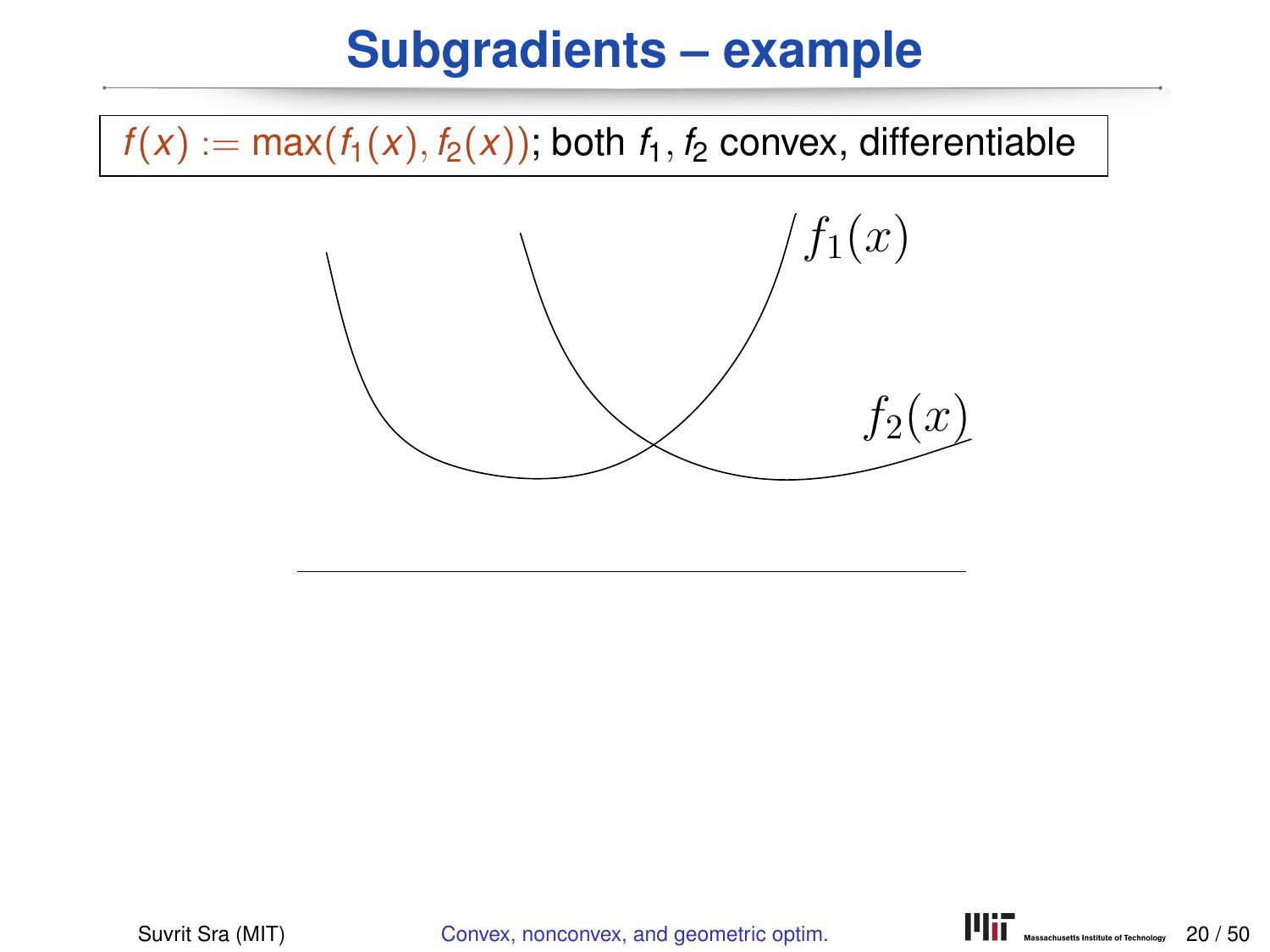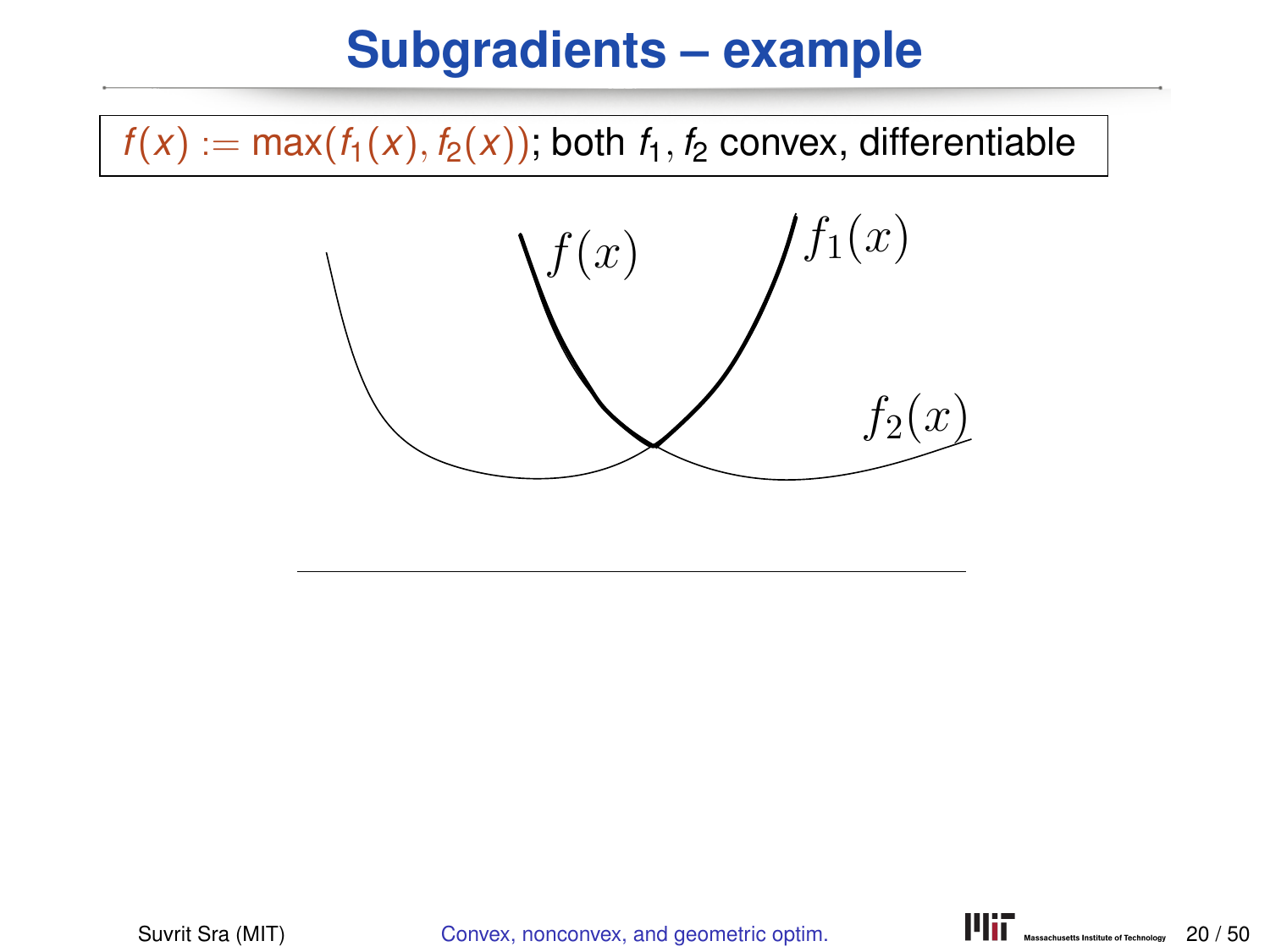$f(x) := \max(f_1(x), f_2(x))$ ; both  $f_1, f_2$  convex, differentiable



- $\star$   $f_1(x) > f_2(x)$ : unique subgradient of *f* is  $f'_1(x)$
- $\star$   $f_1(x) < f_2(x)$ : unique subgradient of *f* is  $f_2'(x)$
- $\star$   $f_1(y) = f_2(y)$ : subgradients, the segment  $[f'_1(y), f'_2(y)]$ (imagine all supporting lines turning about point *y*)

Suvrit Sra (MIT) Convex, nonconvex, and geometric optim. **PIII** MASSES MANUSES 20/50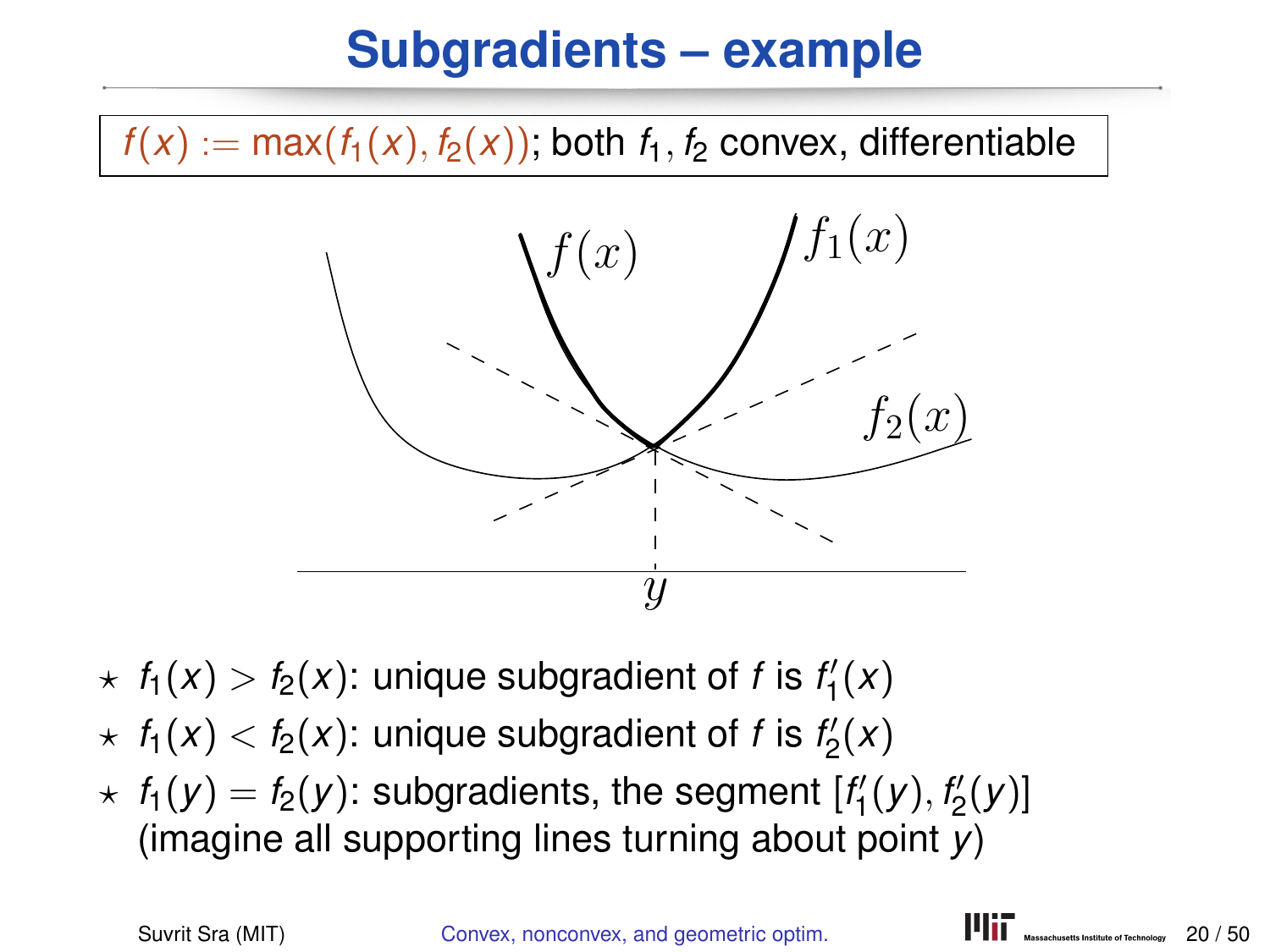**Def.** The set of all subgradients at *y* denoted by ∂*f*(*y*). This set is called **subdifferential** of *f* at *y*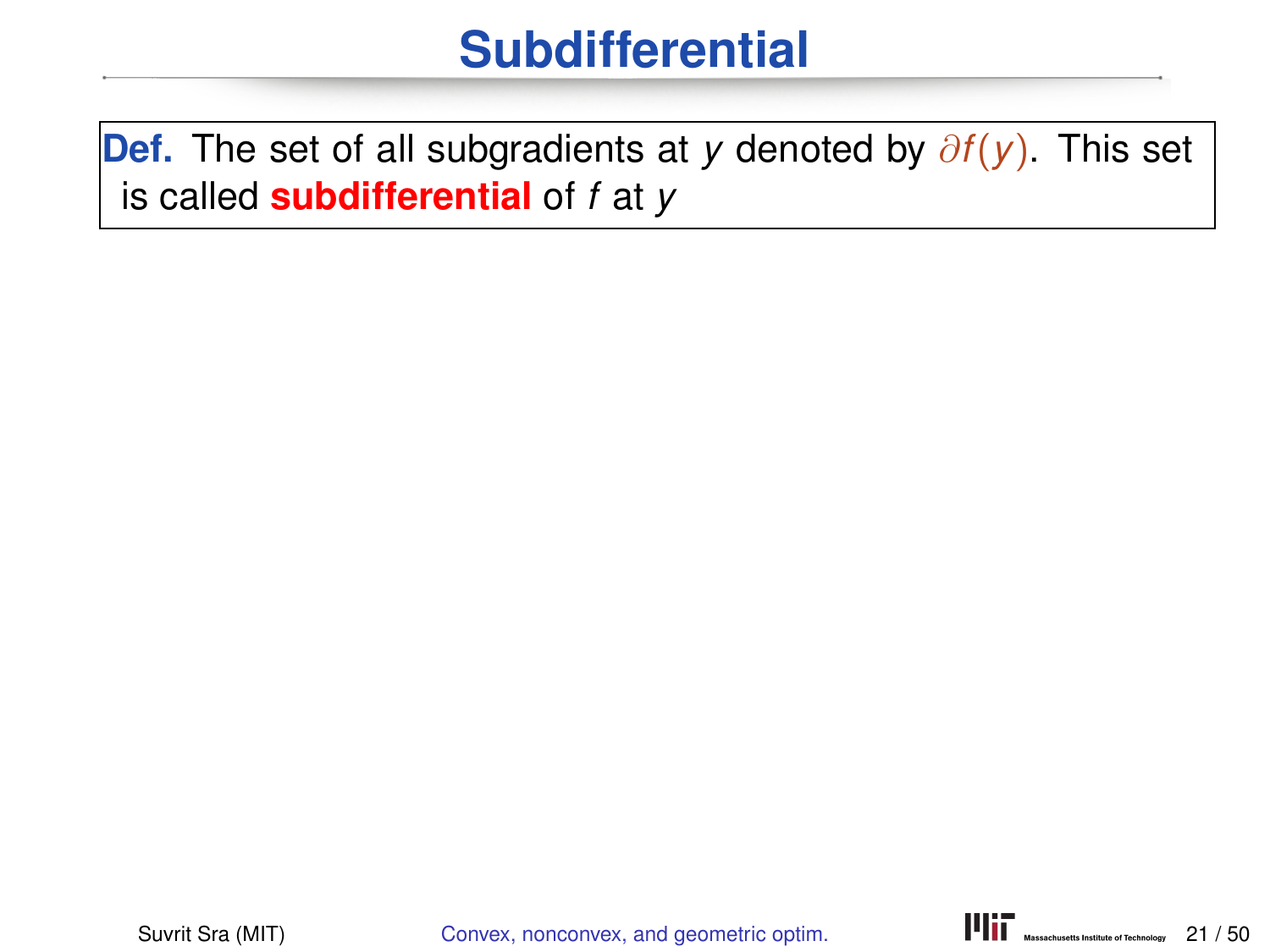**Def.** The set of all subgradients at *y* denoted by ∂*f*(*y*). This set is called **subdifferential** of *f* at *y*

If *f* is convex, ∂*f*(*x*) is nice:

♣ If *x* ∈ relative interior of dom *f*, then ∂*f*(*x*) nonempty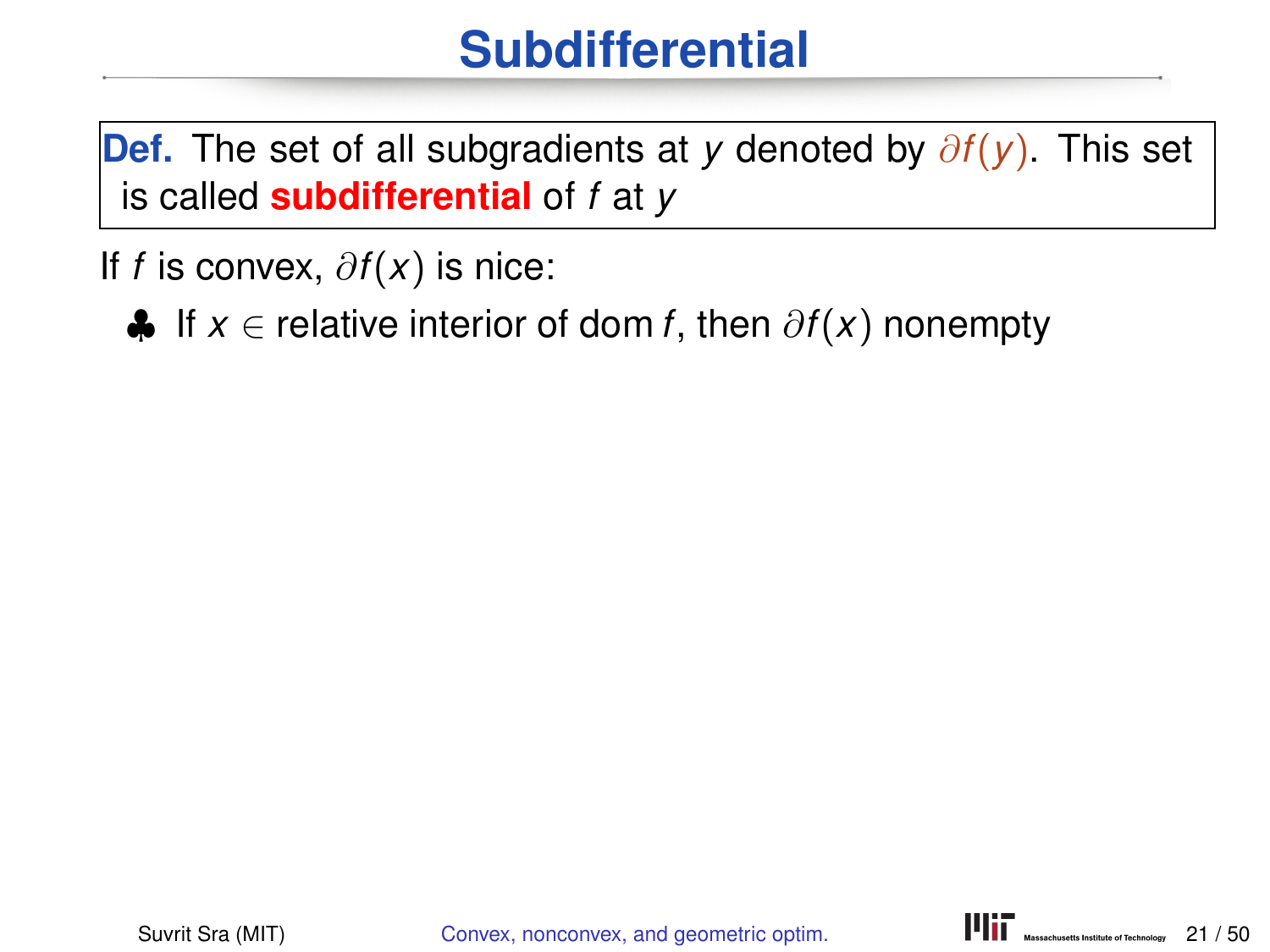**Def.** The set of all subgradients at *y* denoted by ∂*f*(*y*). This set is called **subdifferential** of *f* at *y*

If *f* is convex, ∂*f*(*x*) is nice:

- ♣ If *x* ∈ relative interior of dom *f*, then ∂*f*(*x*) nonempty
- $\bigoplus$  If *f* differentiable at *x*, then  $\partial f(x) = \{\nabla f(x)\}\$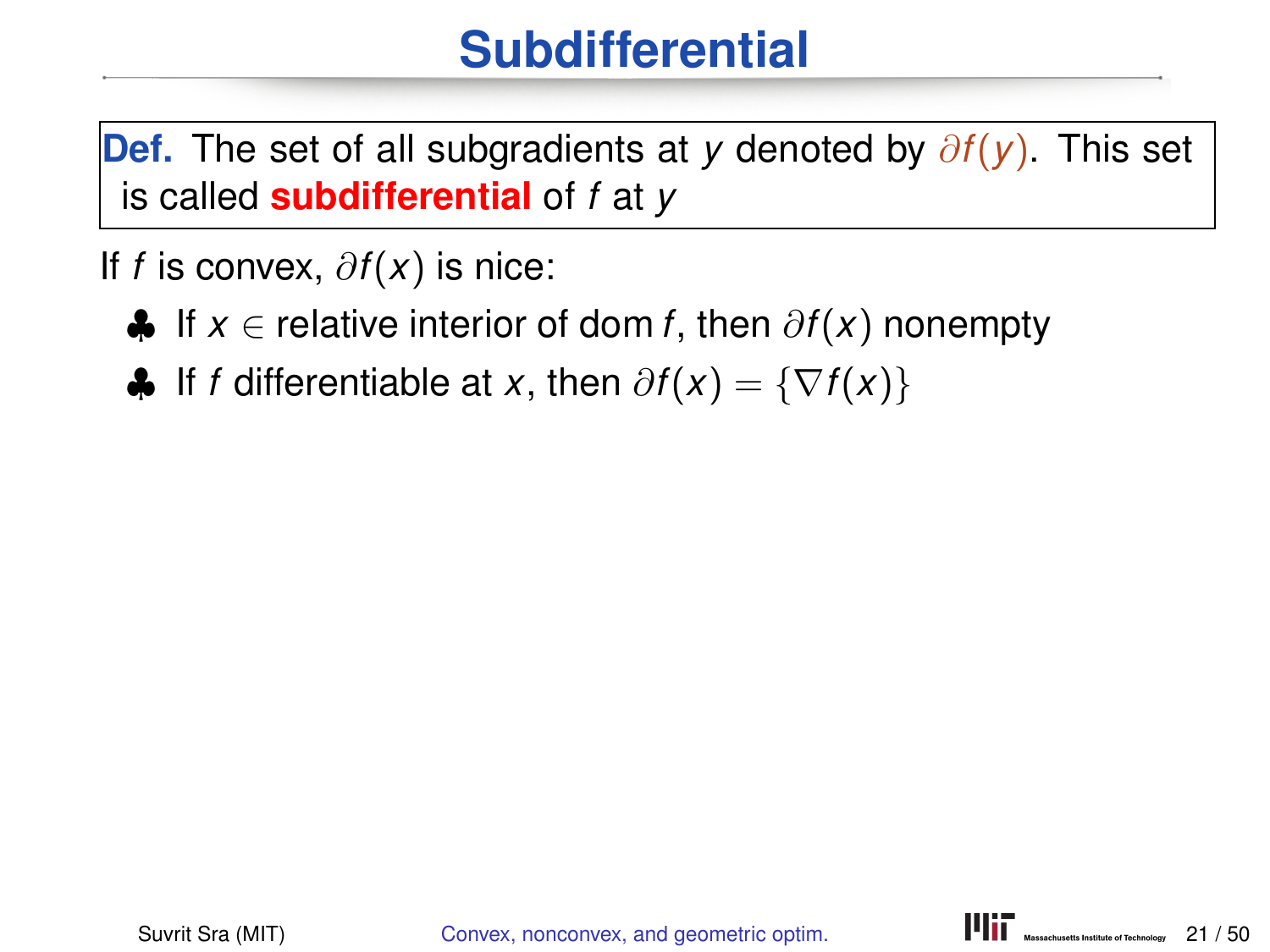**Def.** The set of all subgradients at *y* denoted by ∂*f*(*y*). This set is called **subdifferential** of *f* at *y*

If *f* is convex, ∂*f*(*x*) is nice:

- ♣ If *x* ∈ relative interior of dom *f*, then ∂*f*(*x*) nonempty
- $\bigoplus$  If *f* differentiable at *x*, then  $\partial f(x) = \{\nabla f(x)\}\$
- $\bigoplus$  If  $\partial f(x) = \{g\}$ , then *f* is differentiable and  $g = \nabla f(x)$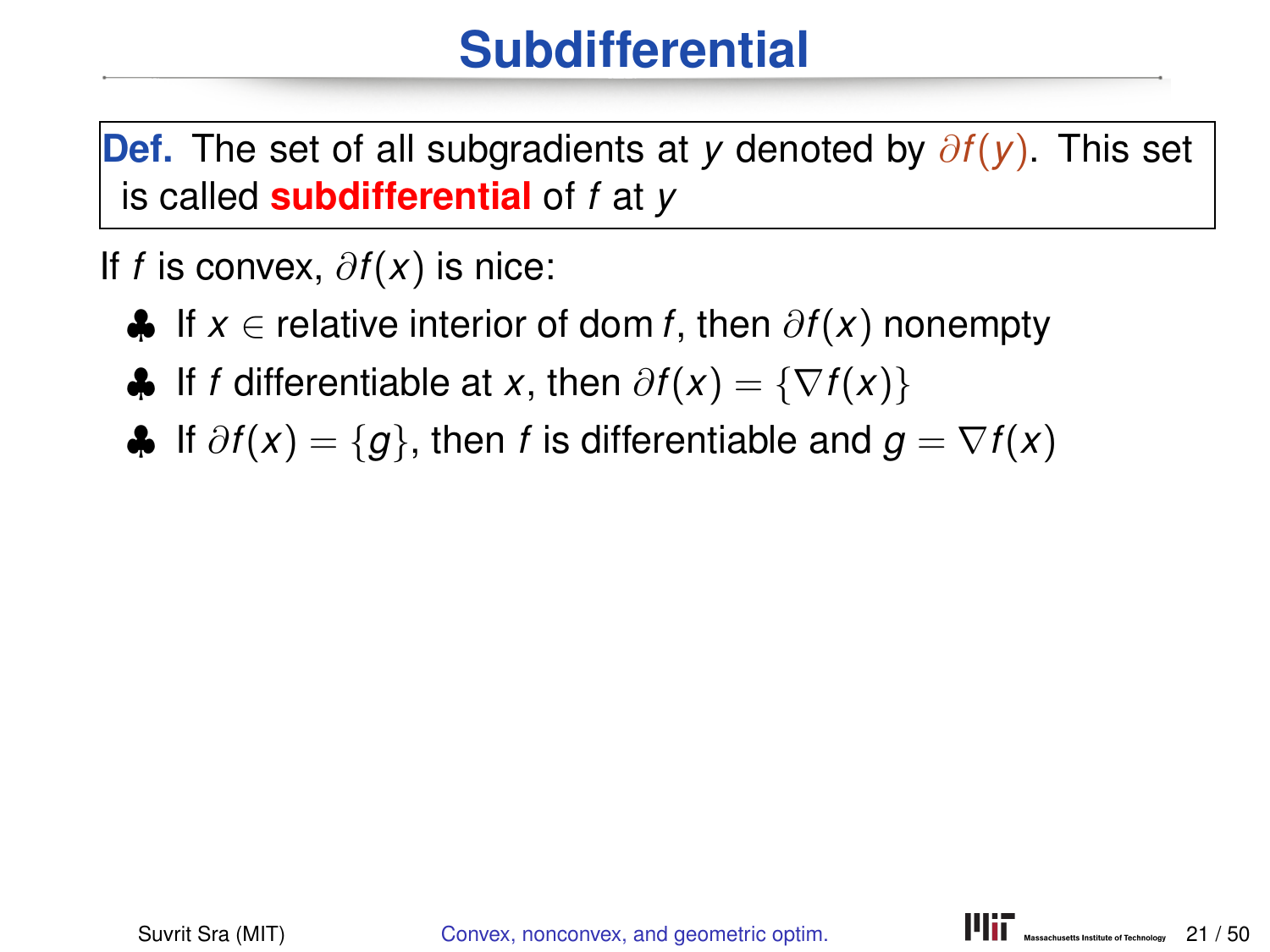### **Subdifferential – example**

$$
f(x)=|x|
$$



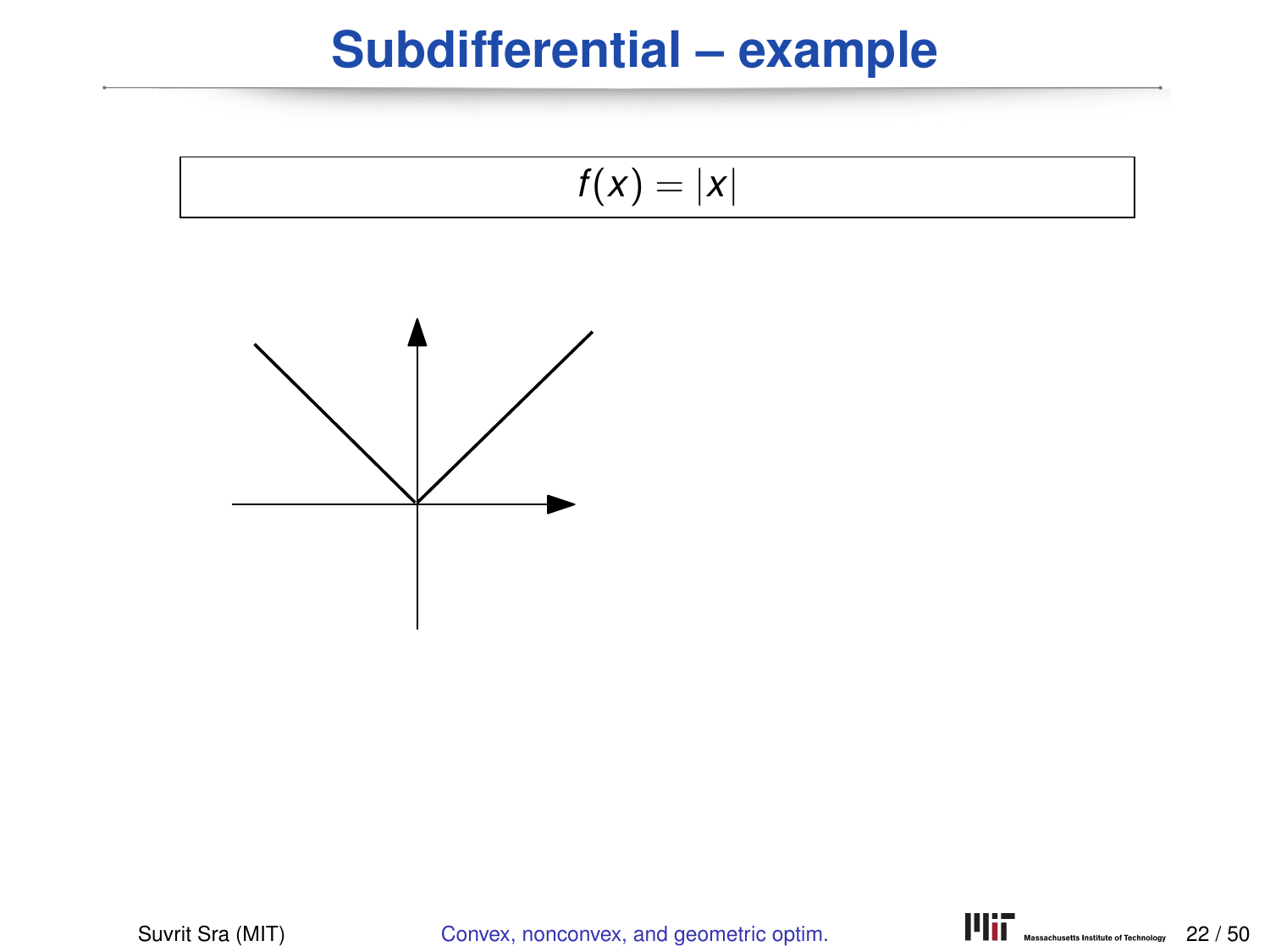#### **Subdifferential – example**

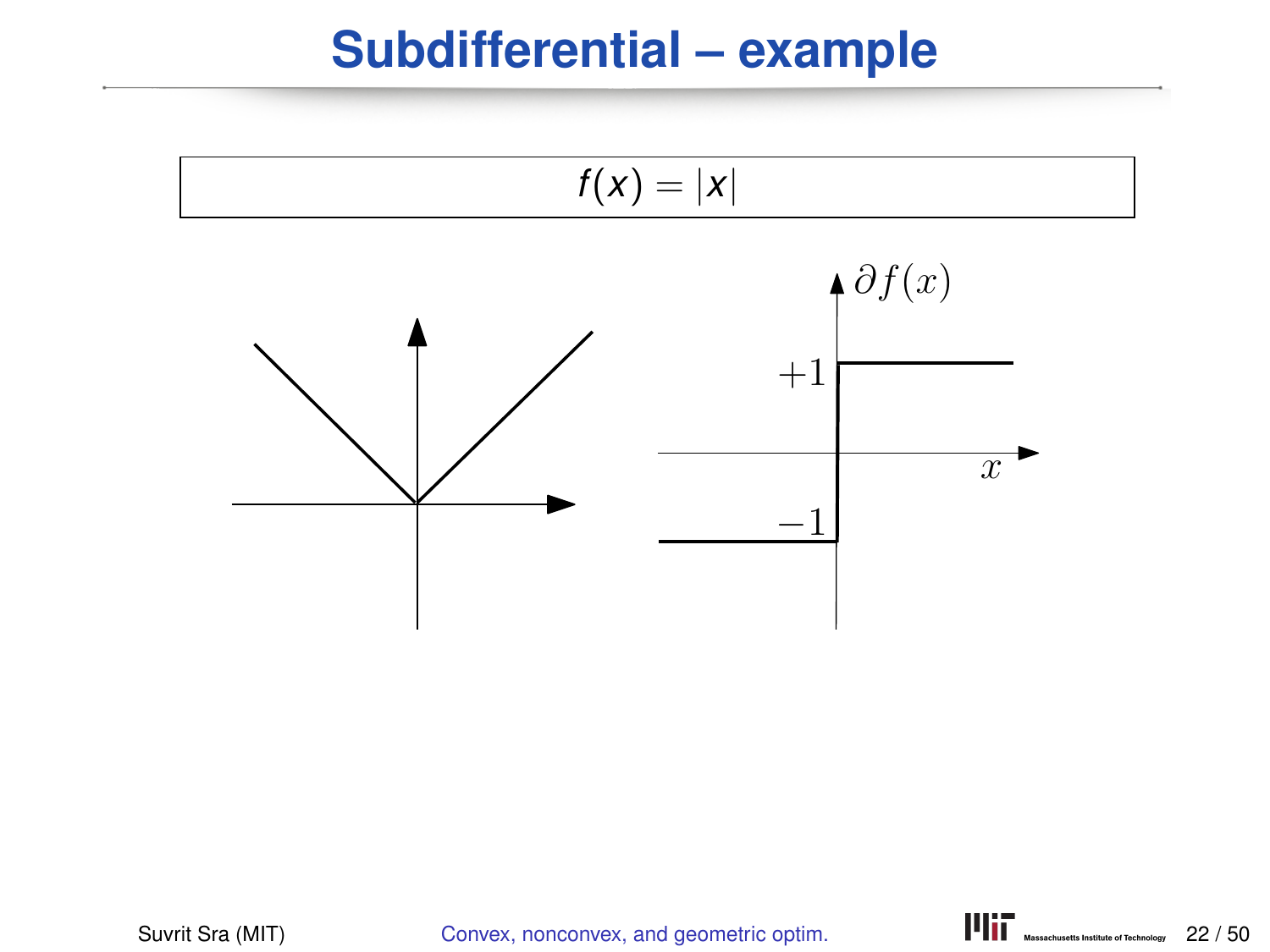#### **Subdifferential – example**

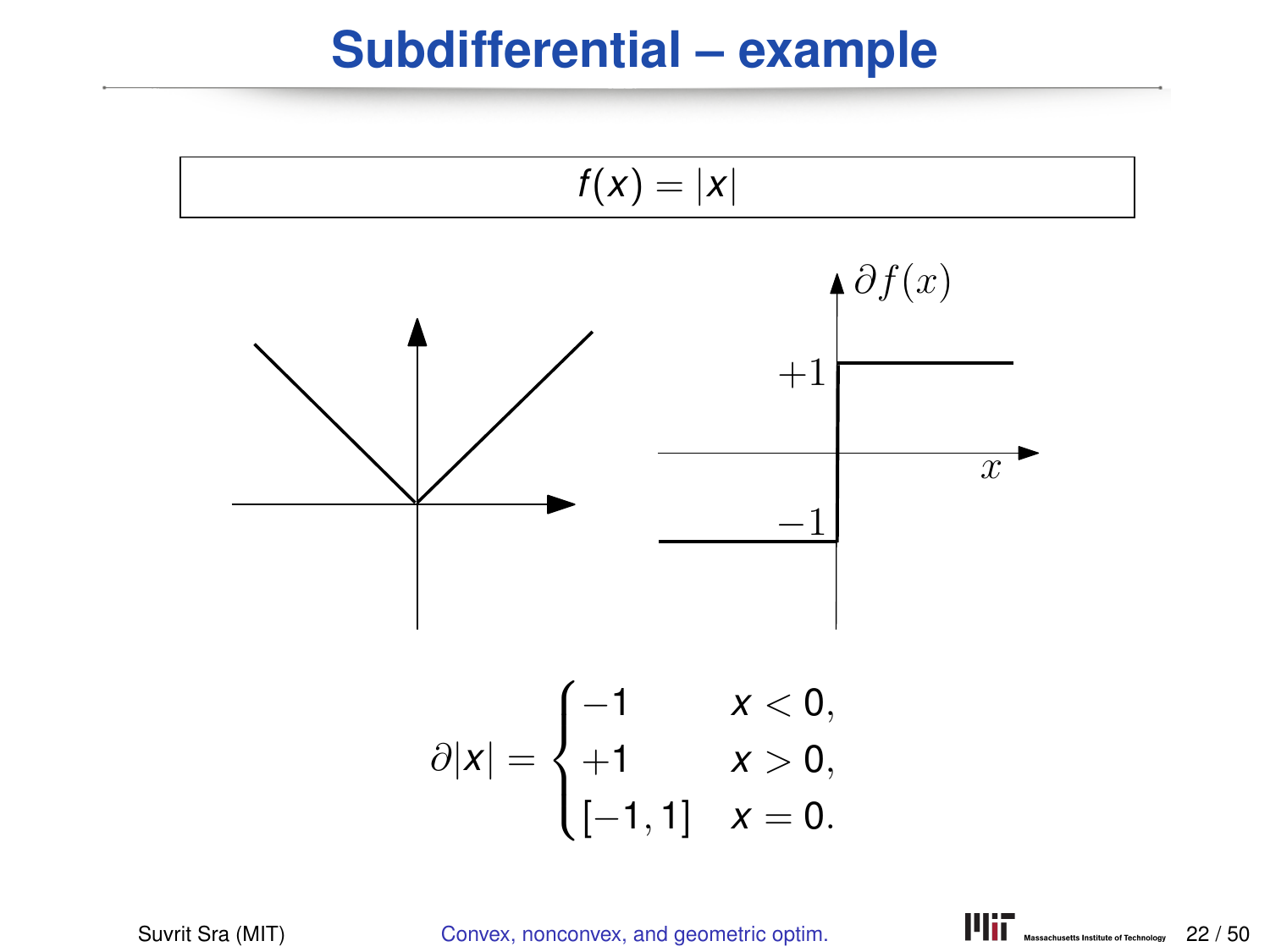Example 
$$
f(x) = ||x||_2
$$
. Then,  
\n
$$
\partial f(x) := \begin{cases} x/||x||_2 & x \neq 0, \\ \{z \mid ||z||_2 \leq 1\} & x = 0. \end{cases}
$$

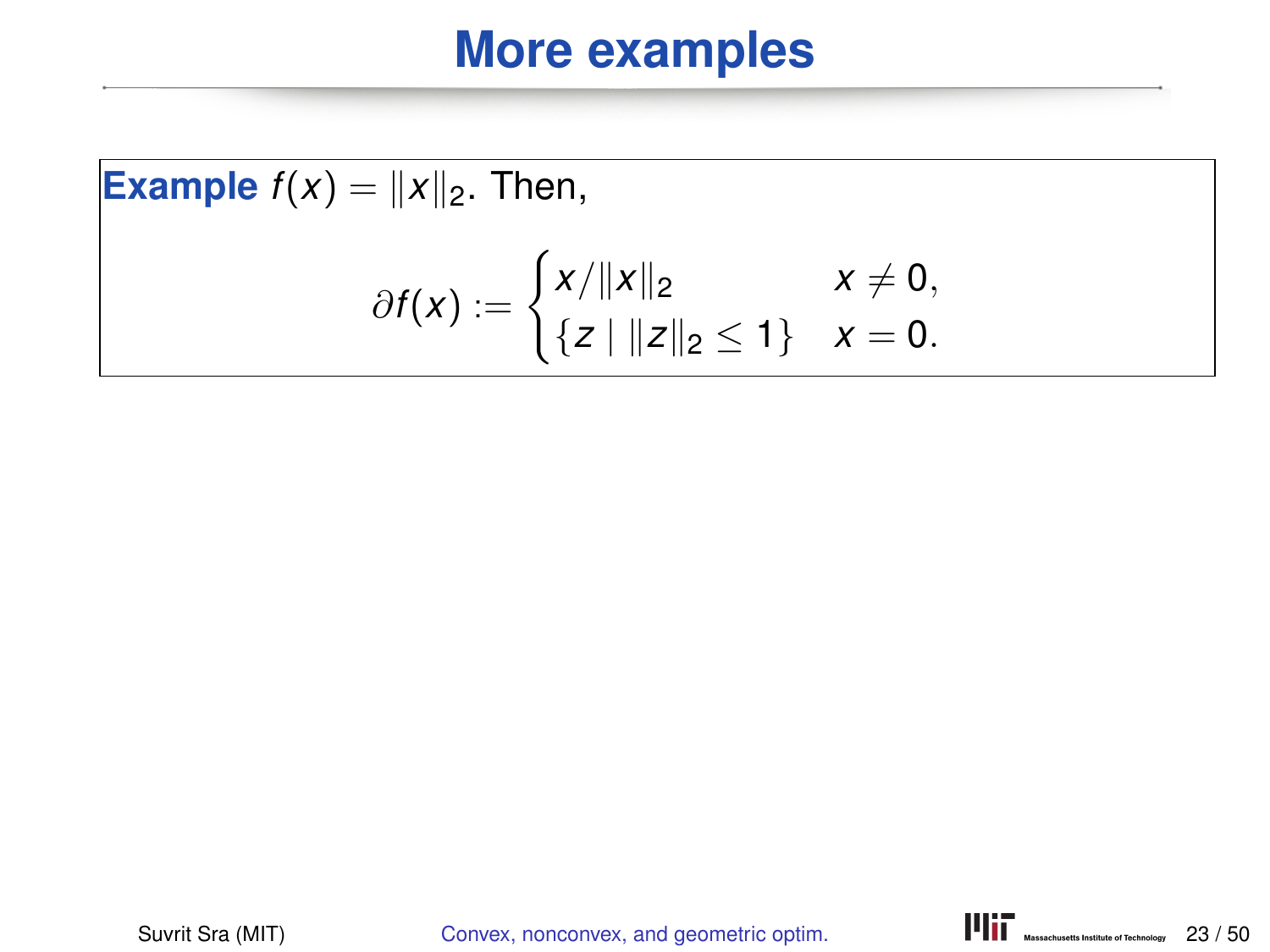**Example** 
$$
f(x) = ||x||_2
$$
. Then,  

$$
\partial f(x) := \begin{cases} x/||x||_2 & x \neq 0, \\ \{z \mid ||z||_2 \leq 1\} & x = 0. \end{cases}
$$

# **Proof.**

$$
||z||_2 \geq ||x||_2 + \langle g, z - x \rangle
$$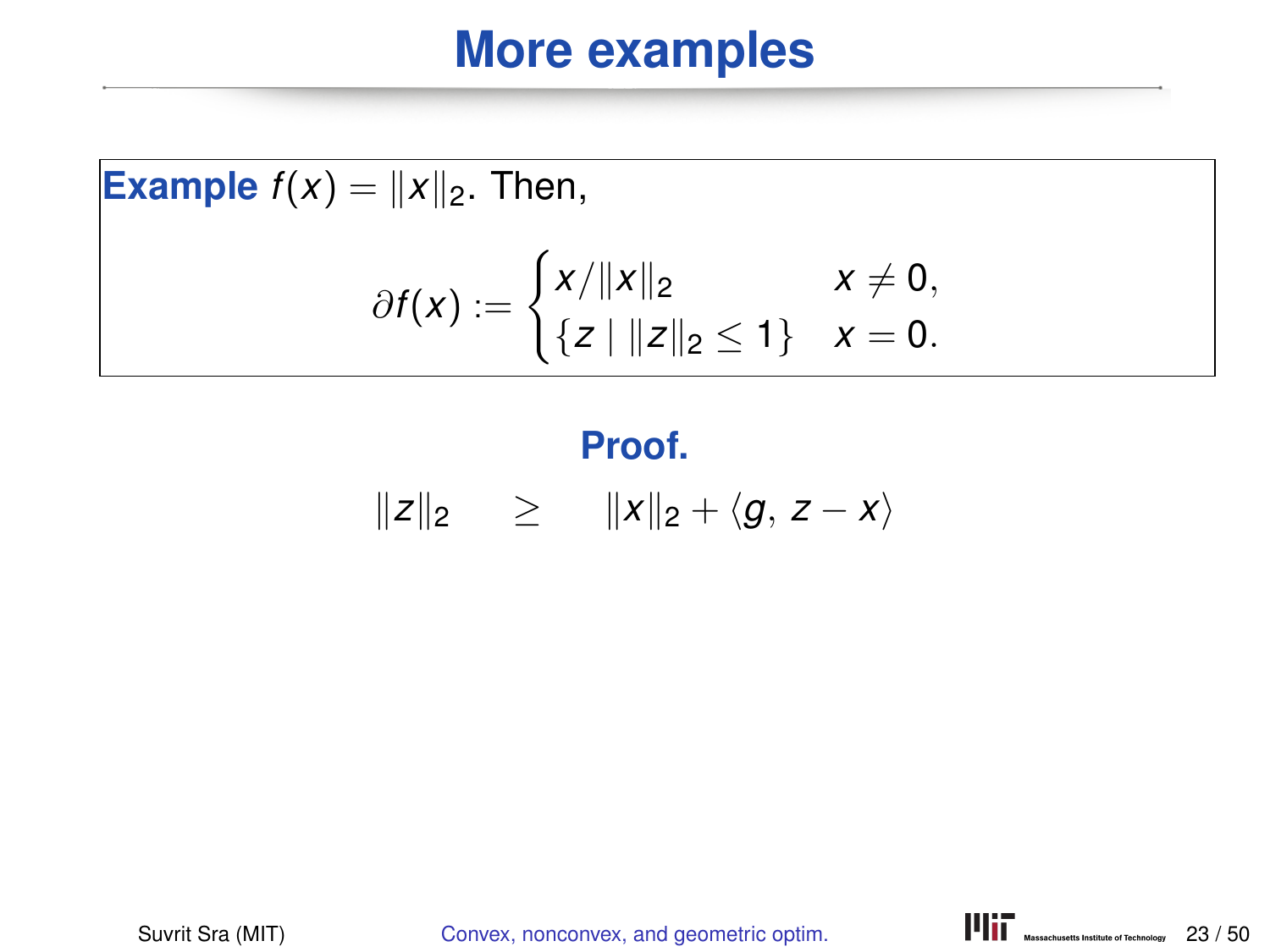**Example** 
$$
f(x) = ||x||_2
$$
. Then,  

$$
\partial f(x) := \begin{cases} x/||x||_2 & x \neq 0, \\ \{z \mid ||z||_2 \leq 1\} & x = 0. \end{cases}
$$

#### **Proof.**

$$
\begin{array}{rcl}\n\|z\|_2 & \geq & \|x\|_2 + \langle g, \, z - x \rangle \\
\|z\|_2 & \geq & \langle g, \, z \rangle\n\end{array}
$$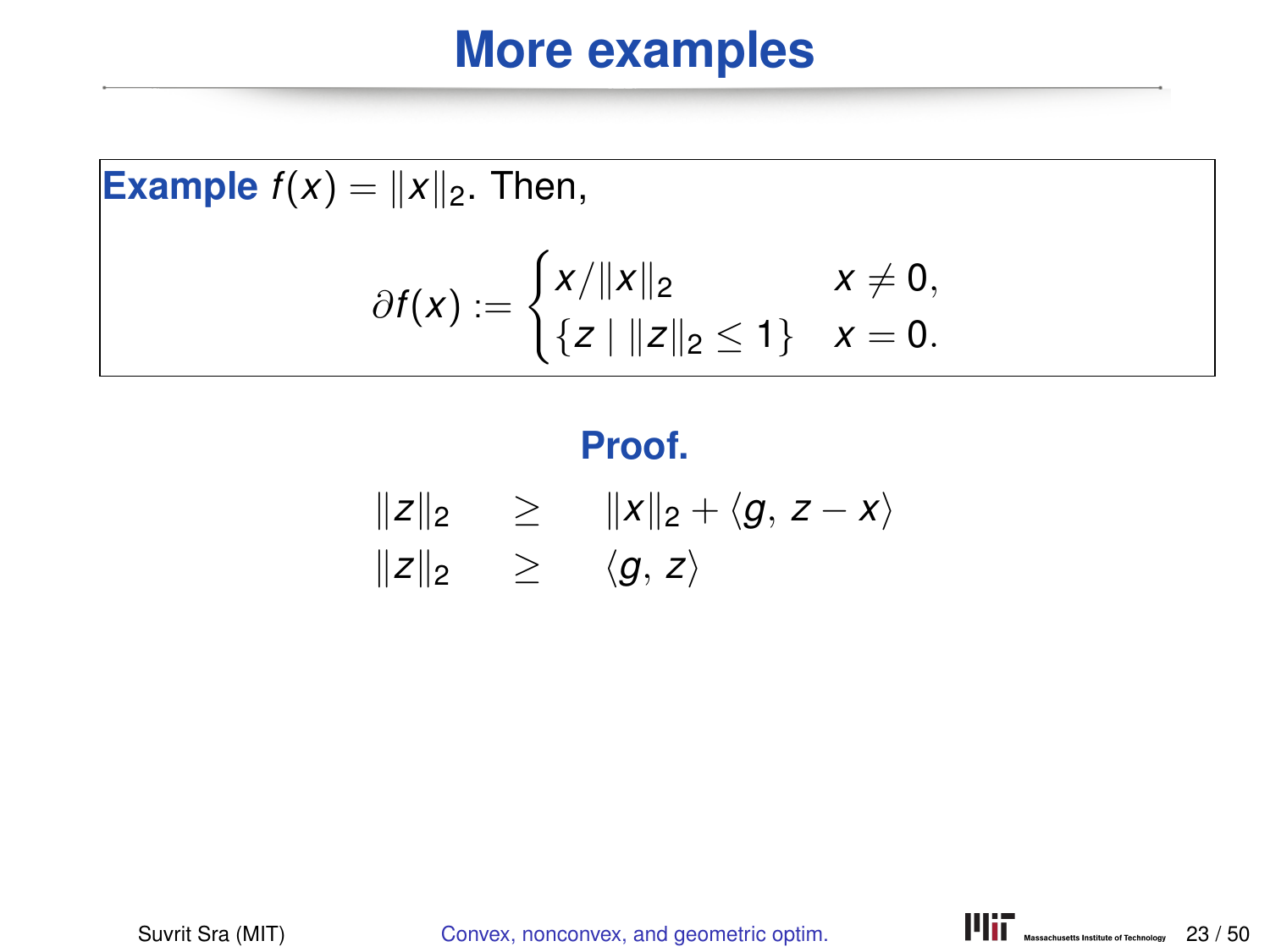**Example**  $f(x) = ||x||_2$ . Then,  $\partial f(x) := \begin{cases} x/||x||_2 & x \neq 0, \\ 0 & x \neq 0, \end{cases}$  $\{z \mid ||z||_2 \leq 1\}$   $x = 0$ .

#### **Proof.**

$$
||z||_2 \ge ||x||_2 + \langle g, z - x \rangle
$$
  
\n
$$
||z||_2 \ge \langle g, z \rangle
$$
  
\n
$$
\implies ||g||_2 \le 1.
$$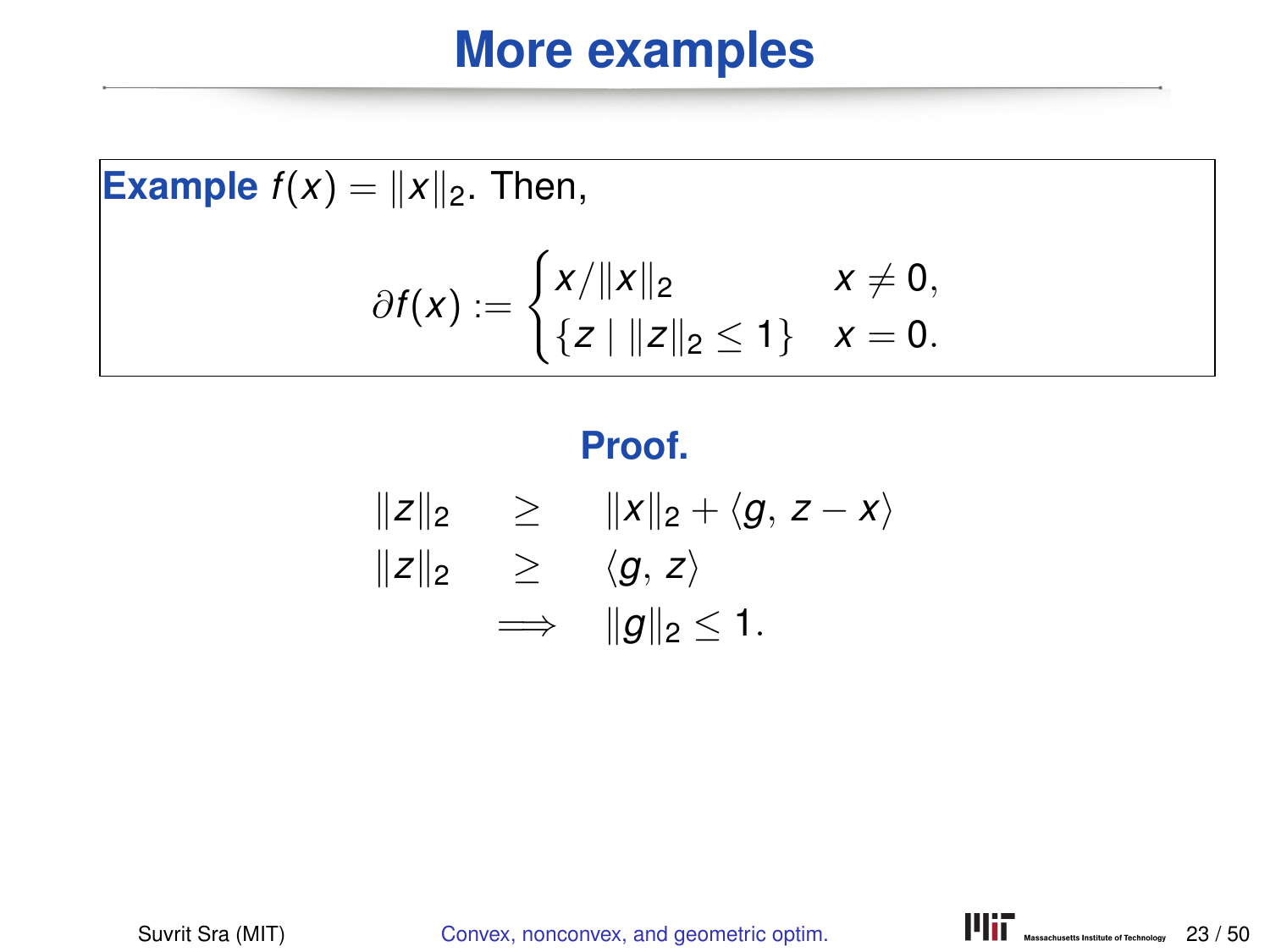**Example** A convex function need not be subdifferentiable everywhere. Let

$$
f(x) := \begin{cases} -(1 - ||x||_2^2)^{1/2} & \text{if } ||x||_2 \leq 1, \\ +\infty & \text{otherwise.} \end{cases}
$$

*f* diff. for all *x* with  $||x||_2 < 1$ , but  $\partial f(x) = \emptyset$  whenever  $||x||_2 \ge 1$ .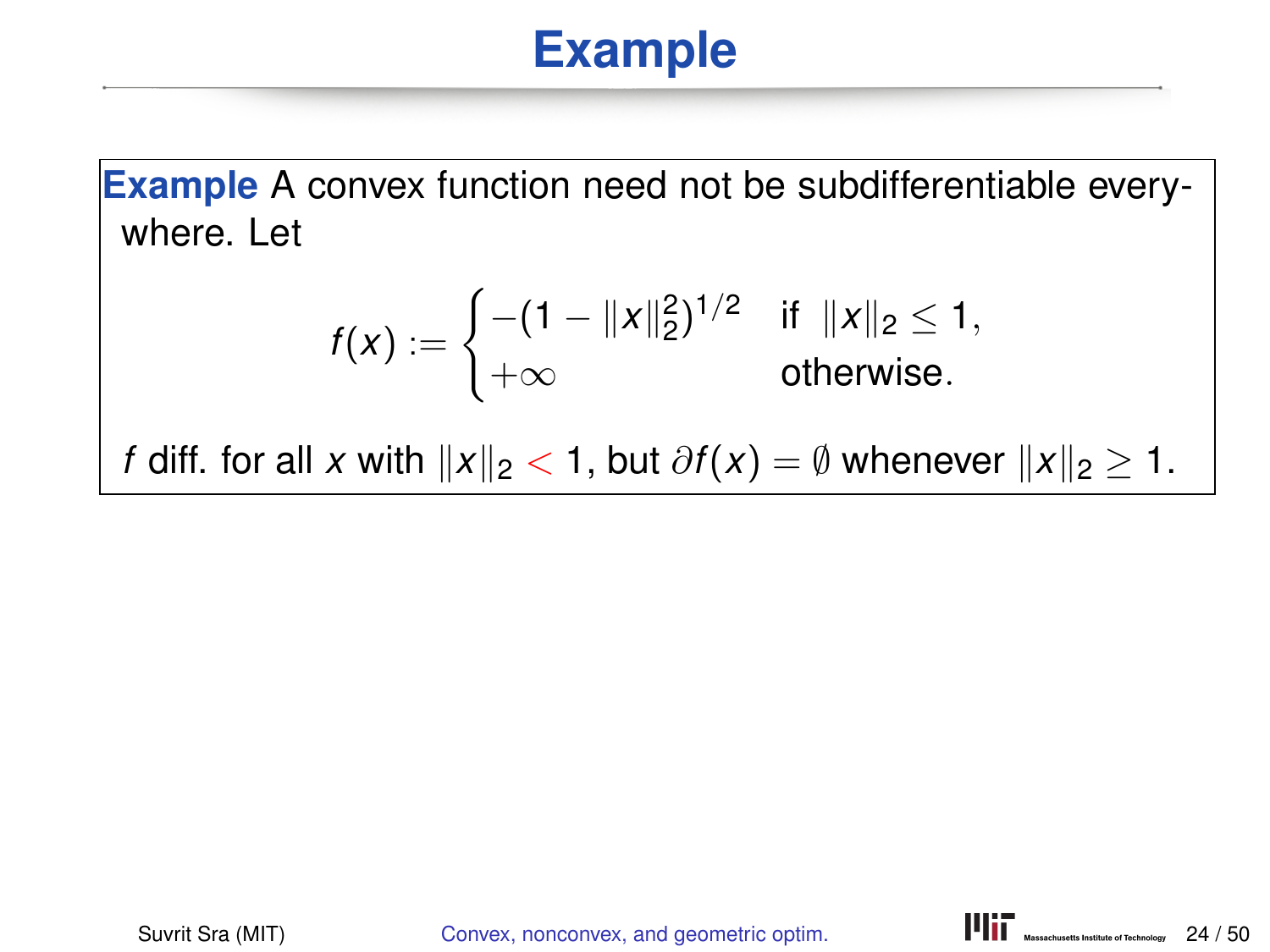## **Subdifferential calculus**

- $\oint$ If *f* is differentiable,  $\partial f(x) = \{\nabla f(x)\}\$
- $\oint$ **Scaling**  $\alpha > 0$ ,  $\partial(\alpha f)(x) = \alpha \partial f(x) = {\alpha g | g \in \partial f(x)}$
- $\oint$ **Addition**<sup>∗</sup>:  $\partial(f + k)(x) = \partial f(x) + \partial k(x)$  (set addition)
- $\oint$ **Chain rule**<sup>∗</sup>: Let  $A \in \mathbb{R}^{m \times n}$ ,  $b \in \mathbb{R}^m$ ,  $f : \mathbb{R}^m \to \mathbb{R}$ , and  $h : \mathbb{R}^n \to \mathbb{R}$  be given by  $h(x) = f(Ax + b)$ . Then,

$$
\partial h(x) = A^T \partial f (Ax + b).
$$

 $\phi$ **Chain rule**<sup>\*</sup>:  $h(x) = f \circ k$ , where  $k: X \to Y$  is diff.

$$
\partial h(x) = \partial f(k(x)) \circ Dk(x) = [Dk(x)]^T \partial f(k(x))
$$

 $\phi$ **Max function**<sup>\*</sup>: If  $f(x) := max_{1 \le i \le m} f_i(x)$ , then

$$
\partial f(x) = \text{conv} \bigcup \{ \partial f_i(x) \mid f_i(x) = f(x) \},
$$

convex hull over subdifferentials of "active" functions at *x*

- $\phi$ **Conjugation:**  $z \in \partial f(x)$  if and only if  $x \in \partial f^*(z)$
- \* can fail to hold without precise assumptions.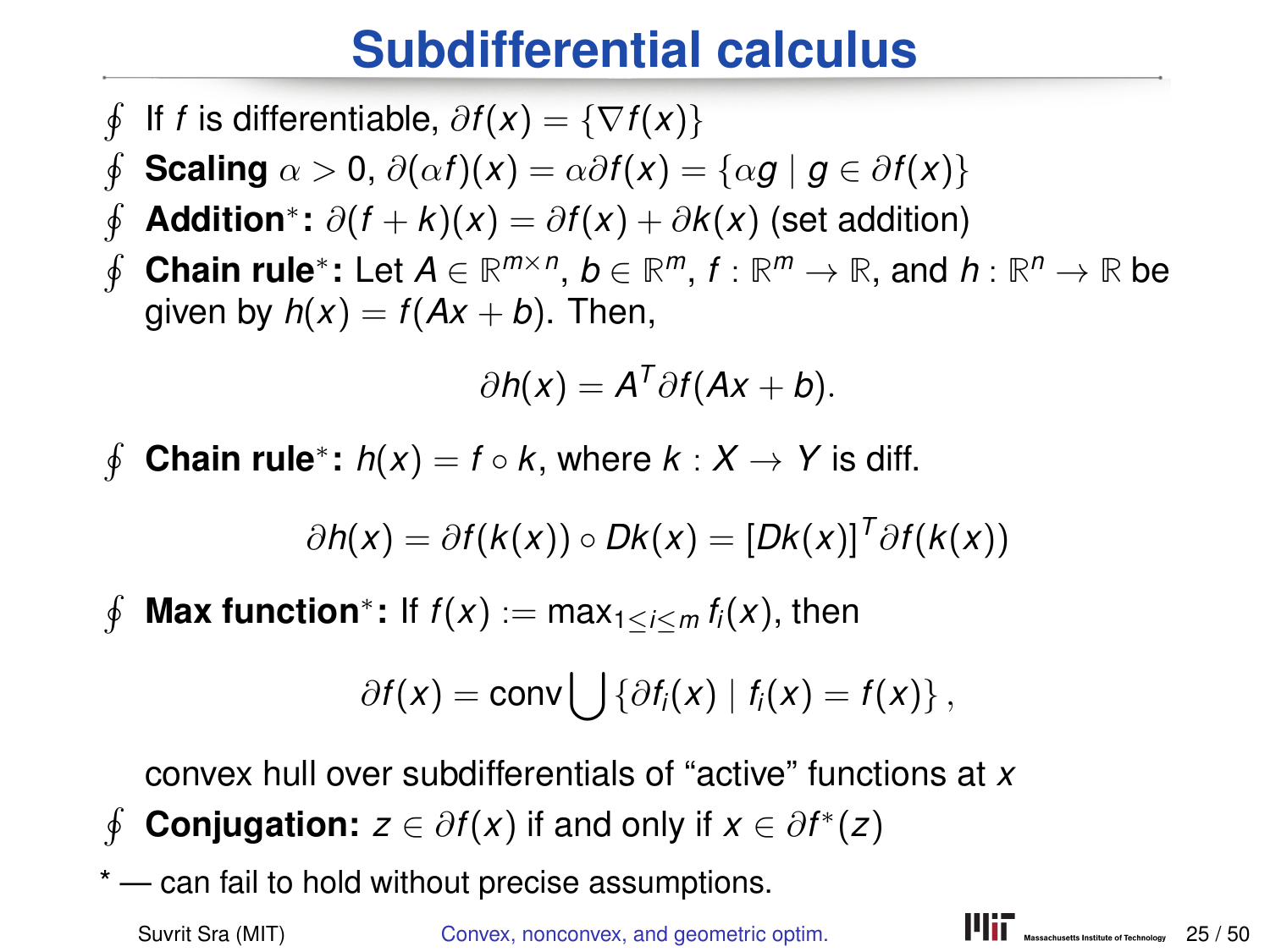#### It can happen that  $\partial(f_1 + f_2) \neq \partial f_1 + \partial f_2$

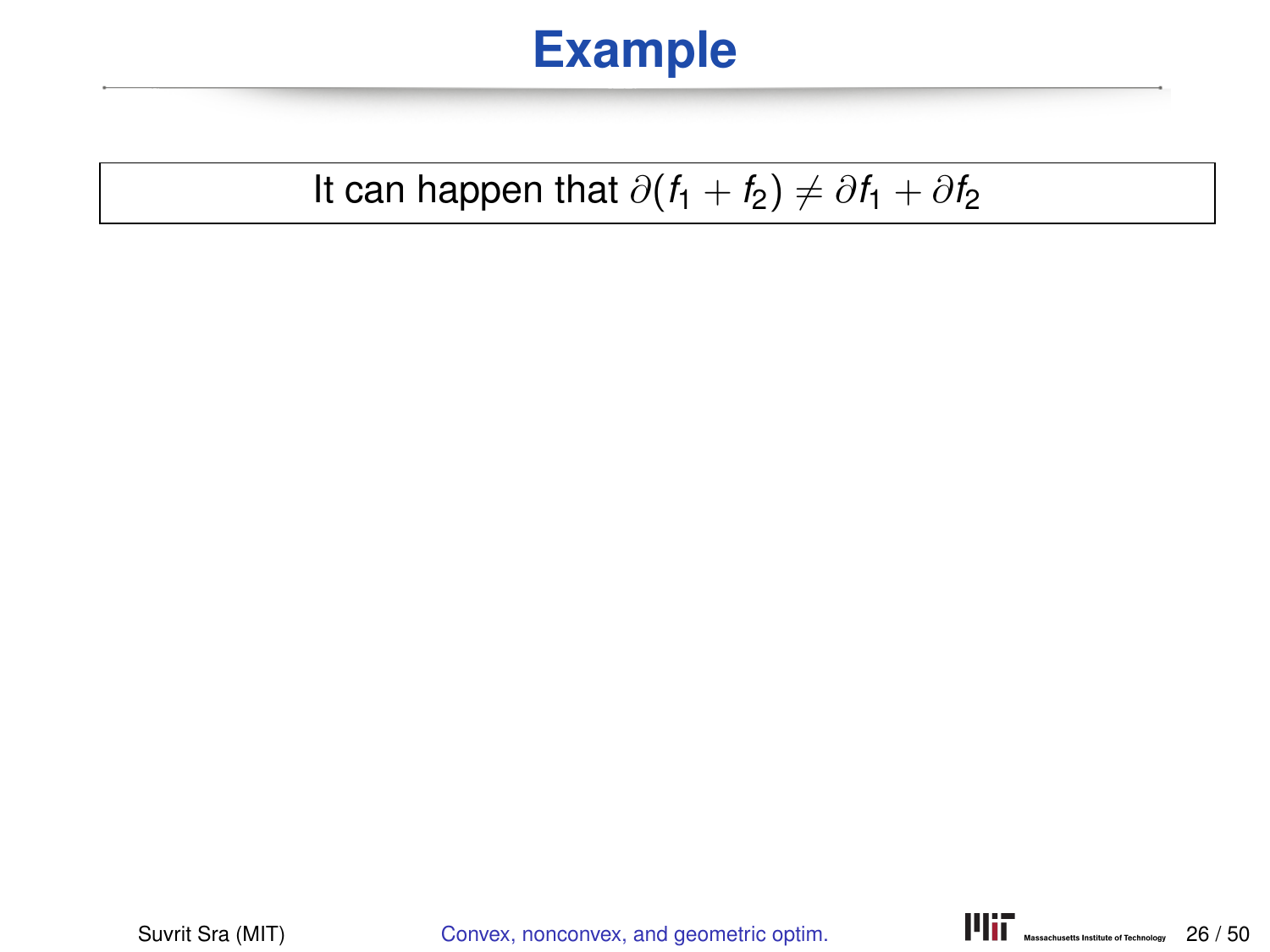It can happen that 
$$
\partial(f_1 + f_2) \neq \partial f_1 + \partial f_2
$$

**Example** Define 
$$
f_1
$$
 and  $f_2$  by  
\n
$$
f_1(x) := \begin{cases}\n-2\sqrt{x} & \text{if } x \ge 0, \\
+\infty & \text{if } x < 0,\n\end{cases} \text{ and } f_2(x) := \begin{cases}\n+\infty & \text{if } x > 0, \\
-2\sqrt{-x} & \text{if } x \le 0.\n\end{cases}
$$
\nThen,  $f = \max\{f_1, f_2\} = \mathbb{1}_{\{0\}}$ , whereby  $\partial f(0) = \mathbb{R}$   
\nBut  $\partial f_1(0) = \partial f_2(0) = \emptyset$ .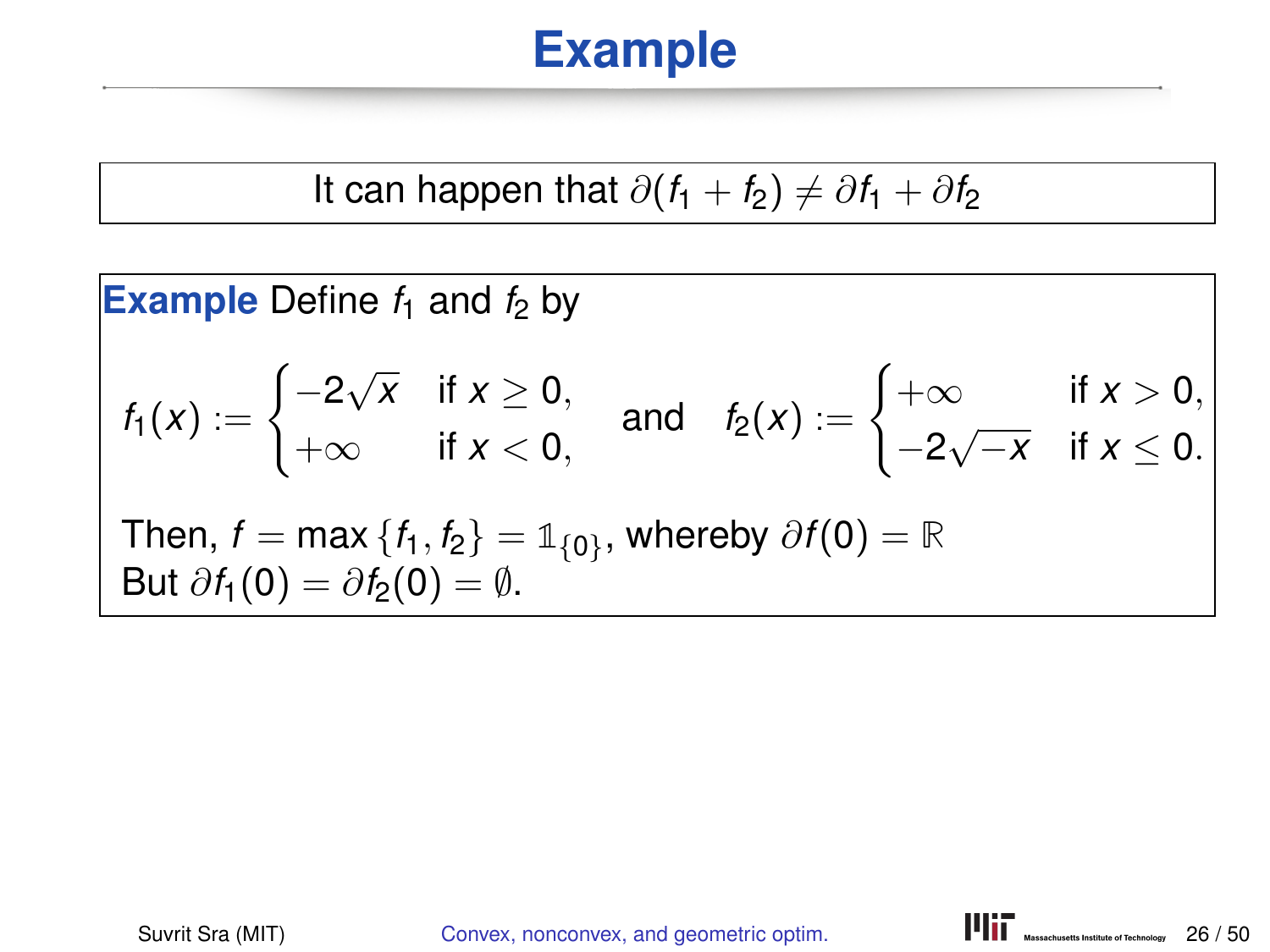It can happen that 
$$
\partial(f_1 + f_2) \neq \partial f_1 + \partial f_2
$$

**Example** Define 
$$
f_1
$$
 and  $f_2$  by  
\n
$$
f_1(x) := \begin{cases}\n-2\sqrt{x} & \text{if } x \ge 0, \\
+\infty & \text{if } x < 0,\n\end{cases} \text{ and } f_2(x) := \begin{cases}\n+\infty & \text{if } x > 0, \\
-2\sqrt{-x} & \text{if } x \le 0.\n\end{cases}
$$
\nThen,  $f = \max\{f_1, f_2\} = \mathbb{1}_{\{0\}}$ , whereby  $\partial f(0) = \mathbb{R}$   
\nBut  $\partial f_1(0) = \partial f_2(0) = \emptyset$ .

However,  $\partial f_1(x) + \partial f_2(x) \subset \partial (f_1 + f_2)(x)$  always holds.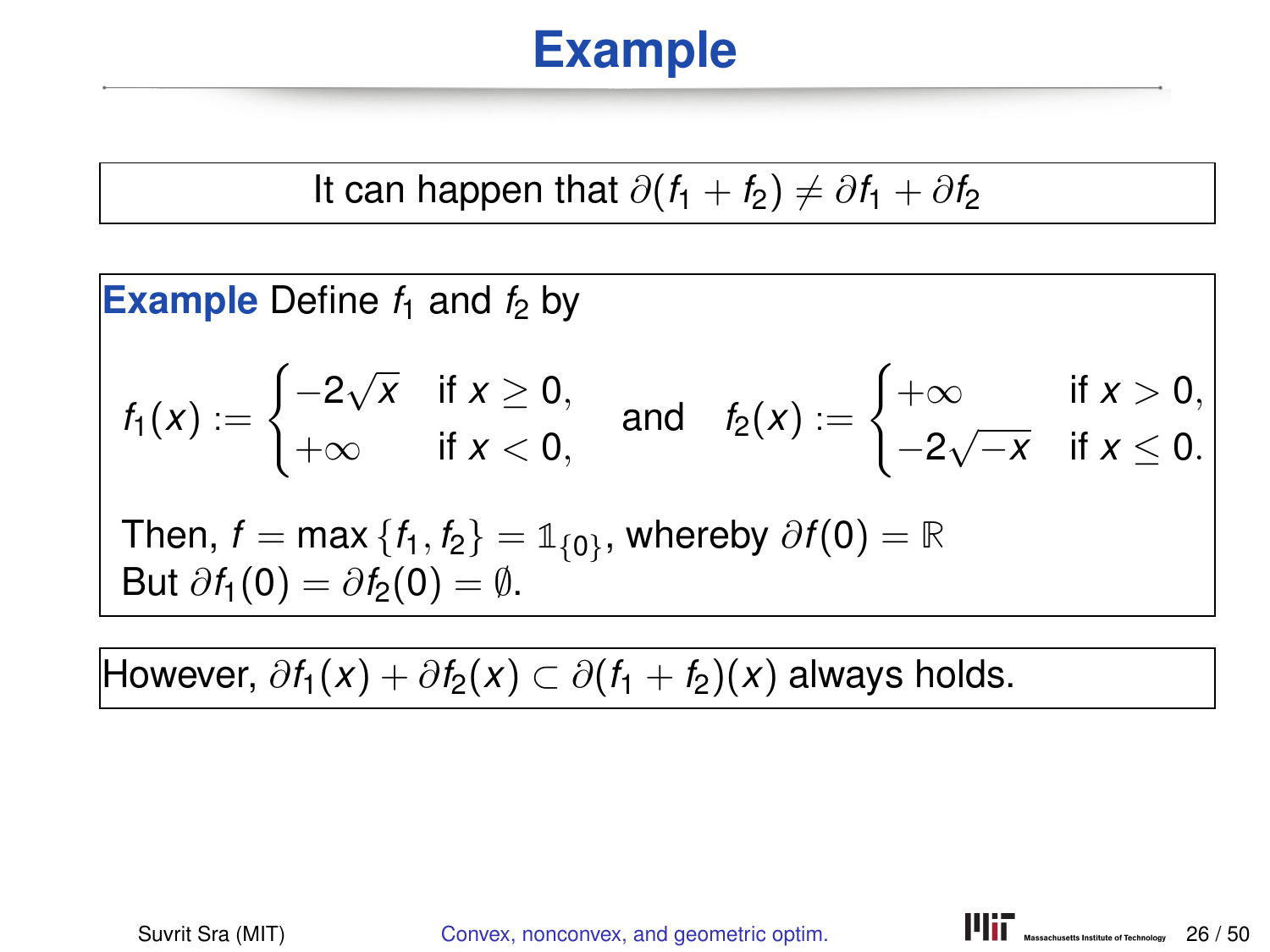# **Optimality – constrained**

♦ For every  $x, y \in \text{dom } f$ , we have  $f(y) \ge f(x) + \langle \nabla f(x), y - x \rangle$ .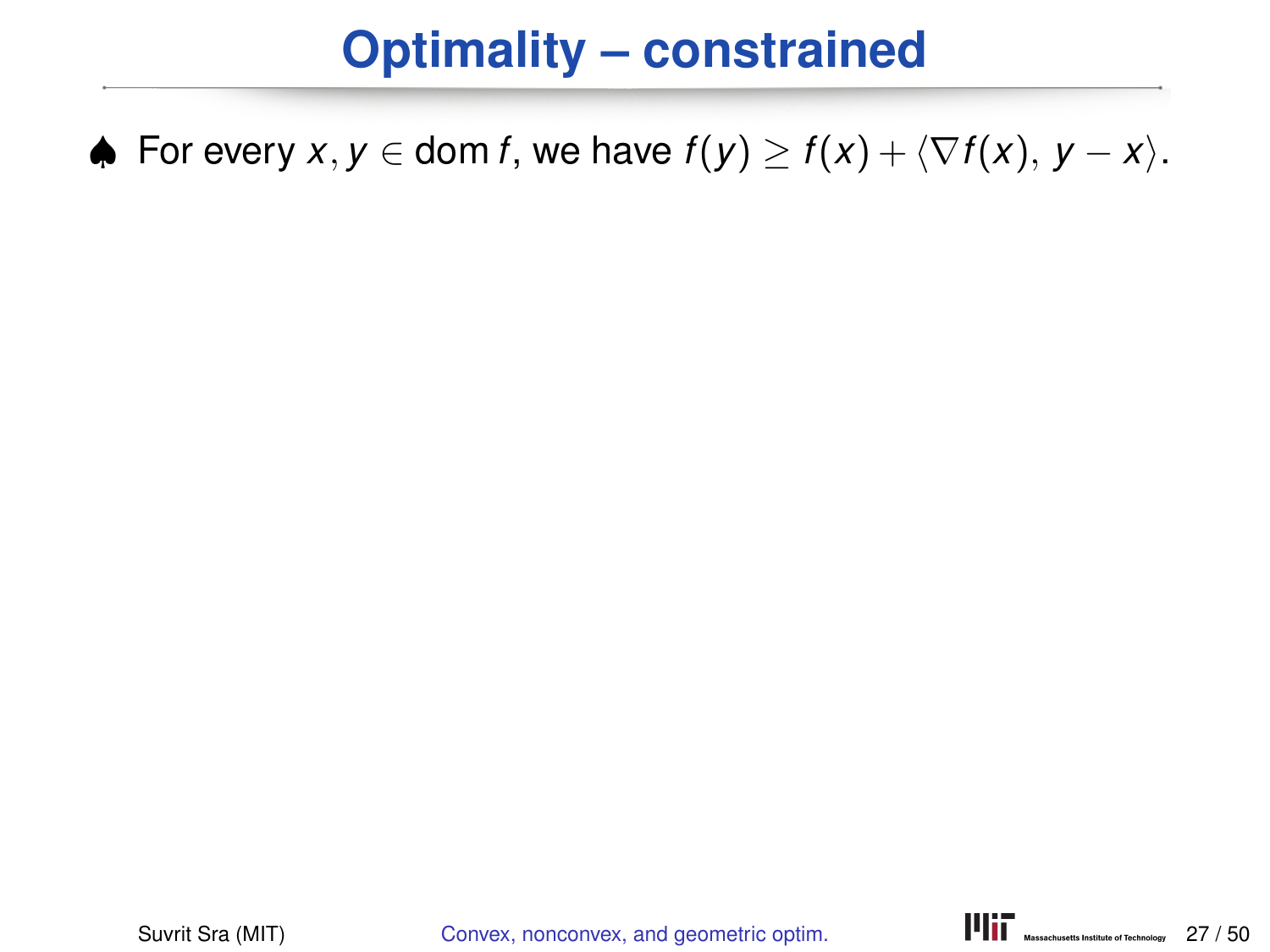# **Optimality – constrained**

 $\blacklozenge$  For every  $x, y \in \text{dom } f$ , we have  $f(y) \geq f(x) + \langle \nabla f(x), y - x \rangle$ . ♠ Thus, *x* ∗ is optimal **if** and only if

$$
\langle \nabla f(x^*), y - x^* \rangle \ge 0, \quad \text{for all } y \in \mathcal{X}.
$$

♦ If  $\mathcal{X} = \mathbb{R}^n$ , this reduces to  $\nabla f(x^*) = 0$ 



 $\spadesuit$  If  $\nabla f(x^*)\neq 0$ , it defines supporting hyperplane to  $\mathcal X$  at  $x^*$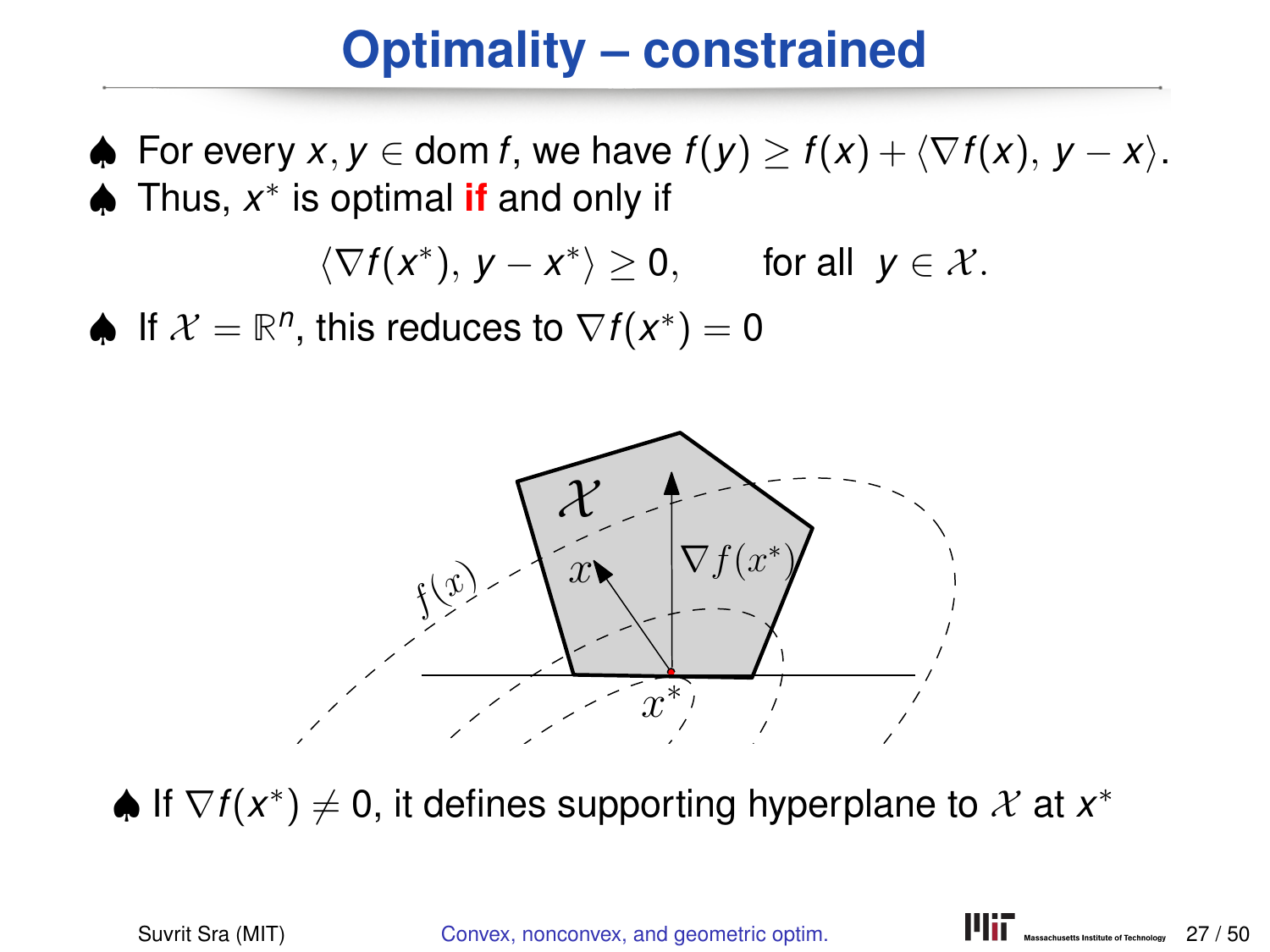**Theorem** (Fermat's rule): Let 
$$
f : \mathbb{R}^n \to (-\infty, +\infty]
$$
. Then,

$$
\text{argmin}\,f=\text{zer}(\partial f):=\left\{x\in\mathbb{R}^n\mid 0\in\partial f(x)\right\}.
$$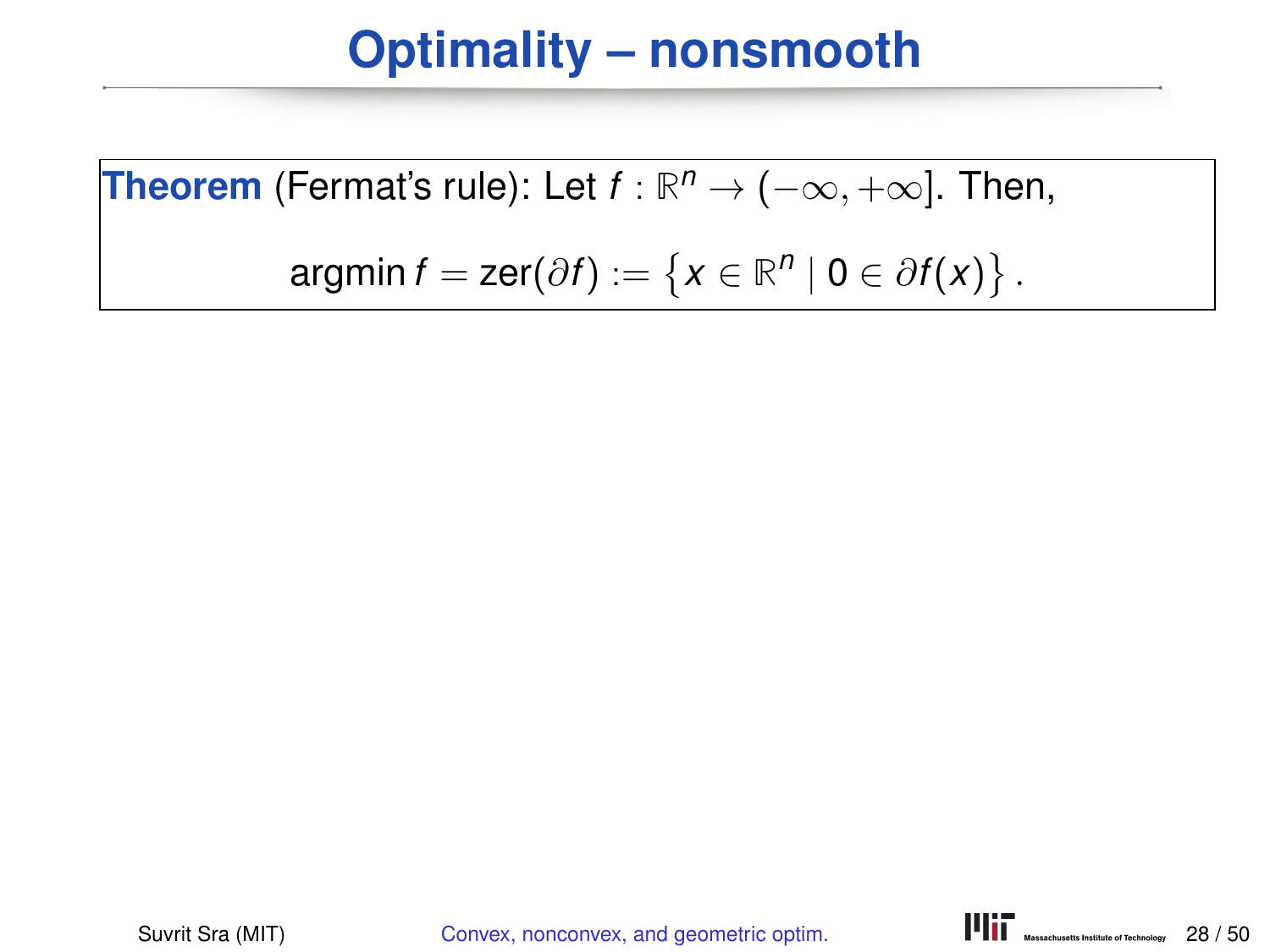**Theorem** (Fermat's rule): Let 
$$
f : \mathbb{R}^n \to (-\infty, +\infty]
$$
. Then,

$$
\text{argmin}\,f=\text{zer}(\partial f):=\left\{x\in\mathbb{R}^n\mid 0\in\partial f(x)\right\}.
$$

Proof:  $x \in \text{argmin } f$  implies that  $f(x) \leq f(y)$  for all  $y \in \mathbb{R}^n$ .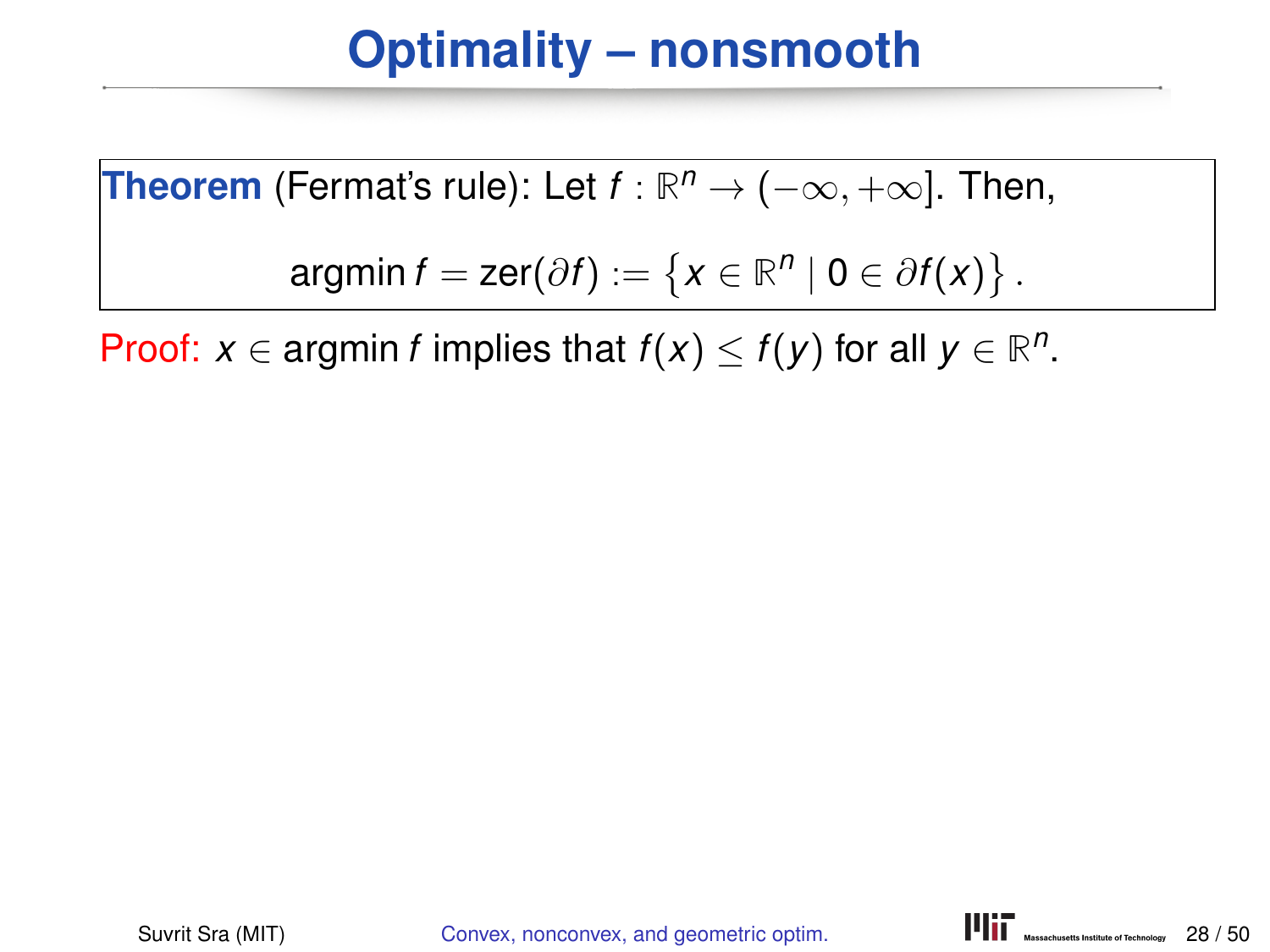**Theorem** (Fermat's rule): Let 
$$
f : \mathbb{R}^n \to (-\infty, +\infty]
$$
. Then,

$$
\text{argmin}\,f=\text{zer}(\partial f):=\left\{x\in\mathbb{R}^n\mid 0\in\partial f(x)\right\}.
$$

Proof: *x* ∈ argmin *f* implies that  $f(x) \le f(y)$  for all  $y \in \mathbb{R}^n$ . Equivalently,  $f(y) \ge f(x) + \langle 0, y - x \rangle \quad \forall y$ ,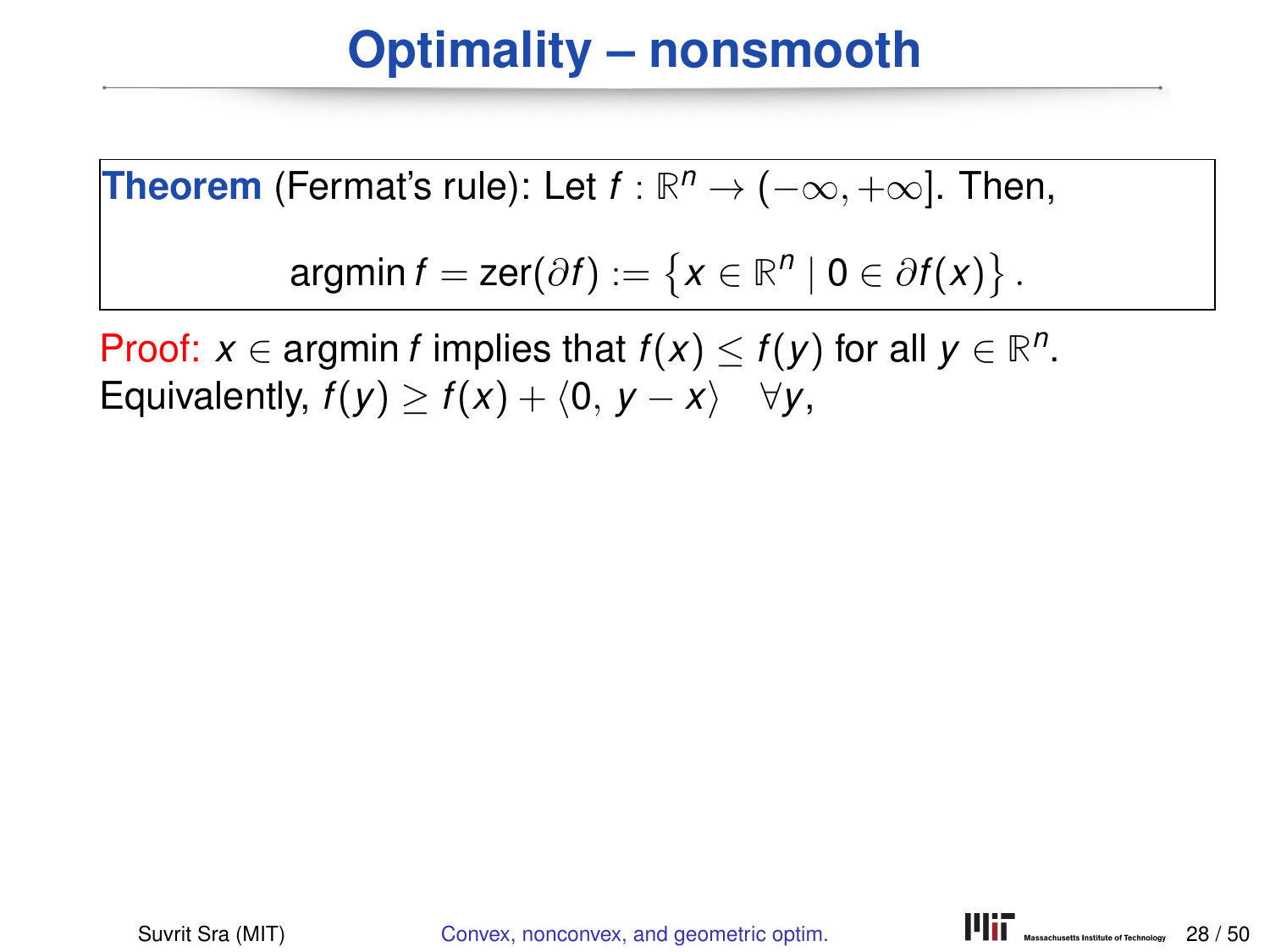**Theorem** (Fermat's rule): Let 
$$
f : \mathbb{R}^n \to (-\infty, +\infty]
$$
. Then,

$$
\text{argmin}\,f=\text{zer}(\partial f):=\left\{x\in\mathbb{R}^n\mid 0\in\partial f(x)\right\}.
$$

Proof: *x* ∈ argmin *f* implies that  $f(x) \le f(y)$  for all  $y \in \mathbb{R}^n$ . Equivalently,  $f(y) \ge f(x) + \langle 0, y - x \rangle \quad \forall y, \leftrightarrow 0 \in \partial f(x)$ .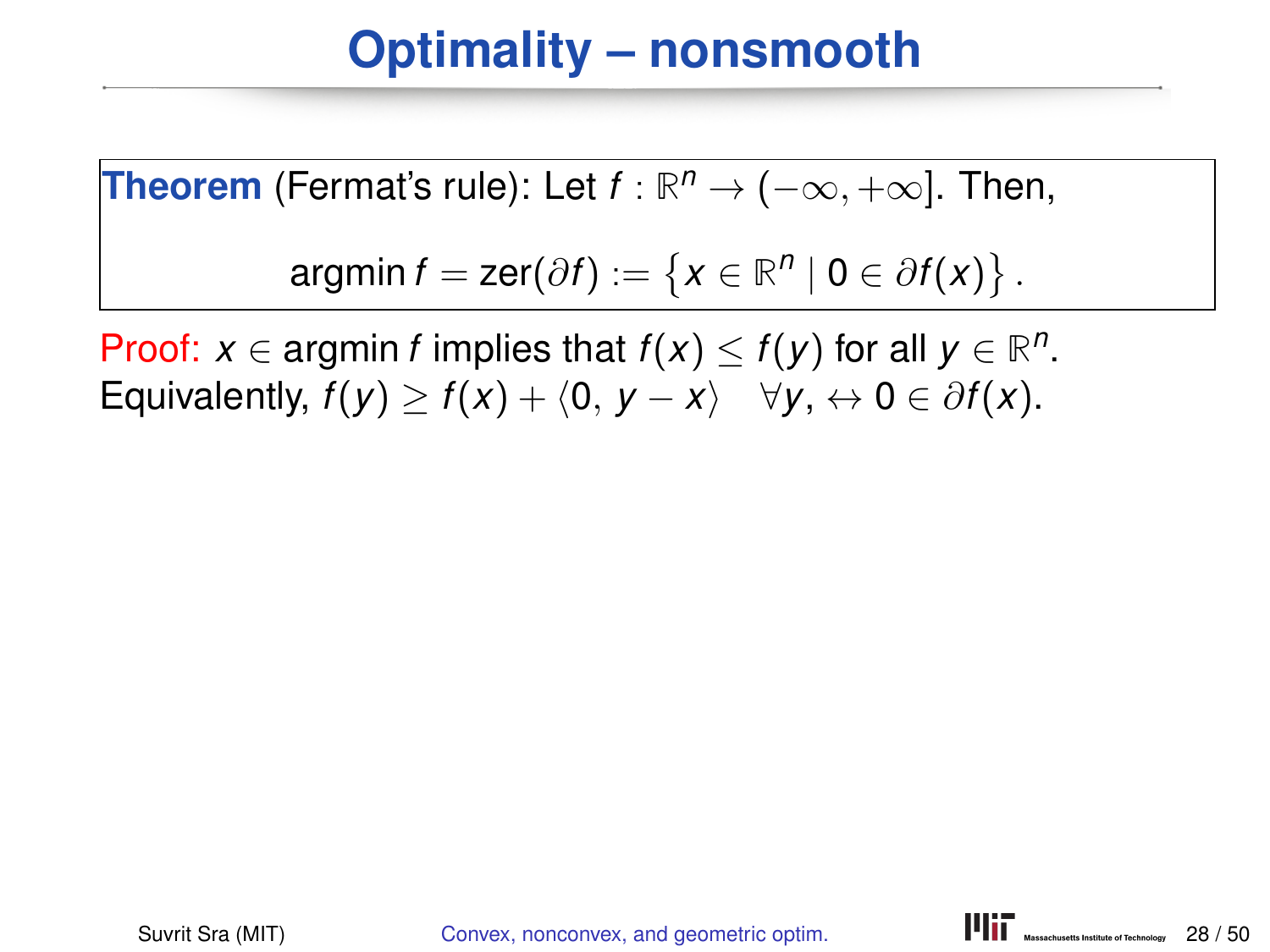**Theorem** (Fermat's rule): Let 
$$
f : \mathbb{R}^n \to (-\infty, +\infty]
$$
. Then,

$$
\text{argmin}\,f=\text{zer}(\partial f):=\left\{x\in\mathbb{R}^n\mid 0\in\partial f(x)\right\}.
$$

Proof: *x* ∈ argmin *f* implies that  $f(x) \le f(y)$  for all  $y \in \mathbb{R}^n$ . Equivalently,  $f(y) > f(x) + \langle 0, y - x \rangle$   $\forall y, \leftrightarrow 0 \in \partial f(x)$ .

#### **Nonsmooth optimality**

min  $f(x)$  s.t.  $x \in \mathcal{X}$ min  $f(x) + \mathbb{1}_X(x)$ .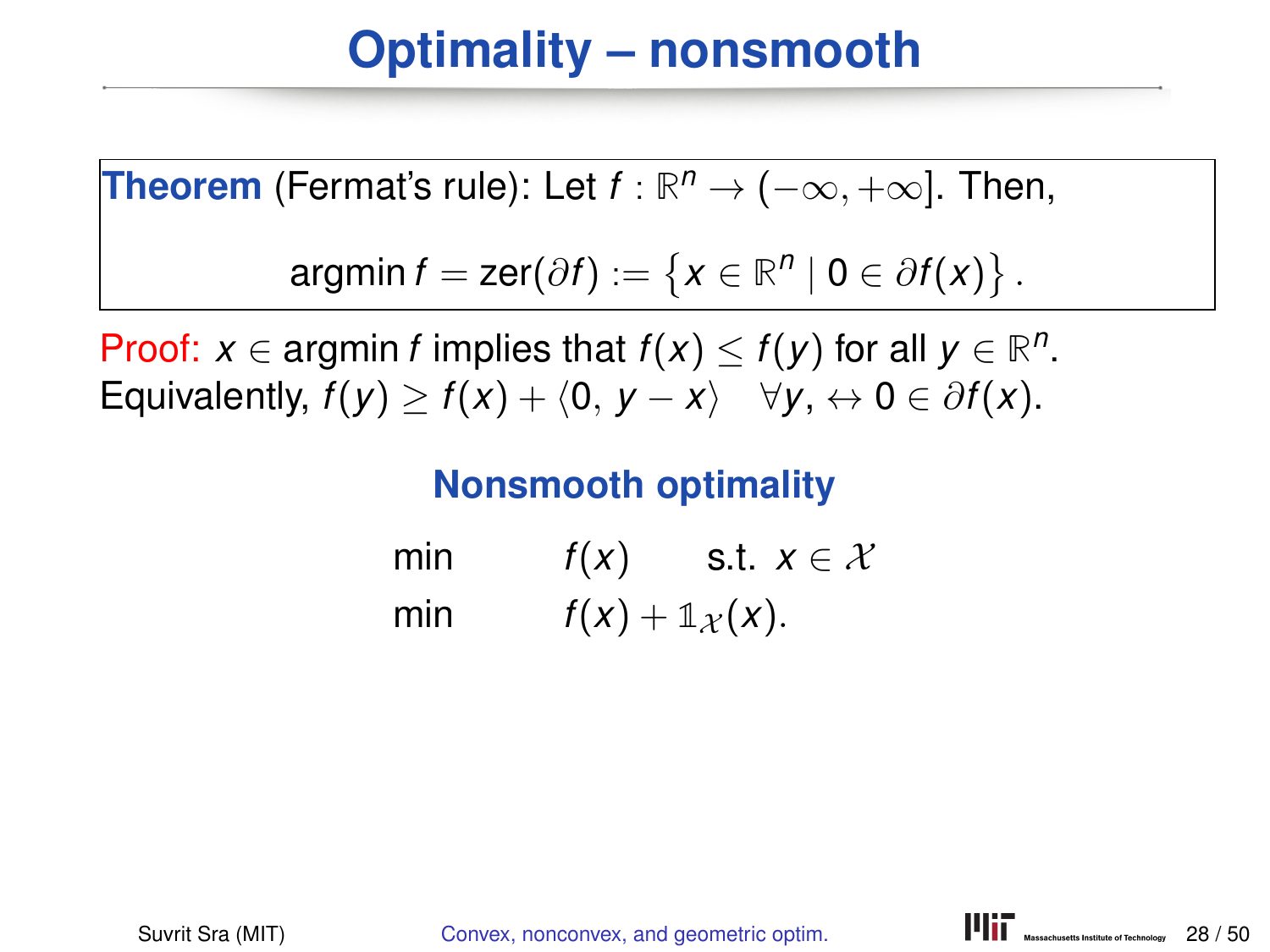$\triangleright$  Minimizing *x* must satisfy: 0 ∈  $\partial(f + \mathbb{1}_X)(x)$ 

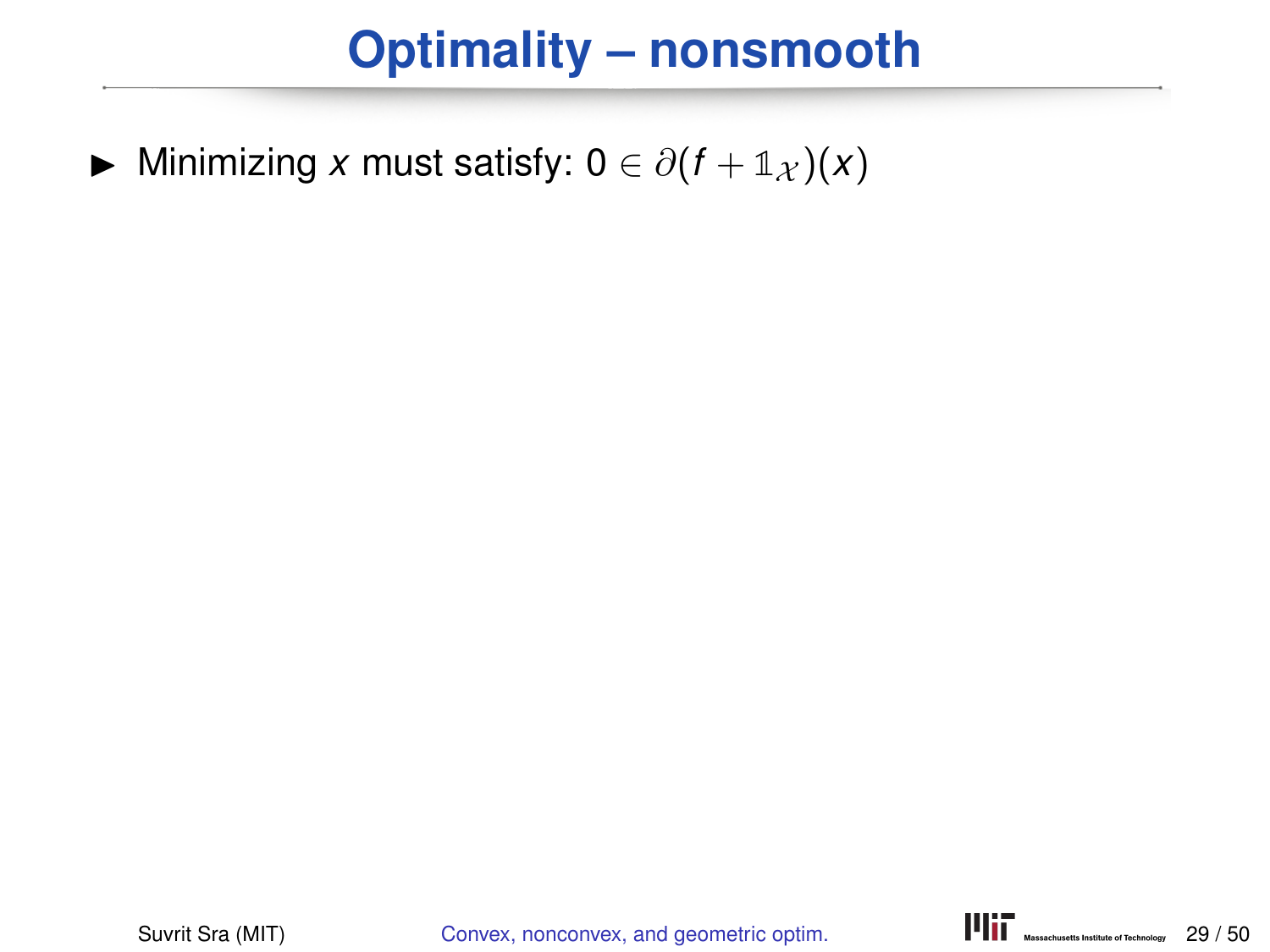- $\triangleright$  Minimizing *x* must satisfy: 0 ∈  $\partial(f + \mathbb{1}_{\mathcal{X}})(x)$
- $\triangleright$  (**CQ**) Assuming ri(dom *f*) ∩ ri(*X*)  $\neq$   $\emptyset$ , 0 ∈  $\partial f(x) + \partial \mathbb{1}_X(x)$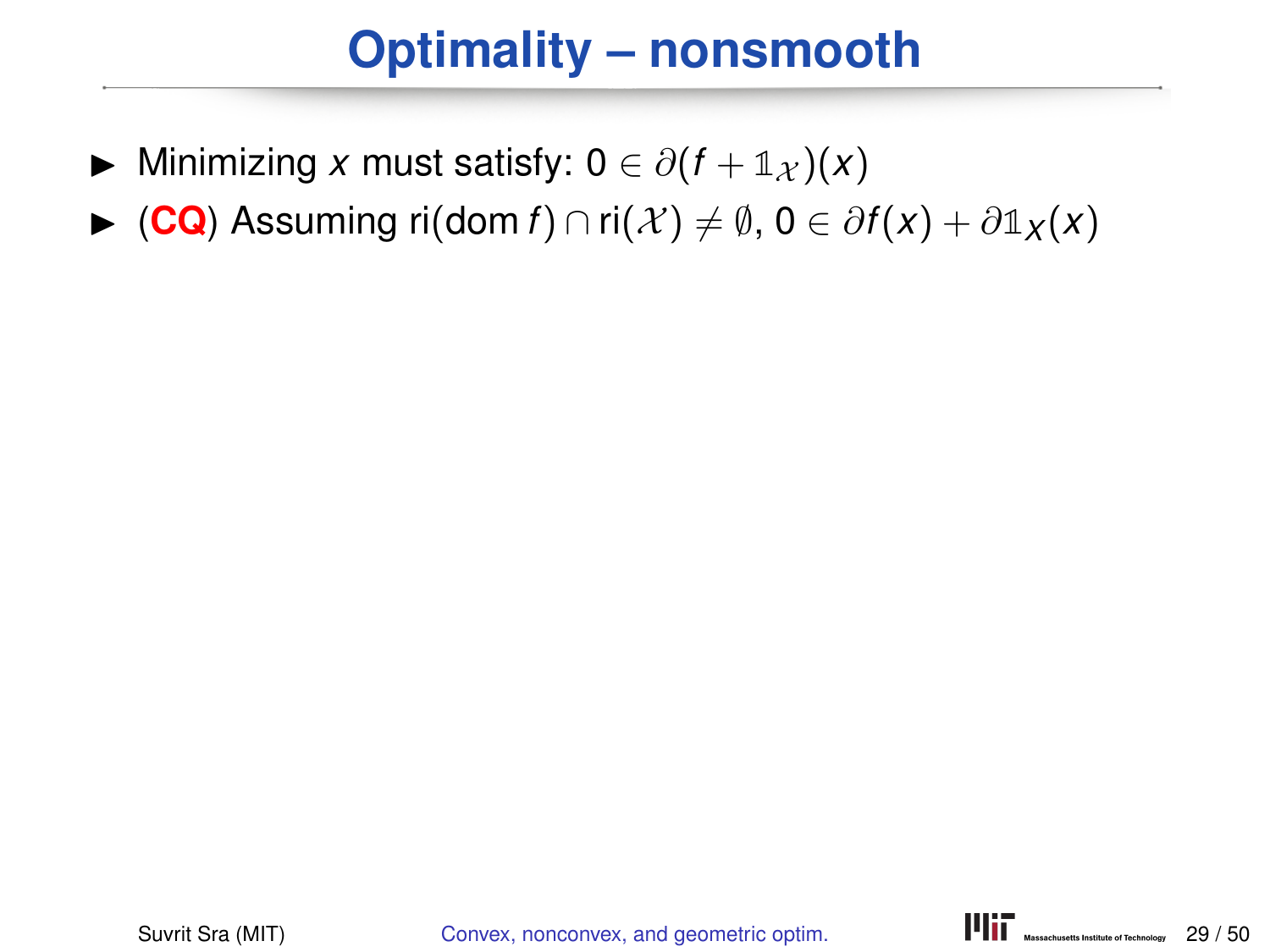- $\triangleright$  Minimizing *x* must satisfy: 0 ∈  $\partial (f + \mathbb{1}_{\mathcal{X}})(x)$
- $\triangleright$  (**CQ**) Assuming ri(dom *f*) ∩ ri(*X*)  $\neq$   $\emptyset$ , 0 ∈  $\partial f(x) + \partial \mathbb{1}_X(x)$
- ► Recall,  $g \in \partial \mathbb{1}_{\mathcal{X}}(x)$  if  $\mathbb{1}_{\mathcal{X}}(y) \geq \mathbb{1}_{\mathcal{X}}(x) + \langle g, y x \rangle$  for all y.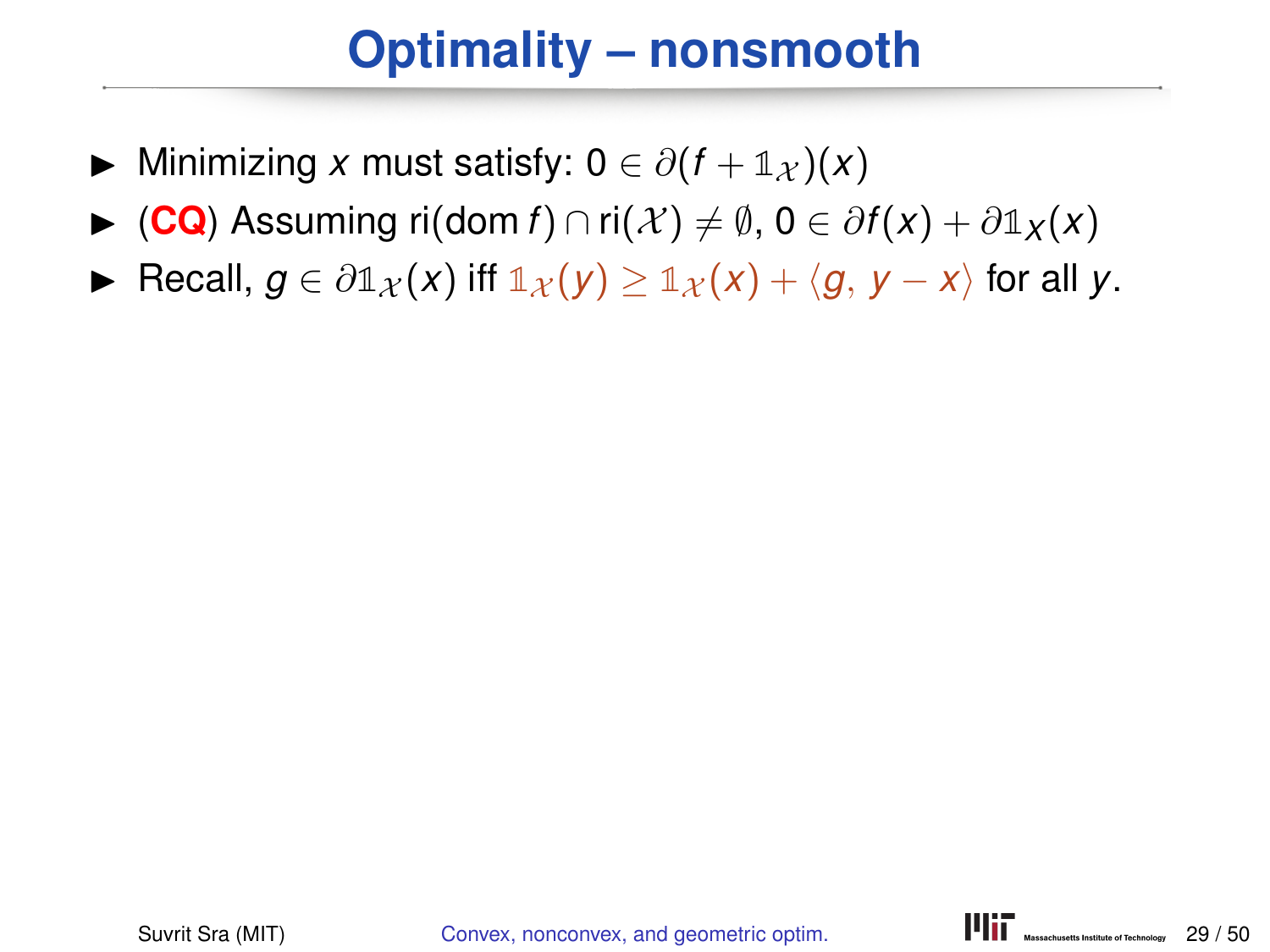- $\triangleright$  Minimizing *x* must satisfy: 0 ∈  $\partial(f + \mathbb{1}_{\mathcal{X}})(x)$
- $\triangleright$  (CQ) Assuming ri(dom *f*) ∩ ri(*X*)  $\neq$   $\emptyset$ , 0  $\in$   $\partial f(x) + \partial \mathbb{1}_X(x)$
- **►** Recall,  $g \in \partial \mathbb{1}_X(x)$  iff  $\mathbb{1}_X(y) > \mathbb{1}_X(x) + \langle g, y x \rangle$  for all y.
- $\triangleright$  So *g* ∈  $\partial \mathbb{1}_X(x)$  means  $x \in \mathcal{X}$  and  $0 > \langle q, y x \rangle \ \forall y \in \mathcal{X}$ .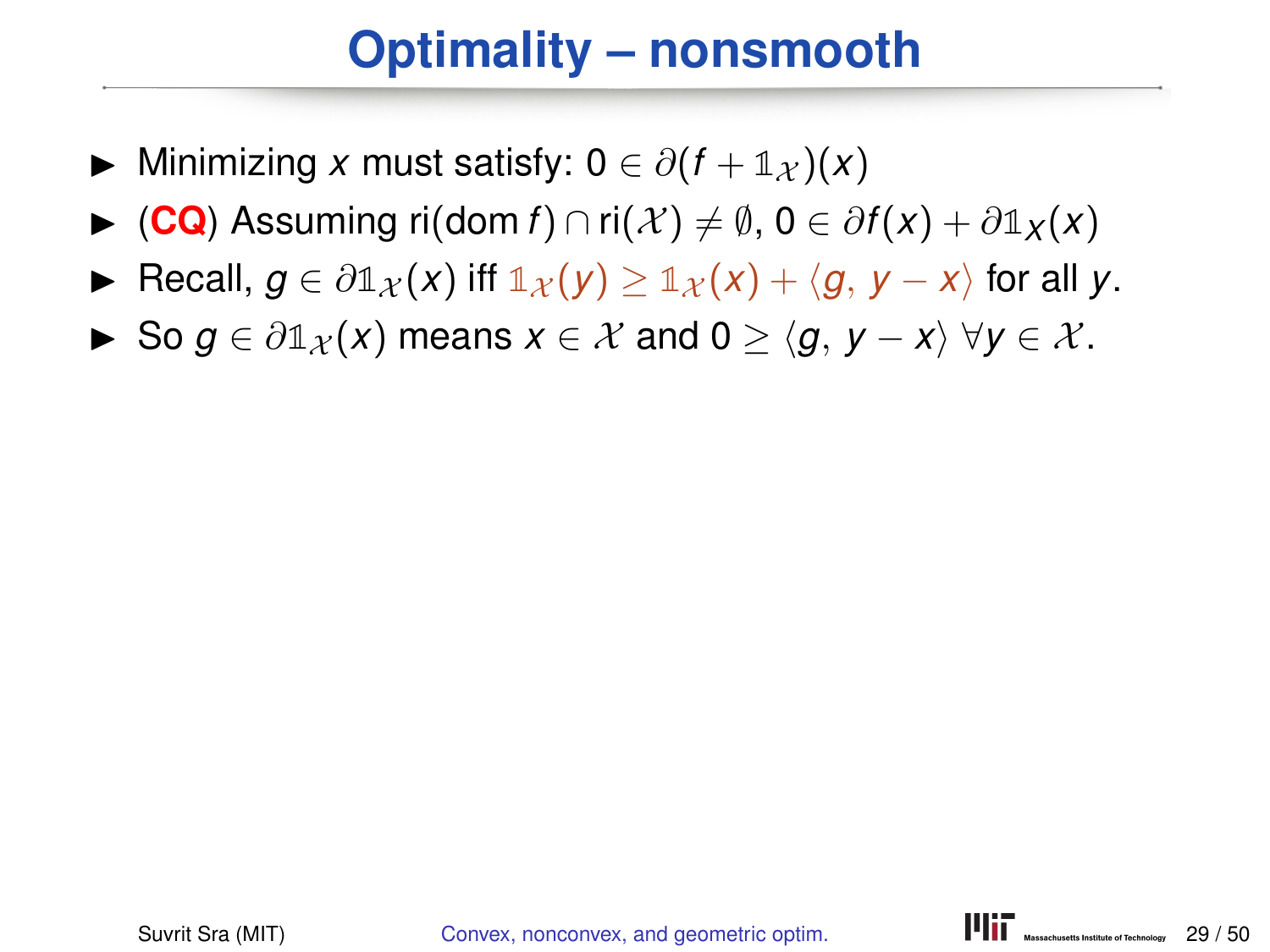- $\triangleright$  Minimizing *x* must satisfy: 0 ∈  $\partial (f + \mathbb{1}_{\mathcal{X}})(x)$
- $\triangleright$  (CQ) Assuming ri(dom *f*) ∩ ri(*X*)  $\neq$   $\emptyset$ , 0  $\in$   $\partial f(x) + \partial \mathbb{1}_X(x)$
- **►** Recall,  $g \in \partial \mathbb{1}_X(x)$  iff  $\mathbb{1}_X(y) > \mathbb{1}_X(x) + \langle g, y x \rangle$  for all y.
- $\triangleright$  So *g* ∈  $\partial \mathbb{1}_X(x)$  means  $x \in \mathcal{X}$  and  $0 > \langle q, y x \rangle \ \forall y \in \mathcal{X}$ .
- **Normal cone:**

$$
\mathcal{N}_{\mathcal{X}}(x) := \left\{ g \in \mathbb{R}^n \mid 0 \geq \langle g, \, y - x \rangle \quad \forall y \in \mathcal{X} \right\}
$$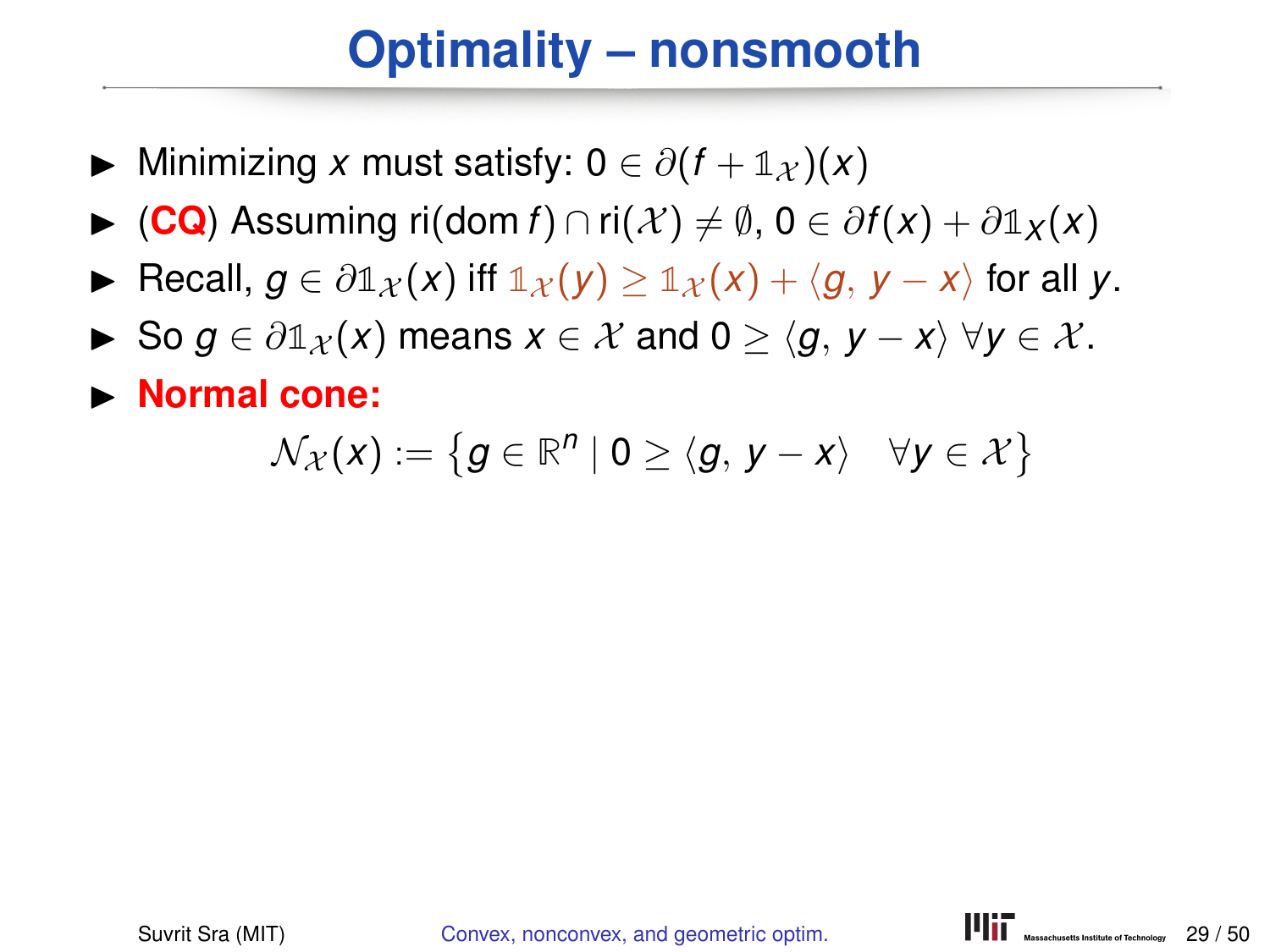- $\triangleright$  Minimizing *x* must satisfy: 0 ∈  $\partial (f + \mathbb{1}_{\mathcal{X}})(x)$
- $\triangleright$  (**CQ**) Assuming ri(dom *f*) ∩ ri(*X*)  $\neq$   $\emptyset$ , 0  $\in$   $\partial f(x) + \partial \mathbb{1}_X(x)$
- **►** Recall,  $q \in \partial \mathbb{1}_X(x)$  iff  $\mathbb{1}_X(y) > \mathbb{1}_X(x) + \langle q, y x \rangle$  for all y.
- $\triangleright$  So *g* ∈  $\partial \mathbb{1}_X(x)$  means  $x \in \mathcal{X}$  and  $0 > \langle g, y x \rangle$   $\forall y \in \mathcal{X}$ .
- **Normal cone:**

$$
\mathcal{N}_{\mathcal{X}}(x) := \left\{ g \in \mathbb{R}^n \mid 0 \geq \langle g, \, y - x \rangle \quad \forall y \in \mathcal{X} \right\}
$$

**Application.** min  $f(x)$  s.t.  $x \in \mathcal{X}$ :

 $\diamondsuit$  If *f* is diff., we get  $0 \in \nabla f(x^*) + \mathcal{N}_{\mathcal{X}}(x^*)$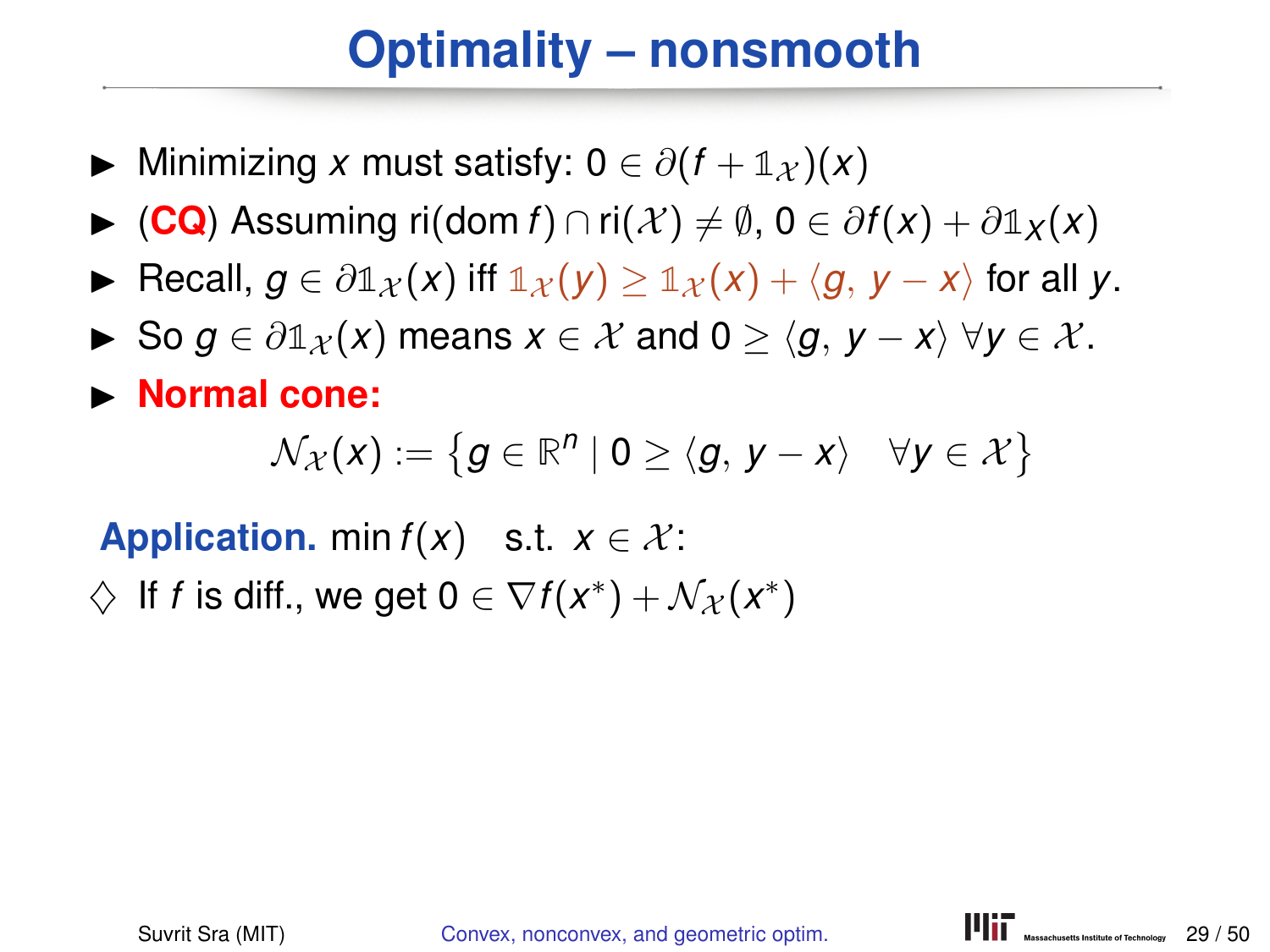- $\triangleright$  Minimizing *x* must satisfy: 0 ∈  $\partial (f + \mathbb{1}_{\mathcal{X}})(x)$
- $\triangleright$  (**CQ**) Assuming ri(dom *f*) ∩ ri(*X*)  $\neq$   $\emptyset$ , 0 ∈  $\partial f(x) + \partial \mathbb{1}_X(x)$
- **►** Recall,  $q \in \partial \mathbb{1}_X(x)$  iff  $\mathbb{1}_X(y) > \mathbb{1}_X(x) + \langle q, y x \rangle$  for all y.
- $\triangleright$  So *g* ∈  $\partial \mathbb{1}_X(x)$  means  $x \in \mathcal{X}$  and  $0 > \langle g, y x \rangle$   $\forall y \in \mathcal{X}$ .
- **Normal cone:**

$$
\mathcal{N}_{\mathcal{X}}(x) := \left\{ g \in \mathbb{R}^n \mid 0 \geq \langle g, \, y - x \rangle \quad \forall y \in \mathcal{X} \right\}
$$

**Application.** min  $f(x)$  s.t.  $x \in \mathcal{X}$ :

- $\diamondsuit$  If *f* is diff., we get  $0 \in \nabla f(x^*) + \mathcal{N}_{\mathcal{X}}(x^*)$
- $\diamondsuit \nabla f(x^*) \in \mathcal{N}_{\mathcal{X}}(x^*) \Longleftrightarrow \langle \nabla f(x^*), y x^* \rangle \geq 0$  for all  $y \in \mathcal{X}$ .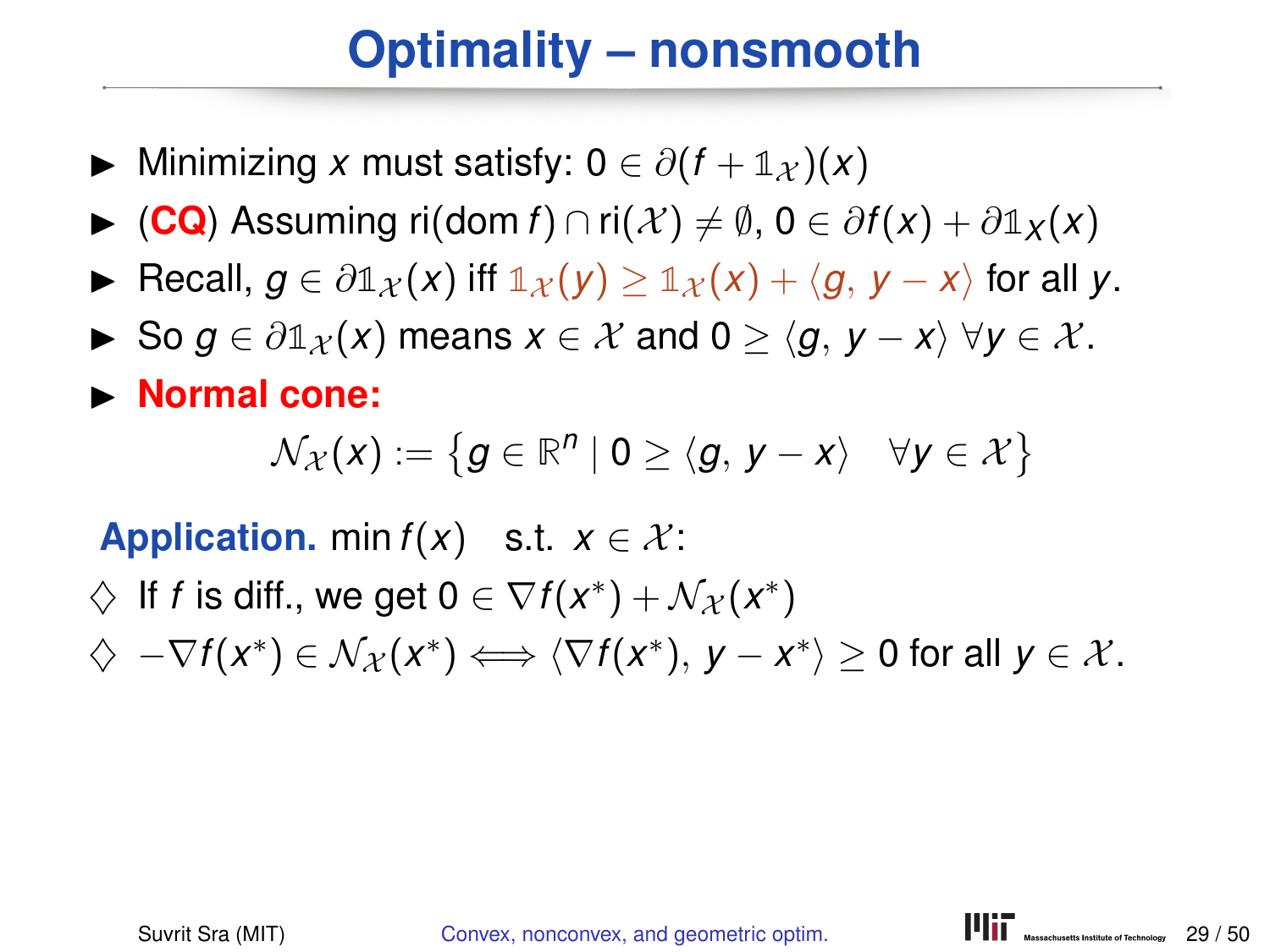# **Problems**

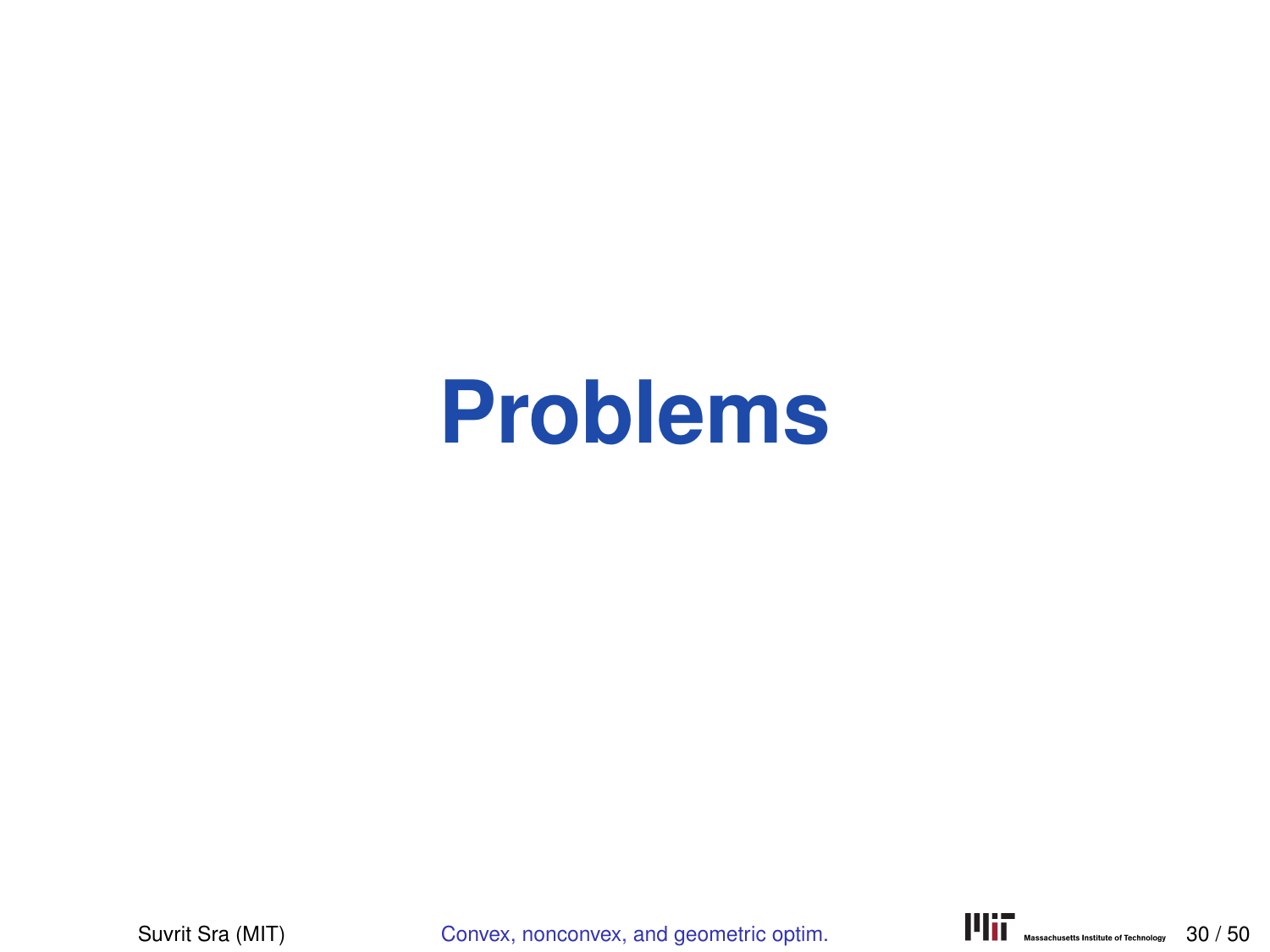$$
\inf_{x \in \mathcal{X}} f(x) + r(Ax) \quad \text{s.t.} \quad Ax \in \mathcal{Y}.
$$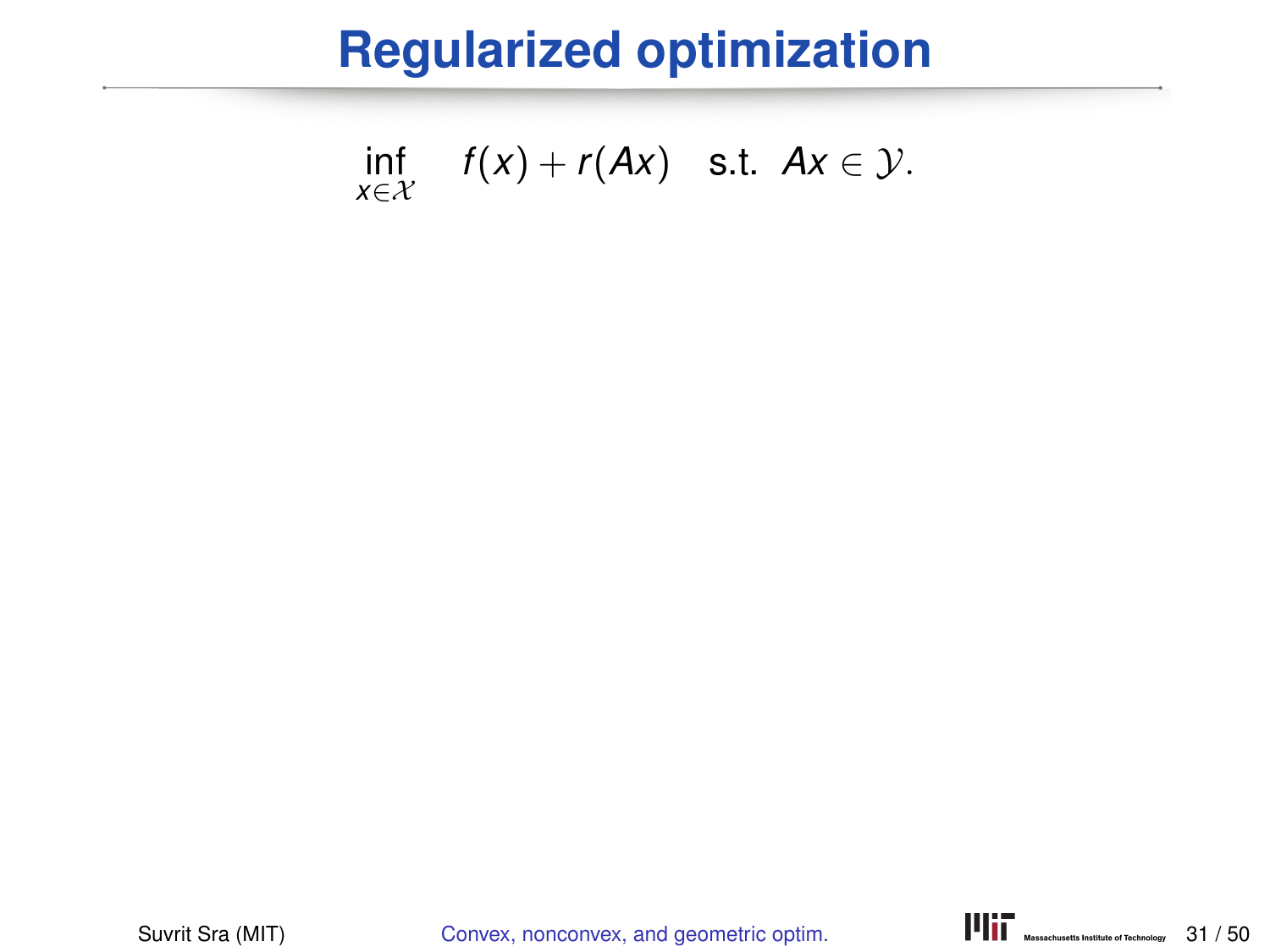$$
\inf_{x \in \mathcal{X}} f(x) + r(Ax) \quad \text{s.t.} \quad Ax \in \mathcal{Y}.
$$

#### **Dual problem** inf *u*∈Y  $f^*(-A^T u) + r^*(u).$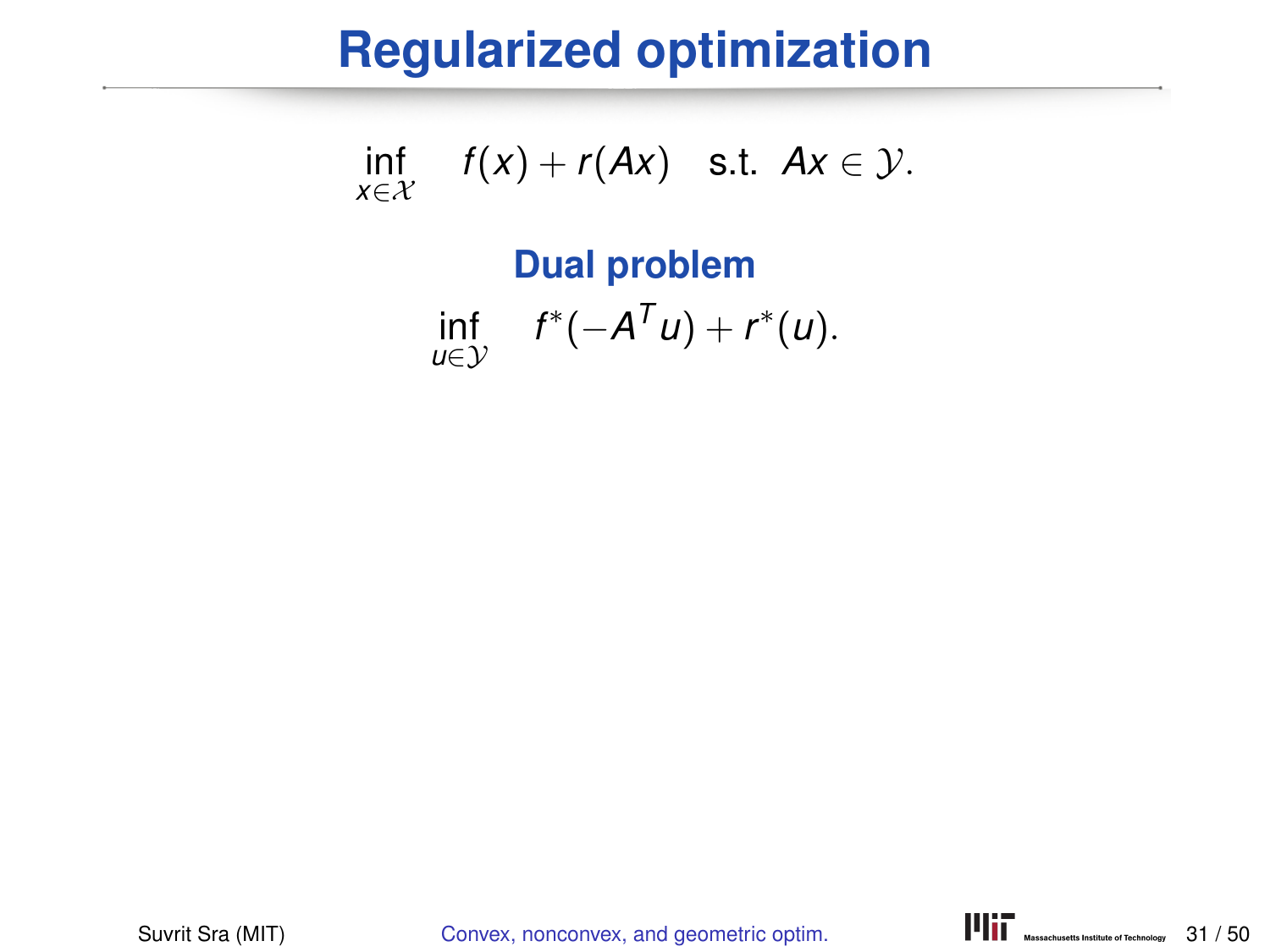$$
\inf_{x \in \mathcal{X}} f(x) + r(Ax) \quad \text{s.t.} \quad Ax \in \mathcal{Y}.
$$

#### **Dual problem** inf *u*∈Y  $f^*(-A^T u) + r^*(u).$

Introduce new variable  $z = Ax$ inf *x*∈X,*z*∈Y  $f(x) + r(z)$ , s.t.  $z = Ax$ .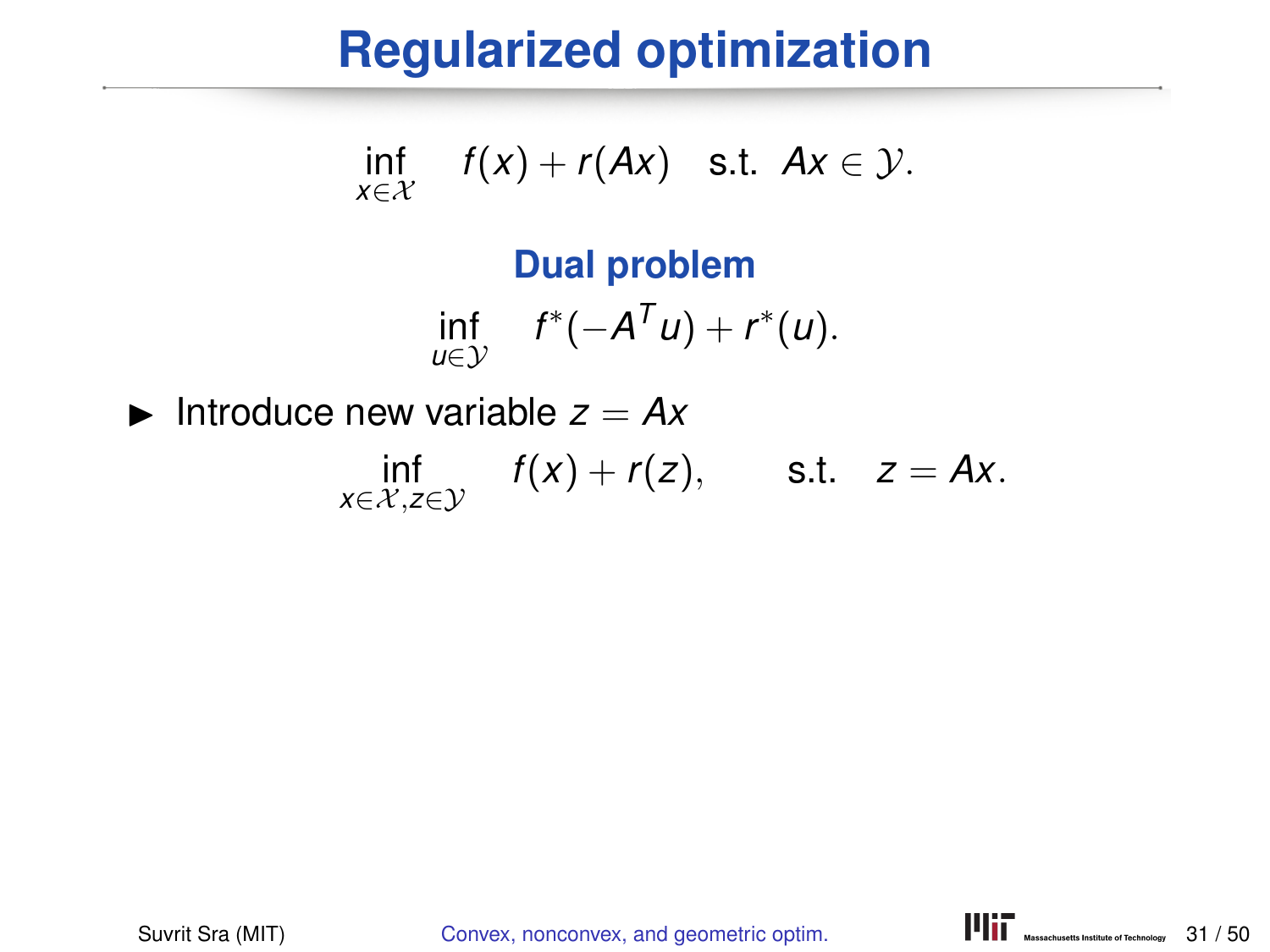$$
\inf_{x \in \mathcal{X}} f(x) + r(Ax) \quad \text{s.t.} \quad Ax \in \mathcal{Y}.
$$

#### **Dual problem**  $\inf_{u \in \mathcal{V}} f^*(-A^T u) + r^*(u).$  $u∈v$

Introduce new variable  $z = Ax$ inf *x*∈X,*z*∈Y  $f(x) + r(z)$ , s.t.  $z = Ax$ .

 $\blacktriangleright$  The (partial)-Lagrangian is  $L(x, z; u) := f(x) + r(z) + u^{T}(Ax - z), \quad x \in \mathcal{X}, z \in \mathcal{Y};$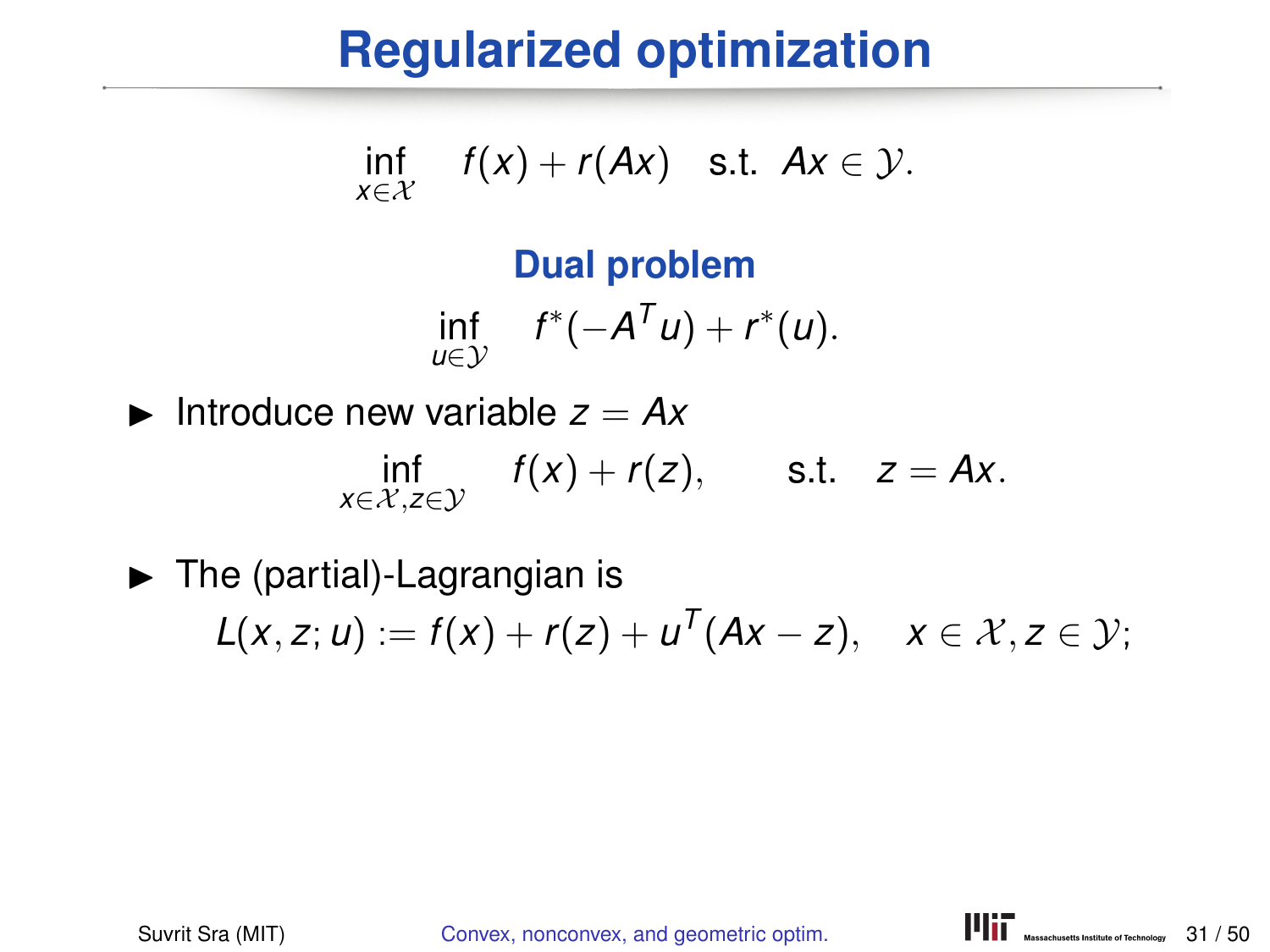$$
\inf_{x\in\mathcal{X}} f(x) + r(Ax) \quad \text{s.t.} \quad Ax \in \mathcal{Y}.
$$

#### **Dual problem**  $\inf_{u \in \mathcal{V}} f^*(-A^T u) + r^*(u).$ *u*∈Y

Introduce new variable  $z = Ax$ inf *x*∈X,*z*∈Y  $f(x) + r(z)$ , s.t.  $z = Ax$ .

 $\blacktriangleright$  The (partial)-Lagrangian is  $L(x, z; u) := f(x) + r(z) + u^{T}(Ax - z), \quad x \in \mathcal{X}, z \in \mathcal{Y};$ 

 $\blacktriangleright$  Associated dual function

$$
g(u):=\inf_{x\in\mathcal{X},z\in\mathcal{Y}}L(x,z;u).
$$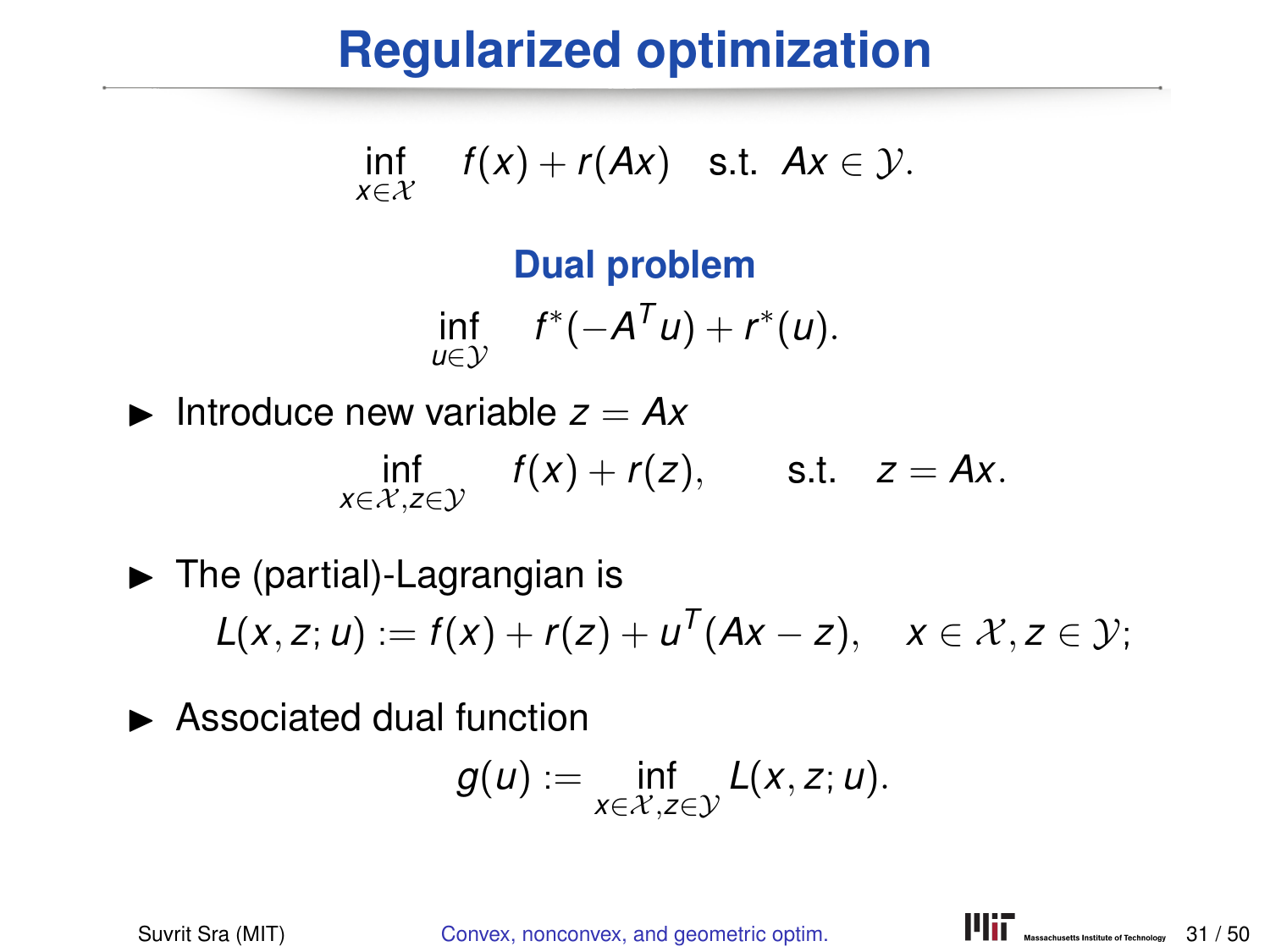$$
\inf_{x \in \mathcal{X}} f(x) + r(Ax) \quad \text{s.t.} \quad Ax \in \mathcal{Y}.
$$

#### **Dual problem** inf *y*∈Y  $f^*(-A^Ty) + r^*(y).$

The infimum above can be rearranged as follows

$$
g(y) = \inf_{x \in \mathcal{X}} f(x) + y^T A x + \inf_{z \in \mathcal{Y}} r(z) - y^T z
$$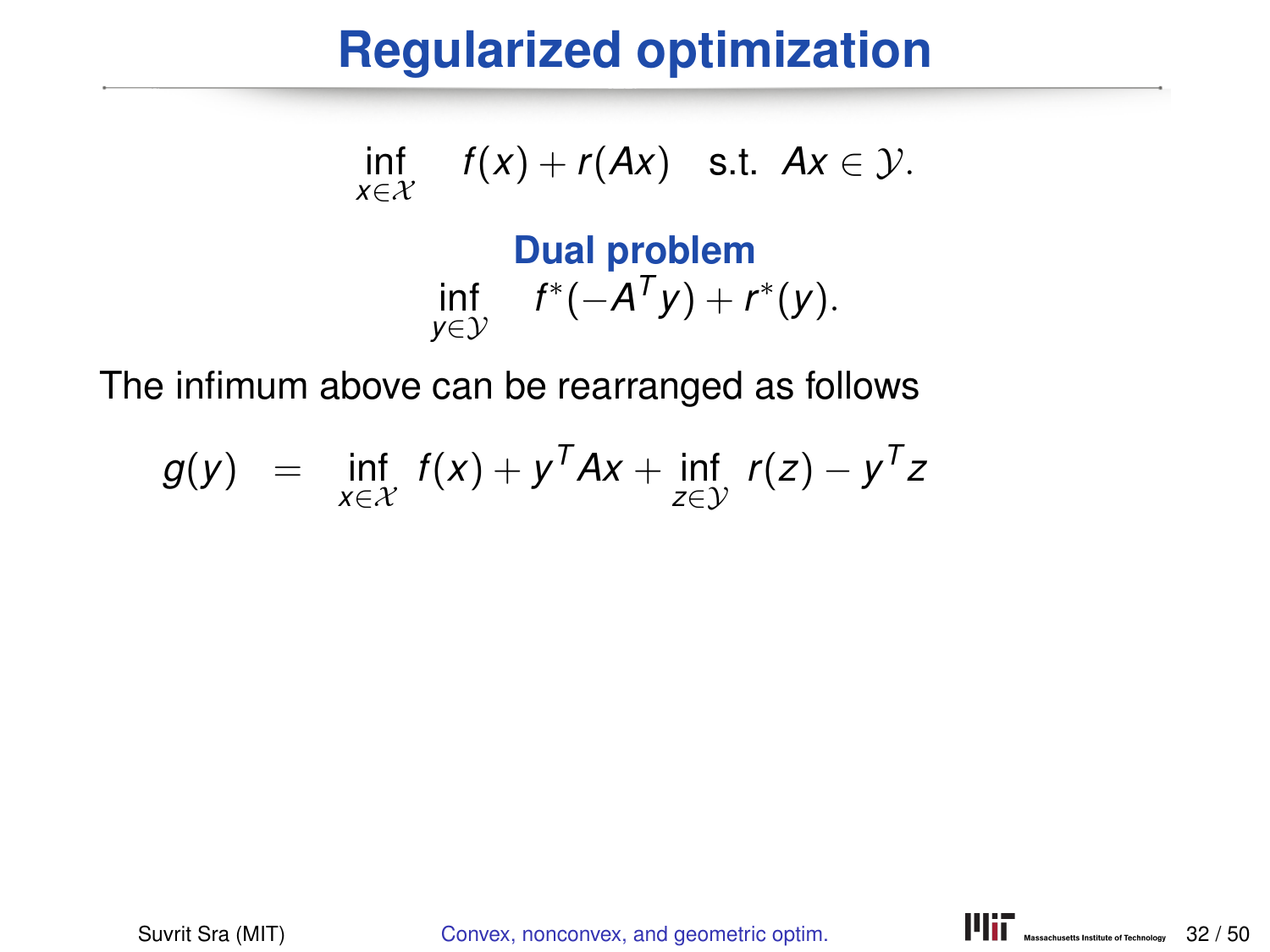$$
\inf_{x\in\mathcal{X}} f(x) + r(Ax) \quad \text{s.t.} \quad Ax \in \mathcal{Y}.
$$

#### **Dual problem** inf *y*∈Y  $f^*(-A^Ty) + r^*(y).$

The infimum above can be rearranged as follows

$$
g(y) = \inf_{x \in \mathcal{X}} f(x) + y^T A x + \inf_{z \in \mathcal{Y}} r(z) - y^T z
$$
  
= 
$$
-\sup_{x \in \mathcal{X}} \left\{-x^T A^T y - f(x)\right\} - \sup_{z \in \mathcal{Y}} \left\{z^T y - r(z)\right\}
$$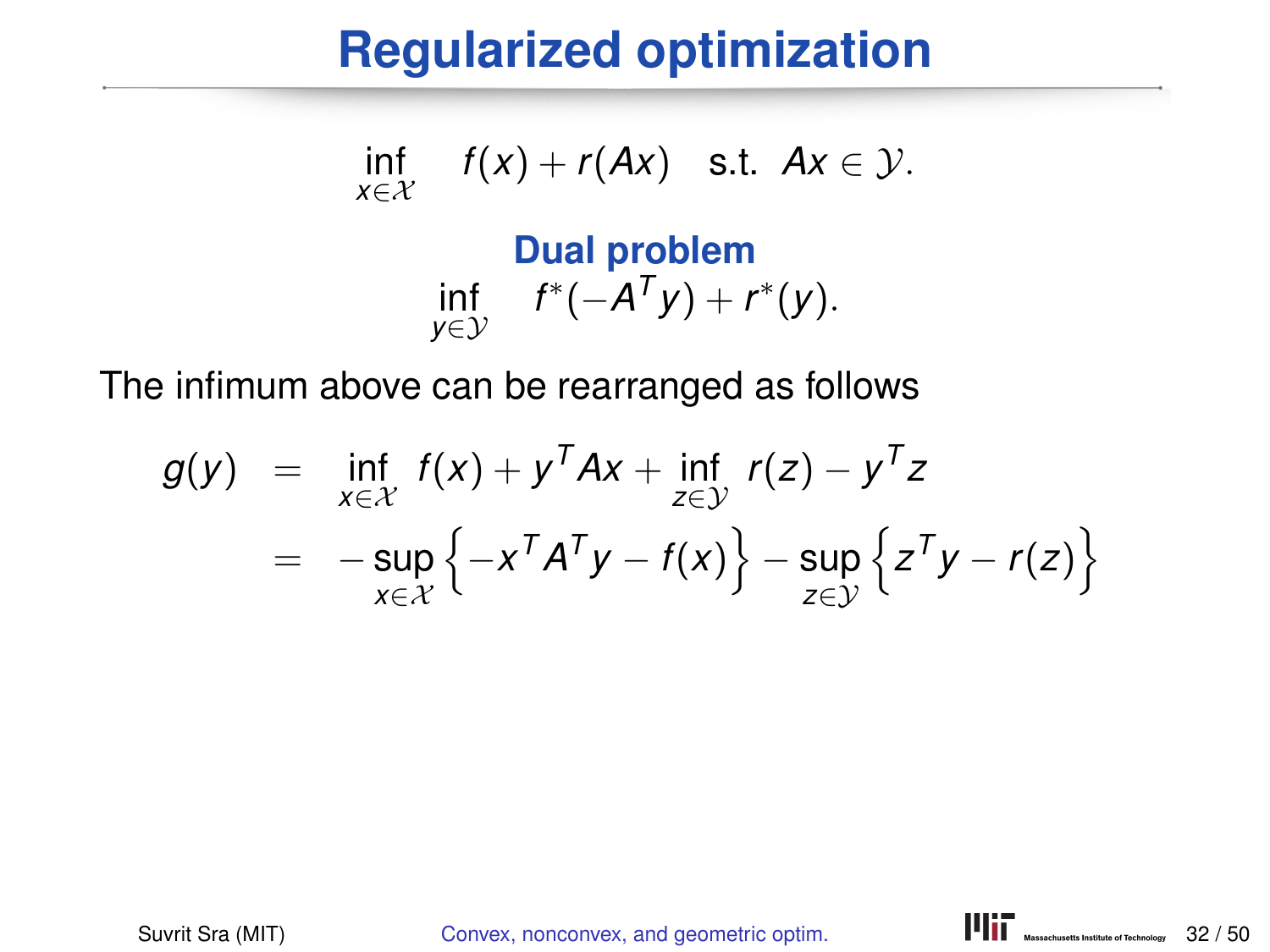$$
\inf_{x\in\mathcal{X}} f(x) + r(Ax) \quad \text{s.t.} \quad Ax \in \mathcal{Y}.
$$

#### **Dual problem** inf *y*∈Y  $f^*(-A^Ty) + r^*(y).$

The infimum above can be rearranged as follows

$$
g(y) = \inf_{x \in \mathcal{X}} f(x) + y^T A x + \inf_{z \in \mathcal{Y}} r(z) - y^T z
$$
  
= 
$$
-\sup_{x \in \mathcal{X}} \left\{-x^T A^T y - f(x)\right\} - \sup_{z \in \mathcal{Y}} \left\{z^T y - r(z)\right\}
$$
  
= 
$$
-f^*(-A^T y) - r^*(y) \text{ s.t. } y \in \mathcal{Y}.
$$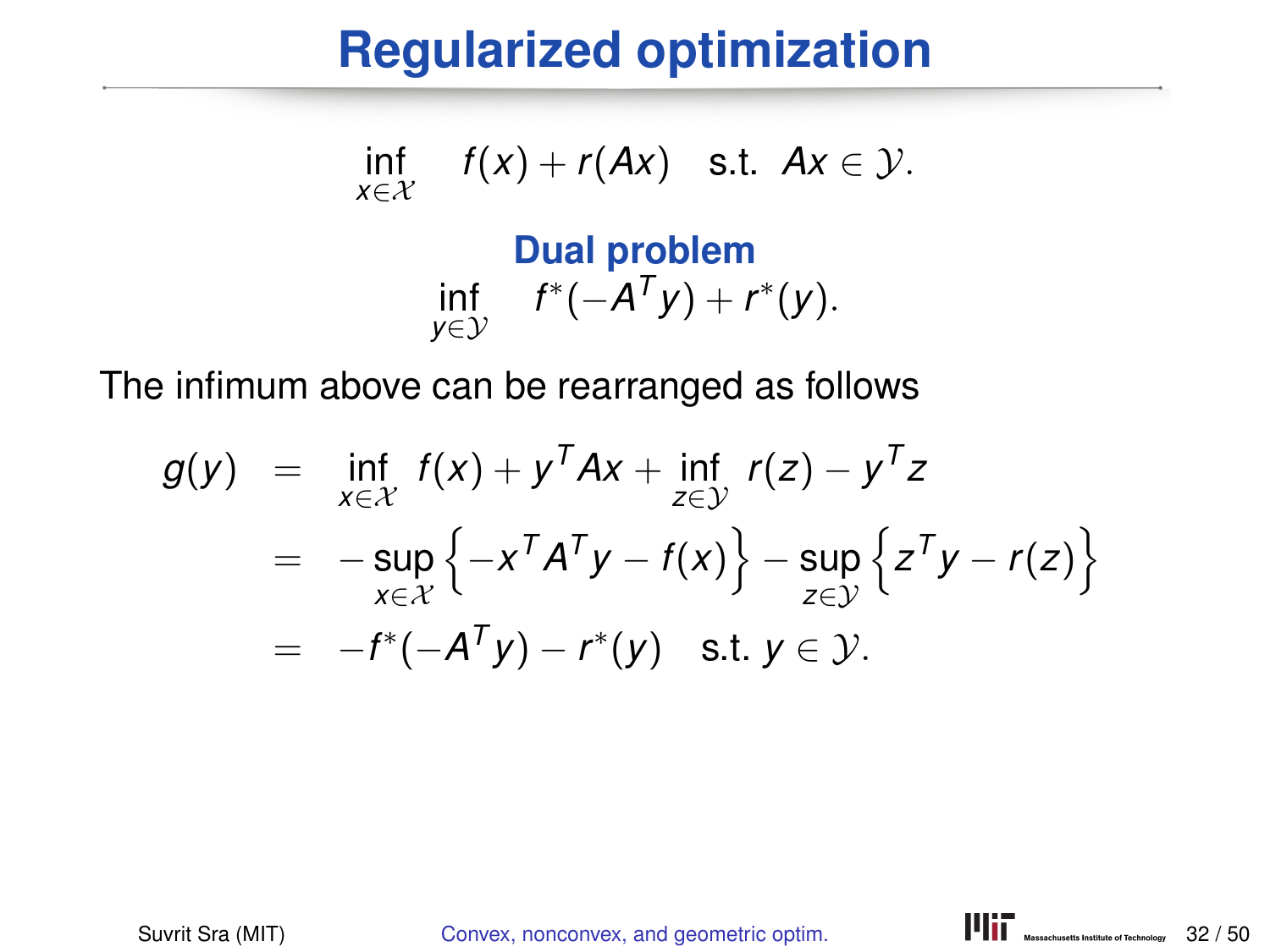$$
\inf_{x\in\mathcal{X}} f(x) + r(Ax) \quad \text{s.t. } Ax \in \mathcal{Y}.
$$

#### **Dual problem** inf *y*∈Y  $f^*(-A^Ty) + r^*(y).$

The infimum above can be rearranged as follows

$$
g(y) = \inf_{x \in \mathcal{X}} f(x) + y^T A x + \inf_{z \in \mathcal{Y}} r(z) - y^T z
$$
  
= 
$$
-\sup_{x \in \mathcal{X}} \left\{-x^T A^T y - f(x)\right\} - \sup_{z \in \mathcal{Y}} \left\{z^T y - r(z)\right\}
$$
  
= 
$$
-f^*(-A^T y) - r^*(y) \text{ s.t. } y \in \mathcal{Y}.
$$

Dual problem computes  $\sup_{u \in \mathcal{V}} g(u)$ ; so equivalently,

$$
\inf_{y\in\mathcal{Y}} f^*(-A^Ty)+r^*(y).
$$

Suvrit Sra (MIT) Convex, nonconvex, and geometric optim. **I'lli C** Wasser Washington Technology 32/50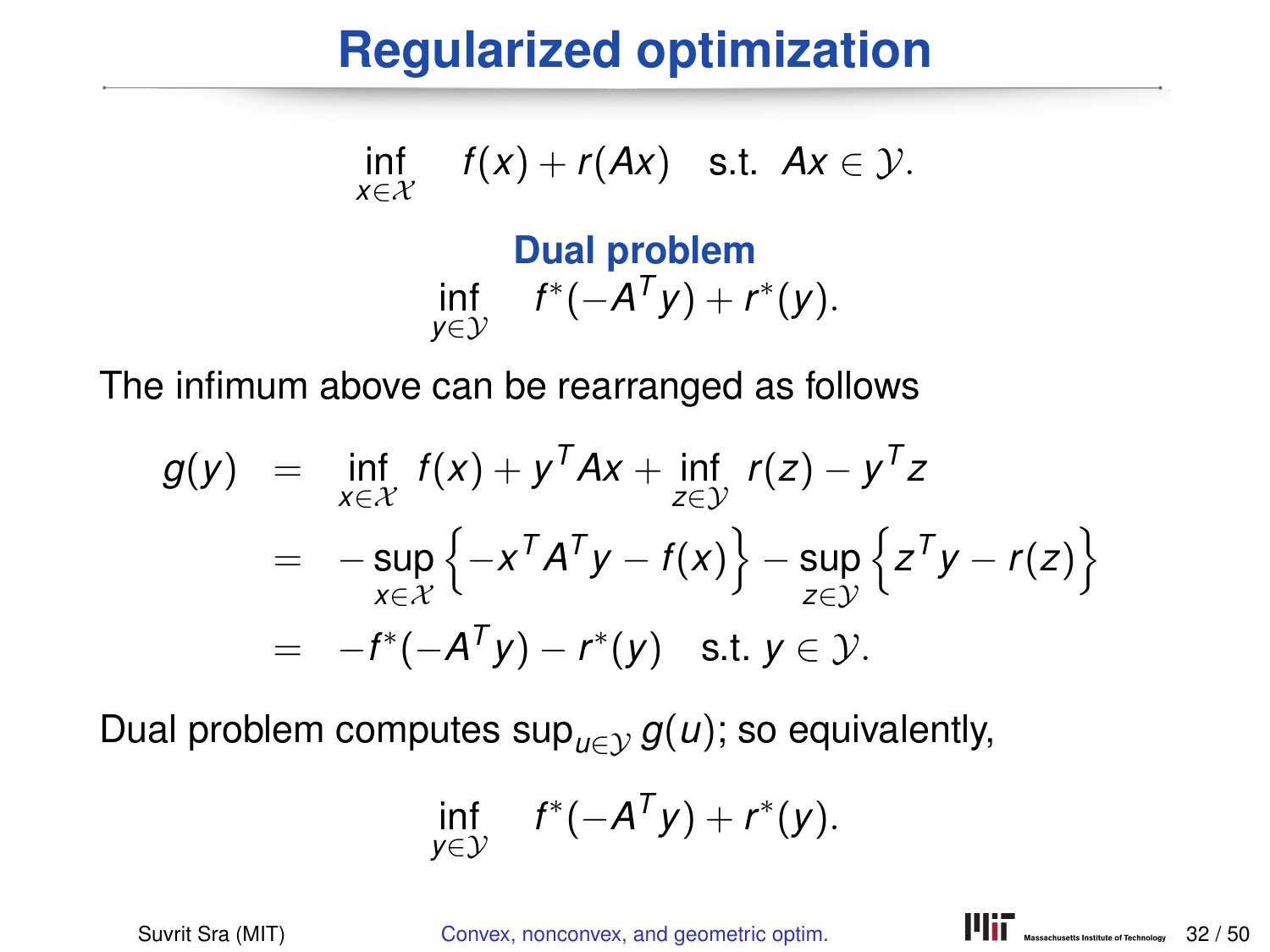#### **Strong duality**

$$
\inf_{x} \{f(x) + r(Ax)\} = \sup_{y} \{-f^*(-A^{T}y) + r^*(y)\}
$$

if either of the following conditions holds: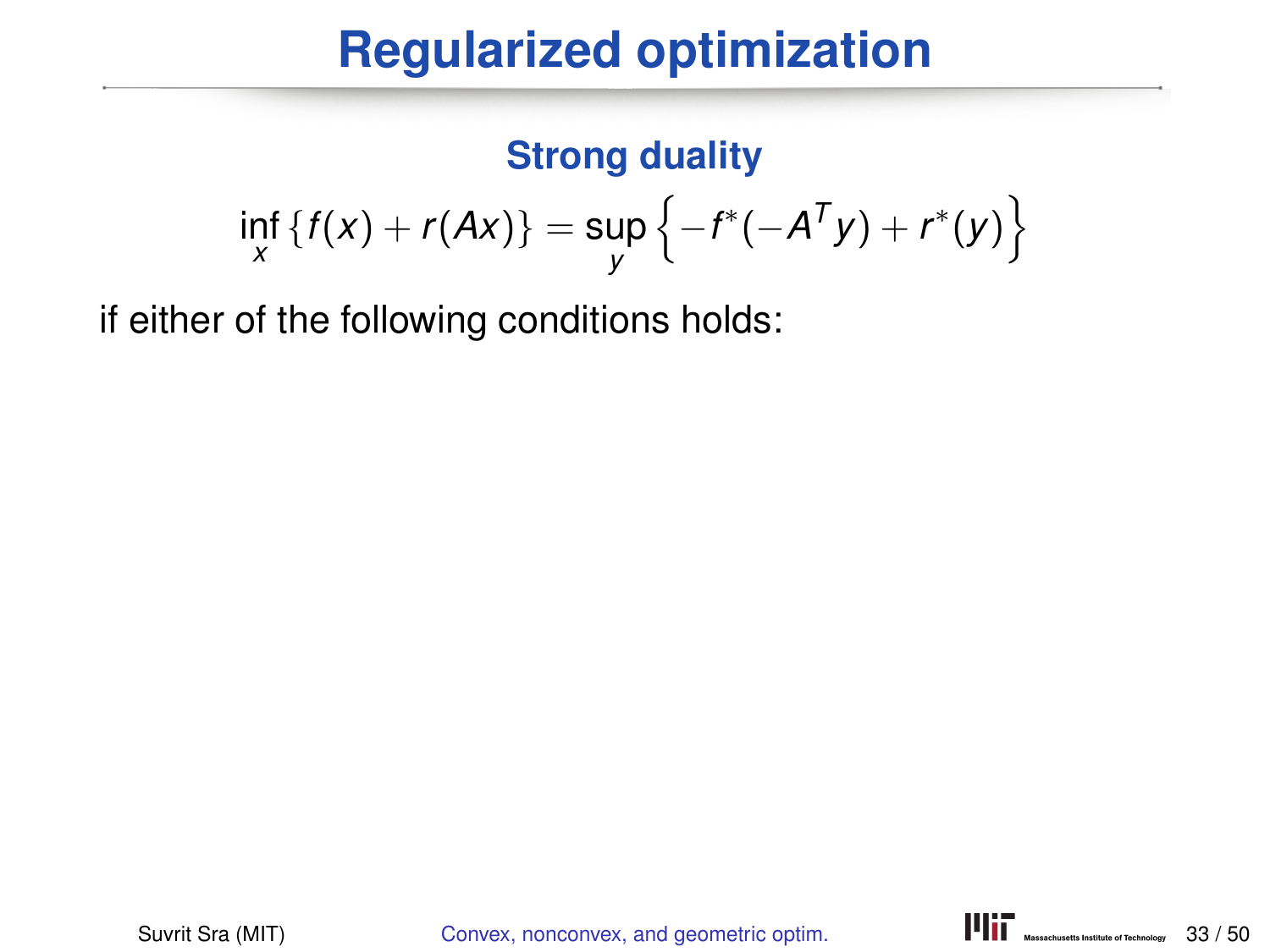# **Regularized optimization**

#### **Strong duality**

$$
\inf_{X} \{f(x) + r(Ax)\} = \sup_{y} \{-f^*(-A^{T}y) + r^*(y)\}
$$

if either of the following conditions holds:

- <sup>1</sup> ∃*x* ∈ ri(dom *f*) such that *Ax* ∈ ri(dom *r*)
- 2 ∃*y* ∈ ri(dom *r*\*) such that  $A^Ty$  ∈ ri(dom *f*\*)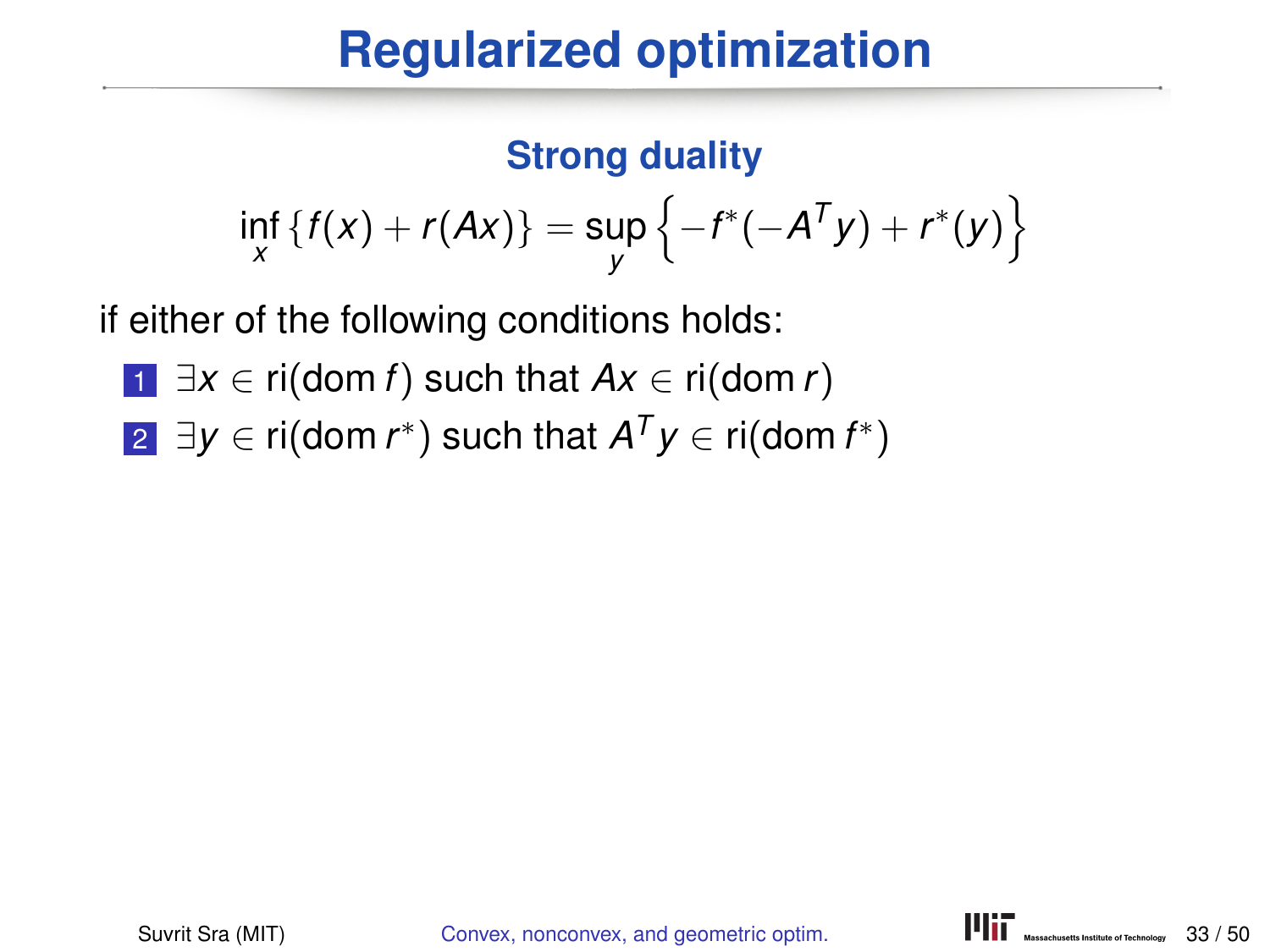# **Regularized optimization**

#### **Strong duality**

$$
\inf_{X} \{f(x) + r(Ax)\} = \sup_{y} \{-f^*(-A^{T}y) + r^*(y)\}
$$

if either of the following conditions holds:

- $\exists x \in \text{ri}(\text{dom } f) \text{ such that } Ax \in \text{ri}(\text{dom } r)$
- 2 ∃*y* ∈ ri(dom *r*\*) such that  $A^Ty$  ∈ ri(dom *f*\*)
- Condition 1 ensures 'inf' attained at some *x*
- Condition 2 ensures 'sup' attained at some *y*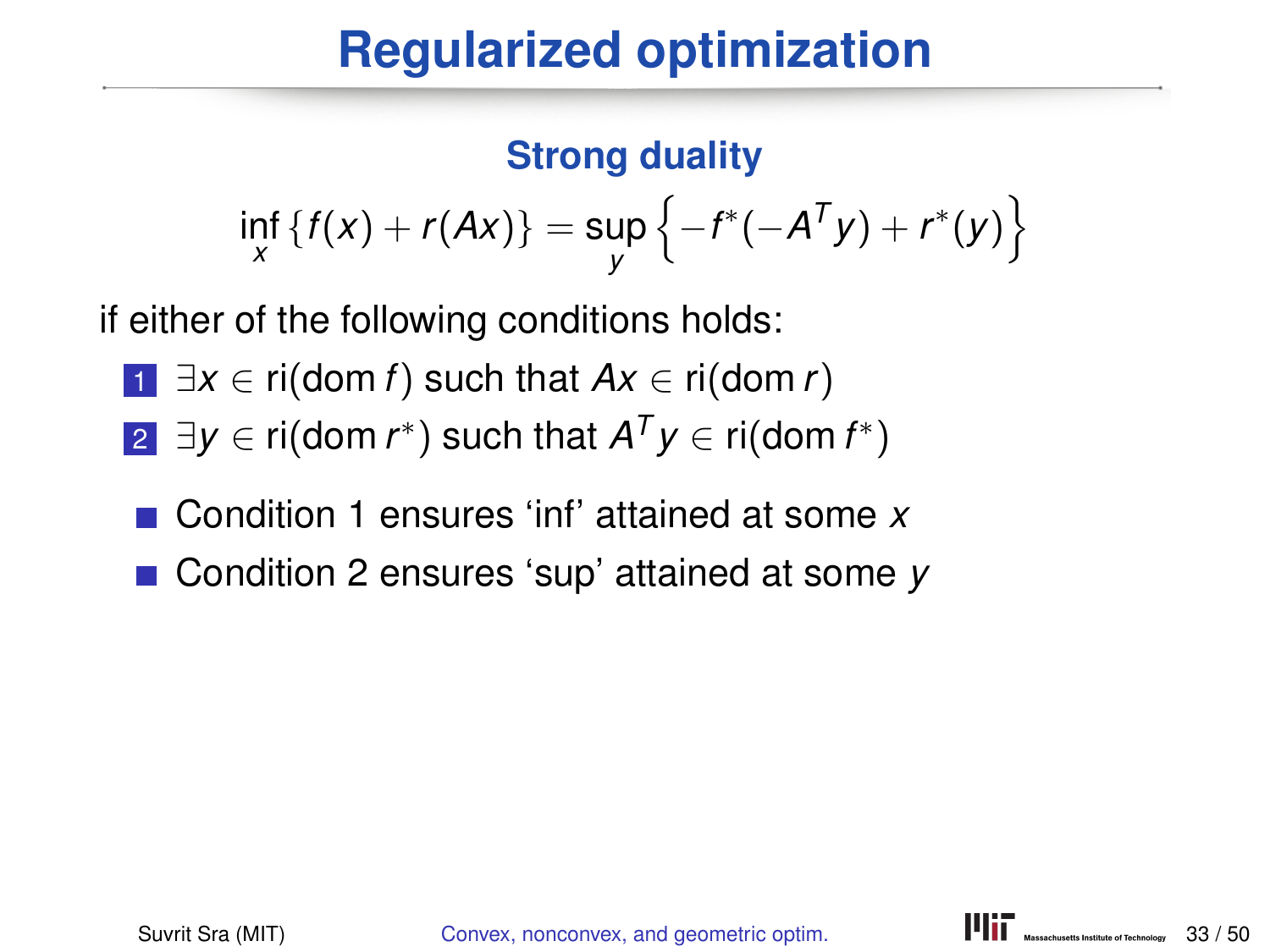# **Example: norm regularized problems**

#### min  $f(x) + ||Ax||$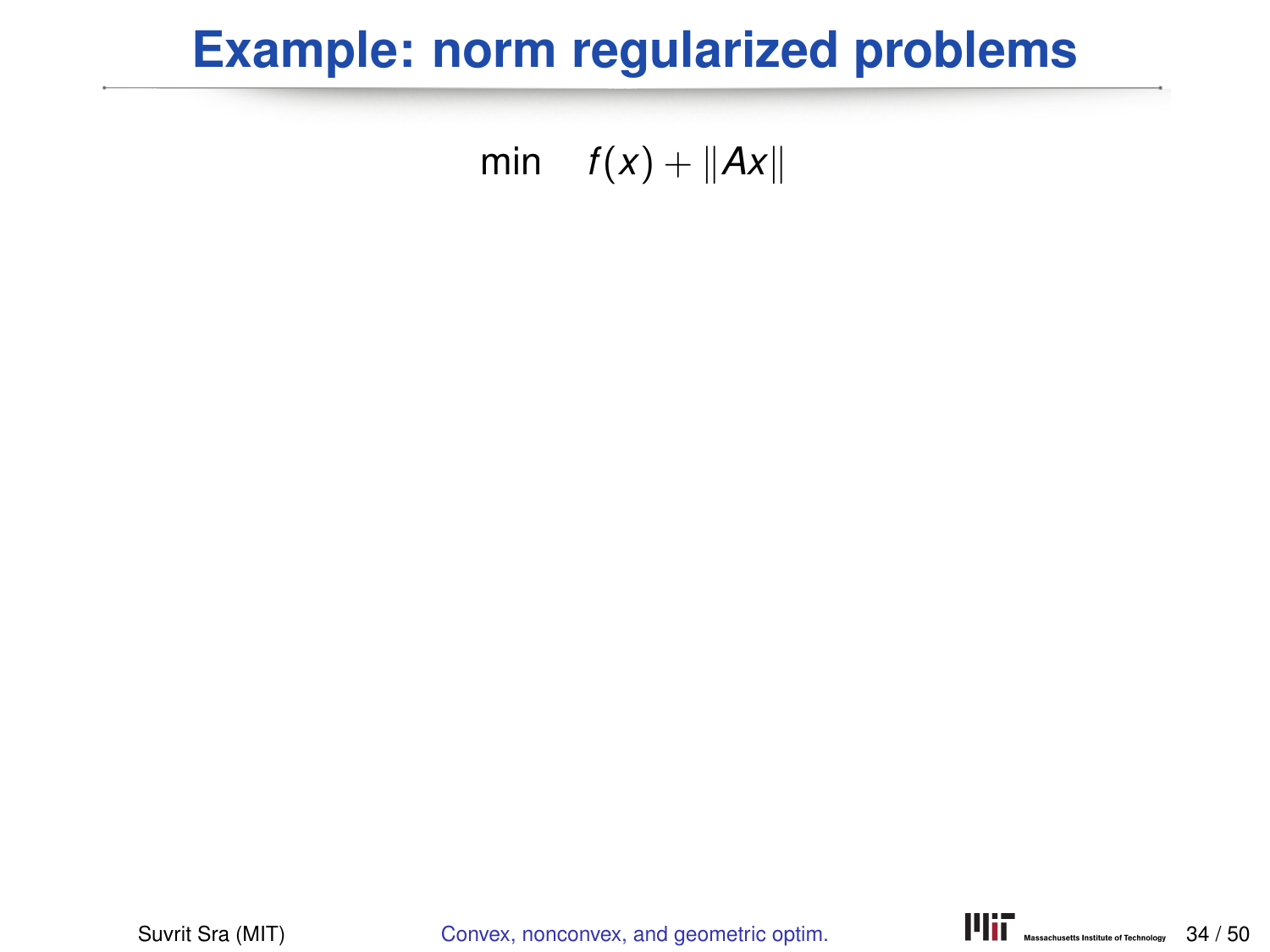# **Example: norm regularized problems**

min  $f(x) + ||Ax||$ 

#### **Dual problem**

$$
\min_{y} \quad f^*(-A^Ty) \quad \text{s.t. } \|y\|_* \leq 1.
$$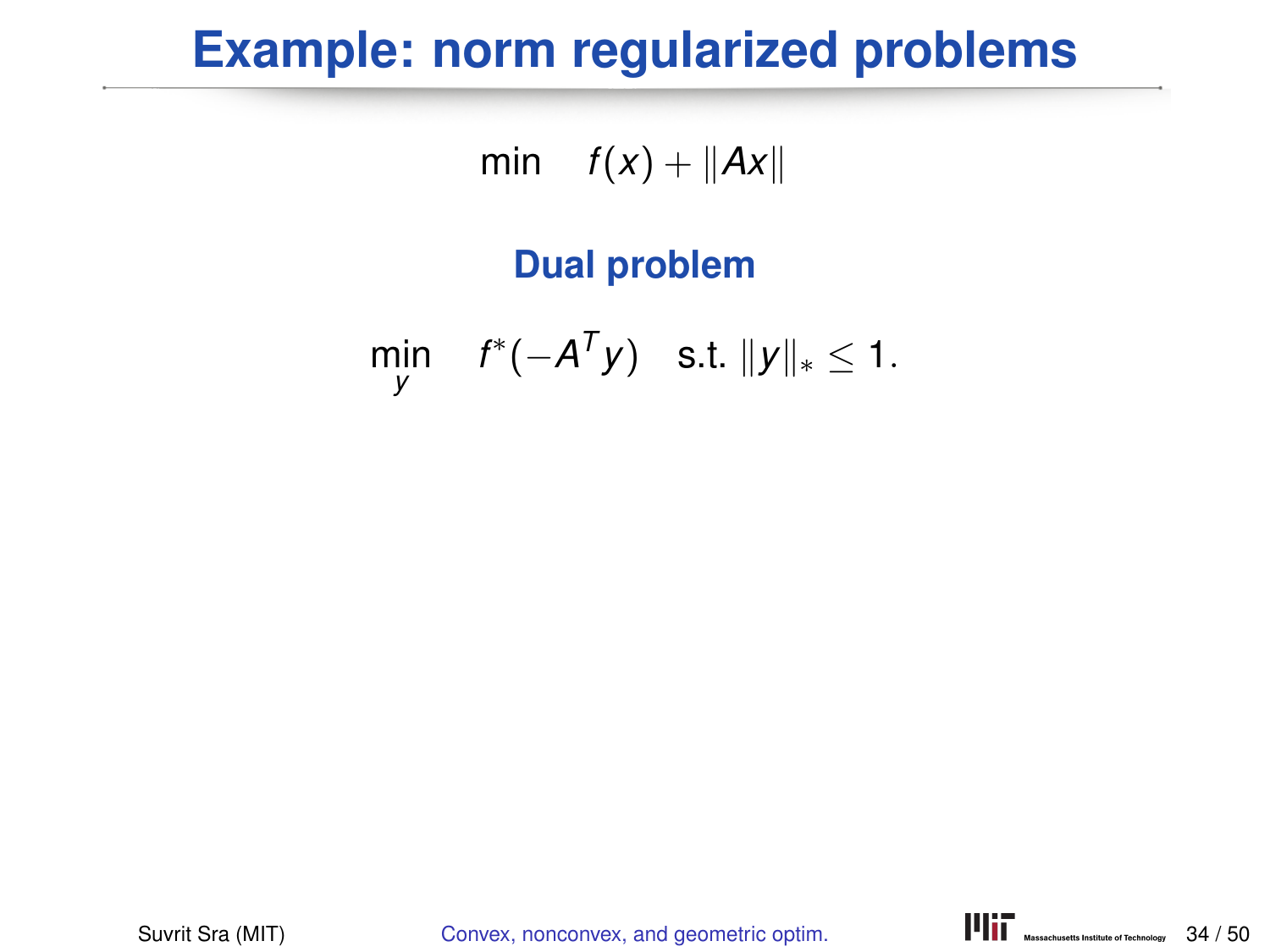# **Example: norm regularized problems**

min  $f(x) + ||Ax||$ 

#### **Dual problem**

$$
\min_{y} \quad f^*(-A^Ty) \quad \text{s.t. } \|y\|_* \leq 1.
$$

Say  $\|\bar{y}\|_* < 1$ , such that  $A^T\bar{y} \in \text{ri}(\text{dom } f^*)$ , then we have strong duality (e.g., for instance  $0 \in \mathsf{ri}(\mathsf{dom}\, f^*)$ )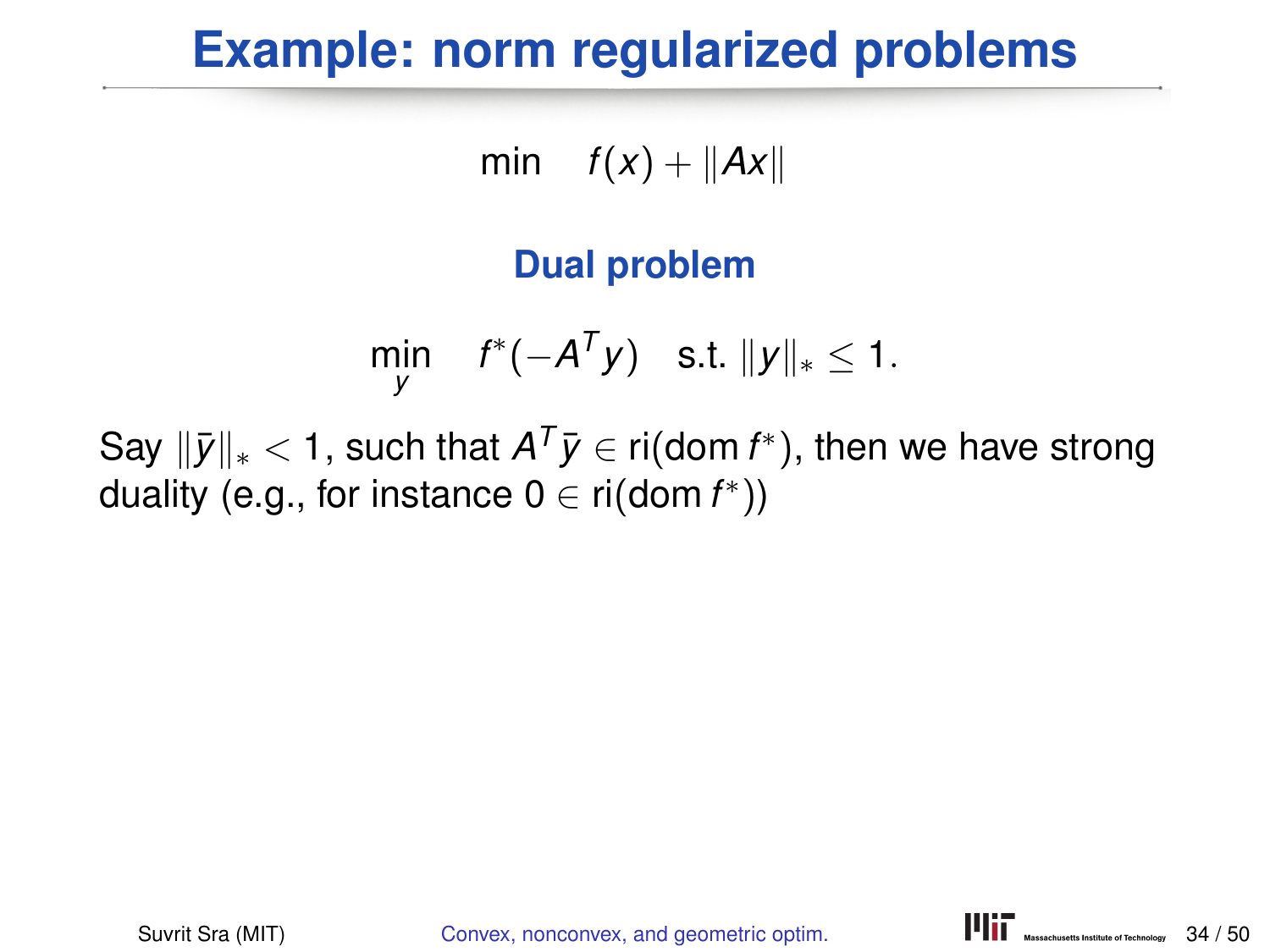$$
p^* := \min_{x} \quad \|Ax - b\|_2 + \lambda \|x\|_1.
$$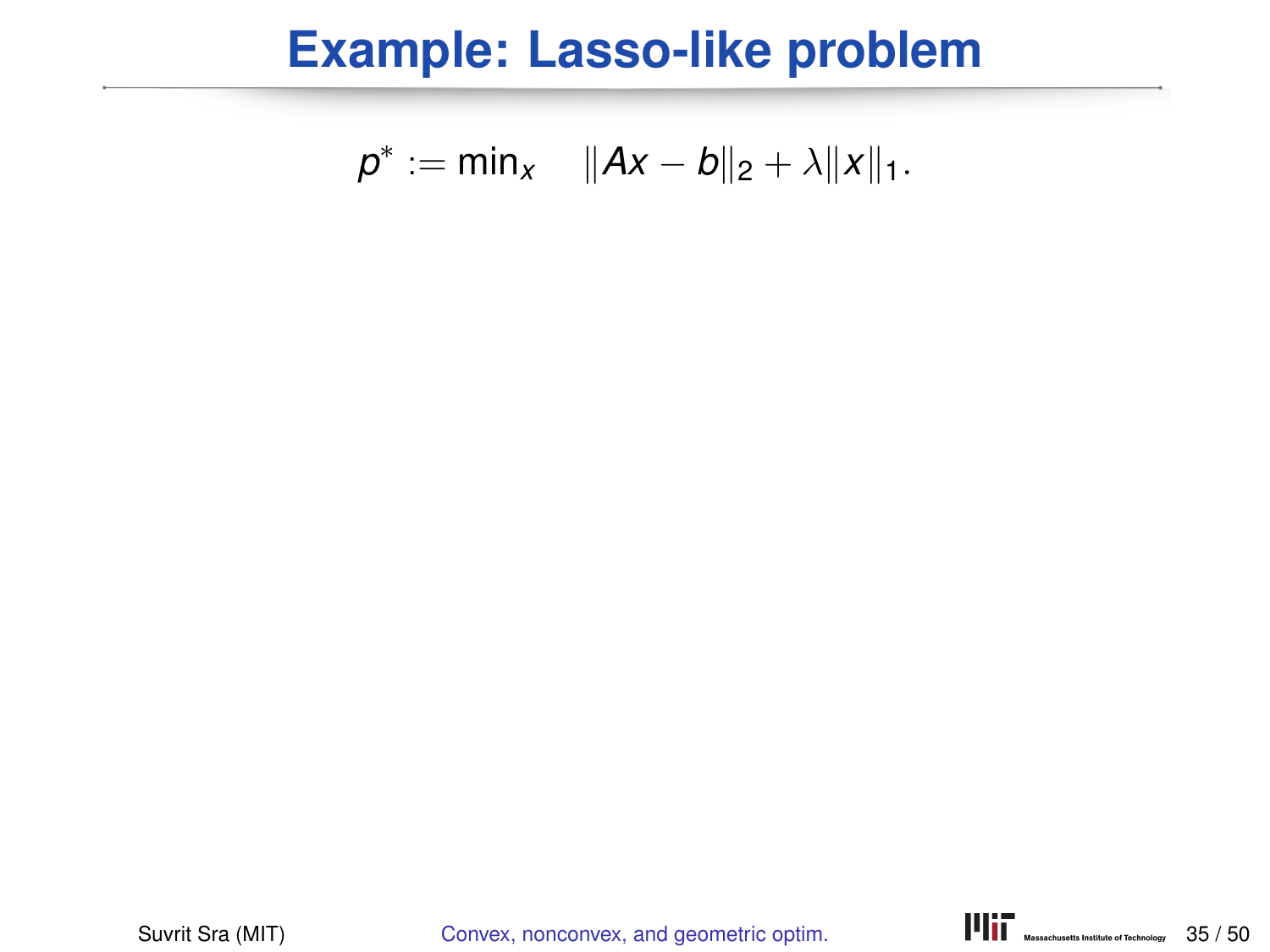$$
p^* := \min_X \quad ||Ax - b||_2 + \lambda ||x||_1.
$$

$$
||x||_1 = \max \{ x^T v \mid ||v||_{\infty} \le 1 \}
$$

$$
||x||_2 = \max \{ x^T u \mid ||u||_2 \le 1 \}.
$$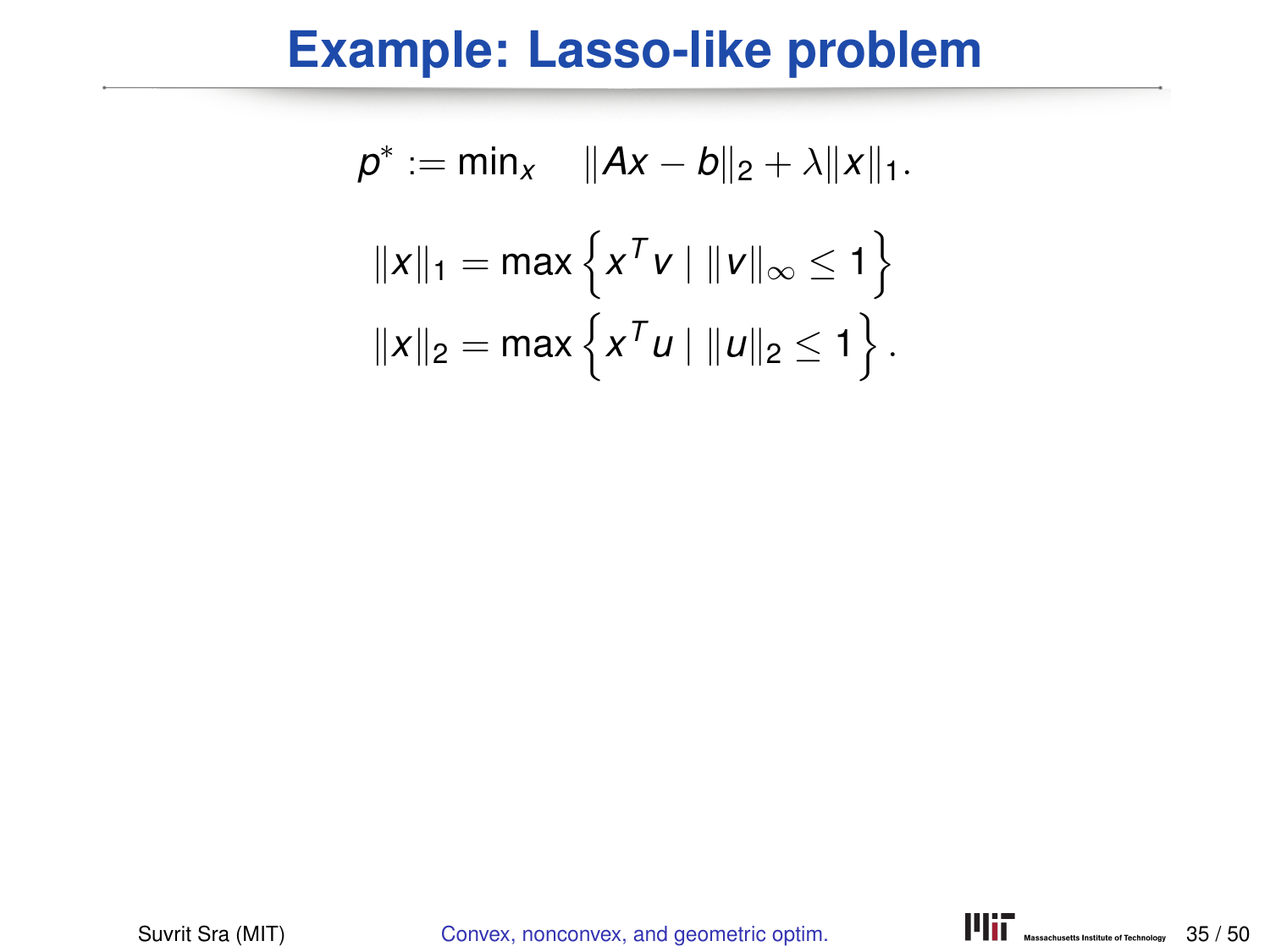$$
p^* := \min_{x} \quad ||Ax - b||_2 + \lambda ||x||_1.
$$

$$
||x||_1 = \max \{ x^T v \mid ||v||_{\infty} \le 1 \}
$$

$$
||x||_2 = \max \{ x^T u \mid ||u||_2 \le 1 \}.
$$

$$
p^* = \min_{x} \max_{u,v} \left\{ u^T(b - Ax) + v^T x \mid ||u||_2 \le 1, ||v||_{\infty} \le \lambda \right\}
$$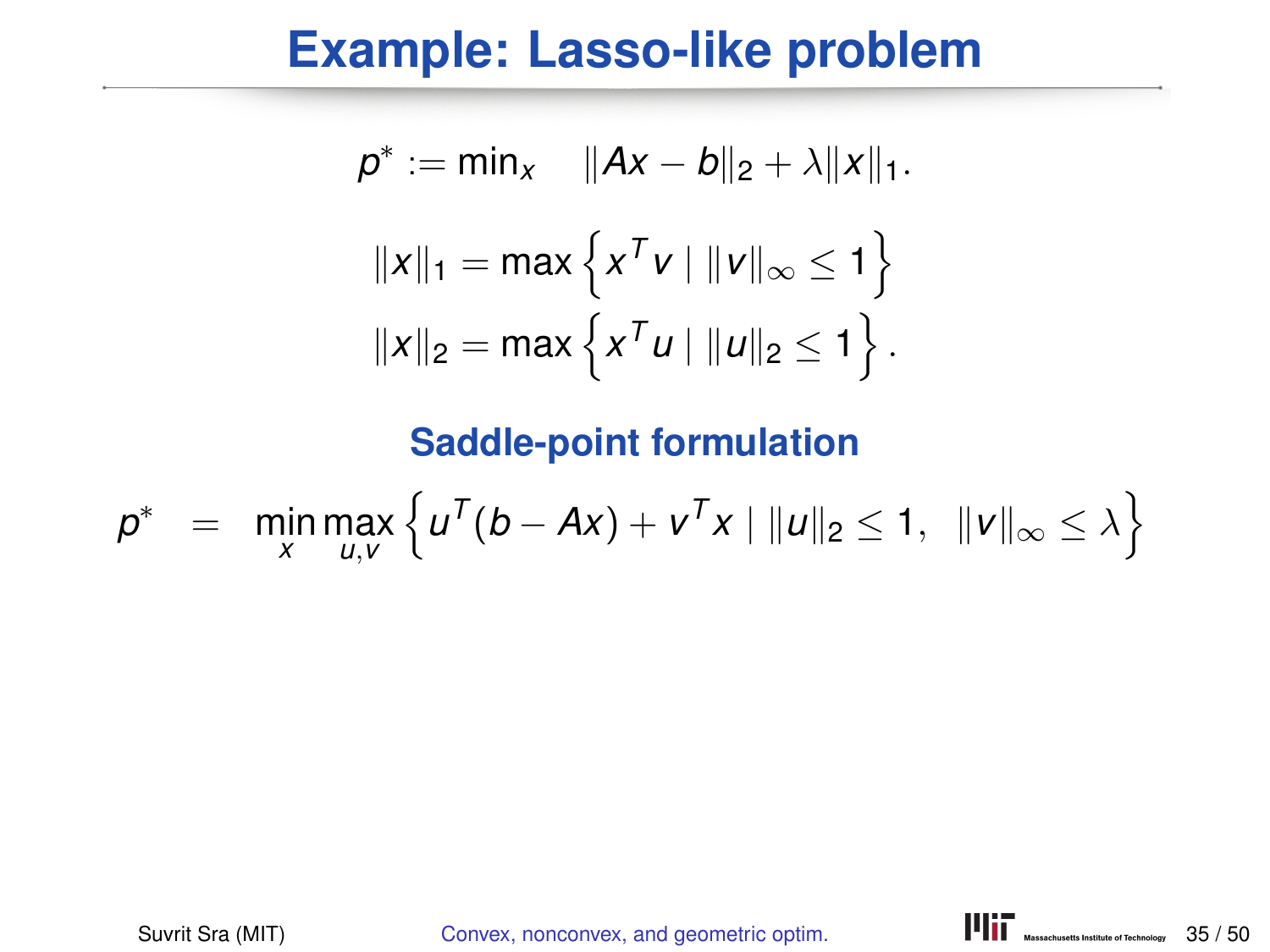$$
p^* := \min_{x} \quad ||Ax - b||_2 + \lambda ||x||_1.
$$

$$
||x||_1 = \max \{ x^T v \mid ||v||_{\infty} \le 1 \}
$$

$$
||x||_2 = \max \{ x^T u \mid ||u||_2 \le 1 \}.
$$

$$
p^* = \min_{x} \max_{u,v} \left\{ u^T(b - Ax) + v^T x \mid ||u||_2 \le 1, ||v||_{\infty} \le \lambda \right\}
$$
  
= 
$$
\max_{u,v} \min_{x} \left\{ u^T(b - Ax) + x^T v \mid ||u||_2 \le 1, ||v||_{\infty} \le \lambda \right\}
$$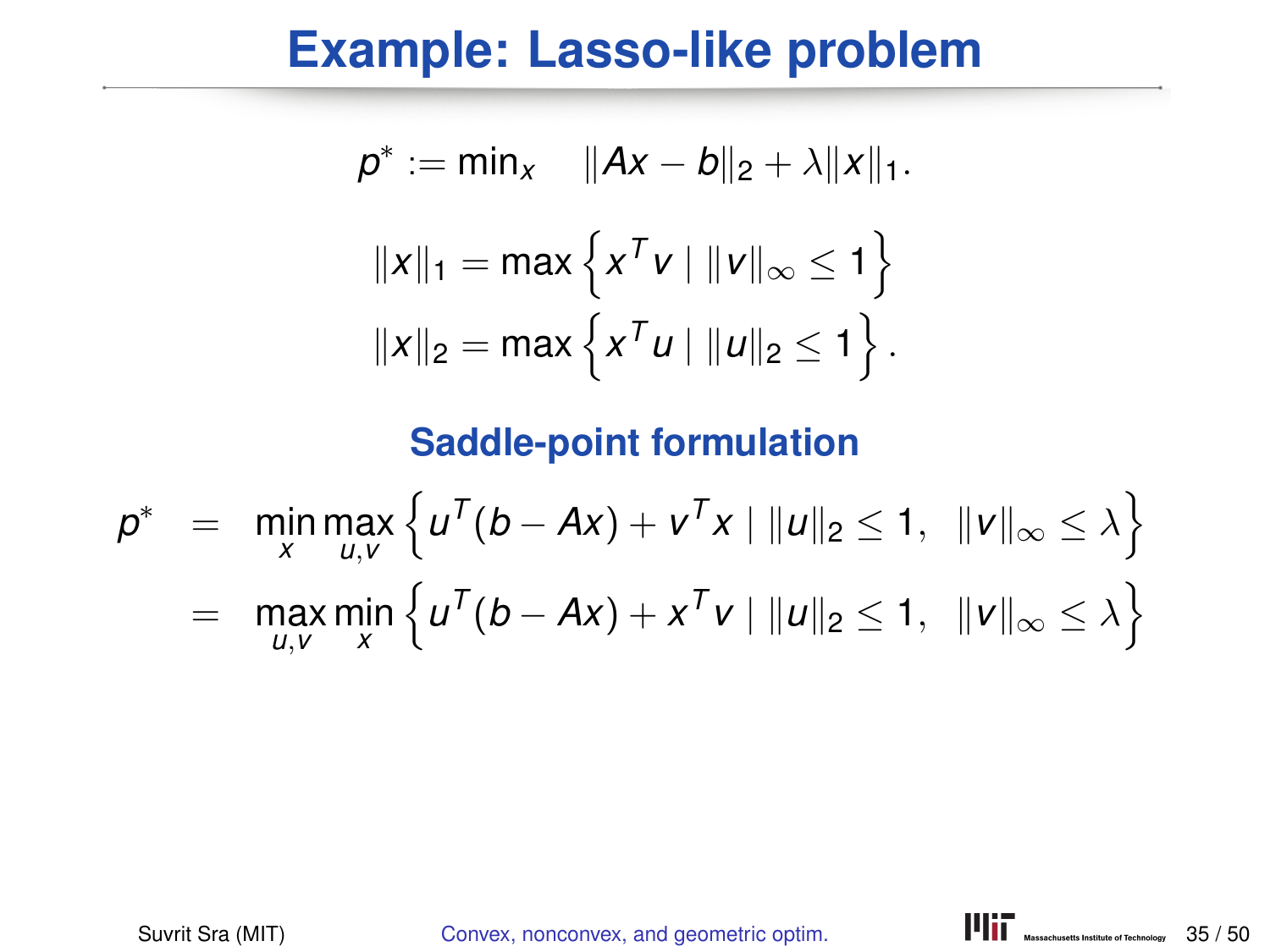$$
p^* := \min_X \quad ||Ax - b||_2 + \lambda ||x||_1.
$$

$$
||x||_1 = \max \{ x^T v \mid ||v||_{\infty} \le 1 \}
$$

$$
||x||_2 = \max \{ x^T u \mid ||u||_2 \le 1 \}.
$$

$$
p^* = \min_{x} \max_{u,v} \left\{ u^T(b - Ax) + v^T x \mid ||u||_2 \le 1, ||v||_{\infty} \le \lambda \right\}
$$
  
= 
$$
\max_{u,v} \min_{x} \left\{ u^T(b - Ax) + x^T v \mid ||u||_2 \le 1, ||v||_{\infty} \le \lambda \right\}
$$

$$
= \max_{u,v} u^T b \qquad A^T u = v, \ \|u\|_2 \leq 1, \ \|v\|_{\infty} \leq \lambda
$$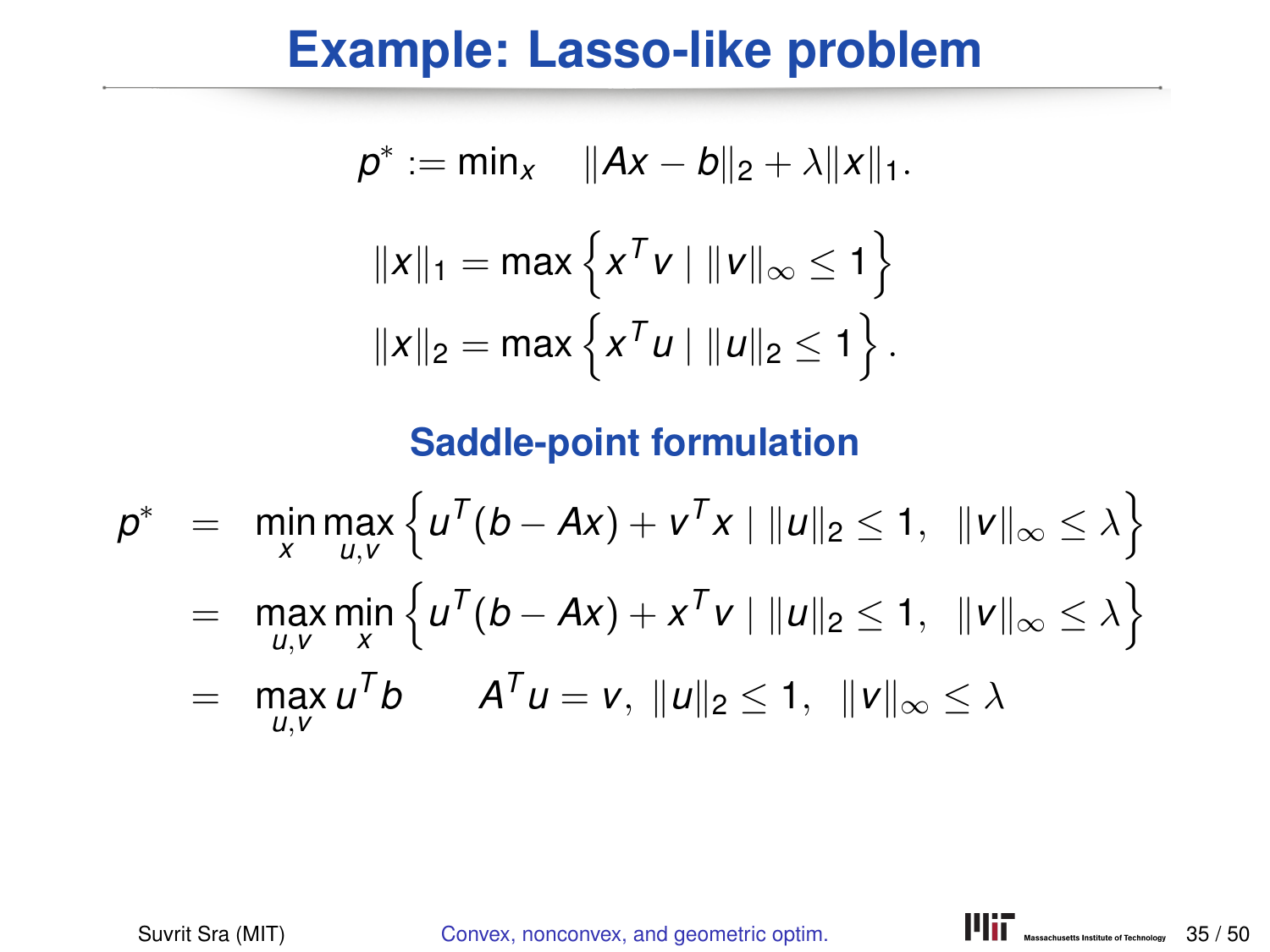$$
p^* := \min_X \quad ||Ax - b||_2 + \lambda ||x||_1.
$$

$$
||x||_1 = \max \{ x^T v \mid ||v||_{\infty} \le 1 \}
$$

$$
||x||_2 = \max \{ x^T u \mid ||u||_2 \le 1 \}.
$$

$$
p^* = \min_{x} \max_{u,v} \left\{ u^T(b - Ax) + v^T x \mid ||u||_2 \le 1, ||v||_{\infty} \le \lambda \right\}
$$
  
=  $\max_{u,v} \min_{x} \left\{ u^T(b - Ax) + x^T v \mid ||u||_2 \le 1, ||v||_{\infty} \le \lambda \right\}$   
=  $\max_{u,v} u^T b$   $A^T u = v$ ,  $||u||_2 \le 1$ ,  $||v||_{\infty} \le \lambda$   
=  $\max_{u,v} u^T b$   $||u||_2 \le 1$ ,  $||A^T v||_{\infty} \le \lambda$ .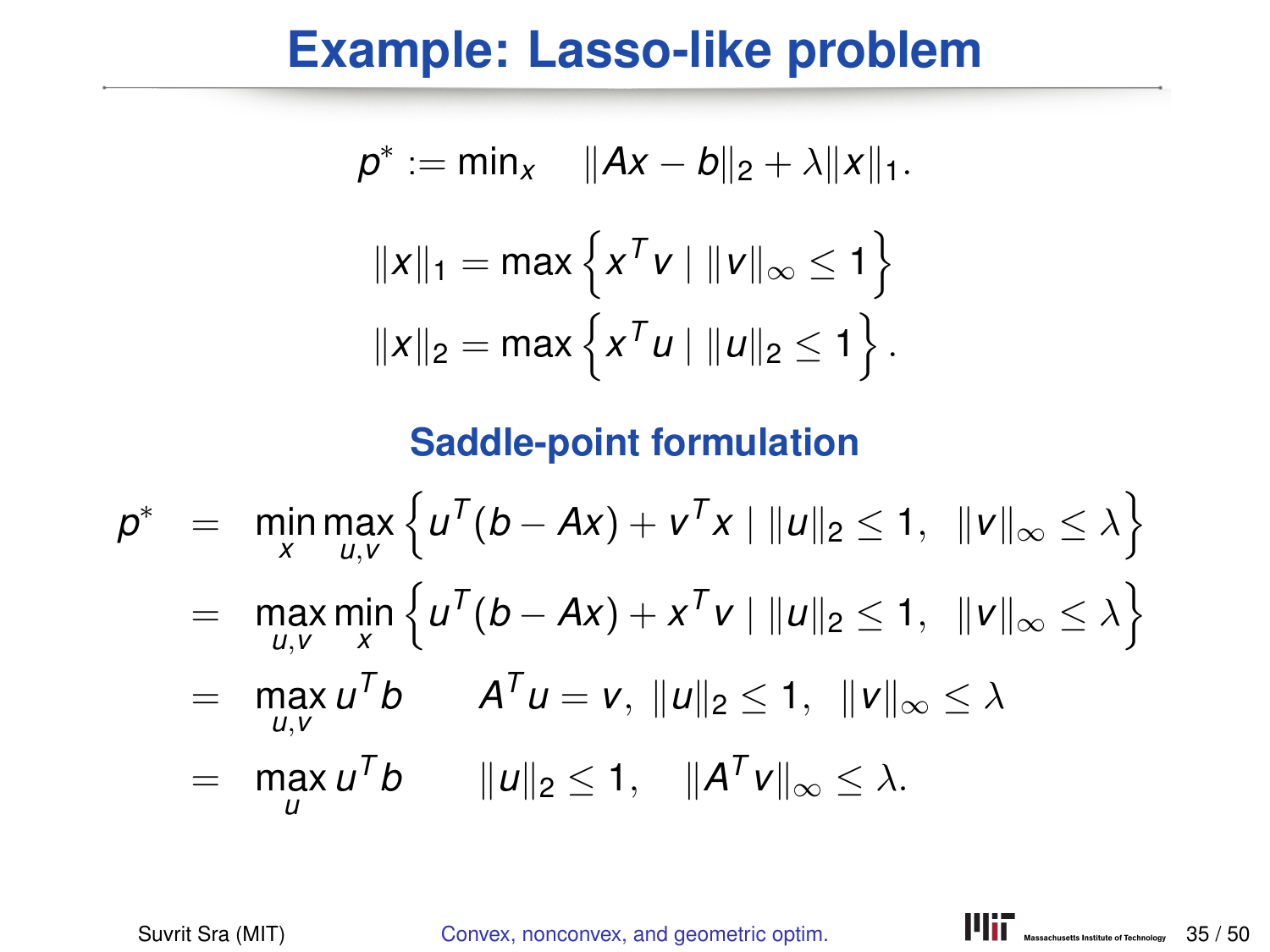# **Algorithms**

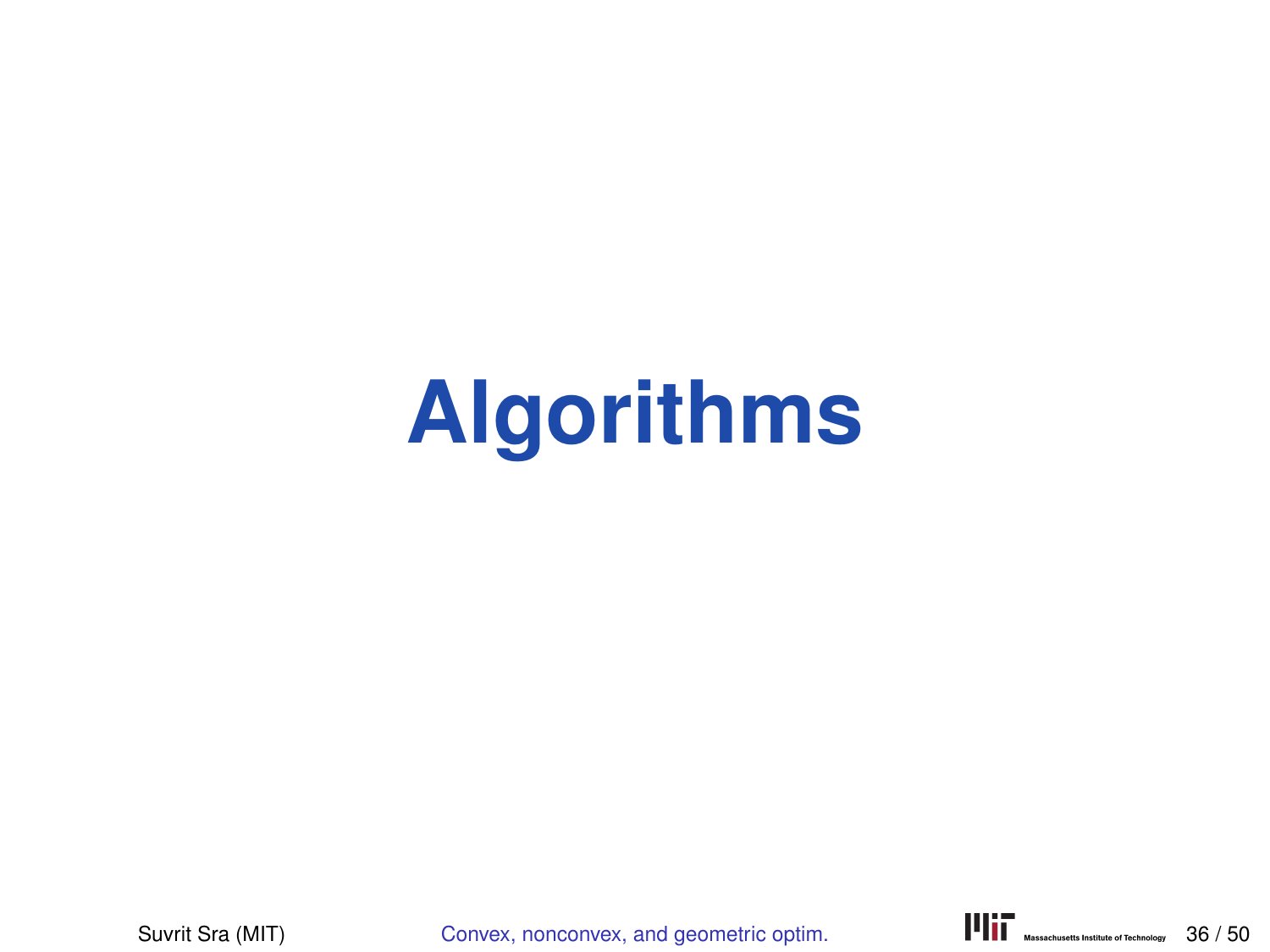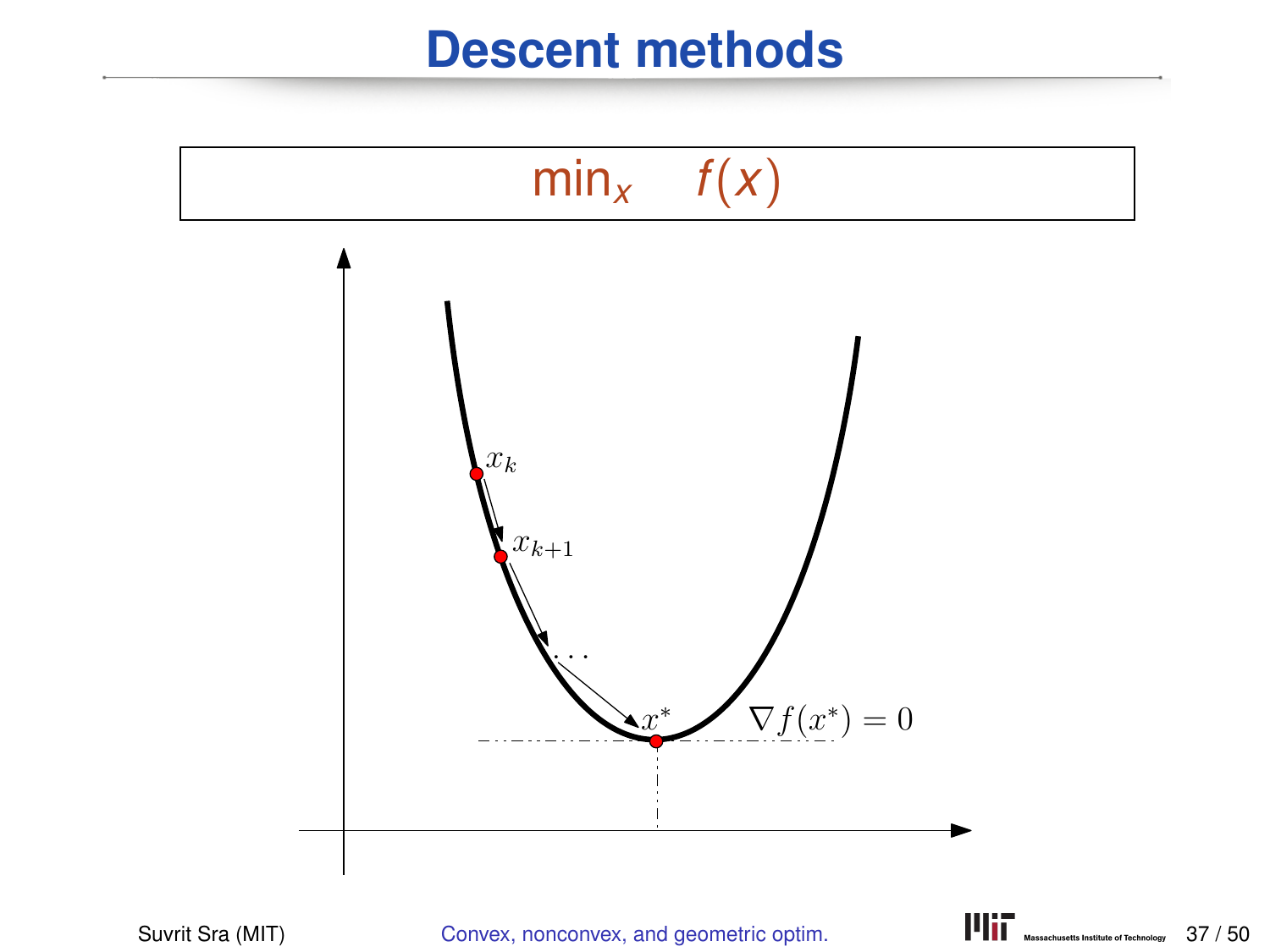

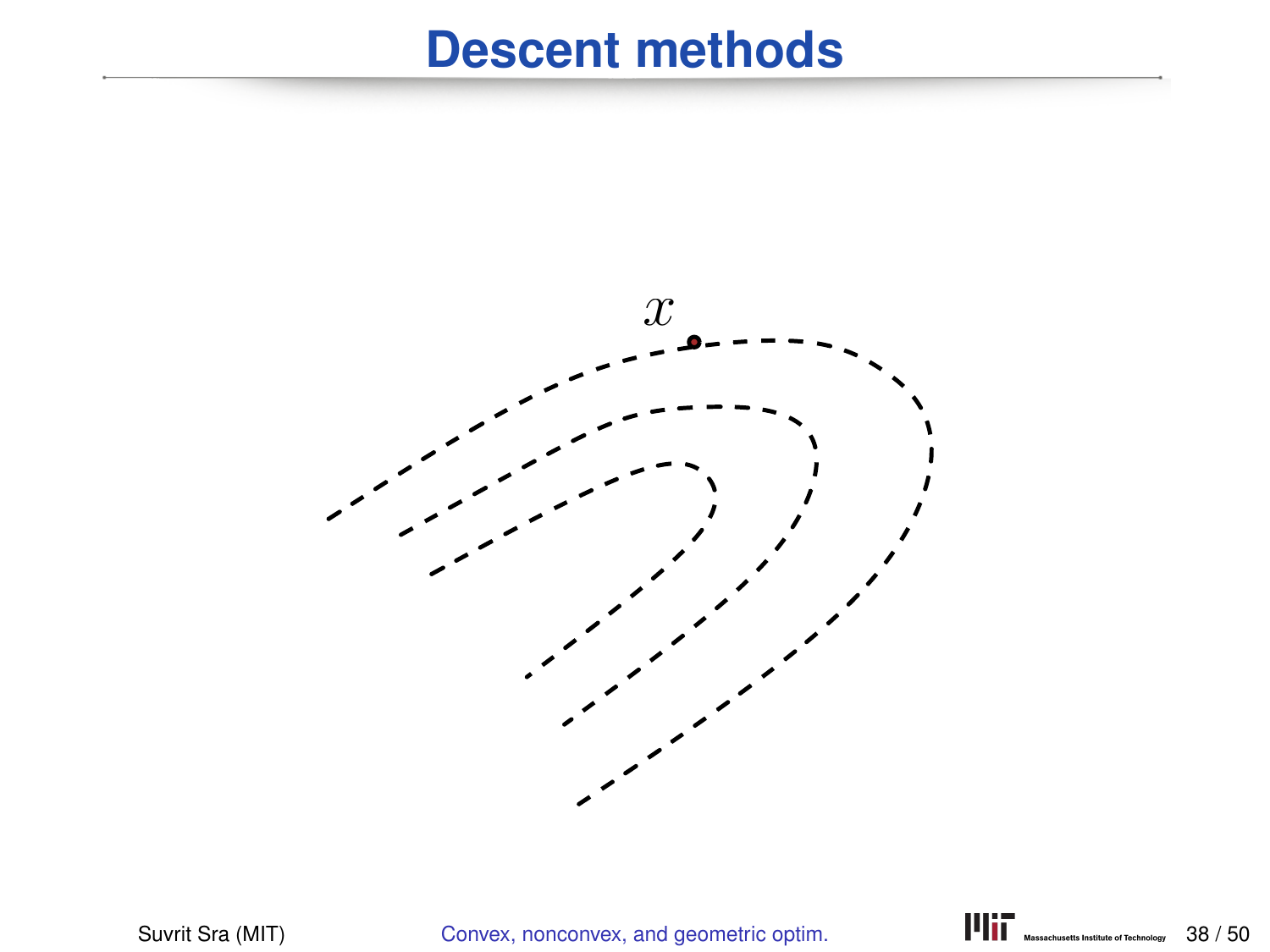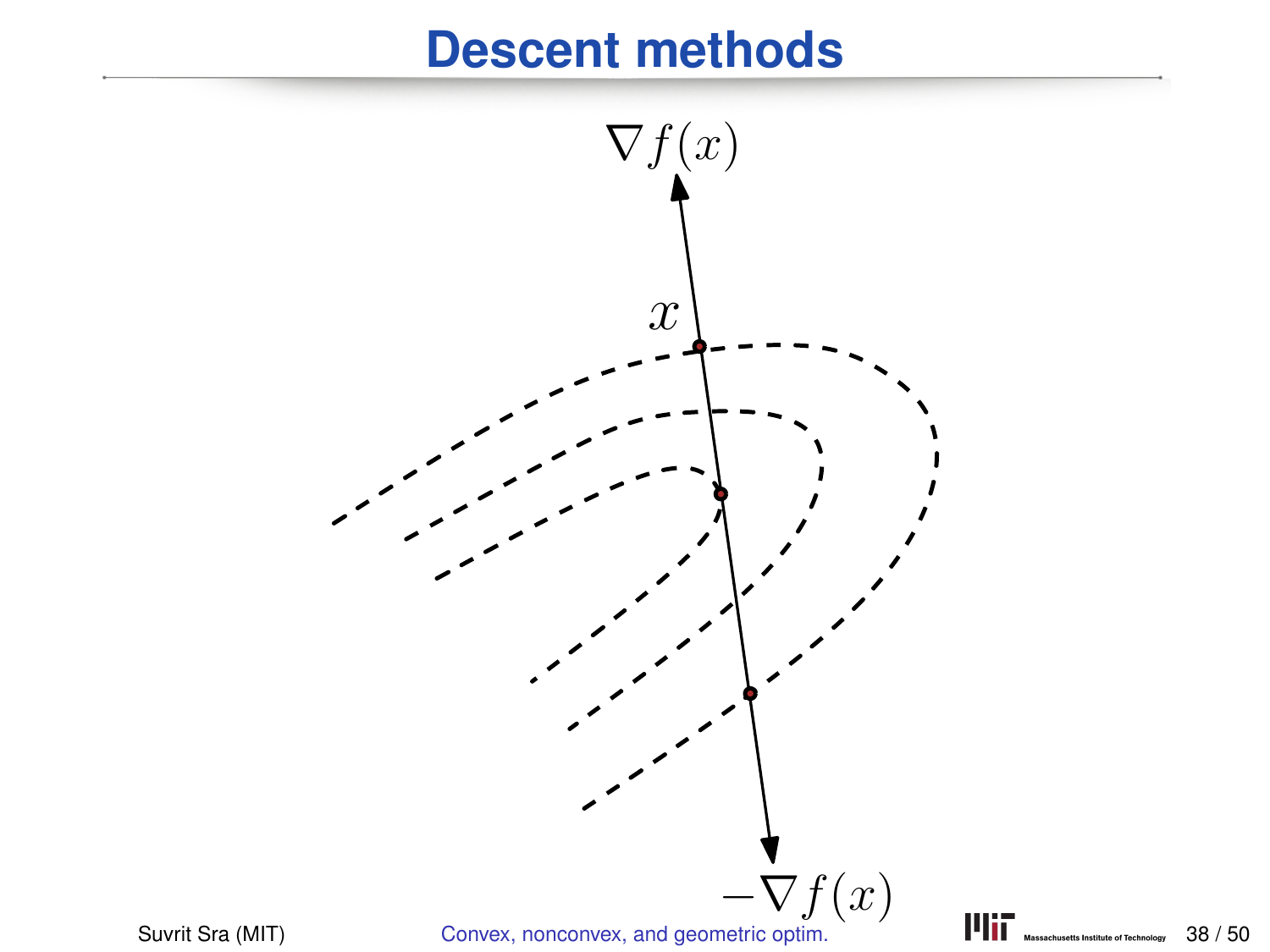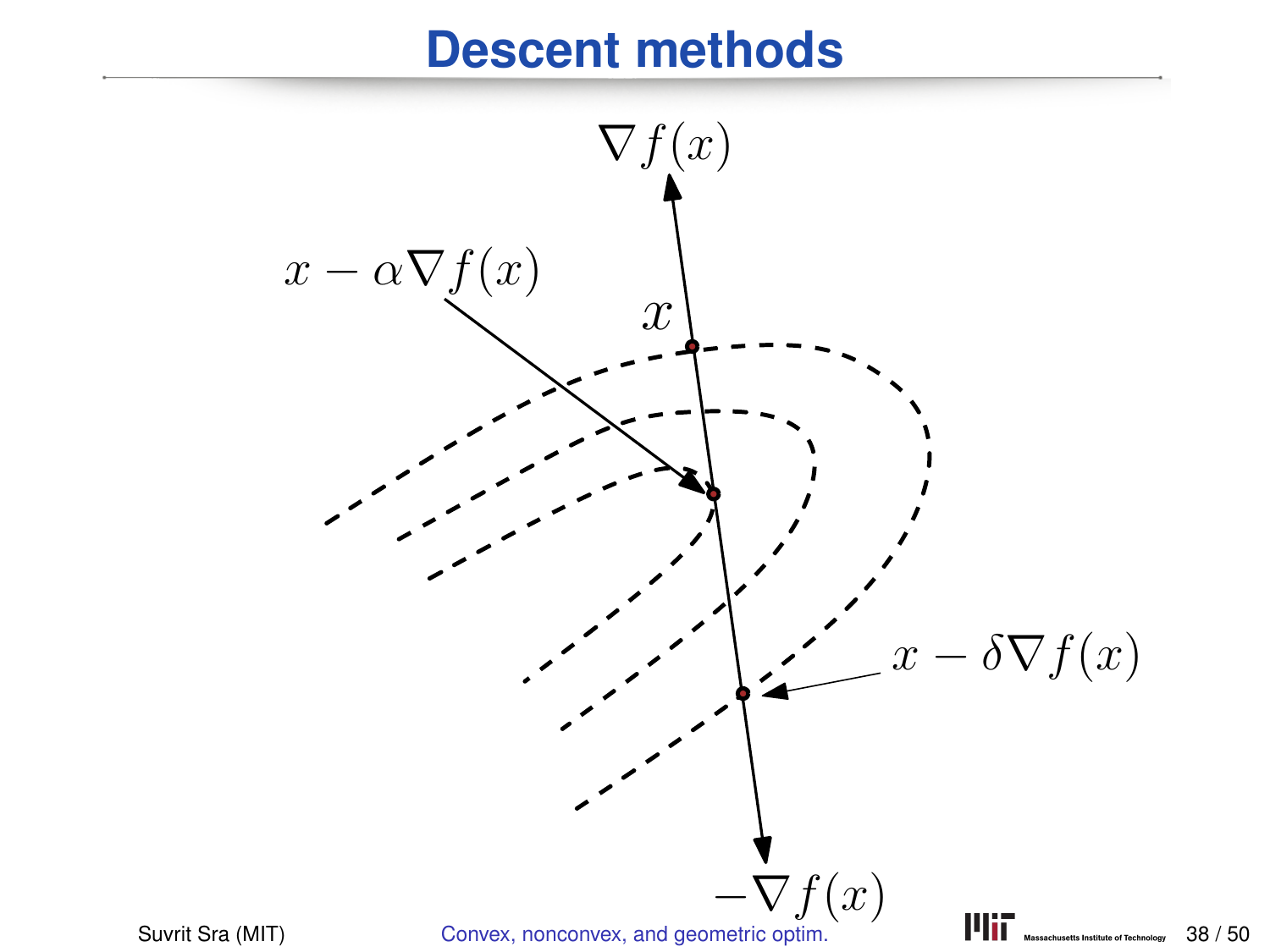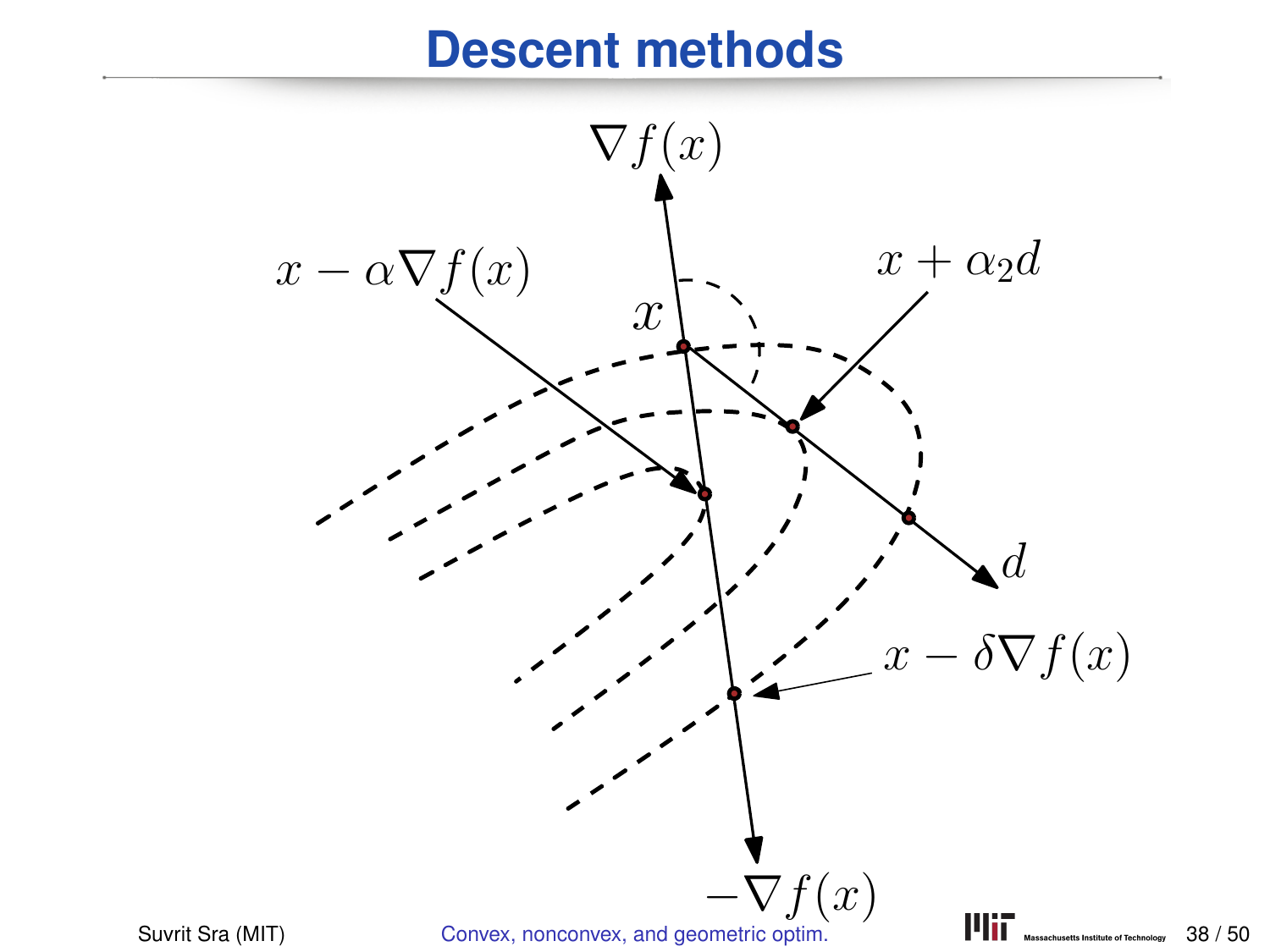# **Algorithm**



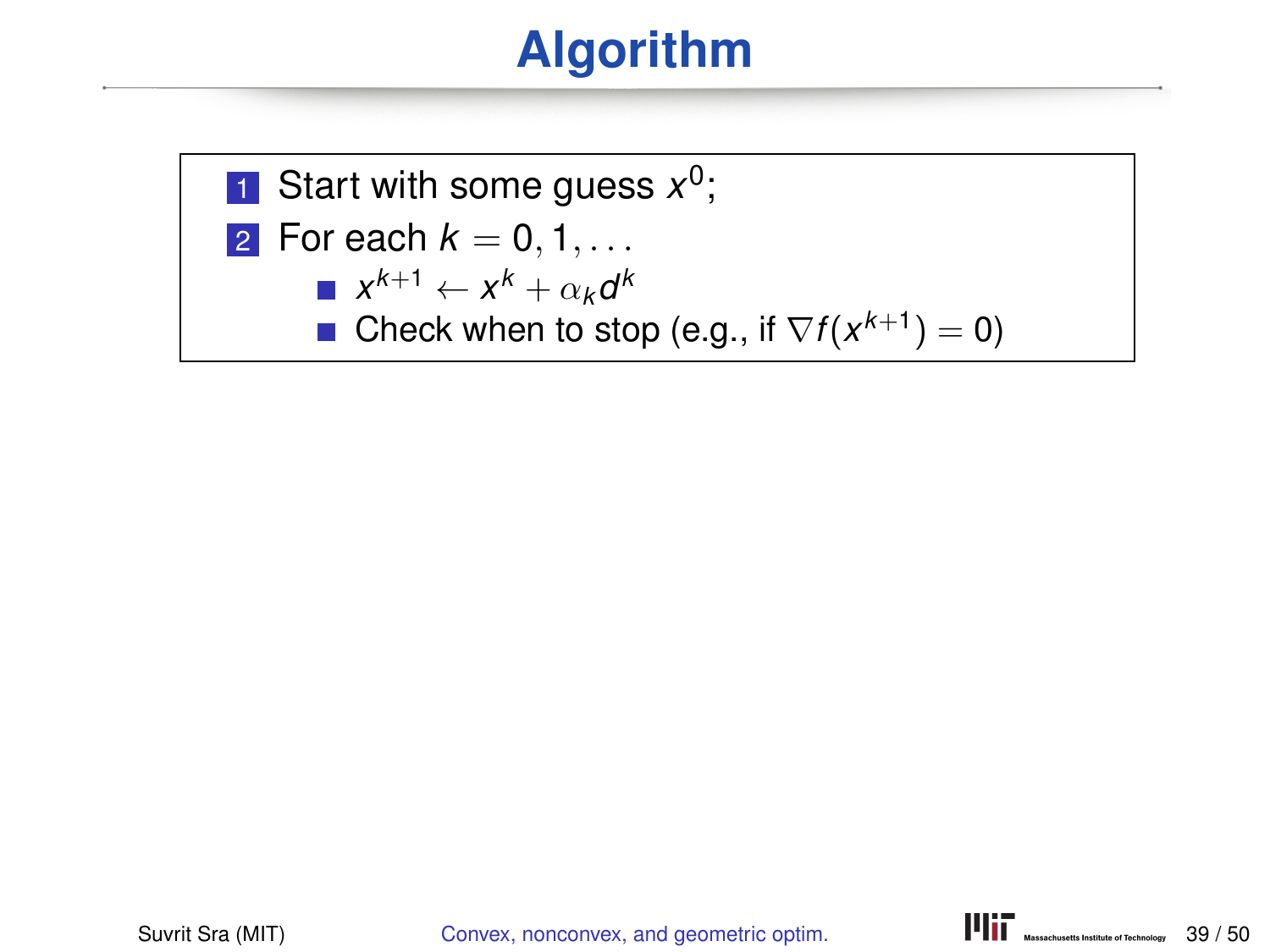## **Gradient methods**

$$
x^{k+1}=x^k+\alpha_k d^k, \quad k=0,1,\ldots
$$

**stepsize**  $\alpha_k \geq 0$ , usually ensures  $f(x^{k+1}) < f(x^k)$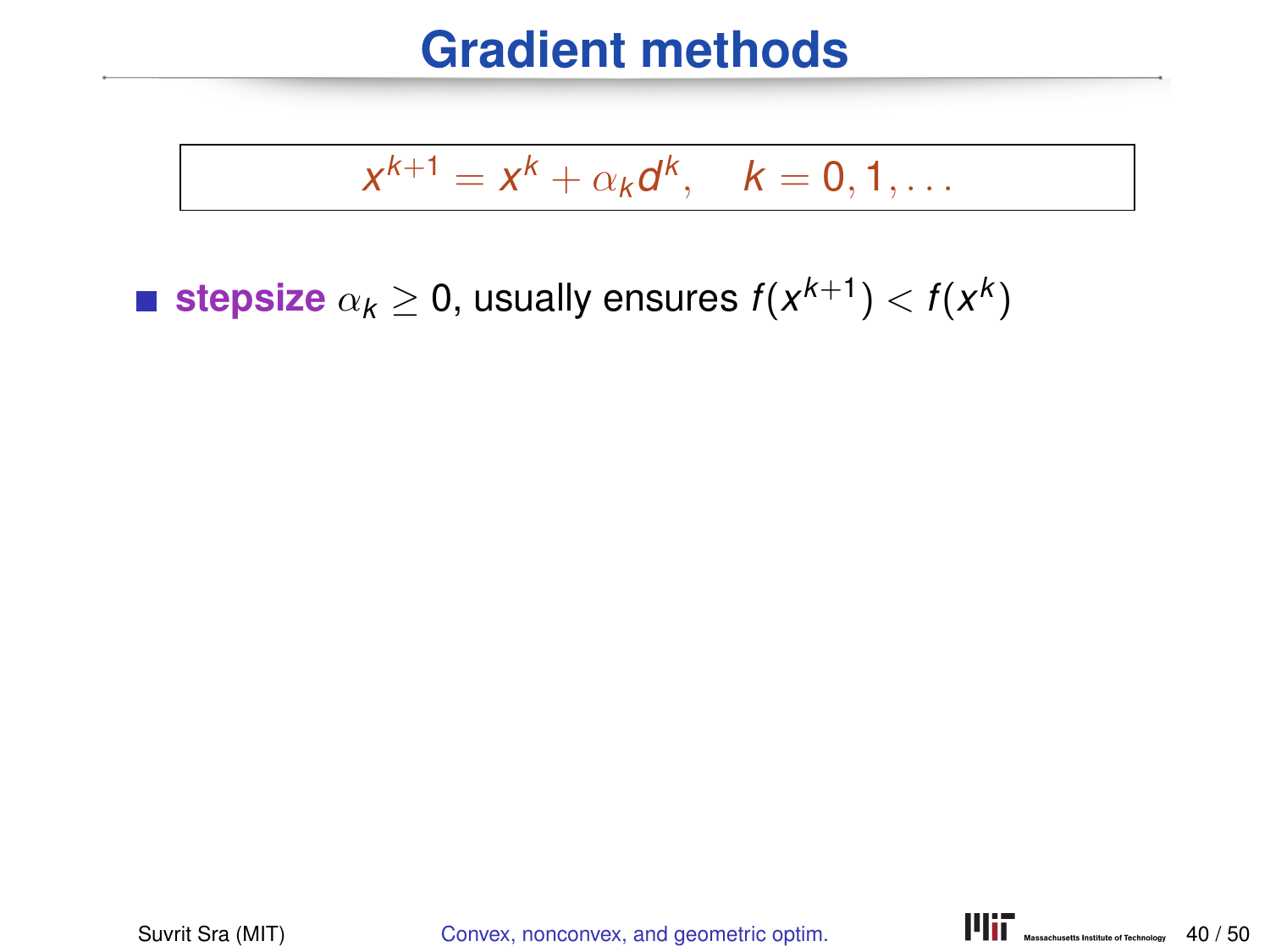# **Gradient methods**

$$
x^{k+1} = x^k + \alpha_k d^k, \quad k = 0, 1, \ldots
$$

**stepsize**  $\alpha_k \geq 0$ , usually ensures  $f(x^{k+1}) < f(x^k)$ **Descent direction** *d <sup>k</sup>* satisfies

$$
\langle \nabla f(x^k),\,d^k\rangle<0
$$

Numerous ways to select  $\alpha_{\pmb{k}}$  and  $\pmb{d}^{\pmb{k}}$ 

Usually methods **seek monotonic descent**

$$
f(x^{k+1}) < f(x^k)
$$

*Giving up on this monotonicity led to breakthroughs!*

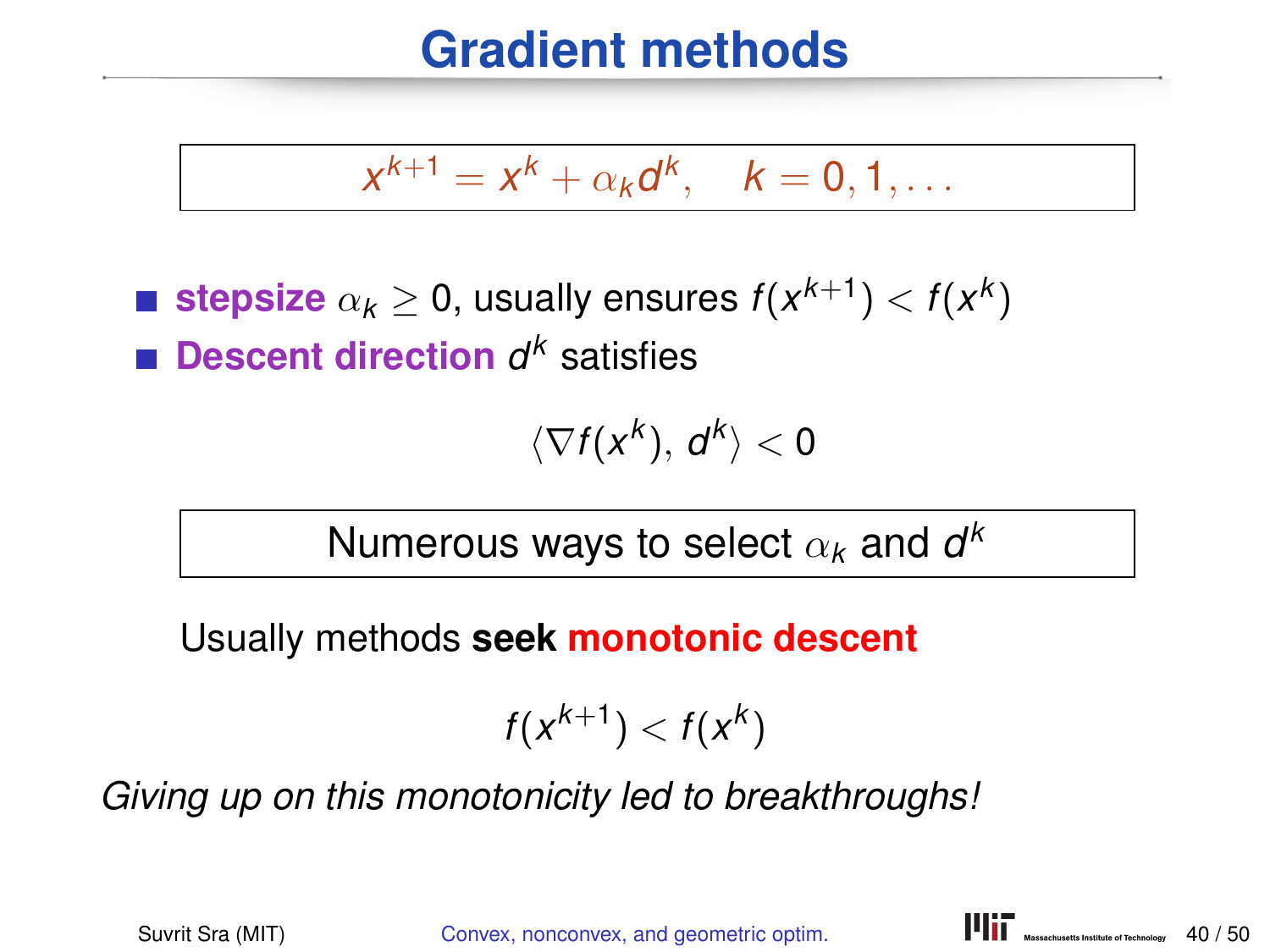## **Gradient methods – direction**

$$
x^{k+1}=x^k+\alpha_k d^k, \quad k=0,1,\ldots
$$

 $\blacktriangleright$  Different choices of direction  $d^k$ 

- **Scaled gradient:**  $d^k = -D^k \nabla f(x^k)$ ,  $D^k ≻ 0$
- **Newton's method:**  $(D^k = [\nabla^2 f(x^k)]^{-1})$
- Quasi-Newton:  $D^k ≈ [\nabla^2 f(x^k)]^{-1}$
- **Steepest descent:** *D <sup>k</sup>* = *I*
- $\circ$  Diagonally scaled:  $D^k$  diagonal with  $D^k_{ii} \approx \left(\frac{\partial^2 f(x^k)}{(\partial x_i)^2}\right)$  $\frac{\partial^2 f(x^k)}{(\partial x_i)^2}$ )<sup>-1</sup>
- **Discretized Newton:**  $D^k = [H(x^k)]^{-1}$ , H via finite-diff.  $^{\circ}$  ...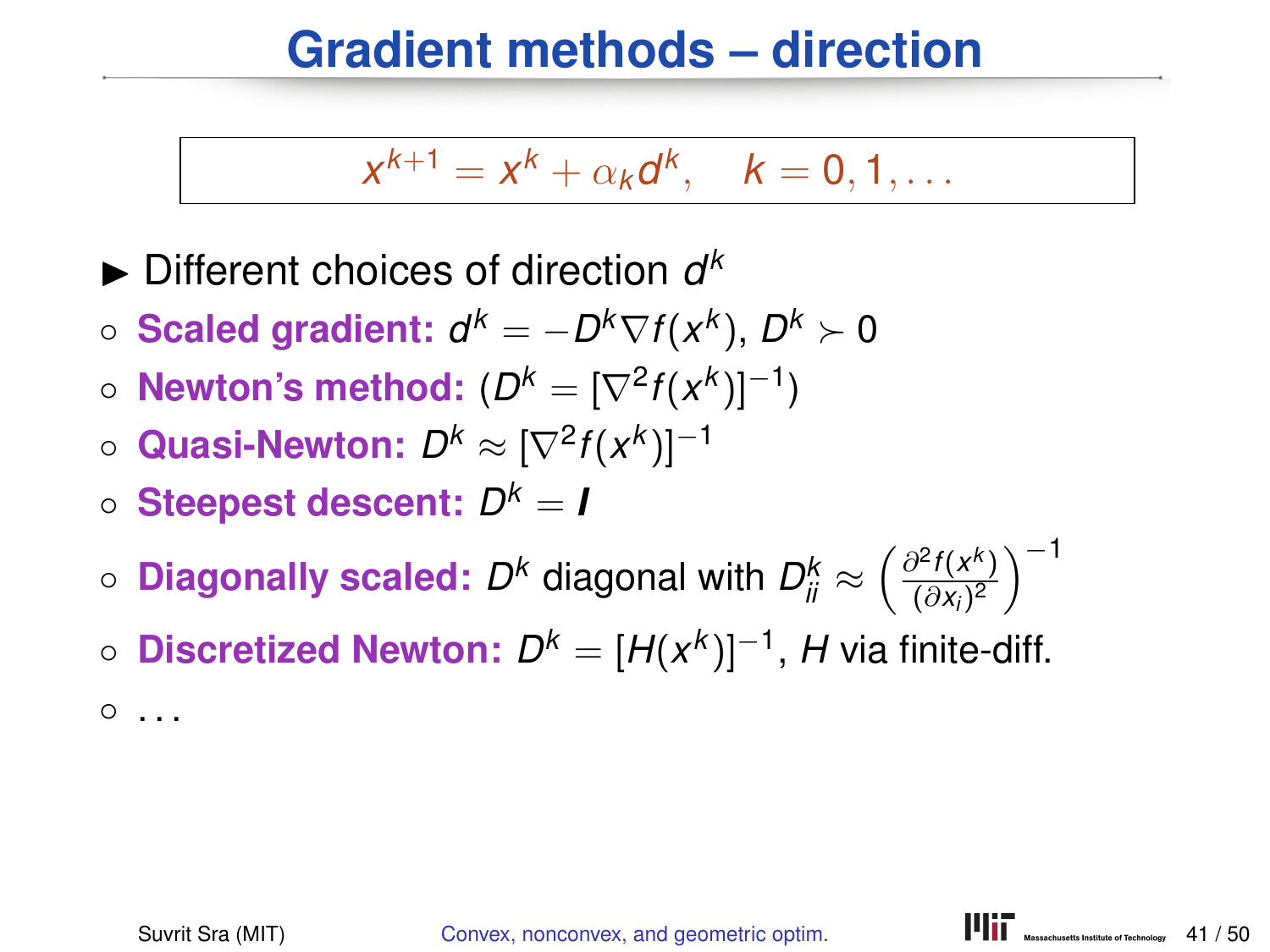# **Gradient methods – stepsize**

**Exact:** 
$$
\alpha_k := \operatorname*{argmin}_{\alpha \geq 0} f(x^k + \alpha d^k)
$$

- **I** Limited min:  $\alpha_k = \text{argmin } f(x^k + \alpha d^k)$ 0≤α≤*s*
- **Armijo-rule.** Given **fixed** scalars,  $s, \beta, \sigma$  with  $0 < \beta < 1$  and  $0 < \sigma < 1$  (chosen experimentally). Set  $\alpha_k = \beta^{m_k} s$  where we **try** β *<sup>m</sup>s* for *m* = 0, 1, . . . until **sufficient descent**

$$
f(x^{k}) - f(x + \beta^{m} s d^{k}) \geq -\sigma \beta^{m} s \langle \nabla f(x^{k}), d^{k} \rangle
$$

If  $\langle \nabla f(x^k), d^k \rangle < 0$ , stepsize guaranteed to exist Usually,  $\sigma$  small  $\in [10^{-5}, 0.1]$ , while  $\beta$  from 1/2 to 1/10 depending on how confident we are about initial stepsize *s*.

- **Constant:**  $\alpha_k = 1/L$  (for suitable value of *L*)
- **Diminishing:**  $\alpha_k \to 0$  but  $\sum_k \alpha_k = \infty$ .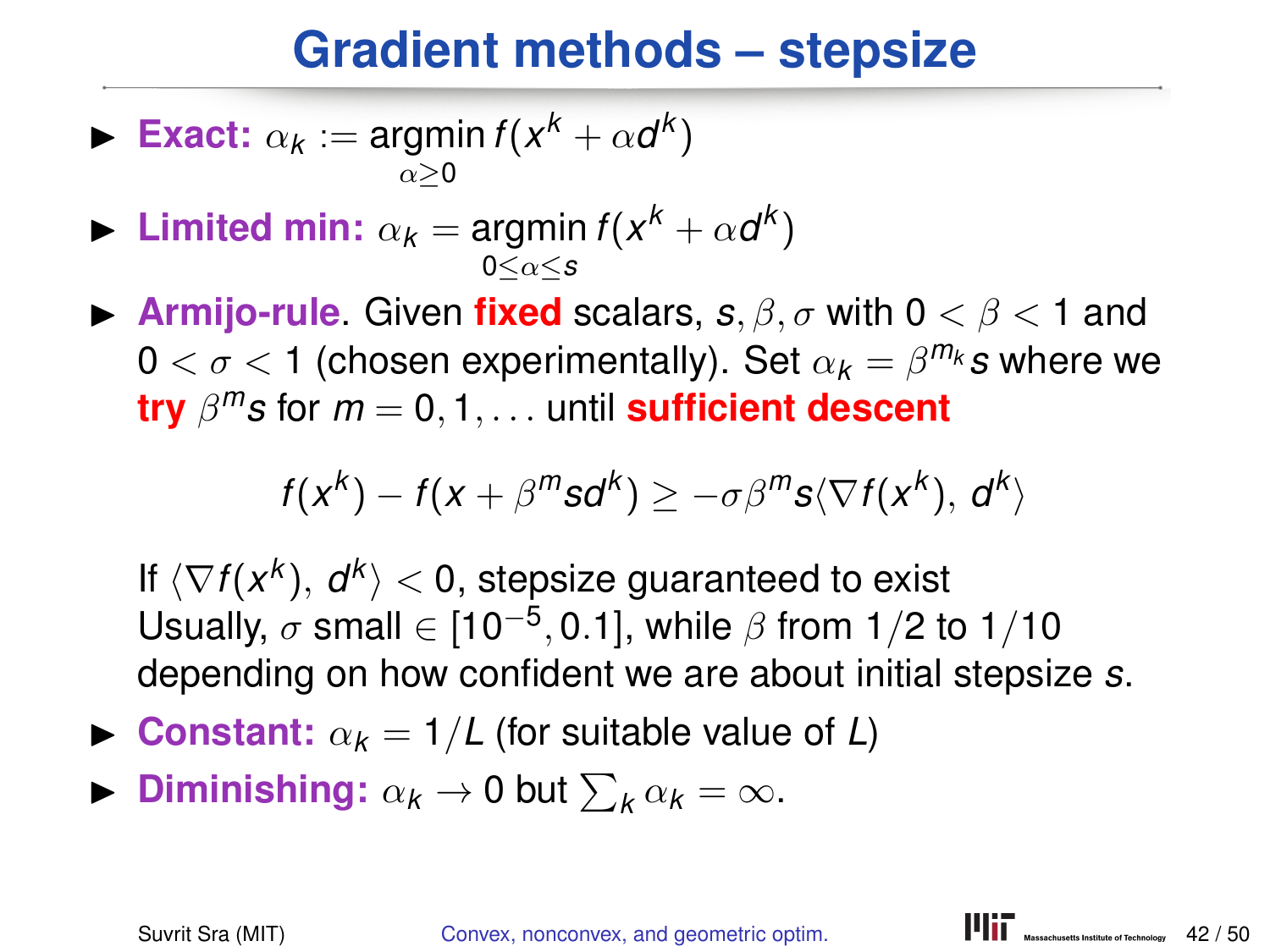## **Gradient-descent**

 $\boldsymbol{\mathsf{Assumption:}}$  Lipschitz continuous gradient; denoted  $f \in C^1_L$  $\|\nabla f(x) - \nabla f(y)\|_2 \le L \|x - y\|_2$ 

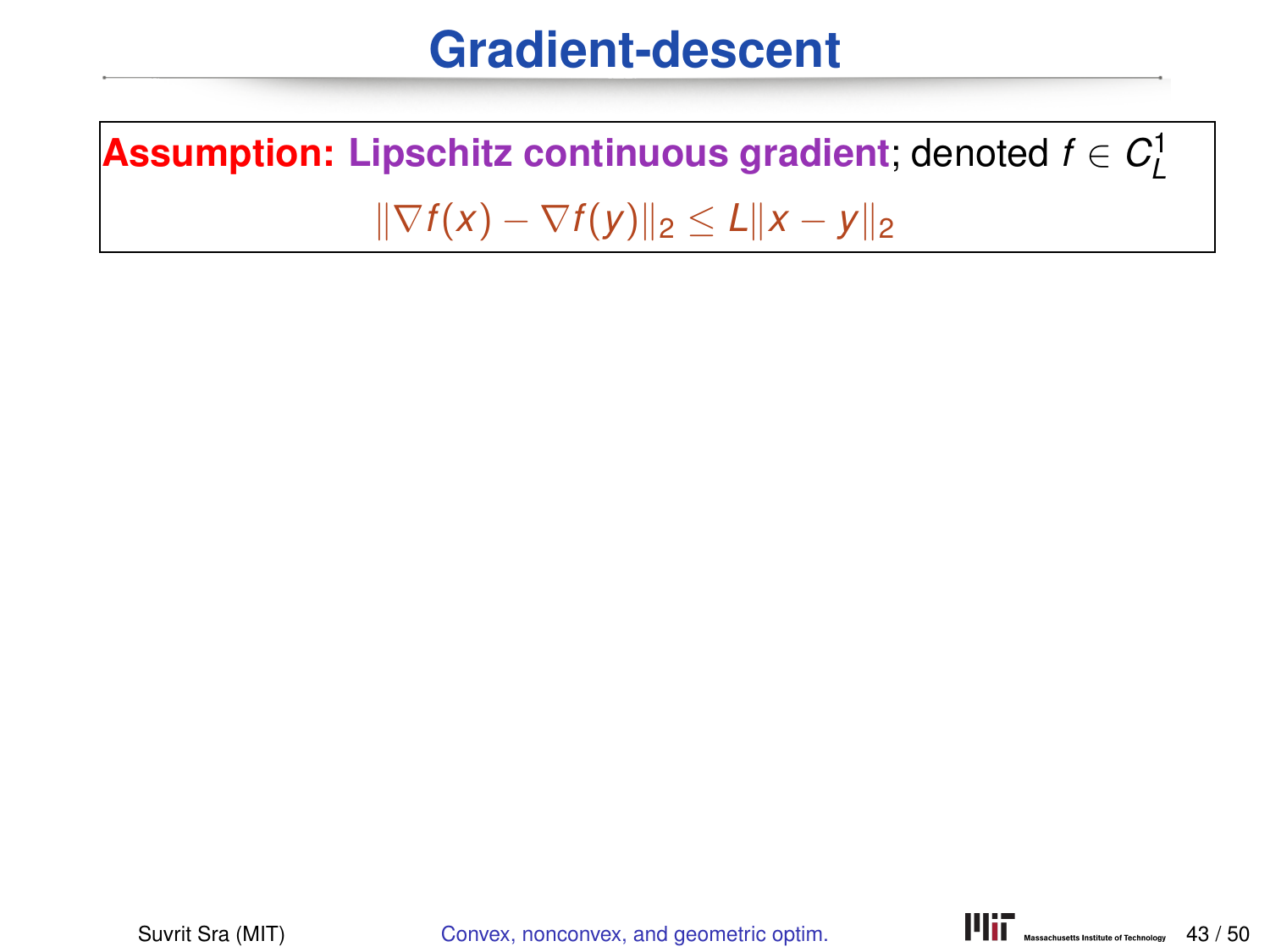# **Gradient-descent**

 $\boldsymbol{\mathsf{Assumption:}}$  Lipschitz continuous gradient; denoted  $f \in C^1_L$  $\|\nabla f(x) - \nabla f(y)\|_2 \le L \|x - y\|_2$ 

- ♣ Gradient vectors of closeby points are close to each other
- ♣ Objective function has "bounded curvature"
- ♣ Speed at which gradient varies is bounded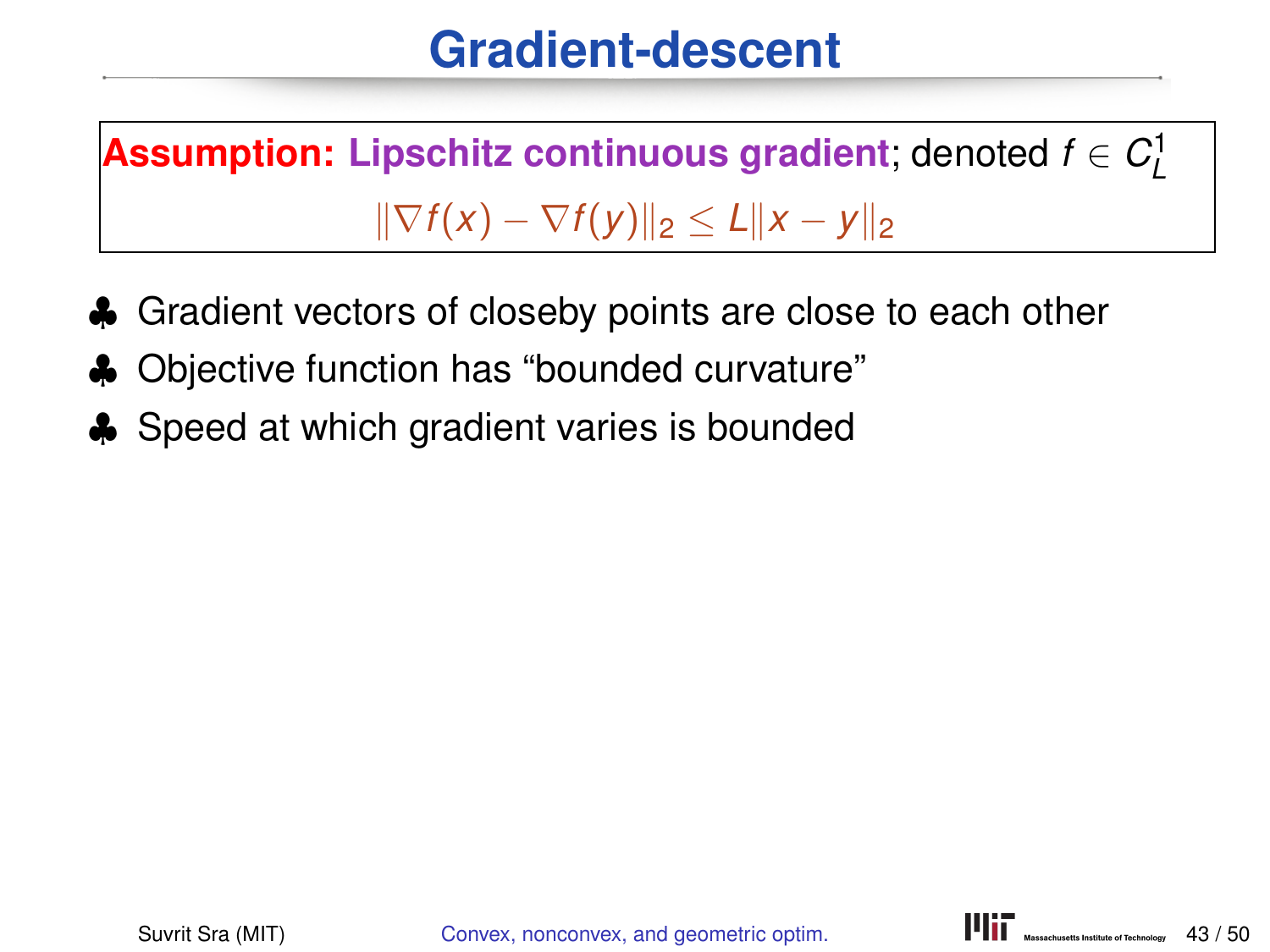# **Gradient-descent**

 $\boldsymbol{\mathsf{Assumption:}}$  Lipschitz continuous gradient; denoted  $f \in C^1_L$  $\|\nabla f(x) - \nabla f(y)\|_2 \le L \|x - y\|_2$ 

- ♣ Gradient vectors of closeby points are close to each other
- ♣ Objective function has "bounded curvature"
- ♣ Speed at which gradient varies is bounded

**Lemma** (Descent). Let 
$$
f \in C_L^1
$$
. Then,

$$
f(y) \leq f(x) + \langle \nabla f(x), y - x \rangle + \frac{L}{2} ||y - x||_2^2
$$

**Theorem** Let  $f \in C^1_L$  and  $\{x^k\}$  be sequence generated as above, with  $\alpha_k = 1/L$ . Then,  $f(x^{k+1}) - f(x^*) = O(1/k)$ .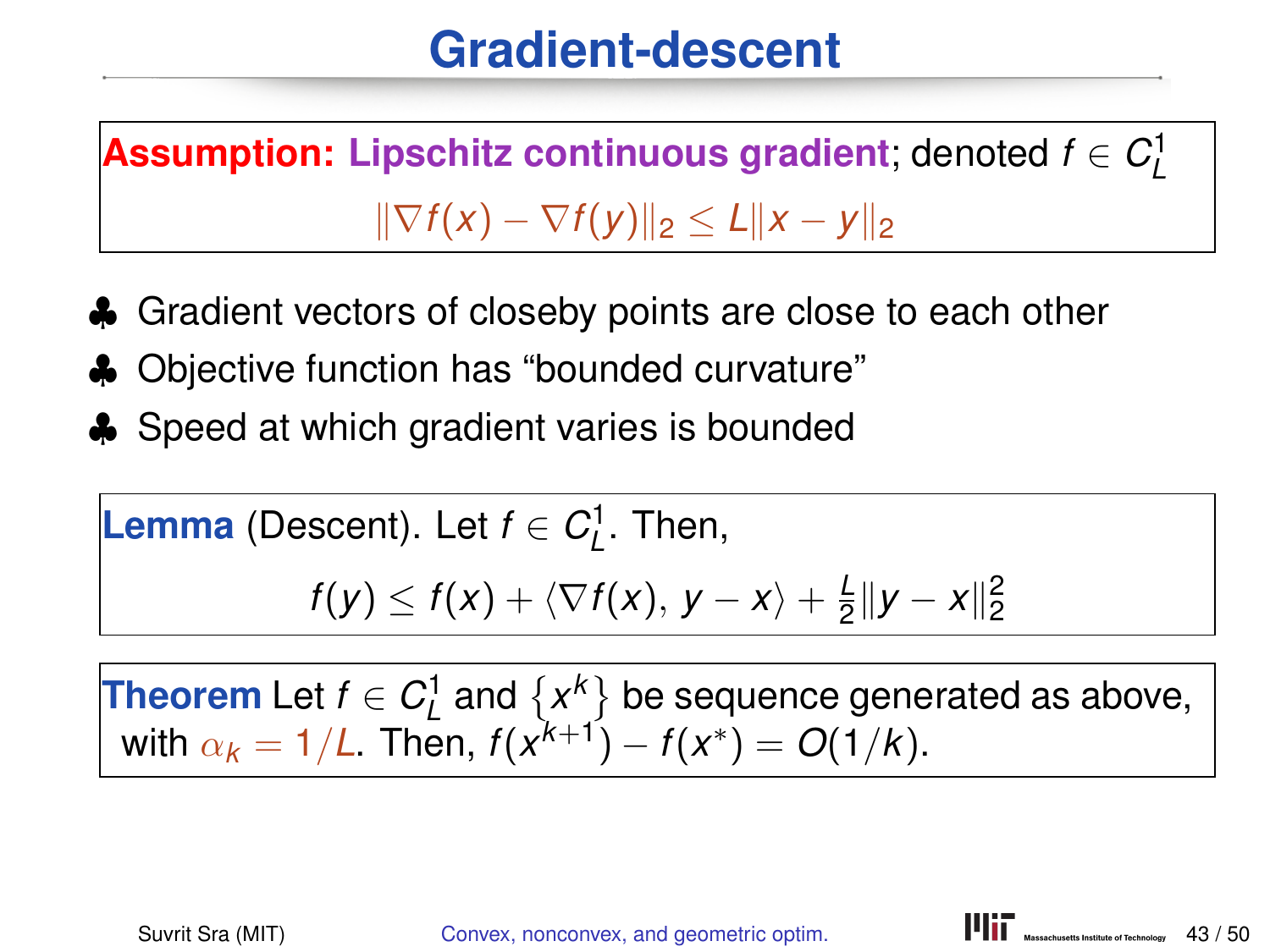#### **Descent lemma**

*Proof.* Since  $f \in C^1_L$ , by Taylor's theorem, for the vector  $z_t = y + t(x - y)$  we have

$$
f(x) = f(y) + \int_0^1 \langle \nabla f(z_t), x - y \rangle dt.
$$

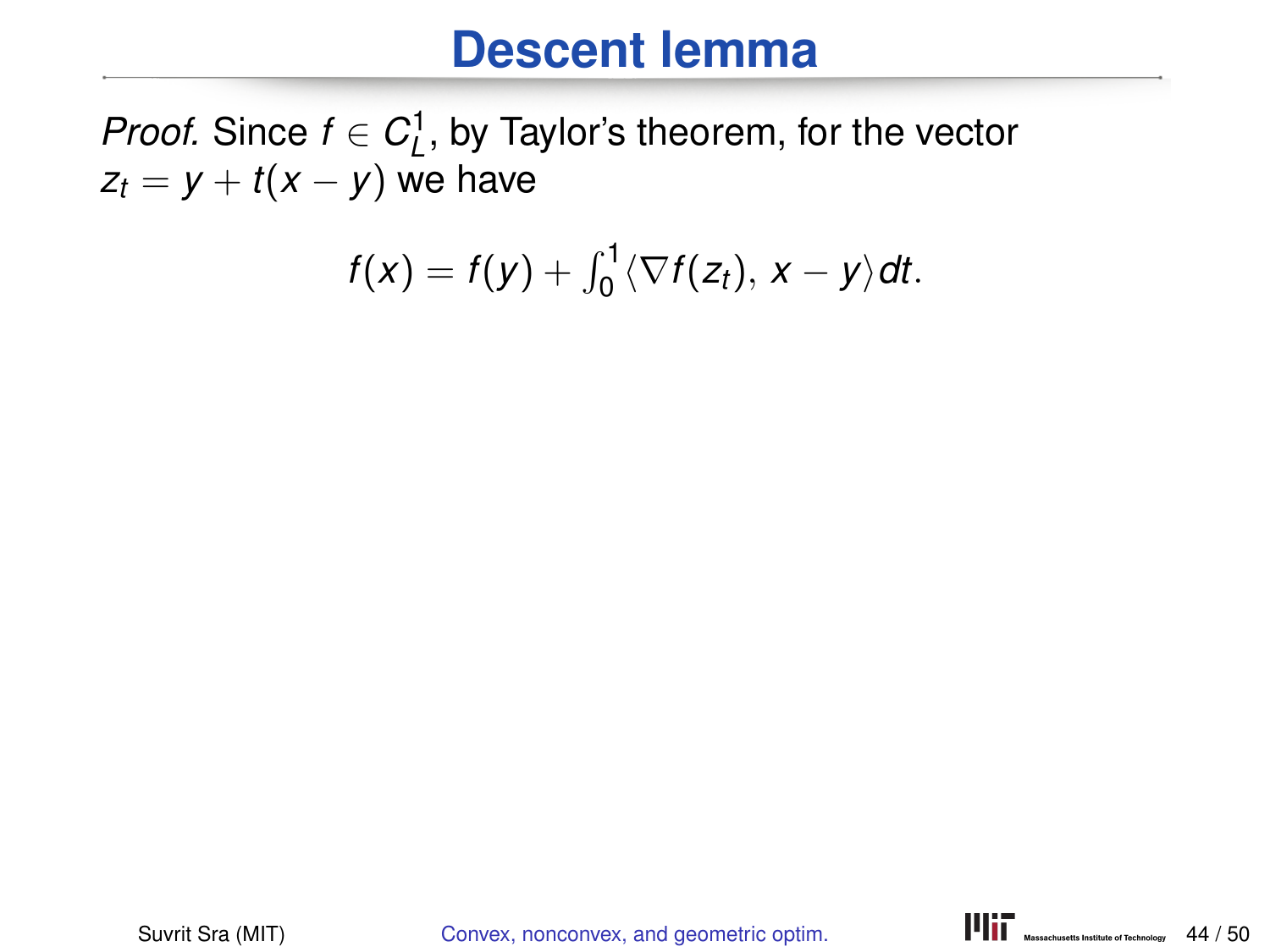## **Descent lemma**

*Proof.* Since  $f \in C^1_L$ , by Taylor's theorem, for the vector  $z_t = v + t(x - v)$  we have

$$
f(x) = f(y) + \int_0^1 \langle \nabla f(z_t), x - y \rangle dt.
$$

Add and subtract  $\langle \nabla f(y), x - y \rangle$  on rhs we have

$$
f(x) - f(y) - \langle \nabla f(y), x - y \rangle = \int_0^1 \langle \nabla f(z_t) - \nabla f(y), x - y \rangle dt
$$
  
\n
$$
|f(x) - f(y) - \langle \nabla f(y), x - y \rangle| \leq \left| \int_0^1 \langle \nabla f(z_t) - \nabla f(y), x - y \rangle dt \right|
$$
  
\n
$$
\leq \int_0^1 |\langle \nabla f(z_t) - \nabla f(y), x - y \rangle| dt
$$
  
\n
$$
\leq \int_0^1 \|\nabla f(z_t) - \nabla f(y)\| \|x - y\| dt
$$
  
\n
$$
\leq L \int_0^1 t \|x - y\|^2 dt
$$
  
\n
$$
= \frac{L}{2} \|x - y\|^2.
$$

#### **Bounds** *f*(*x*) **above and below with quadratic functions**

Suvrit Sra (MIT) Convex, nonconvex, and geometric optim. **ITIT** WENNIGHT WENNIGHTER MOVEMENT CONTRACTIVE ON THE **CONTRACTION**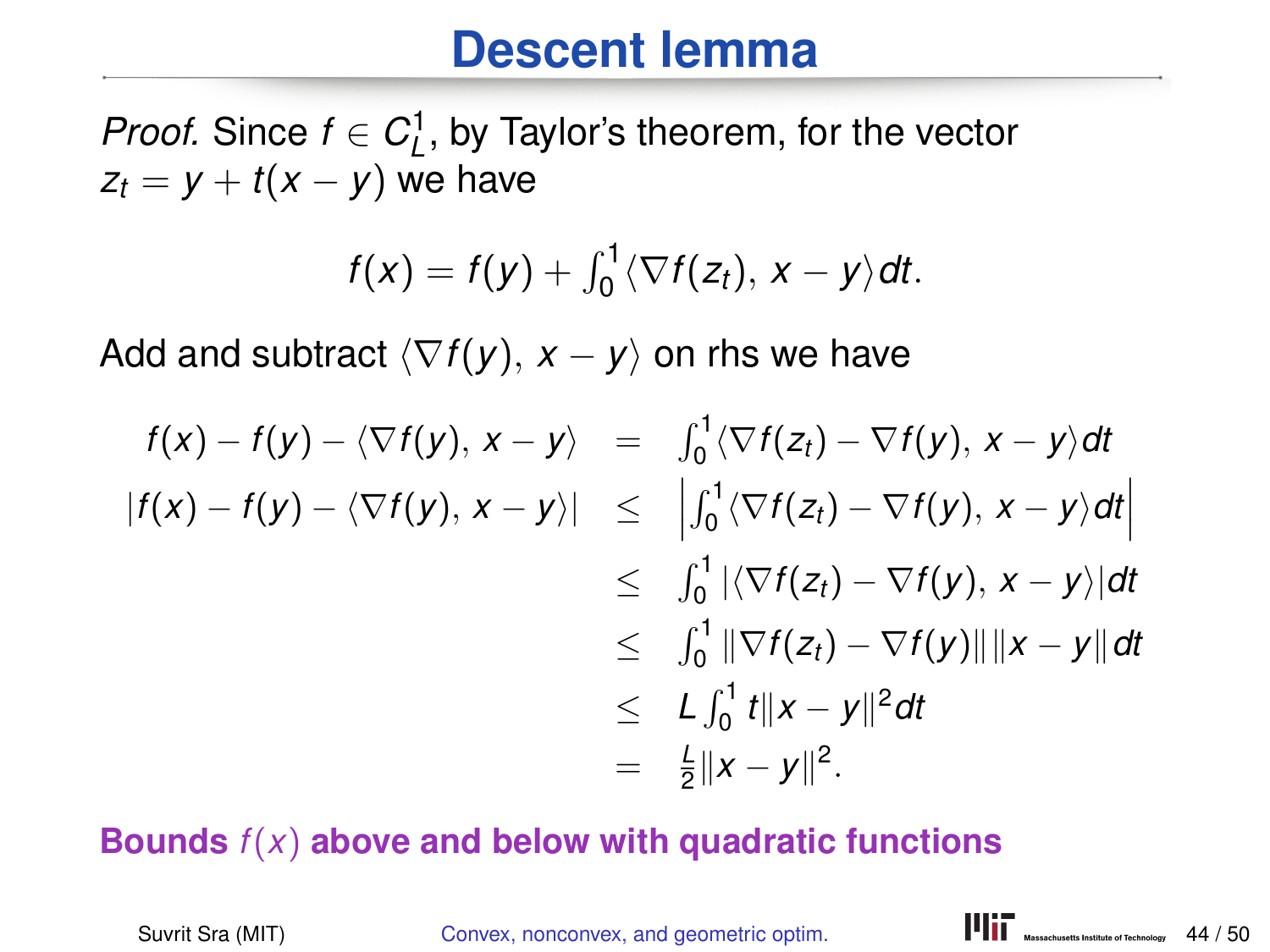#### **Descent lemma – corollaries**

**Cor.** 1 If 
$$
f \in C_L^1
$$
, and  $0 < \alpha_k < 2/L$ , then  $f(x^{k+1}) < f(x^k)$ 

$$
f(x^{k+1}) \leq f(x^{k}) + \langle \nabla f(x^{k}), x^{k+1} - x^{k} \rangle + \frac{1}{2} ||x^{k+1} - x^{k}||_{2}
$$
  
=  $f(x^{k}) - \alpha_{k} ||\nabla f(x^{k})||_{2}^{2} + \frac{\alpha_{k}^{2} L}{2} ||\nabla f(x^{k})||_{2}^{2}$   
=  $f(x^{k}) - \alpha_{k} (1 - \frac{\alpha_{k}}{2} L) ||\nabla f(x^{k})||_{2}^{2}$ 

Thus, if  $\alpha_{\bm k} <$  2/*L* we have descent. Minimize over  $\alpha_{\bm k}$  to get best bound: this yields  $\alpha_k = 1/L$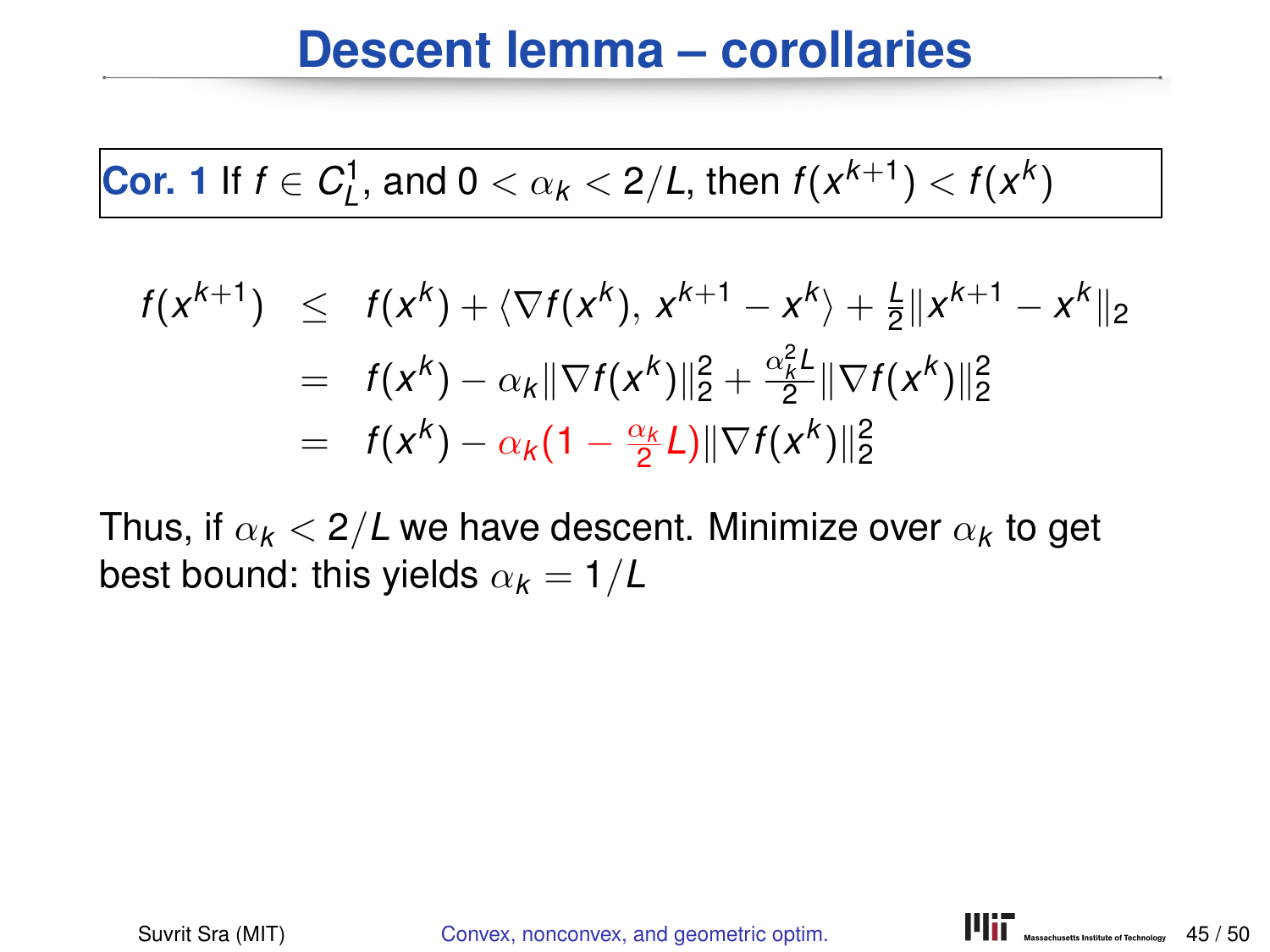#### **Descent lemma – corollaries**

**Cor.** 1 If 
$$
f \in C_L^1
$$
, and  $0 < \alpha_k < 2/L$ , then  $f(x^{k+1}) < f(x^k)$ 

$$
f(x^{k+1}) \leq f(x^{k}) + \langle \nabla f(x^{k}), x^{k+1} - x^{k} \rangle + \frac{1}{2} ||x^{k+1} - x^{k}||_{2}
$$
  
=  $f(x^{k}) - \alpha_{k} ||\nabla f(x^{k})||_{2}^{2} + \frac{\alpha_{k}^{2} L}{2} ||\nabla f(x^{k})||_{2}^{2}$   
=  $f(x^{k}) - \alpha_{k} (1 - \frac{\alpha_{k}}{2} L) ||\nabla f(x^{k})||_{2}^{2}$ 

Thus, if  $\alpha_{\bm k} <$  2/*L* we have descent. Minimize over  $\alpha_{\bm k}$  to get best bound: this yields  $\alpha_k = 1/L$ 

**Cor.** 2 If 
$$
f \in C_L^1
$$
, then  
\n
$$
\langle f(x) - f(y), x - y \rangle \ge \frac{1}{L} ||\nabla f(x) - \nabla f(y)||^2
$$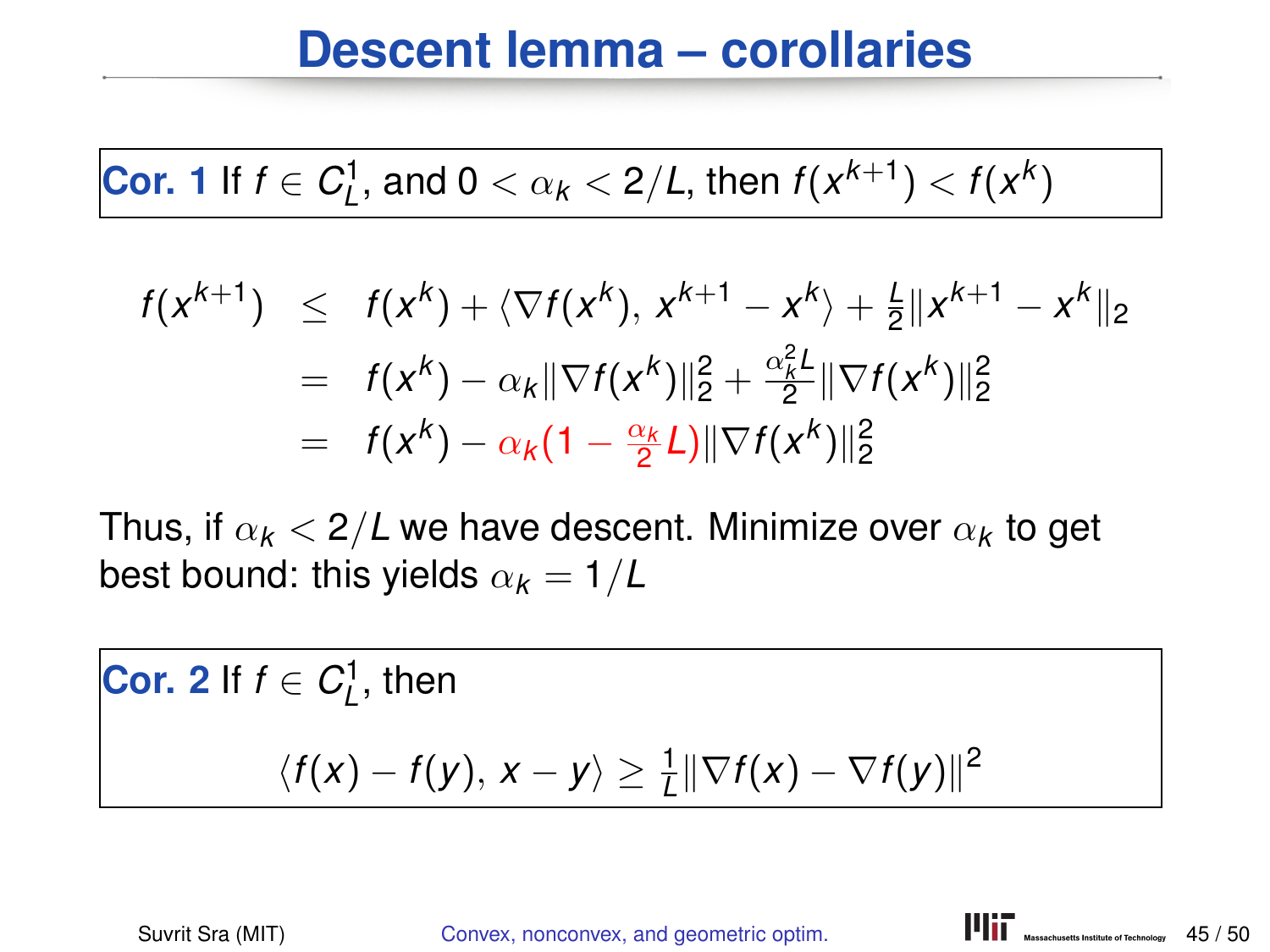# **Linear convergence**

 ${\sf Assumption: \: Strong \: convexity;}$  denote  $f \in S^1_{L,\mu}$  $f(x) \ge f(y) + \langle \nabla f(y), x - y \rangle + \frac{\mu}{2}$  $\frac{\mu}{2}$ ||x − y|| $\frac{2}{2}$ 

• Setting  $\alpha_k = 2/(\mu + L)$  yields linear rate ( $\mu > 0$ )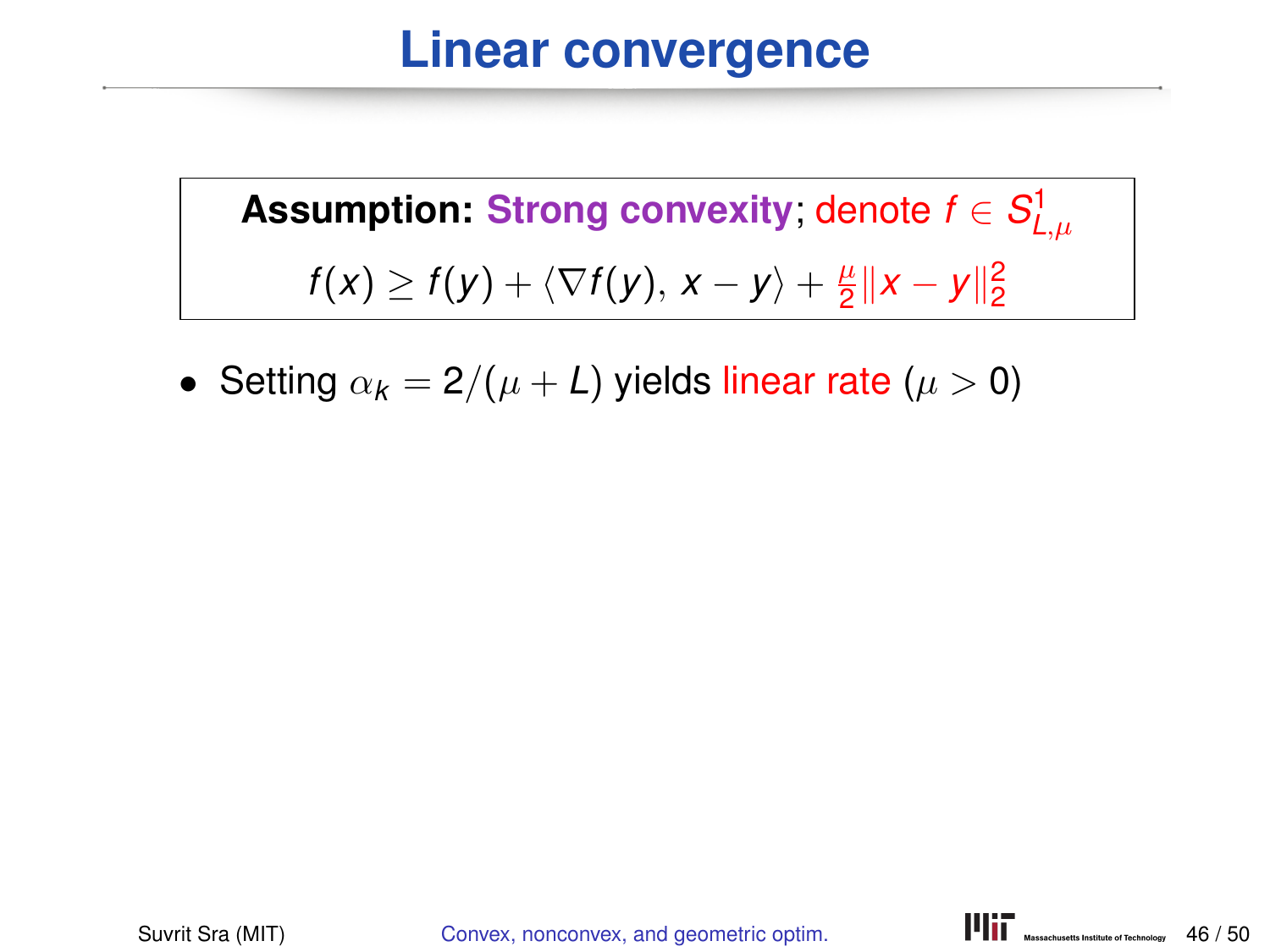# **Strongly convex – linear rate**

**Theorem.** If  $f \in S^1_{L,\mu}$ ,  $0 < \alpha < 2/(L + \mu)$ , then the gradient method generates a sequence  $\{x^k\}$  that satisfies

$$
||x^k - x^*||_2^2 \le \left(1 - \frac{2\alpha\mu L}{\mu + L}\right)^k ||x^0 - x^*||_2.
$$

Moreover, if  $\alpha = 2/(L + \mu)$  then

$$
f(x^k) - f^* \leq \frac{L}{2} \left( \frac{\kappa - 1}{\kappa + 1} \right)^{2k} \|x^0 - x^*\|_2^2,
$$

where  $\kappa = L/\mu$  is the **condition number**.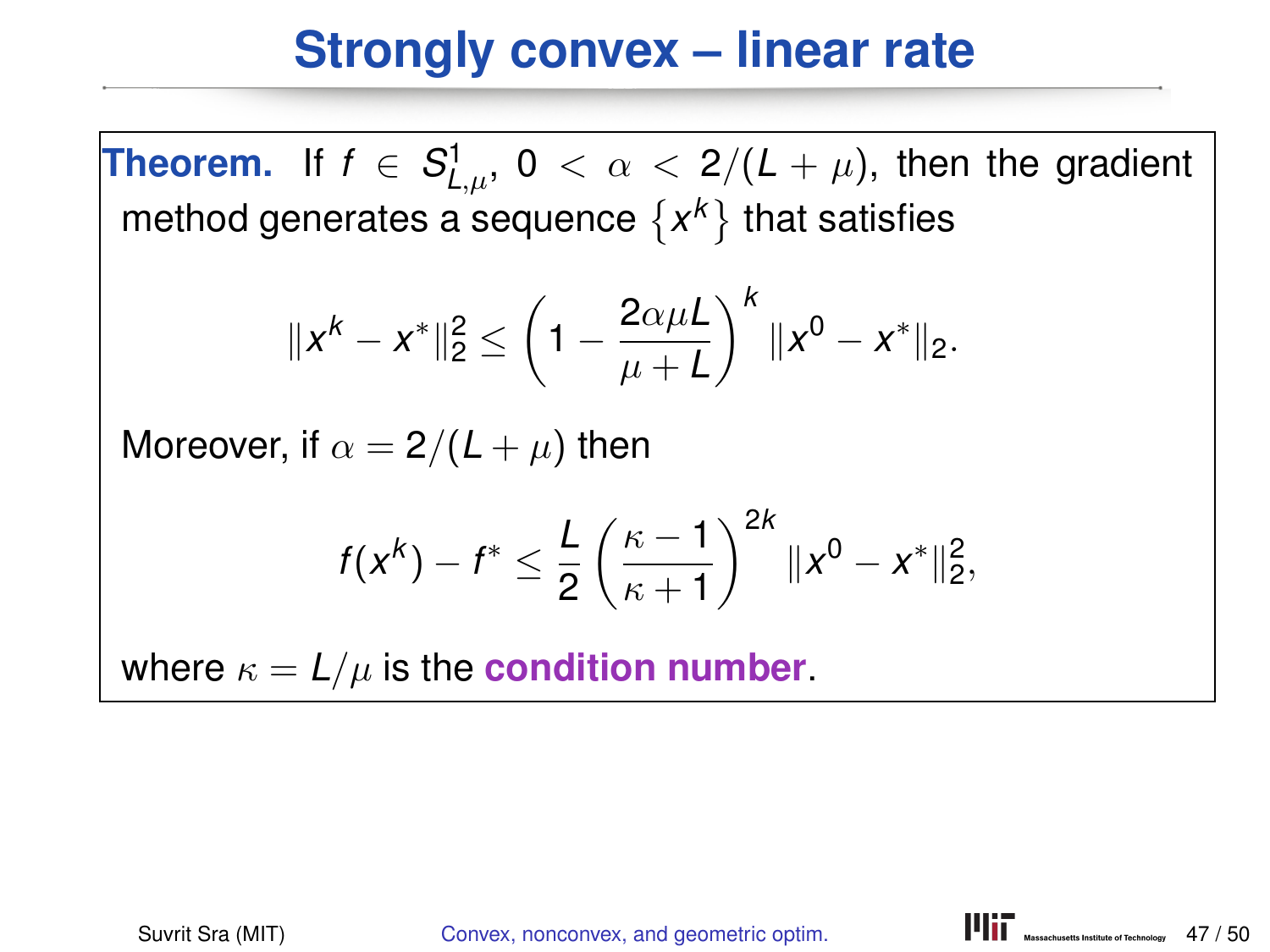**Thm 2.** Suppose 
$$
f \in S^1_{L,\mu}
$$
. Then, for any  $x, y \in \mathbb{R}^n$ 

$$
\langle \nabla f(x) - \nabla f(y), x - y \rangle \geq \frac{\mu L}{\mu + L} \|x - y\|_2^2 + \frac{1}{\mu + L} \|\nabla f(x) - \nabla f(y)\|_2^2
$$

*Proof.* Recall descent lemma implies

$$
\langle f(x)-f(y), x-y\rangle \geq \frac{1}{L} \|\nabla f(x)-\nabla f(y)\|^2
$$

Apply this result to  $\phi(x) = f(x) - \frac{\mu}{2}$  $\frac{\mu}{2}$  || x||<sup>2</sup> with *L* −  $\mu$ .  $\nabla \phi(x) = \nabla f(x) - \mu x$ 

$$
\langle \nabla \phi(\mathbf{x}) - \nabla \phi(\mathbf{y}), \mathbf{x} - \mathbf{y} \rangle \ge \frac{1}{L - \mu} \|\nabla \phi(\mathbf{x}) - \nabla \phi(\mathbf{y})\|_2
$$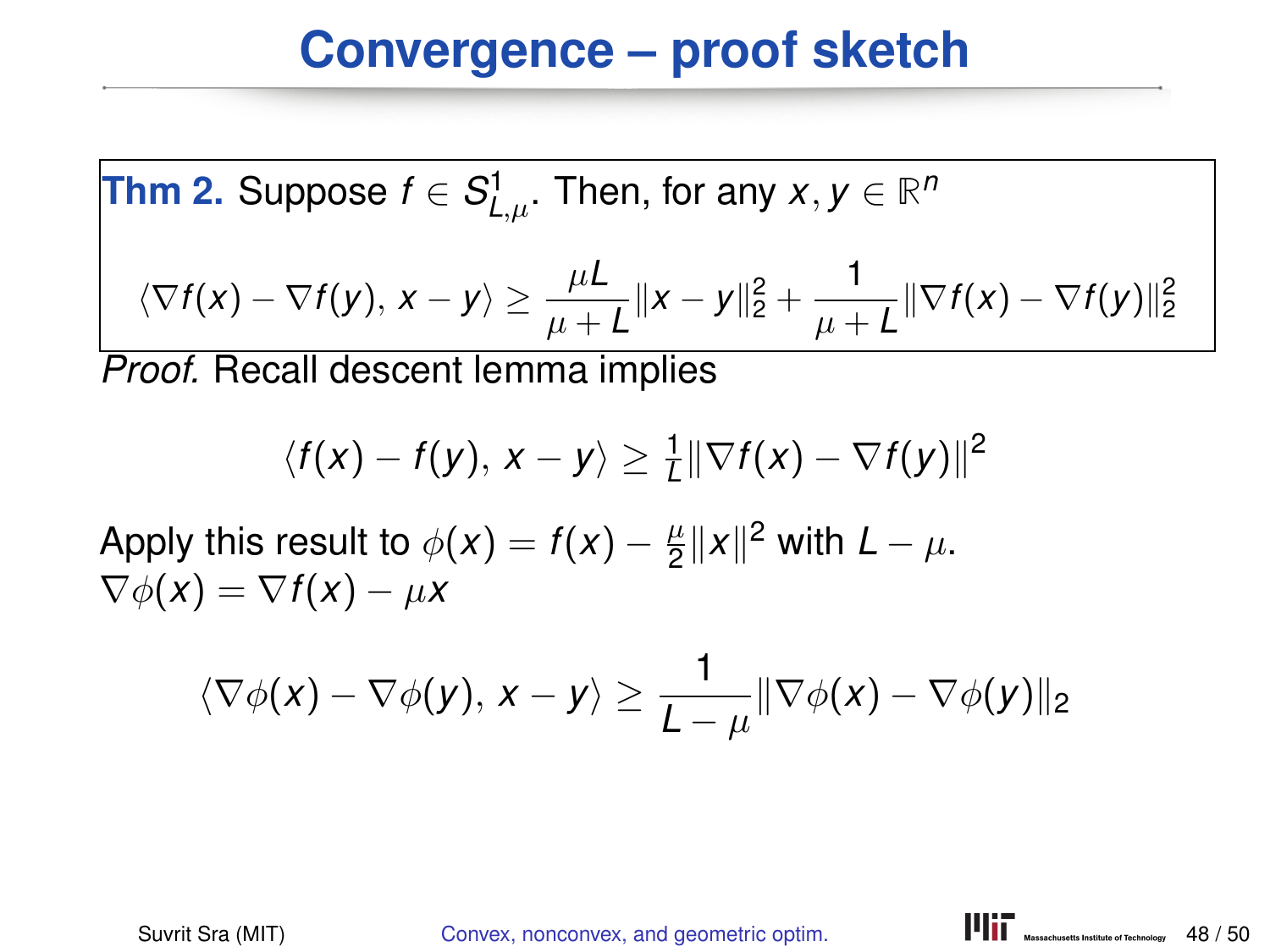► Let  $r_k = ||x^k - x^*||_2$ , and consider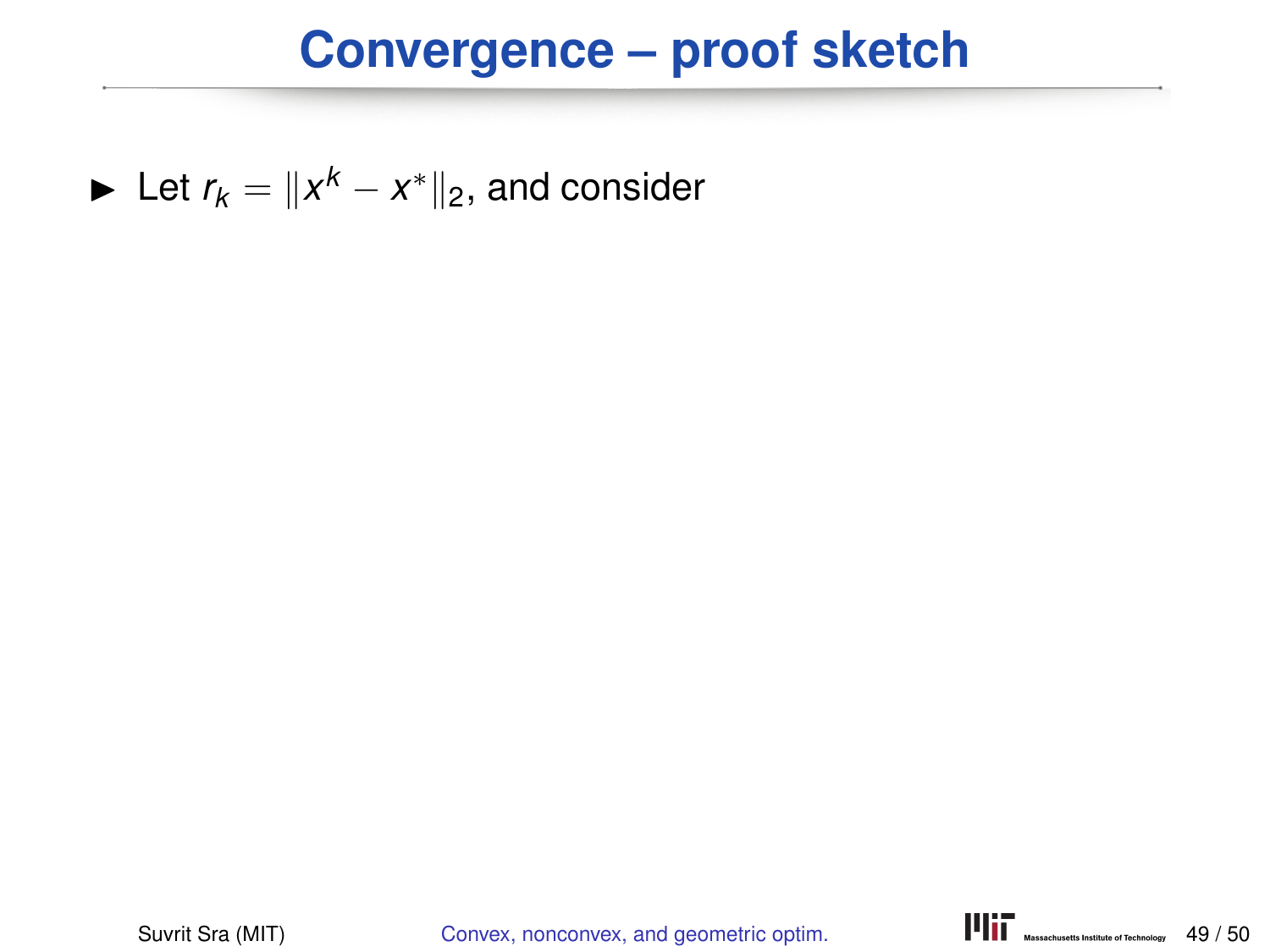Let 
$$
r_k = ||x^k - x^*||_2
$$
, and consider

$$
r_{k+1}^2 = ||x^k - x^* - \alpha \nabla f(x^k)||_2^2
$$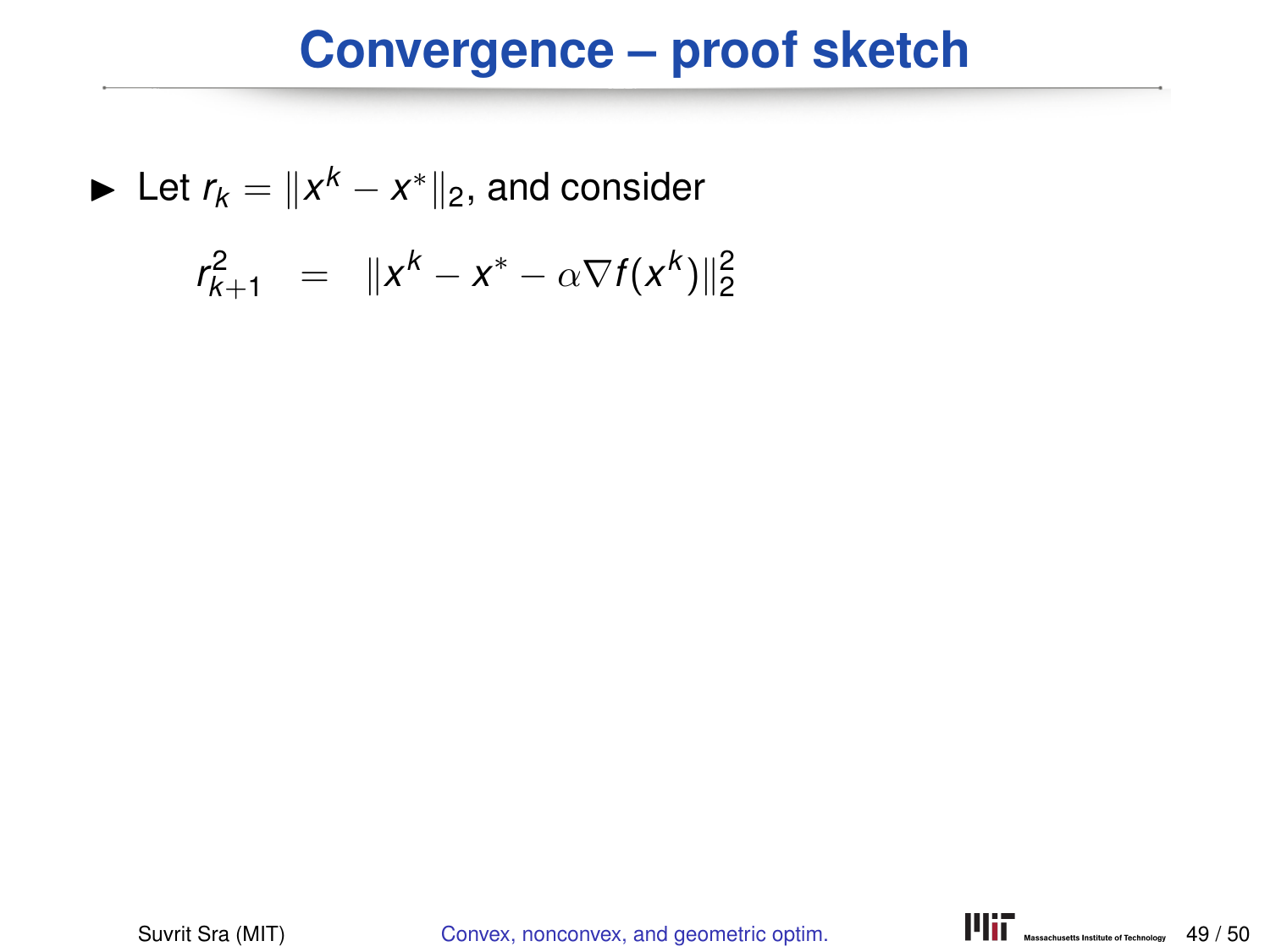► Let  $r_k = ||x^k - x^*||_2$ , and consider

$$
r_{k+1}^2 = ||x^k - x^* - \alpha \nabla f(x^k)||_2^2
$$
  
=  $r_k^2 - 2\alpha \langle \nabla f(x^k), x^k - x^* \rangle + \alpha^2 ||\nabla f(x^k)||_2^2$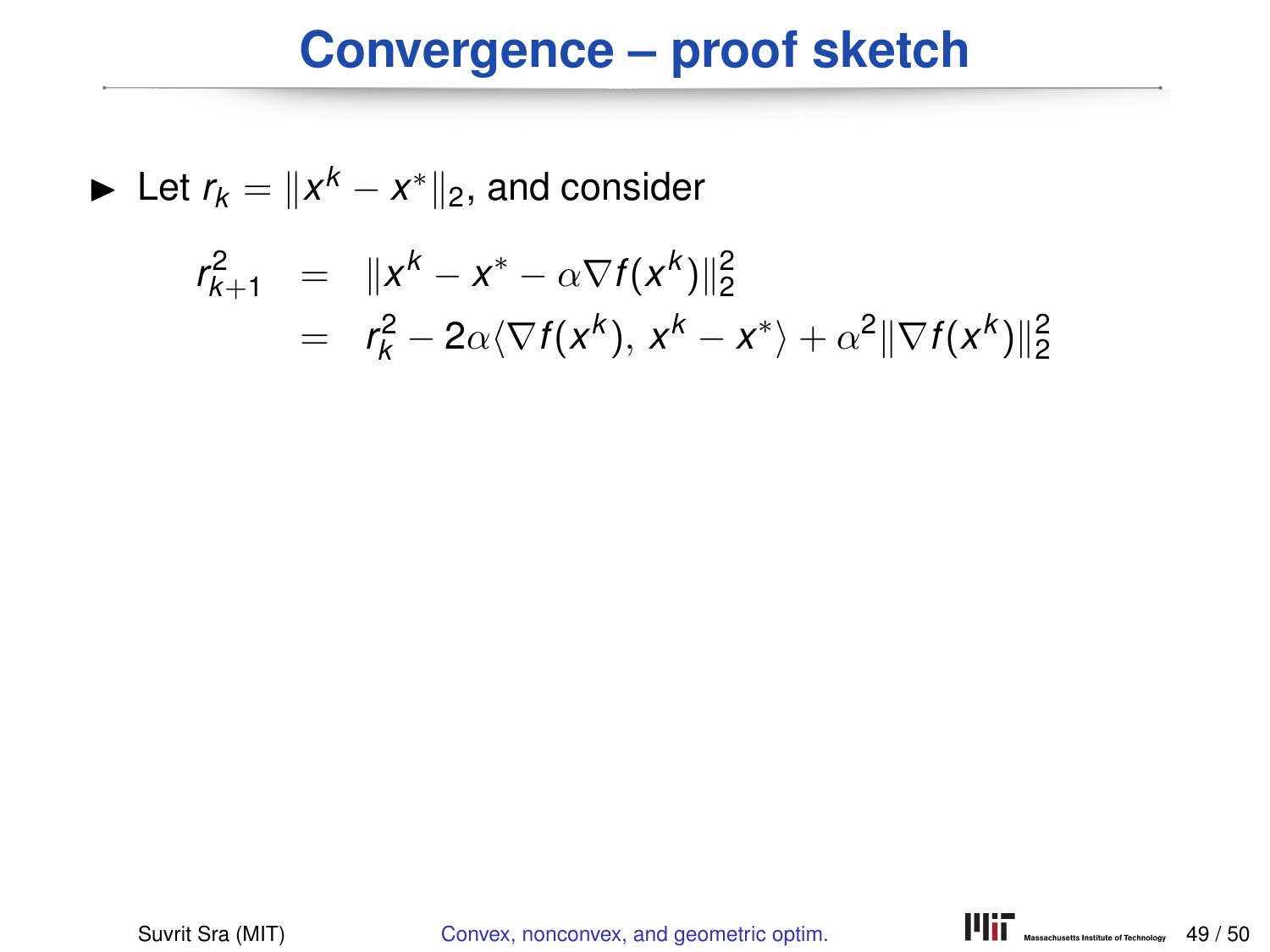► Let  $r_k = ||x^k - x^*||_2$ , and consider

$$
r_{k+1}^2 = ||x^k - x^* - \alpha \nabla f(x^k)||_2^2
$$
  
=  $r_k^2 - 2\alpha \langle \nabla f(x^k), x^k - x^* \rangle + \alpha^2 ||\nabla f(x^k)||_2^2$   

$$
\leq \left(1 - \frac{2\alpha \mu L}{\mu + L}\right) r_k^2 + \alpha \left(\alpha - \frac{2}{\mu + L}\right) ||\nabla f(x^k)||_2^2
$$

where we used Thm. 2 with  $\nabla f(x^*) = 0$  for last inequality.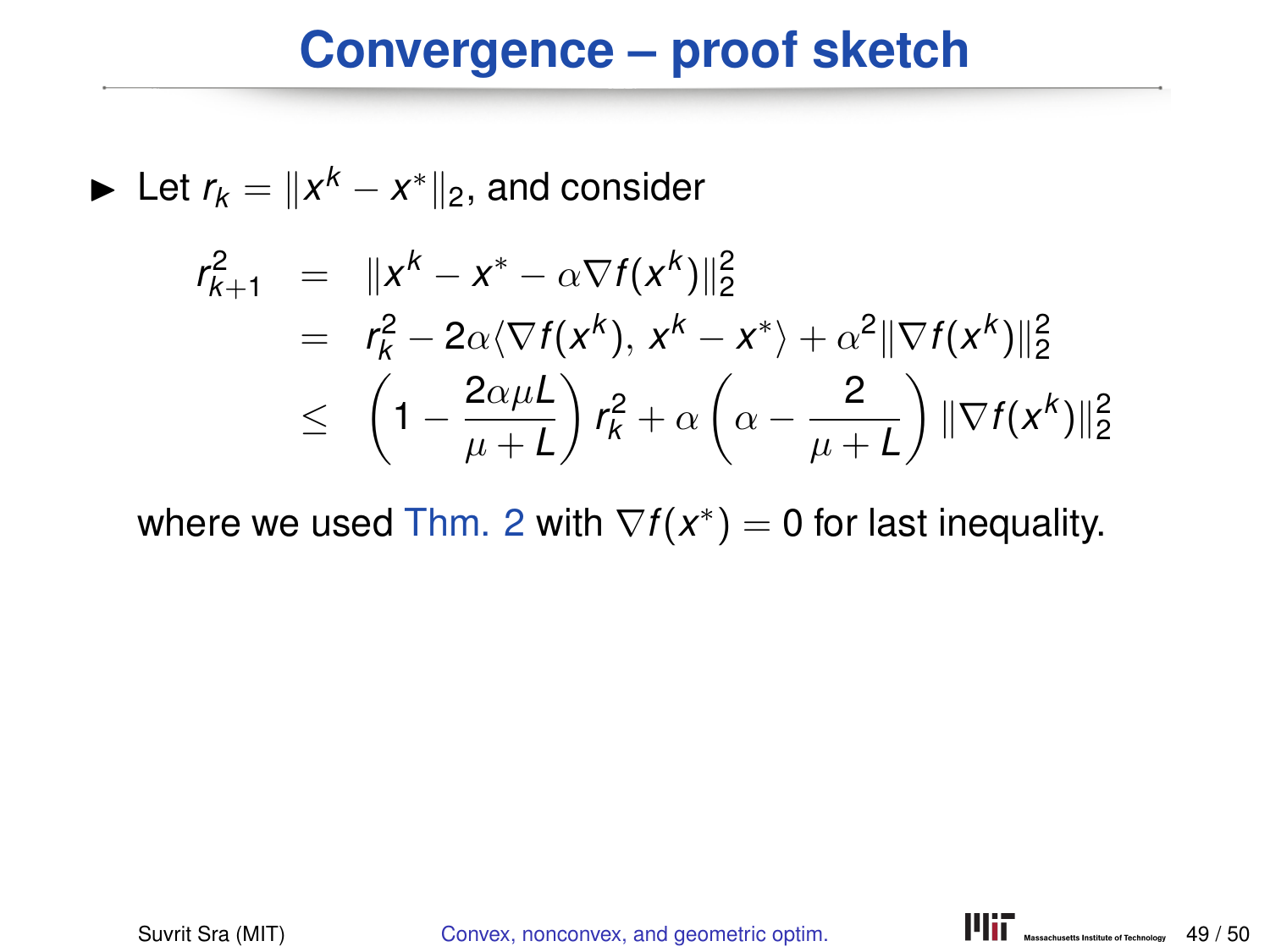## **Convergence – proof sketch**

► Let  $r_k = ||x^k - x^*||_2$ , and consider

$$
r_{k+1}^2 = ||x^k - x^* - \alpha \nabla f(x^k)||_2^2
$$
  
=  $r_k^2 - 2\alpha \langle \nabla f(x^k), x^k - x^* \rangle + \alpha^2 ||\nabla f(x^k)||_2^2$   

$$
\leq \left(1 - \frac{2\alpha \mu L}{\mu + L}\right) r_k^2 + \alpha \left(\alpha - \frac{2}{\mu + L}\right) ||\nabla f(x^k)||_2^2
$$

where we used Thm. 2 with  $\nabla f(x^*) = 0$  for last inequality.

To finish: Use Lipschitz gradient and ∇*f*(*x* ∗ ) = 0 on last term to ultimately obtain

$$
r_{k+1}^2 \leq \gamma r_k^2,
$$

where  $\gamma \leq 1 - \frac{2\alpha\mu L}{\mu + L}$  $\frac{2\alpha\mu L}{\mu+L}$ .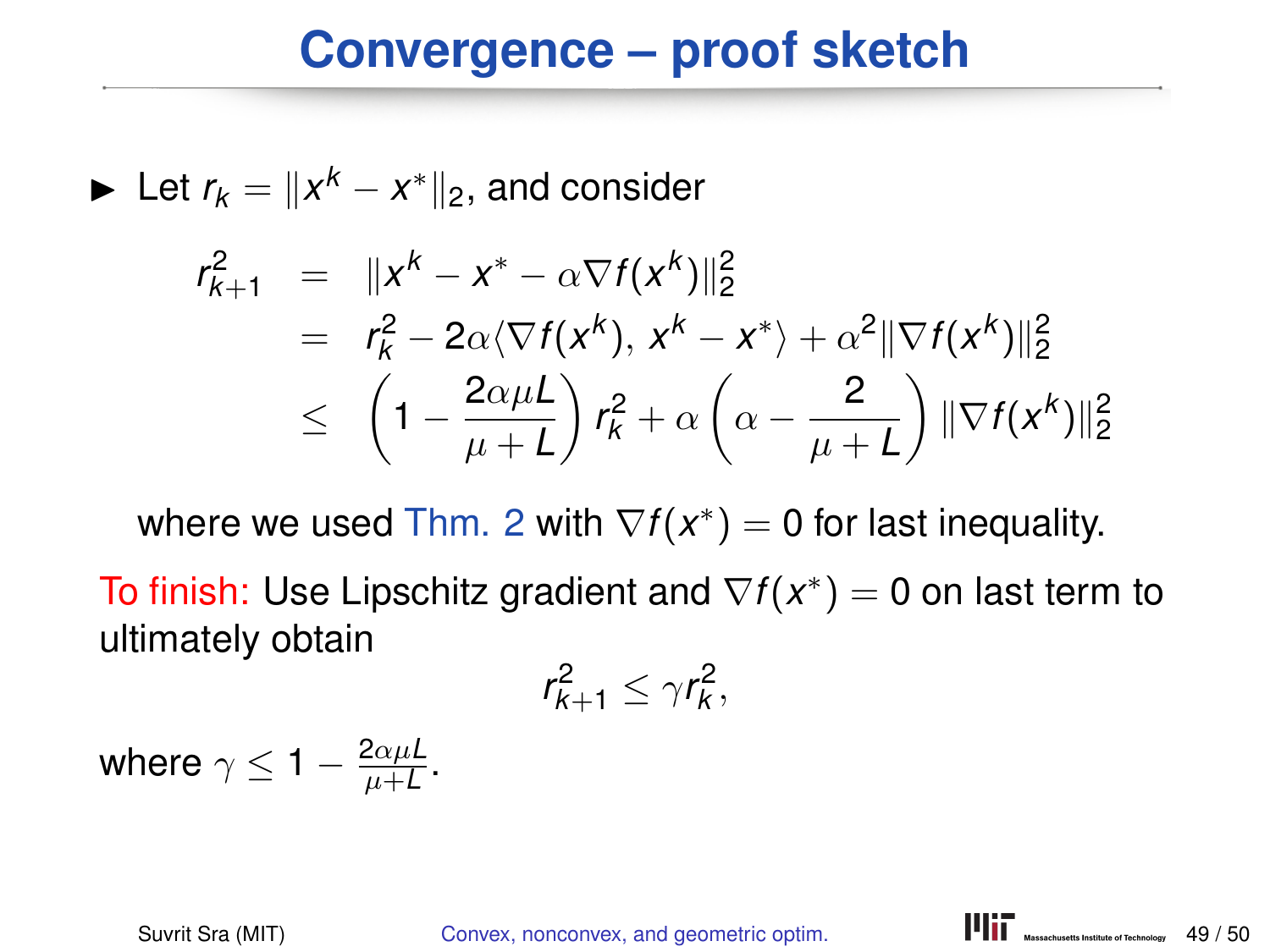## **Gradient methods – lower bounds**

$$
x^{k+1} = x^k - \alpha_k \nabla f(x^k)
$$

**Theorem** Lower bound I (Nesterov) For any  $x^0 \in \mathbb{R}^n$ , and  $1 \leq$  $k \leq \frac{1}{2}$  $\frac{1}{2}(n-1)$ , there is a smooth *f*, s.t.

$$
f(x^k) - f(x^*) \ge \frac{3L||x^0 - x^*||_2^2}{32(k+1)^2}
$$